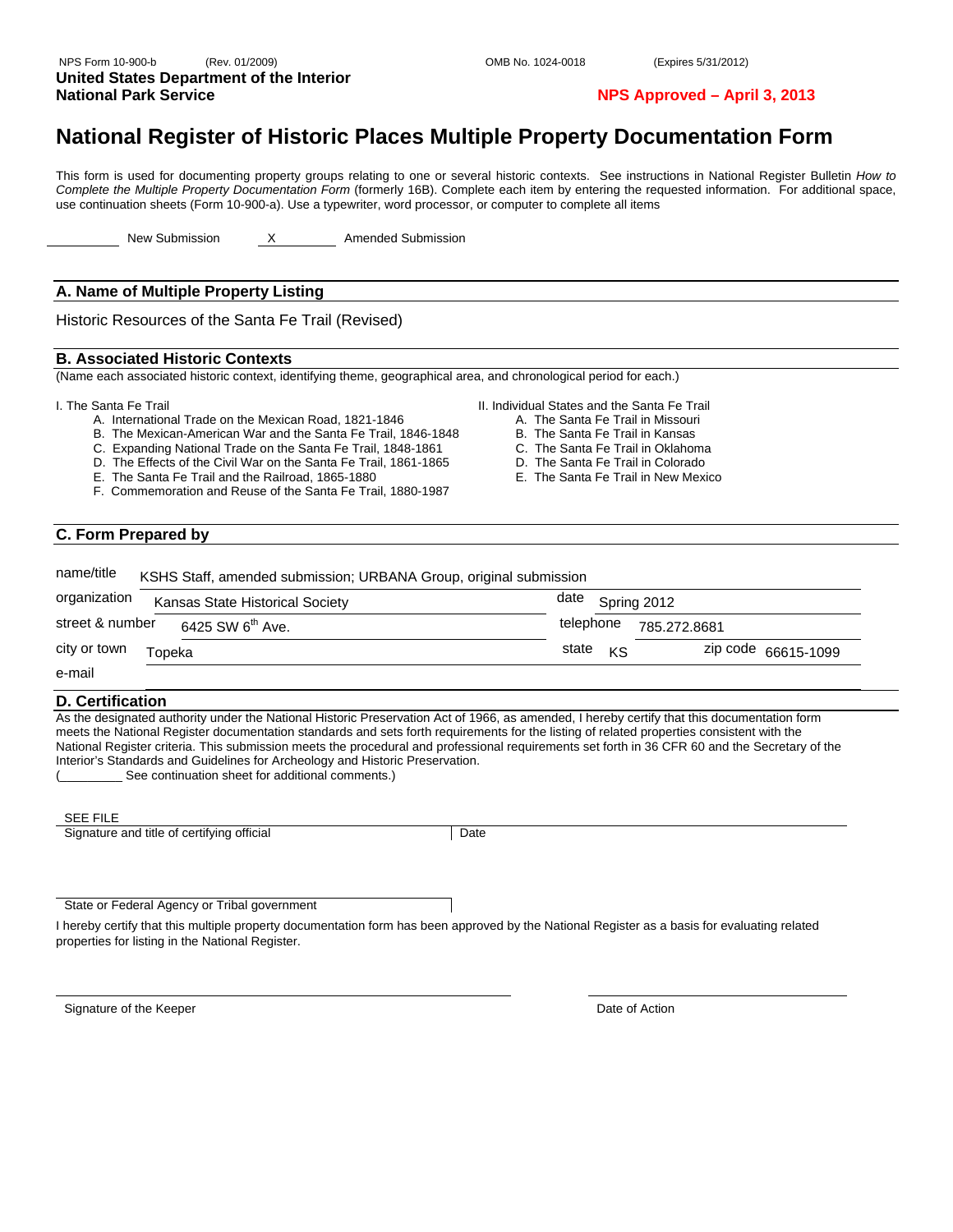#### Historic Resources of the Santa Fe Trail (Revised) Names and American Channel Mansas

Name of Multiple Property Listing State State State State State State State State State State State State State

#### **Table of Contents for Written Narrative**

Provide the following information on continuation sheets. Cite the letter and title before each section of the narrative. Assign page numbers according to the instructions for continuation sheets in National Register Bulletin *How to Complete the Multiple Property Documentation Form* (formerly 16B). Fill in page numbers for each section in the space below. **Page Numbers**

#### **E. Statement of Historic Contexts**  (if more than one historic context is documented, present them in sequential order.) **Introduction**  Exploration and Illegal Trade, pre-1821 I. International Trade on the Mexican Road, 1821-1846 II. The Mexican-American War and the Santa Fe Trail, 1846-1848<br>III. Expanding National Trade on the Santa Fe Trail, 1848-1861 Expanding National Trade on the Santa Fe Trail, 1848-1861 IV. The Civil War and the Santa Fe Trail, 1861-1865 V. The Santa Fe Trail and the Railroad, 1865-1880 VI. Reuse and Commemoration of the Santa Fe Trail, 1880-1987 VII. The Santa Fe Trail in Missouri VIII. The Santa Fe Trail in Kansas IX. The Santa Fe Trail in Oklahoma X. The Santa Fe Trail in Colorado XI. The Santa Fe Trail in New Mexico E 1-110 E 1-6 E 6-12 E 13-39 E 39-45 E 45-57 E 57-62 E 62-69 E 69-79 E 80-88 E 88-95 E 95-100 E 100-105 E 105-110 **F. Associated Property Types**  (Provide description, significance, and registration requirements.) I. Transportation Sites A. Trail Segments B. Later Transportation Segments C. Ferry and Toll Bridge Sites D. Navigational Aids II. Travel and Trade Sites A. Natural Amenities B. Buildings, Structures, and Building Sites III. Military and Skirmish/Battle Sites IV. Trail Graves and Cemeteries V. Monuments and Memorials VI. Cultural Landscapes F 111-133 F 112-123 F 116-118 F 118-120 F 120-121 F 121-123 F 123-126 F 123-125 F 125-126 F 127-128 F 129-131 F 131-132 F 132-133 **G. Geographical Data** G 134-139 **H. Summary of Identification and Evaluation Methods**  (Discuss the methods used in developing the multiple property listing.) H 140-142 **I. Major Bibliographical References**  (List major written works and primary location of additional documentation: State Historic Preservation Office, other State agency, Federal agency, local government, university, or other, specifying repository.) I. Bibliography II. Image List I 143-158 I 143-156 I 157-158

**Appendices** 159-228

**Paperwork Reduction Act Statement:** This information is being collected for applications to the National Register of Historic Places to nominate properties for listing or determine eligibility for listing, to list properties, and to amend existing listings. Response to this request is required to obtain a benefit in accordance with the National Historic Preservation Act, as amended (16 USC.460 et seq.).

**Estimated Burden Statement**: Public reporting burden for this form is estimated to average 18 hours per response including time for reviewing instructions, gathering and maintaining data, and completing and reviewing the form. Direct comments regarding this burden estimate or any aspect of this form to the Chief, Administrative Services Division, National Park Service, PO Box 37127, Washington, DC 20013-7127; and the Office of Management and Budget, Paperwork Reductions Project (1024-0018), Washington, DC 20503.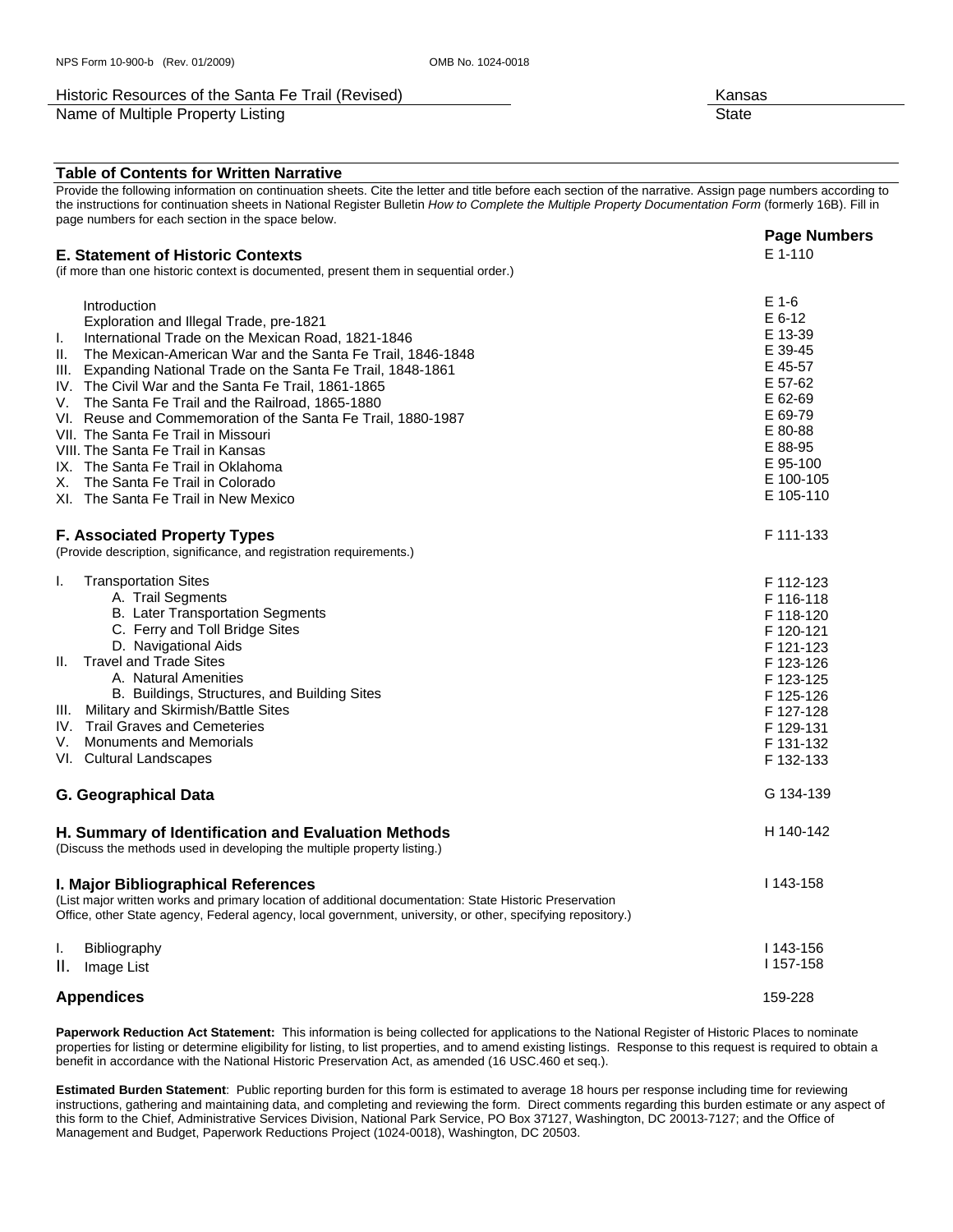## **National Register of Historic Places Continuation Sheet**

Historic Resources of the Santa Fe Trail (Revised)

Section number  $E$  Page 1

#### **STATEMENT OF HISTORIC CONTEXTS**

From 1821 until 1880 the Santa Fe Trail figured prominently in the history of the West. The name "Santa Fe Trail" first appeared in print in 1825, being mentioned in the *Missouri Intelligencer and Boon's Lick*  Advertiser.<sup>1</sup> Prior to and after this date, the road was known by a variety of names on maps, in the contemporary press, and in later books and articles. These names included the "Mexican Road," "Mexican Trail," "Spanish Trace," "Santa Fe Trace," "Santa Fe Road," "Road to Santa Fe," "Road to Independence," "Missouri Wagon Road," "Road from Santa Fe, N.M to Kansas City, Mo," and "Road from Santa Fe, N.M. to Independence, Mo."<sup>2</sup> Whatever its name, the route of this trail between the Missouri River and the Rio Grande was a highway for travel and communication between these two areas of North America. It was the first great Euro-American land trade route. From 1825 to 1827, it was the first major road network to be surveyed west of Missouri, and as such, it was a template for future road development. The Santa Fe Trail differed from the Oregon, California, Mormon, and other trails which served as highways for emigrants bound for new homes in the far West. The bulk of traffic along the Santa Fe Trail, especially prior to 1848, consisted of civilian traders – Hispanic and American – with some military traffic and few emigrants.

Soon after Mexican Independence in 1821, the Santa Fe Trail evolved into an international trade route linking the United States with Santa Fe in northern Mexico. Enhancing its international aspect, the Santa Fe Trail connected the eastern US – via the Boonslick Road in Missouri – with the pre-existing El Camino Real de Tierra Adentro (the "King's Road" or "Royal Road to the Interior"), which linked Santa Fe with central Mexico. Much emphasis is placed on the importance of the Euro-American traders to the Santa Fe Trail, but historian Ross Frank notes in his book *From Settler to Citizen* that "the late colonial [1750-1820] economic development of the province may well have provided a compelling reason for the attraction of New Mexico to American merchants as the major point of overland trade connecting Mexico and the United States after 1821."<sup>3</sup> The importance of Mexican markets and merchants in the economic system that helped create and sustain the trade cannot be overlooked. The Santa Fe Trail was an important link in a large and complex commercial network that connected two continents – Europe and North America – and several countries, including the United States, Mexico, England, and France. Traders in Missouri were tied to merchants, manufacturers, and wholesalers in St. Louis, Pittsburgh, New York City, Baltimore, and other eastern cities, who in turn were connected to merchants in Europe, especially London and Liverpool. Likewise, traders from Santa Fe were linked to Chihuahua, Durango, and other communities to the south along El Camino Real, as well as California to the west. Some of the imports arriving in Santa Fe continued south into central Mexico where many of the goods that were shipped northeast out of Santa Fe originated.

In 1848, following US victory in the Mexican-American War, the United States' Territory of New Mexico was created. The focus of the trail at this time began to shift to domestic trade and communication across the expanding country. In addition, large quantities of military freight were shipped along the route to new southwestern forts. Trade remained international in the sense that in addition to products made in the eastern US, many of the goods that traveled to the Southwest had been imported into the eastern US from European trading partners. Further, some of the goods arriving in Santa Fe continued south into Mexico, and Mexican goods continued to be shipped northeastward out of Santa Fe.<sup>4</sup> Until the completion of a connecting railroad in

<sup>1</sup> <sup>1</sup> "Council Trove-Documents: Use of Word 'Trail'," *Wagon Tracks* 5 (February 1991): 25-26.

<sup>&</sup>lt;sup>2</sup> Mark L. Gardner, "Introduction," *Journal of the West* 28, no. 2 (April 1989): 3

Ross Frank, *From Settler to Citizen: New Mexican Economic Development and the Creation of Vecino Society, 1750-1820* (Berkeley, Los Angeles, & London: University of California Press, 2000), 226. 4

Susan C. Boyle, *Comerciantes, Arrieros, y Peones: The Hispanos and the Santa Fe Trade* (Professional Papers No. 54. National Park Service, Division of History, Southwest Region, 1994), xiii; William G. Buckles, "The Santa Fe Trail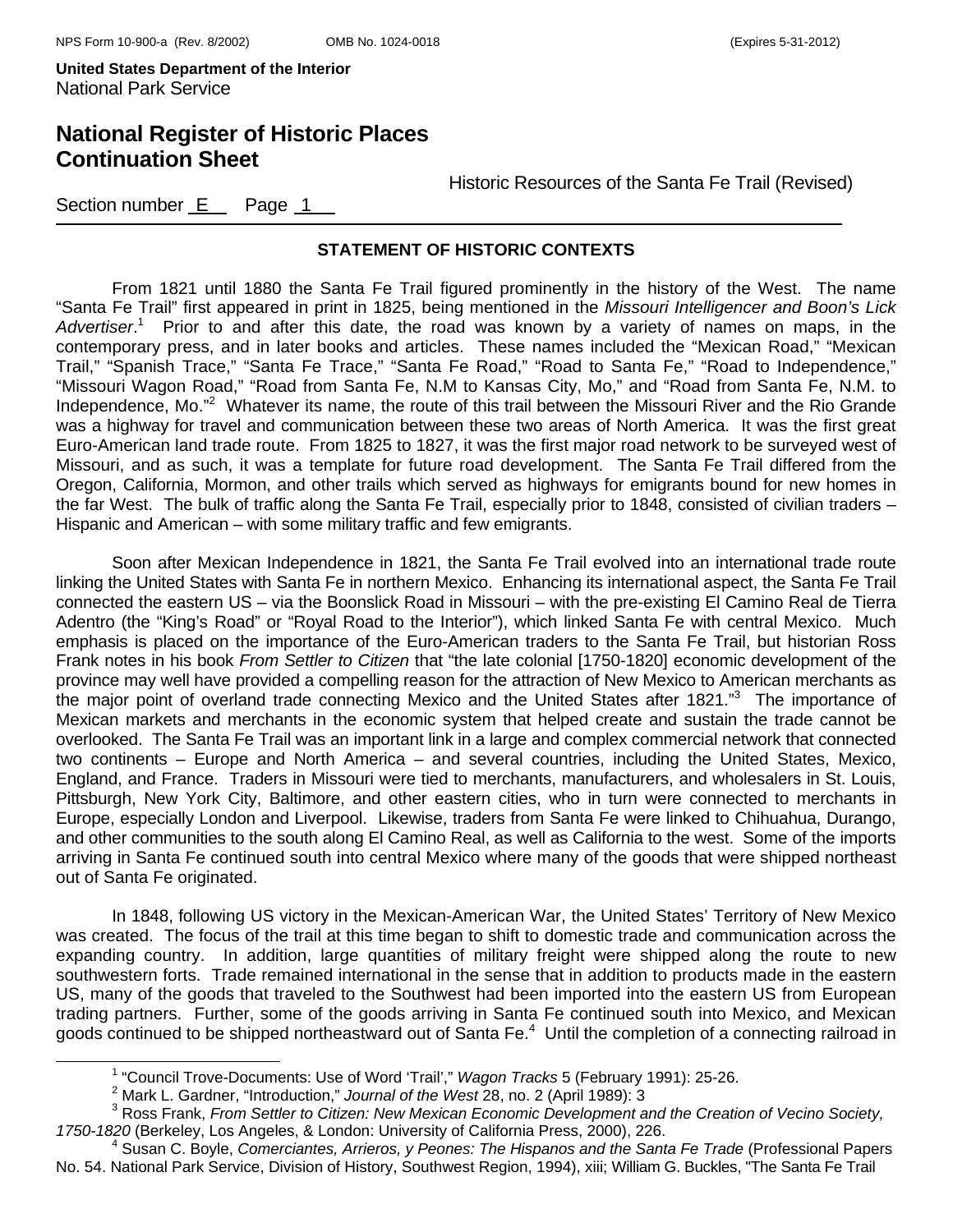## **National Register of Historic Places Continuation Sheet**

Historic Resources of the Santa Fe Trail (Revised)

Section number  $E$  Page  $2$ 

1880, the Santa Fe Trail remained the major commercial route linking the eastern US with the American Southwest.

Throughout the course of the trade, American and Hispanic goods were sold at many different locations throughout Central and North America. For westward travelers, most products ended up in Santa Fe, while some goods traveled to Bent's (Old) Fort or Taos. Other traders sought alternate destinations for their goods south of Santa Fe, with many continuing south on El Camino Real de Tierra Adentro to Chihuahua (500 miles south of Santa Fe), Durango, Zacatecas, San Juan de Los Lagos, or Mexico City.<sup>5</sup> After the Mexican-American War, the southwestern endpoints of the trail also included forts Marcy and Union in New Mexico and developing towns in southeastern Colorado and northeastern New Mexico. By the 1830s, Mexican merchants began traveling eastward to sell products in New York, Baltimore, and Philadelphia, further emphasizing their substantial part in the widespread commercial network.

 The importance of the Santa Fe Trail goes beyond that of trade. It significantly aided in the development of a quarter of the newly enlarged United States territory and altered the demographics of the region. The presence of the trail across the frontier region between Missouri and Santa Fe served to stimulate Euro-American settlement in the region it traversed, significantly altering the established demographic makeup of the region. Temporary camps, stage stations, trading ranches, and military posts that were established along the trail to serve the needs of the trade grew into or gave way to towns and cities as settlers followed traders onto the route. The influx of settlers and the wealth of the trade itself changed American citizens' perception of the area from worthless desert to fertile plains; although, in truth American Indian groups and Hispanics were established in this region centuries before the trail opened.

The Santa Fe Trail impacted the cultures and economies of three groups: the Euro-Americans; the Mexicans and Hispanic-Americans, who played active roles in the trade; and the American Indians through whose lands the trail crossed.<sup>6</sup> Euro-American, American Indian, and Hispanic cultures came into contact with one another along the Santa Fe Trail, thus contributing to a mosaic of varying social and cultural aspects of the route. Many notable individuals had a connection with the Santa Fe Trail. Among the Americans were: William Becknell, Charles and William Bent, Senator Thomas Hart Benton, Christopher "Kit" Carson, Josiah Gregg, Stephen Watts Kearny, Susan Shelby Magoffin, William Mathewson, Marion Sloan Russell, George Champlin Sibley, and Jedediah Smith. Among the many Hispanics associated with the trail were: Manuel Alvarez, Antonio Jose Chávez, Felipe Chávez**,** Manuel Antonio Chávez, Ramon Garcia, and Miguel Otero, Sr. and Jr. $^7$ 

Many American Indians were also intimately – and unwillingly – tied to the trail, including: Black Kettle (Southern Cheyenne), Bull Bear (Southern Cheyenne), Chief Chacón (Jicarilla Apache), Pawnee Killer (Oglala

i<br>L

 Boyle, *Comerciantes*, 89, 109, 143; Marc Simmons, *The Little Lion of the Southwest: The Life of Manuel Antonio Chávez* (Chicago: Sage Books, 1973) 1, 5, 64-65, 88, 89, 96, 127; Moorhead, *New Mexico's Royal Road,* 60, 62, 66-68, 72, 128-129, 131, 161-162.

System." *Journal of the West* 28, no. 2 (April 1989): 84**;** Hal Jackson, *Following the Royal Road: A Guide to the Historic Camino Real de Tierra Adentro* (Albuquerque: University of New Mexico Press, 2006), xvii, 83**;** Max L. Moorhead, *New Mexico's Royal Road: Trade and Travel on the Chihuahua Trail* (Norman: University of Oklahoma Trade, 1958), 64-65.

<sup>&</sup>lt;sup>5</sup> Gardner, "Introduction," 3.

<sup>6</sup> Leo E. Oliva, *Soldiers on the Santa Fe Trail* (Norman: University of Oklahoma Press, 1967), 3-24; Leo E. Oliva, *Fort Dodge: Sentry on the Western Plains* Kansas Forts Series 5 (Topeka: Kansas State Historical Society, 1998), 1-2; David K. Strate, *Sentinel to the Cimarron: The Frontier Experience of Fort Dodge, Kansas* (Dodge City: Cultural Heritage and Arts Center, 1970), 9-10. <sup>7</sup>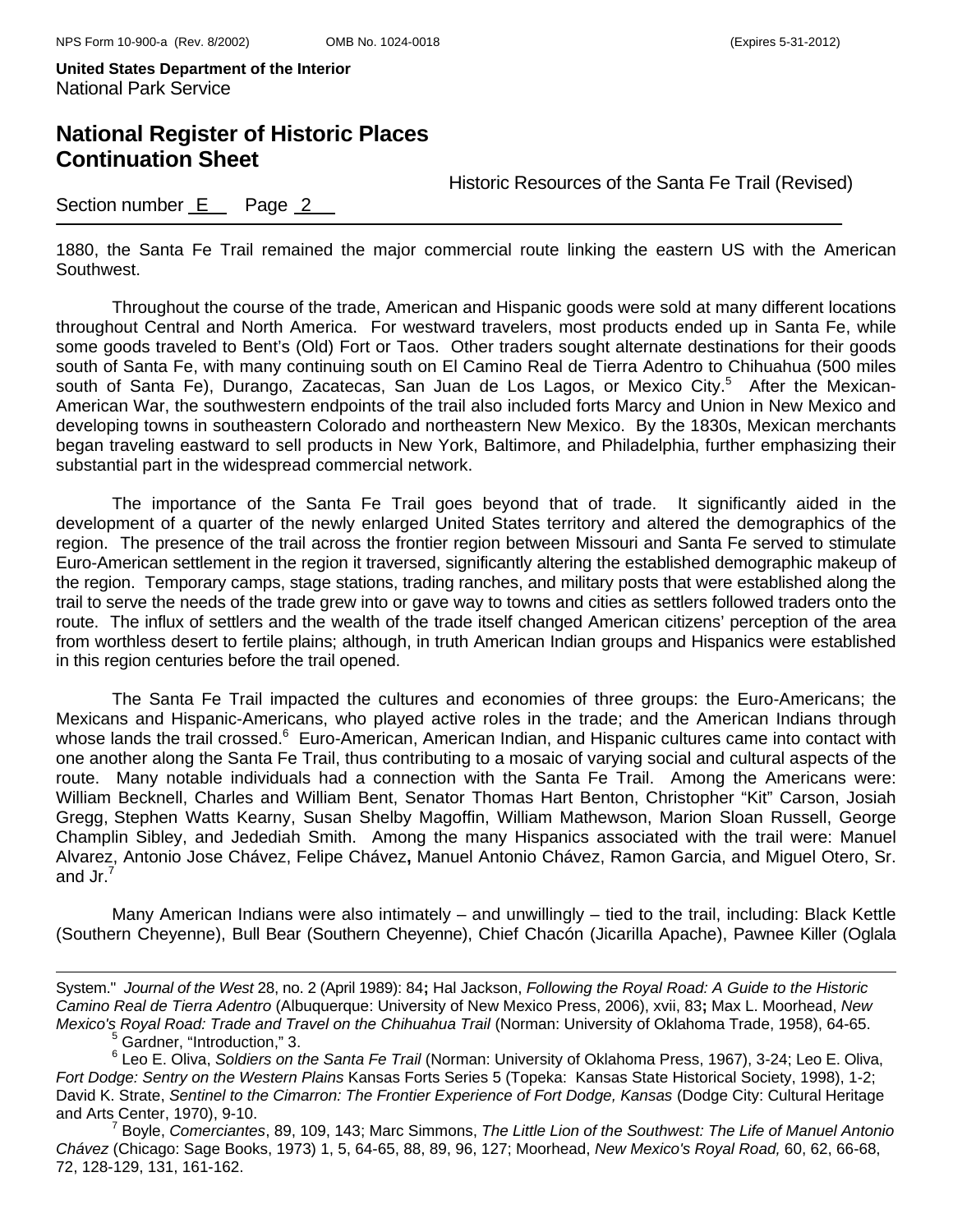## **National Register of Historic Places Continuation Sheet**

Historic Resources of the Santa Fe Trail (Revised)

Section number  $E$  Page  $3$ 

Sioux), Roman Nose (Northern Cheyenne), Satanta (Kiowa), Tall Bull (Northern Cheyenne), and White Horse (Northern Cheyenne).<sup>8</sup> The trail crossed through lands occupied by the Osage, Kaw, Pawnee, Kiowa, Jicarilla Apache, Cheyenne, Arapaho, Comanche, and Puebloan peoples.<sup>9</sup> The role usually attributed to American Indian peoples along the Santa Fe Trail has been primarily that of disruption of trail traffic rather than participation in trail trade and travel; however, some Indians served along the trail as military scouts or teamsters. Especially during the early years of the trail, places like Bent's (Old) Fort served as a collector and distributor of American Indian trade goods, as well as a purchase point for these peoples. Clearly, the trail drew American Indians into contact with other cultures. As traffic increased among the Plains, the established inhabitants sought to defend their territories and lifestyles from westward American colonization, frequently resulting in conflict. As the Santa Fe trade continued, the possibility of acquiring goods from caravans traveling over the trail, either through trade or stealing, and the payment of annuities to American Indians at points along the trail, made contact between Santa Fe travelers and American Indians inescapable. Contact only increased after eastern tribes were forced to move onto reservations in eastern Kansas and Oklahoma in the mid-1800s, some of whom moved directly on the route of the Santa Fe Trail, including during the Long Walk of the Navajo (1863-1866).

 The dangers that the Santa Fe Trail posed were varied and numerous. While interactions between the differing cultural groups associated with the trail were sometimes peaceful, clashes between them provoked more fighting along the Santa Fe Trail than occurred on other western trails. During the nearly six decades that the trail was used for trade, violence erupted numerous times, with traders, travelers, and Indians sometimes killed in confrontations, attacks, and skirmishes. While many of these incidents involved various Indian groups attempting to stop travel across and encroachment on their lands, others involved American, Hispanic, or American Indian marauders intent on stealing the traders' valuable goods and livestock.<sup>10</sup> The impetus for stealing these goods was as varied as the cultural groups. While acquisitiveness was a major instigator, other reasons were more subversive. For example, the Comanche – a dominant power in the region before and during the trade – systematically raided "horses, mules, and captives, draining wide sectors of those productive resources" in an oftentimes successful attempt to maintain their dominance.<sup>11</sup> Other dangers on the trail included: high temperatures, prairie fires, icy blizzards, buffalo stampedes, polluted water, lack of water, blowing dust and sand, mosquitoes, rattlesnakes, dysentery, cholera, fever, contusions, exhaustion, flies, gnats, bushwhackers, guerrillas, Jayhawkers, and ordinary highwaymen.<sup>12</sup>

Conflict along the trail led to increasing American Indian distrust of Euro-Americans and to more negative attitudes toward American Indians by Euro-Americans. As a result of increased periods of conflict, the United States developed new types of military units such as the US Dragoons and established satellite

<sup>8</sup> <sup>8</sup> Though terminology preferences differ between tribes, nations, and scholars, the Kansas State Historical Society and the National Park Service use "American Indian" instead of "Native American" in accordance with the US Department of Education's policy on the term.

Oliva, *Soldiers,* 16; Oliva, *Fort Dodge,* 1 (source just mentions "Plains Indians"). Throughout the text, the pluralized forms of American Indian names are based on names provided in Jennie Chinn, *The Kansas Journey* (Layton, Utah: Gibbs Smith, 2005). Tribe name forms do not change between singular and plural. The use of the term "Puebloan peoples" instead of more specific terminology is meant to take in the multiple Pueblos in the affected area. 10 Boyle, *Comerciantes*, 32; Simmons, *The Little Lion,* 111; Strate, *Sentinel*, 10.

<sup>11</sup> Pekka Hämäläinen, *The Comanche Empire* (New Haven & London: Yale University Press, 2008), 5. In particular, Hämäläinen notes this behavior toward New Mexican and Spanish Texas residents that turned these residents into imperial possessions. He argues that the perception that these groups "remained unconquered by Comanches is not a historical fact; it is a matter of perspective."<br><sup>12</sup> Oliva, "The Santa Fe Trail in Wartime: Expansion and Preservation of the Union," *Journal of the West* 28, no. 2

<sup>(</sup>April 1989): 54; Rowe Findley, "Along the Santa Fe Trail," *National Geographic* (March 1991): 102.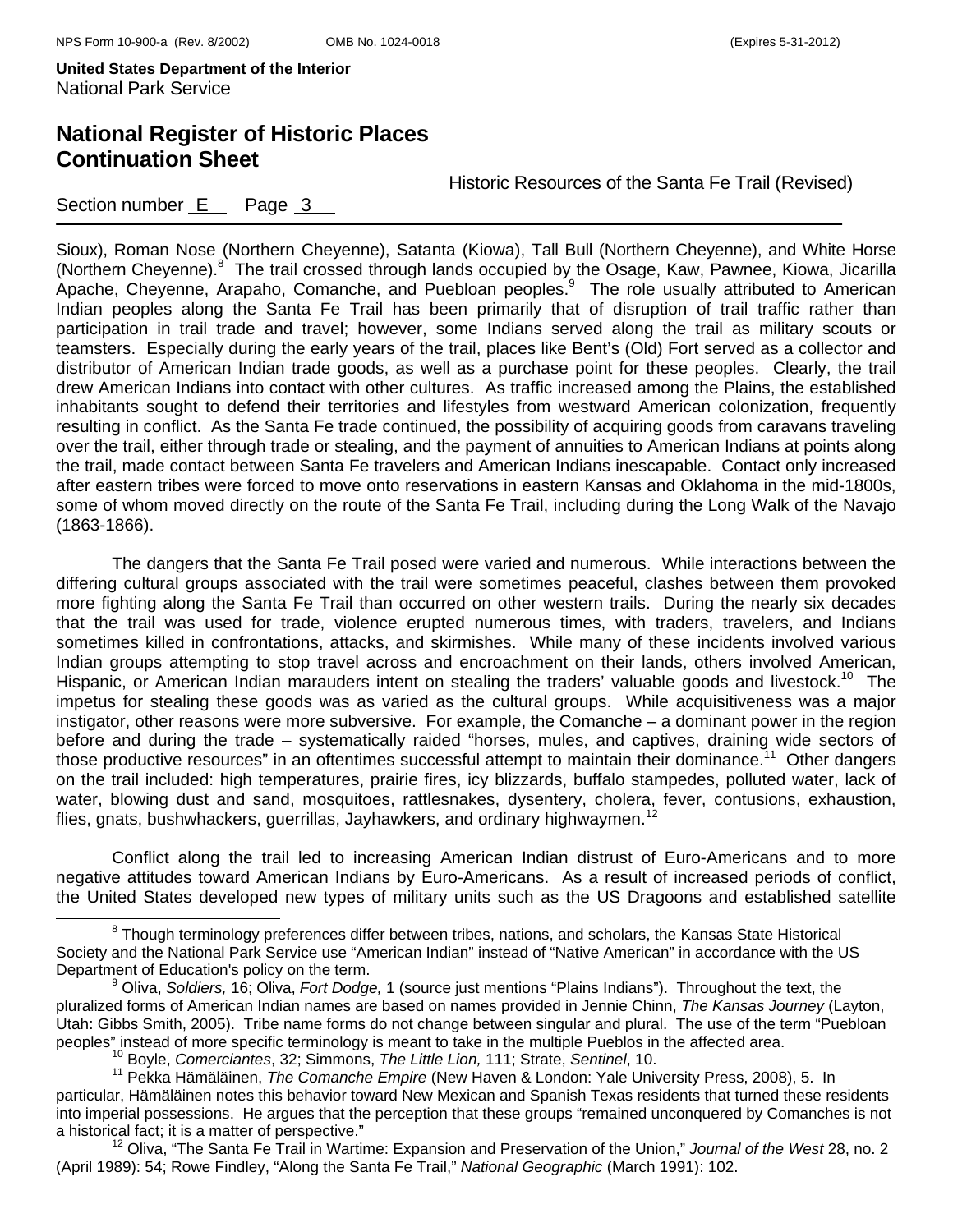## **National Register of Historic Places Continuation Sheet**

Historic Resources of the Santa Fe Trail (Revised)

#### Section number  $E$  Page  $4$

frontier forts.<sup>13</sup> The extent of the conflict and the military significance of the trail is further emphasized by the Santa Fe Trail's contribution to the "Manifest Destiny" doctrine, which led to the Mexican-American War, to the expansion of the Union in the 1840s, to the development of a mail system that provided for government communication with civil and military officers, and to the separation and reintegration of the Union in the  $1860s.<sup>14</sup>$ 

 The popular perception of the Santa Fe Trail is that of a single route with only two branches (the Cimarron and Mountain routes) joining Franklin, Missouri, and Santa Fe, New Mexico. This image is misleading and is in large part the consequence of early twentieth century mapping and marking of these two branches of the trail.<sup>15</sup> While the Cimarron and Mountain routes were the most heavily used, the Santa Fe Trail was a major transportation system comprised of various routes to and from Santa Fe and points in between.<sup>16</sup> The utilization of specific paths depended on starting points, weather conditions, terrain, the chosen destination, the prevalence of water, and the state of man-made hazards.<sup>17</sup> For example, the Wet and Dry routes through Pawnee, Hodgeman, Edwards, and Ford counties in Kansas were called such based on the amount of water encountered along this stretch of the trail; they were smaller branches of the main trail routes. At the eastern end, the trail had branches heading to different locations, such as Westport (now part of modern-day Kansas City), Independence, and various routes to Fort Leavenworth.<sup>18</sup> There were a number of variations along the Cimarron Route depending upon which crossing of the Arkansas River was used. Several other major historic branches of the Santa Fe Trail resulted from locations of military posts and temporary endpoints along the railroads building westward. These secondary routes included the Aubry Cutoff and the many other military roads, including: those in Colorado starting at Forts Reynolds, Fillmore, and Garland to Taos; from (New) Fort Lyon through Raton Pass to Fort Union; and from Fort Wise (Old Fort Lyon) and Granada through Trinchera Pass to Fort Union (Figure 1).<sup>19</sup> Several military roads from Kansas forts connected with other posts on the trail, including: Fort Wallace, Kansas to Fort Lyon, Colorado; Fort Hays to Fort Dodge; Forts Riley and Harker to Fort Zarah; and several routes from Fort Leavenworth to the trail.<sup>20</sup>

<sup>&</sup>lt;sup>13</sup> The term "Dragoon" refers to a mounted soldier trained to fight either on horseback or on foot. The application of the term to such soldiers lies in the belief that their muskets were said to spit fire like a dragon. There were no mounted troops in the US Army when the Santa Fe Trail opened in 1821. Because of Major Bennet Riley's experience with infantry troops on the trail in 1829, efforts were made to create a mounted branch of the service. In 1832 the Mounted Rangers were created, followed in 1833 by the Dragoons (a new regiment with no antecedent). Later the Second Dragoons were added, making the original regiment the First Dragoons. See Francis Heitman, *Historical Register and Dictionary of the United States Army, 1789-1903, Vol. I* (Washington D.C.: Government Printing Office, 1903).<br><sup>14</sup> In the case of the United States, the Manifest Destiny doctrine implied divine sanction for territorial expansion

by this young and emerging nation. The original use of the term appeared in an anonymous article in the July-August, 1845 issue of the *United States Magazine and Democratic Review* referring to the annexation of Texas by the United States earlier that year. Since that time the term has been used by advocates of other annexations including the Mexican territory after the Mexican-American War and Oregon Country after a dispute with Britain.<br><sup>15</sup> Buckles, "The Santa Fe Trail System," 79.<br><sup>16</sup> Ibid.

<sup>&</sup>lt;sup>17</sup> Buckles, "The Santa Fe Trail System," 79; Otis E. Young, "Military Protection of the Santa Fe Trail and Trade," *Missouri Historical Review* 49, no. 1 (October 1954): 20.<br><sup>18</sup> Westport was annexed by Kansas City in 1897. The name of present-day Kansas City has changed three

times since it was settled. The names have included: Town of Kansas (1850-1853); City of Kansas (1853-1889); and Kansas City (1889-Present). For clarity, the term "Kansas City" is used in the text to refer to all of its iterations.<br><sup>19</sup> Buckles, "The Santa Fe Trail System," 80-82, 84-85.

<sup>&</sup>lt;sup>20</sup> Homer E. Socolofsky and Huber Self, *Historical Atlas of Kansas* (Norman: University of Oklahoma Press, 1972), 20; United States Department of the Interior, National Park Service, *Santa Fe National Historic Trail: Comprehensive Management and Use Plan* (Washington, D.C.: Government Printing Office, 1990), 15.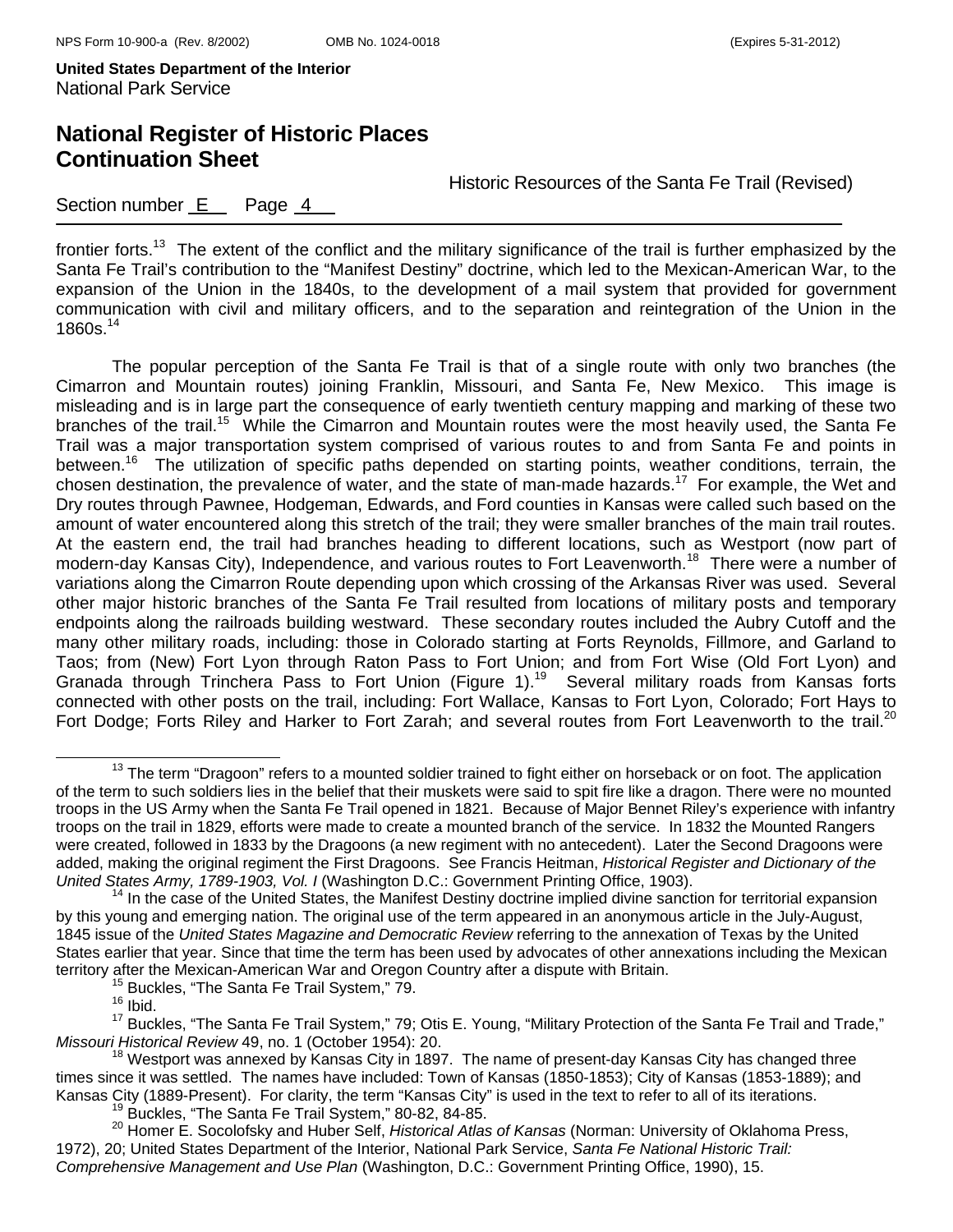## **National Register of Historic Places Continuation Sheet**

Historic Resources of the Santa Fe Trail (Revised)

| Section number E |  | Page 5 |  |
|------------------|--|--------|--|
|------------------|--|--------|--|

Because of the interconnectedness of these secondary routes with the main branches of the trail, they should also be considered part of the Santa Fe Trail network.

 The 1200-mile Santa Fe Trail system, including both the Cimarron and Mountain routes, traverses 36 counties in five states: four in Missouri, 22 in Kansas, one in Oklahoma, four in Colorado, and five in New Mexico. In general, the two major branches of the trail ran together from the eastern terminus to the Arkansas River in the vicinity of modern Dodge City and Ingalls, Kansas, where those traveling the Cimarron Route crossed the river at one of several locations then continued southwestward. Those travelers following the Mountain Route continued along the Arkansas River to Bent's (Old) Fort, then crossed the river and headed to the southwest, crossing Raton Pass into New Mexico. These two branches rejoined near Fort Union, at present day Watrous (formerly La Junta), New Mexico, and continued past Pecos, through Glorieta Pass, and into Santa Fe. The main plaza in Santa Fe was the destination of many of the freight wagons along the trail.

The eastern terminus of the Santa Fe Trail moved westward with the expansion of settlement in Missouri and Kansas. The original eastern terminus of the trail from 1821 to 1828 was Franklin, Missouri, founded in 1817 on the north bank of the Missouri River in Howard County. Materials for and participants in the Santa Fe trade came from the local area and from locations farther east, brought to Franklin on the river or along routes such as the Boonslick (Boone's Lick) Trail from St. Charles, Missouri, to Boone's Lick, Missouri. From Franklin the traders would proceed by ferry across the Missouri River to Arrow Rock, a natural bluff on the west bank of the river.<sup>21</sup> The town of Franklin, platted on the river's edge without accounting for the floodplain, was abandoned in 1828 after being severely damaged by a series of floods.22 As a result, the town of New Franklin was built two miles northeast of Franklin, but by this time, the eastern terminus had shifted west. Steamboat navigation allowed freight to be transported to Blue Mills Landing, Missouri, or Independence Landing, Missouri, and from there, south to the town of Independence, Missouri.<sup>23</sup> With the establishment of Fort Leavenworth in May 1827, military freight was also transported by river to this post. Independence, in Jackson County, Missouri, was laid out in 1827 and became the chief outfitting point for the Santa Fe trade by 1830.<sup>24</sup> By 1835, steamboat navigation had reduced the length of the trail by another ten miles with freight transported to Westport Landing, Missouri and then south to the village of Westport, Missouri.<sup>25</sup> Rivalry for the business of the trade continued throughout the 1830s and 1840s between Independence, Westport, and the Town of Kansas (modern Kansas City). From 1862 to 1865 Leavenworth was considered the only viable terminus because of the disruptive effects on Kansas City due to border-related troubles during the Civil War. The year 1866 saw Kansas City briefly assume the status of principal trade terminus.<sup>26</sup> However, as the Kansas Pacific (KP, also known as the Union Pacific Eastern Division and Union Pacific - Kansas Division) and Atchison Topeka & Santa Fe (AT&SF) railroads built west across Kansas, Colorado, and New Mexico, the eastern end of the trail moved west with the rails. Trail end towns became transshipment points with freight off-loaded from trains and loaded onto wagons to continue to their destinations. Among the rail end towns serving as termini of the trail were: Junction City (KP, November 1866), Fort Harker (KP, June 1867), Hays City (KP, October 1867), Sheridan (KP, June 1868), Kit Carson (March

21 NPS, *Management and Use Plan*, 90; Jack D. Rittenhouse, *The Santa Fe Trail: A Historical Bibliography*  (Albuquerque: University of New Mexico Press, 1971), 14. The Arrow Rock bluff gave its name to the town of Arrow Rock founded 1829.

<sup>22</sup> Joan Myers and Marc Simmons, *Along the Santa Fe Trail* (Albuquerque: University of New Mexico Press,

<sup>1986), 18-19.&</sup>lt;br><sup>23</sup> Rittenhouse, *The Santa Fe Trail,* 14; Young, "Military Protection," 20.<br><sup>24</sup> Howard R. Lamar, *The Reader's Encyclopedia of the American West* (New York: Harper and Row, 1977), 1084.<br><sup>25</sup> Rittenhouse,

*Report on Internal Commerce of the United States*. (Washington D.C.: Government Printing Office, 1889), 565.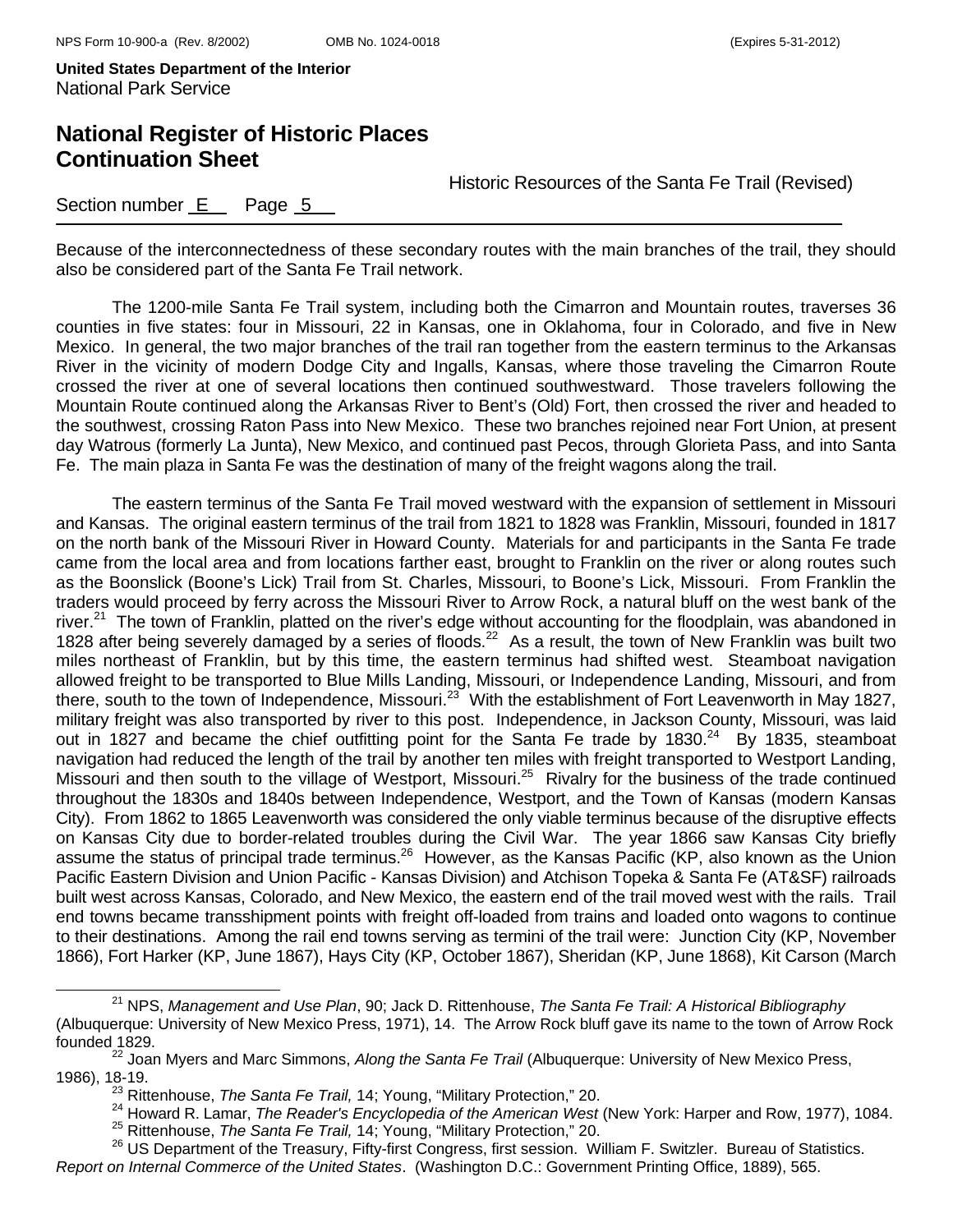## **National Register of Historic Places Continuation Sheet**

Historic Resources of the Santa Fe Trail (Revised)

### Section number **E** Page 6

1870), Granada (June 1873), Las Animas (December 1873), La Junta, Colorado (December 1875), Trinidad (September 1878), and Las Vegas, New Mexico (July 1879). The Atchison, Topeka & Santa Fe reached Santa Fe, New Mexico in February 1880.

The Santa Fe Trail served as route of communication and travel between distant communities. After the Mexican-American War, mail routes and stage lines joined freighting companies on the trail. The route also gave way to the railroad in its expansion westward and aided in the settlement of western lands. Portions of the trail became integrated into the network of roads and highways that developed as the territories through which it passed grew into states, and stops along the trail became towns and cities. The material culture that emerged along the trail, while contributing to regional cultures, is unique when viewed in light of the conditions and processes that produced it. The Santa Fe Trail inspired many forms of commemoration, through poems, novels, reminiscences, trail markers and monuments, scholarly investigations, creation of the Santa Fe Trail Association, and recognition of the route as a national historic trail.

#### **Exploration and Illegal Trade, Pre-1821**

To appreciate the historic and cultural significance of the Santa Fe Trail, consideration of early explorations and illegal trade between the United States and Spanish-occupied Mexico prior to 1821 provides useful background. However, this period of illegal trade is not designated as a separate historic context for three reasons. First of all, specific details on trade between the two countries prior to 1821 are limited due to the illegal nature of the enterprise and its historic time frame. Secondly, while archeological evidence indicates that American Indians had trails in this region, no standardized trail was in use by European or American travelers between the Missouri River and Santa Fe before 1821 for the purposes of trade or any other activity. Finally, the historic resources contained within this document are the result of activities established and conducted during and after 1821 with the establishment of legal trade.

 Trade was an integral part of the lives many American Indian tribes well before the opening of the Santa Fe Trail. There is a significant body of evidence indicating that since prehistoric times, communication, travel, and trade had connected the American Plains with both the Southwest and prairies to the east.<sup>27</sup> Southwestern aboriginal ceramics have been recovered from sites on the Plains, while prehistoric cultural material from Plains cultures has been recovered from southwestern contexts (e.g., Pecos). Puebloan architectural influence is visible on at least one Plains site, namely El Cuartelejo in Scott County in western Kansas. Ethnohistoric and early historic accounts refer to contact and trade between southwestern horticulturalists and Plains hunters, including the exchange of corn for bison meat. Plains groups also traded with cultures to the east, such as Mississippian peoples in the St. Louis vicinity, and lithic materials from Missouri are frequently recovered in archeological sites in Kansas.<sup>28</sup>

 Trade fairs, hosted in Pecos, San Juan, and Taos, were common in the late seventeenth and into much of the eighteenth centuries.<sup>29</sup> Large numbers of Pueblo and Plains Indians, including Apache, Comanche, Kiowa, and Ute, gathered at these annual fairs to exchange lithic materials, food stuffs, Native products, horses,

<sup>27</sup> Mary Collins Barile, *The Santa Fe Trail in Missouri* (Columbia: University of Missouri Press 2010), 1-4; William Brandon, *Quivira: Europeans in the Region of the Santa Fe Trail, 1540-1820, (*Athens: Ohio University Press, 1990), 145; Robert J. Hoard and William E. Banks, eds. *Kansas Archaeology* (Lawrence: University Press of Kansas, 2006), 139. <sup>28</sup> Hoard and Banks, *Kansas Archeology*, 144-145.

<sup>29</sup> Jere Krakow, "Hispanic Influence on the Santa Fe Trail," *Wagon Tracks* 6, no. 2 (February 1992): 16; Hämäläinen, *The Comanche Empire*, 25.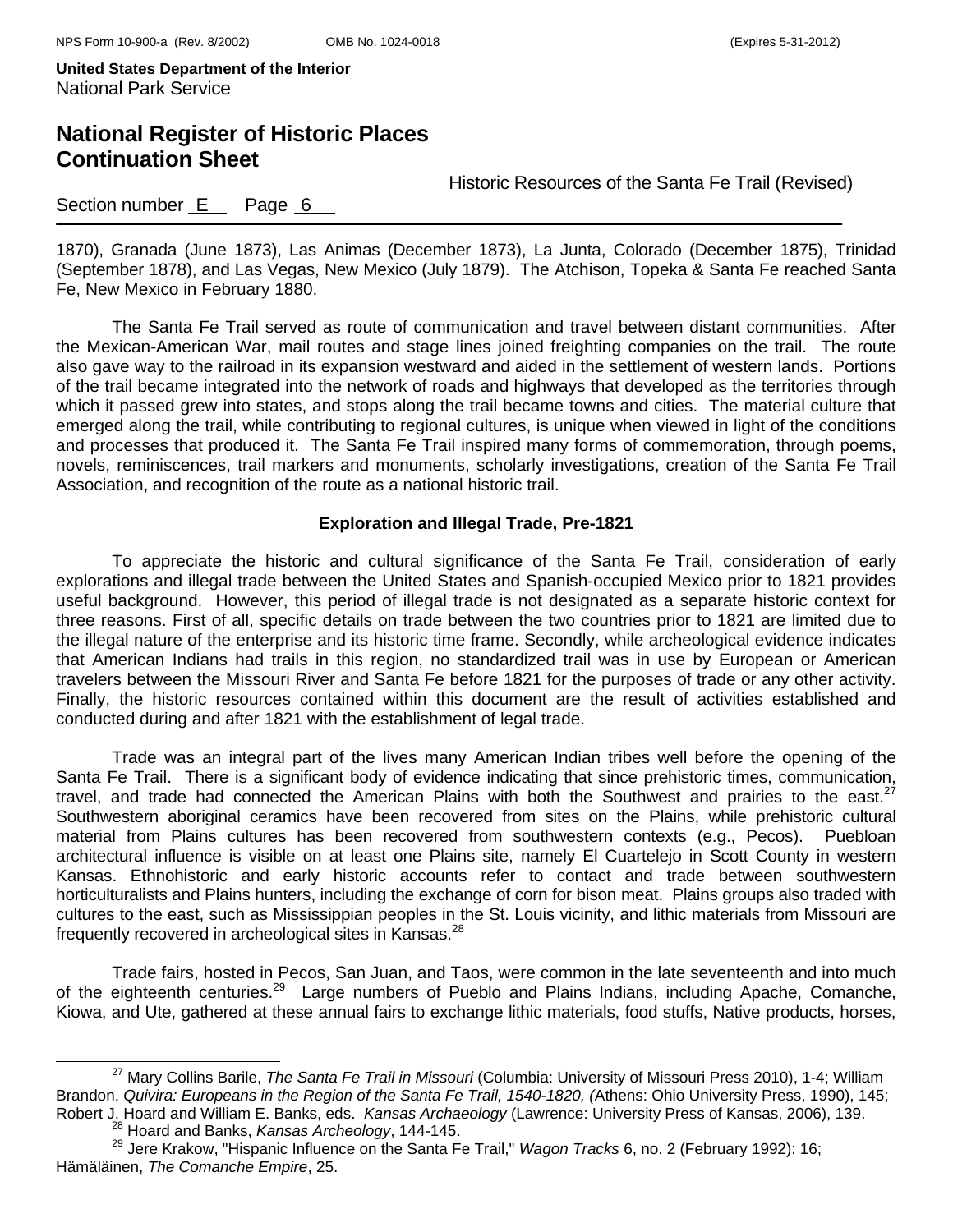## **National Register of Historic Places Continuation Sheet**

Historic Resources of the Santa Fe Trail (Revised)

Section number  $E$  Page  $7$ 

slaves, and captured Spanish goods.<sup>30</sup> These trade fairs were hosted in the summer months and witnessed the gathering – under temporary truces – of Indian tribes that often were in conflict with each other.<sup>31</sup> These fairs also brought Spanish residents of New Mexico to trade with the American Indians.<sup>32</sup> The Spanish, and eventually other European traders, introduced new items (e.g., plants, animals, food, and manufactured goods) that "effected extraordinary changes among plains peoples."33 These changes were welcomed by the American Indians as the new items made traditional tasks more easily accomplished. "A metal scraper allowed a woman to process an animal hide more quickly. Muslin or bed ticking made a durable and lightweight inner lining for a traditional tipi. An iron vessel, unlike the ceramic ones used for centuries, was virtually indestructible, and so it eased the ancient jobs of cooking and potmaking."34 Further, the introduction of horses significantly altered the way the Comanche empire extended its reach by allowing more effective and efficient means of hunting, transporting, and warfaring.<sup>35</sup> By the end of the eighteenth century, the trade fairs were less important to the American Indian economy due to large amounts of goods given by the Spanish to the Comanche and allied nations.36

 The approach to trade was fundamentally different to American Indian nations and to the Spanish. For American Indians, trade was more than a way to gather wealth; it firstly created and solidified attachments between the trading parties that were meant to protect their respective tribal members from any and all harm; trade made all parties kin. In contrast, the Spanish (and later Euro-Americans) were influenced by the desire to acquire wealth and thus separated personal relationships with the trading partner from the economic benefits of the trade agreement.<sup>37</sup> This fundamental ideological contrast between the American Indians and the traders later led to real conflict between the two groups during the course of the Santa Fe trade.

By about 1700, most of the Indian tribes that would become familiar to travelers on the Santa Fe Trail were becoming established in the locations where American explorers would find them. During the century leading up to 1800, what would become the Mountain Route of the trail was a route used by fugitive Puebloan people to escape from oppressive Spanish rule.<sup>38</sup> Near the east end of the trail, Missouri and Osage tribes were in what became the State of Missouri. Kansa and Pawnee tribes were just to their west in modern northern Kansas. Wichita were located in southern Kansas into northern Oklahoma, and the Kiowa and Comanche lands were in the short grass plains in the general vicinity where the states of Kansas, Oklahoma, Colorado, and New Mexico come together. Cheyenne and Arapaho were located on the west edge of the High Plains in western Kansas and western Oklahoma. Plains Apache were in what is now northeastern New

30 Krakow, "Hispanic Influence," 16; Hämäläinen, *The Comanche Empire*, 24-25. The acquisition and exchange of human goods was prevalent throughout the Southwest and included both Spanish and American Indian proponents and victims. See James F. Brooks, *Captives & Cousins: Slavery, Kinship, and Community in the Southwest Borderlands* (Chapel Hill: University of North Carolina Press, 2002). 31 Hämäläinen, *The Comanche Empire*, 25.

<sup>&</sup>lt;sup>33</sup> Elliott West, The Contested Plains: Indians, Goldseekers, and the Rush to Colorado (Lawrence: University

Press of Kansas, 1998), 47.<br><sup>34</sup> Ibid., 48. Cheyenne called the Europeans the *veho*; Arapaho called them *niatha*, both terms meaning spider<br>and connoting cleverness and skillfulness.

<sup>&</sup>lt;sup>35</sup> Hämäläinen, The Comanche Empire, 25.

<sup>36</sup> Frank, *From Settler to Citizen*, 123.

<sup>37</sup> Hämäläinen, *The Comanche Empire*, 40-41.

<sup>38</sup> Brandon, *Quivira*, 145.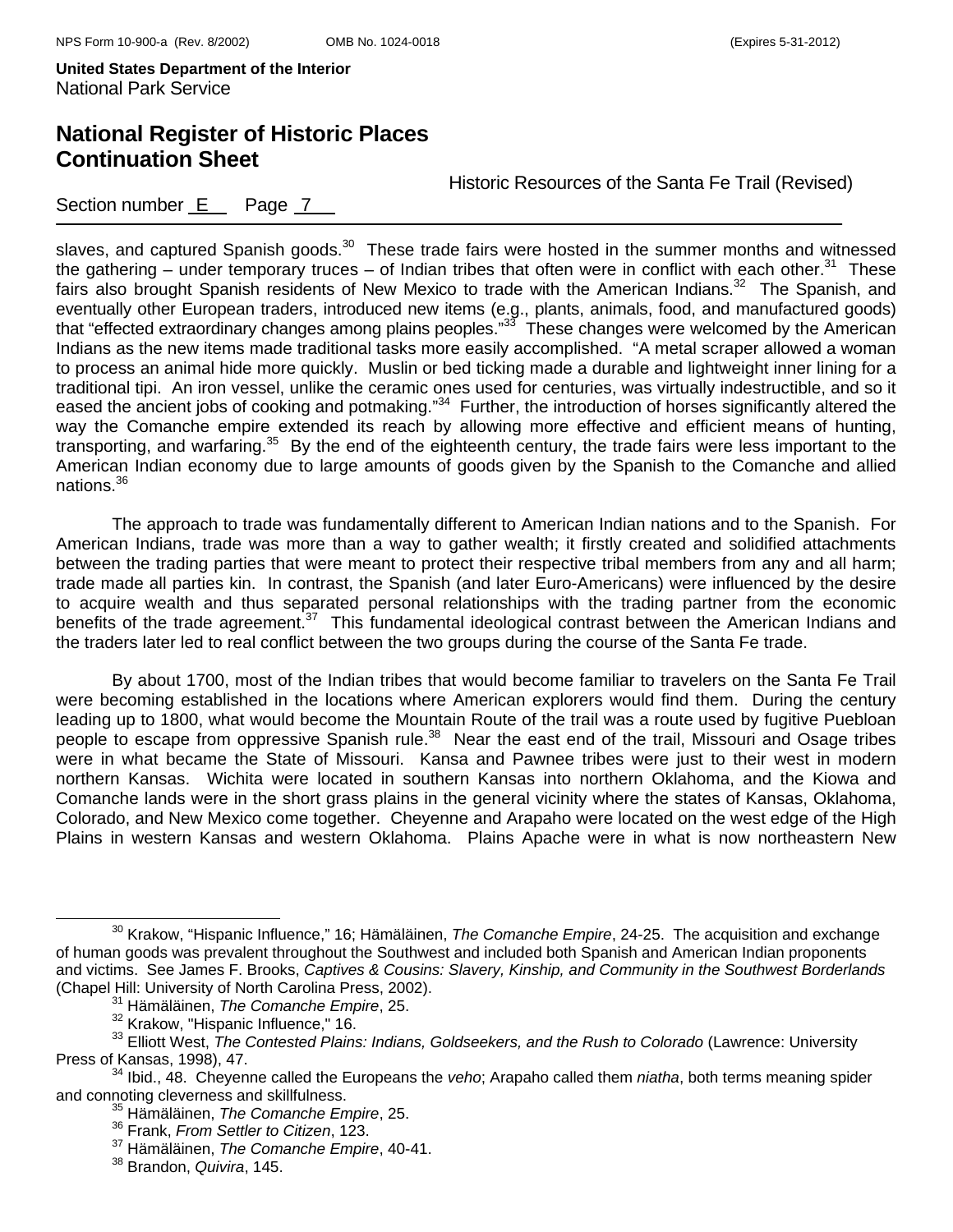## **National Register of Historic Places Continuation Sheet**

Historic Resources of the Santa Fe Trail (Revised)

### Section number  $E$  Page  $8$

Mexico. North of Santa Fe in the Rockies, the Ute lived on the northern frontier of the Pueblos near the westernmost extent of the Mountain Route of the Santa Fe Trail.<sup>39</sup>

 Before 1821, many people had followed the route to Santa Fe, or portions of it, from the American Indian inhabitants of the region to the many Spanish, French, and American explorers. Early Spanish explorers in the New Mexico Pueblo area recorded tales of the riches of Cibola and Quivira and encountered Natives of these places residing in the pueblos. Spanish explorer Francisco Vásquez de Coronado organized an expedition to the Plains in 1541 with Fray Juan de Padilla. Pedro Castañeda's journals that he kept during the expedition indicate that they initially traversed a route to the Plains that went far south of the future Santa Fe Trail into the Texas panhandle before turning northward.<sup>40</sup> They reached the Arkansas River near modern Ford, Kansas. Once across the river, the expedition generally followed the river northeast, as did the later Santa Fe Trail, to the vicinity of modern Great Bend, Kansas. The Spaniards reached their goal of Quivira at some villages in the vicinity of modern Lyons, Kansas inhabited by ancestors of the Wichita and Affiliated Tribes. On the return from Quivira in 1542, their route closely resembled the Cimarron Route of the Santa Fe Trail from central Kansas to Santa Fe.<sup>41</sup> Spanish residents of New Spain did not officially establish La Villa Real de Santa Fe (The Royal Town of the Holy Faith) until 1609 or early 1610. $42$ 

While the rocky, mountainous terrain encountered on the Mountain Route hindered access to Santa Fe from the north, several routes across the mountains existed. Among these routes were Raton Pass, San Francisco Pass, Manco Burro Pass, Trinchera Pass, and Emery Gap, with recorded use of these routes dating back to the early eighteenth century.43 During the summer months of 1706, Spanish Sergeant-Major Juan de Ulibarri followed a route similar to the Mountain Route of the Santa Fe Trail through Raton Pass to El Cuartelejo in western Kansas.<sup>44</sup> Ulibarri sought to return a group from Picuris Pueblo who had fled to El Cuartelejo following the Pueblo revolt of 1680.45 The Comanche discovered a better route across the mountains from west to east in the 1720s.<sup>46</sup> Between the 1730s and 1763, reports exist of French traders from the Mississippi Valley supplying Comanche with arms and perhaps journeying as far as Taos.<sup>47</sup> During the last half of the eighteenth century, Spaniards seemed to use the Sangre de Cristo route into the Arkansas Valley to the exclusion of all others.<sup>48</sup>

39 Brandon, *Quivira*, 125-127

<sup>40</sup> Pedro de Castañeda, *The Journey of Coronado*, trans. and ed. George Parker Winship (New York: Dover

<sup>&</sup>lt;sup>41</sup> Brandon, *Quivira, 28; Thomas E. Chávez, Quest for Quivira: Spanish Explorers on the Great Plains, 1540-1821* (Tucson, AZ: Southwest Parks and Monuments Association, 1992), 5-8, 54; Charles W. Hurd, "Origin and Development of the Santa Fe Trail," *The Santa Fe Magazine* 15, no. 10 (September 1921): 17; L.L. Waters, *Steel Rails to Santa Fe*

<sup>&</sup>lt;sup>42</sup> Oliva, Soldiers, 3; William E. Connelley, *A Standard History of Kansas and Kansans Vol. I* (Chicago: Lewis Publishing Co., 1918-1919), 85.<br><sup>43</sup> Janet Lecompte, "The Mountain Branch: Raton Pass and Sangre de Cristo Pass," *The Santa Fe Trail: New* 

*Perspectives* (Denver: Colorado Historical Society, 1987): 56-57. 44 Brandon, *Quivira*, 146, 148.

<sup>45</sup> West, *The Contested* Plains, 44. According to West, during this time, El Cuartelejo was occupied by Apache, who allowed Puebloan refugees to live among them as part slave - part instructor. As a result of the cohabitation, the Apache began shifting away from a reliance on a nomadic lifestyle to a lifestyle centered on crop-raising learned from the Picuris Pueblo.

 $46 \text{ Lecompte},$  "Mountain," 57.<br> $47 \text{ lbid}.$ 

<sup>48</sup> Lecompte, "Mountain," 58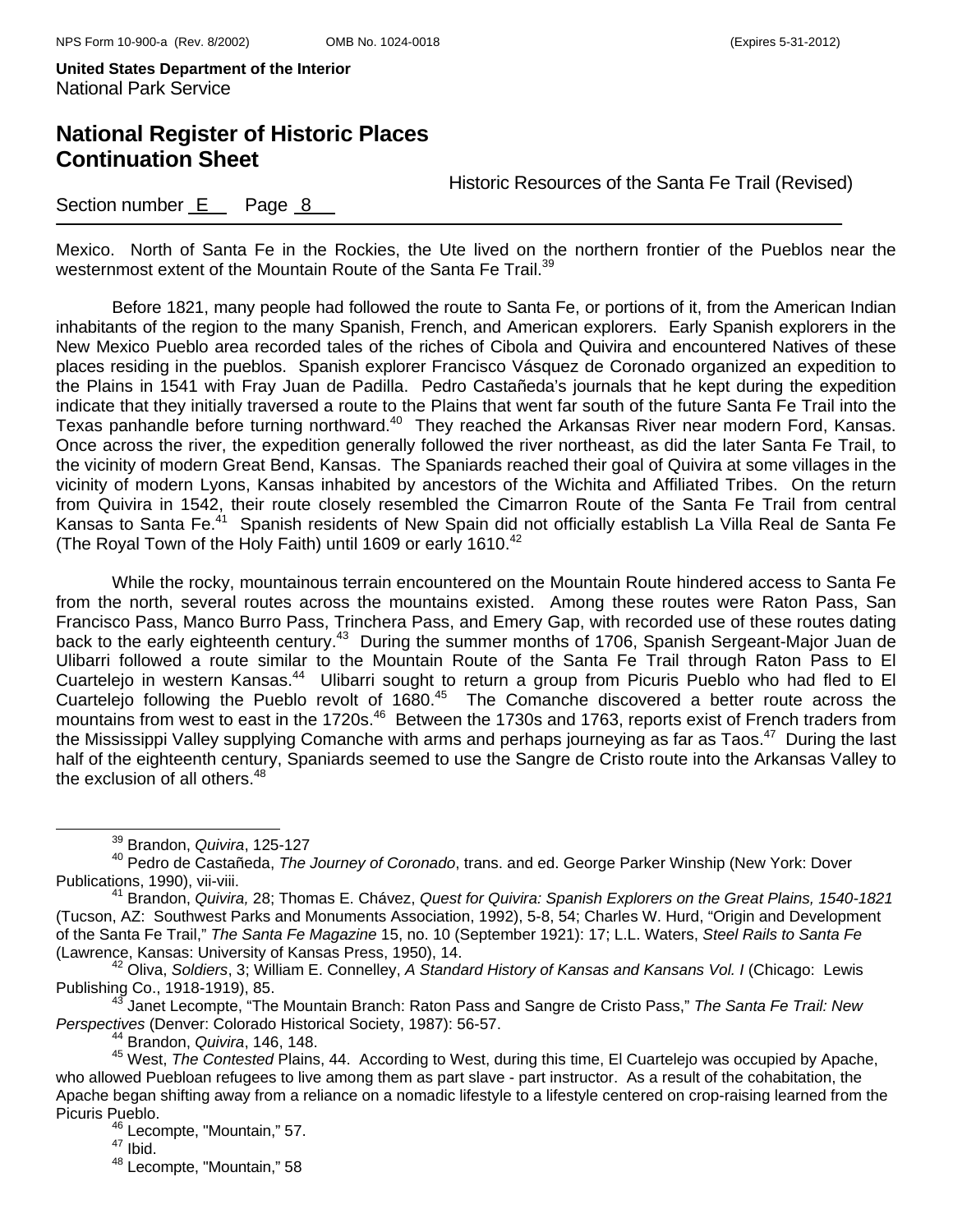## **National Register of Historic Places Continuation Sheet**

Historic Resources of the Santa Fe Trail (Revised)

#### Section number E Page 9

Pedro de Villasur, with an expedition of about 45 officers and soldiers, 60 Indian allies, a French interpreter, and one priest, left Santa Fe on June 16, 1720 under orders to investigate reports that the French, with whom the Spanish had been at war since 1718, were living among the Pawnee on the Platte River in Nebraska and intruding into Spain's territory.<sup>49</sup> The expedition traveled from Santa Fe to Taos, then north and east as far as Nebraska. En route, the expedition stopped at El Cuartelejo where a group of Apache joined them to act as guides.<sup>50</sup> Villasur's route through Colorado and New Mexico may have followed one similar to the Mountain Route of the Santa Fe Trail. Pawnee warriors attacked Villasur's expedition, killing all but a dozen of the Spaniards. The Spanish blamed the attack on French influence over the Pawnee.<sup>51</sup> Although the Spanish continued to be wary of incursions by the French into their territory, some trade with Santa Fe may have occurred during the 1700s by the French on the Mississippi River through Indian intermediaries.<sup>52</sup>

A number of French explorers and traders, including Jean-Baptiste Bénard LaHarpe (1719) and Étienne de Véniard de Bourgmont (1724), attempted to open trade with Plains tribes and in Santa Fe with varying results.<sup>53</sup> After leaving France, with his eyes set on the Santa Fe trade, LaHarpe was employed as a concessionaire in the Province of Louisiana before putting together his own expedition.<sup>54</sup> Bourgmont traded with the Missouri, Kansa, and other tribes along the Missouri and Kansas rivers in the area that nearly a century later served as the starting points of the Santa Fe Trail. It appears that Bourgmont may have traveled as far as the vicinity of Council Grove or Lyons also on the later trail.<sup>5</sup>

Some accounts exist of illegal trade between New Spain and the United States prior to Mexico's independence from Spain in 1821. While inhabitants of New Mexico welcomed occasional traders, Spanish officials adhered to a "closed door" policy because they feared the effects of trading with those outside of Spanish authority.<sup>56</sup> However, contraband was allowed and border guards were bribable.<sup>57</sup> Once inside the border, goods were often confiscated and sold by the Spanish, and the illegal traders were arrested.<sup>58</sup> By the end of the eighteenth century, this practice was commonplace.<sup>59</sup> According to Juan Páez Hurtado, the alcalde of Santa Fe, brothers Paul and Pierre Mallet with seven French Canadians arrived in Taos in July 1739 "with the intention of opening commerce with the Spaniards of the Realm."<sup>60</sup> They subsequently experienced "a few months of friendly captivity."<sup>61</sup> Nine months later they were allowed to leave.<sup>62</sup> Their exact routes across the

52 Brandon, *Quivira,* 106-107.

55 Ibid.*,* 217-220

49 Louise Barry, *The Beginning of the West: Annals of the Kansas Gateway to the American West 1540-1854*  (Topeka: Kansas State Historical Society, 1972), 17. Which Indian tribes were among the "Indian allies" is not known. 50 Ibid.

<sup>51</sup> Warren A. Beck, *New Mexico: A History of Four Centuries* (Norman: University of Oklahoma Press, 1962), 97- 98; Brandon, *Quivira,* 170; Chávez, *Quest*, 34-36.

 $53$  Ibid.

<sup>&</sup>lt;sup>54</sup> Ibid., 208-209. France's name for the area encompassing the Louisiana Purchase land was the Province of Louisiana.

<sup>56</sup> Rittenhouse, *The Santa Fe Trail,* 5.

 $57$  Ibid.

<sup>58</sup> Ibid.

<sup>59</sup> Isaac J. Cox, "Opening the Santa Fe Trail," *Missouri Historical Review* Vol. 25 (October 1930-July 1931): 30-31; Rittenhouse, *The Santa Fe Trail,* 5-6.

<sup>60</sup> Rittenhouse, *The Santa Fe Trail,* 5; Brandon, *Quivira,* 202.

<sup>61</sup> David J. Weber, *The Taos Trappers: The Fur Trade in the Far Southwest, 1540-1846* (Norman: University of Oklahoma Press, 1971), 33. 62 Brandon, *Quivira,* 202.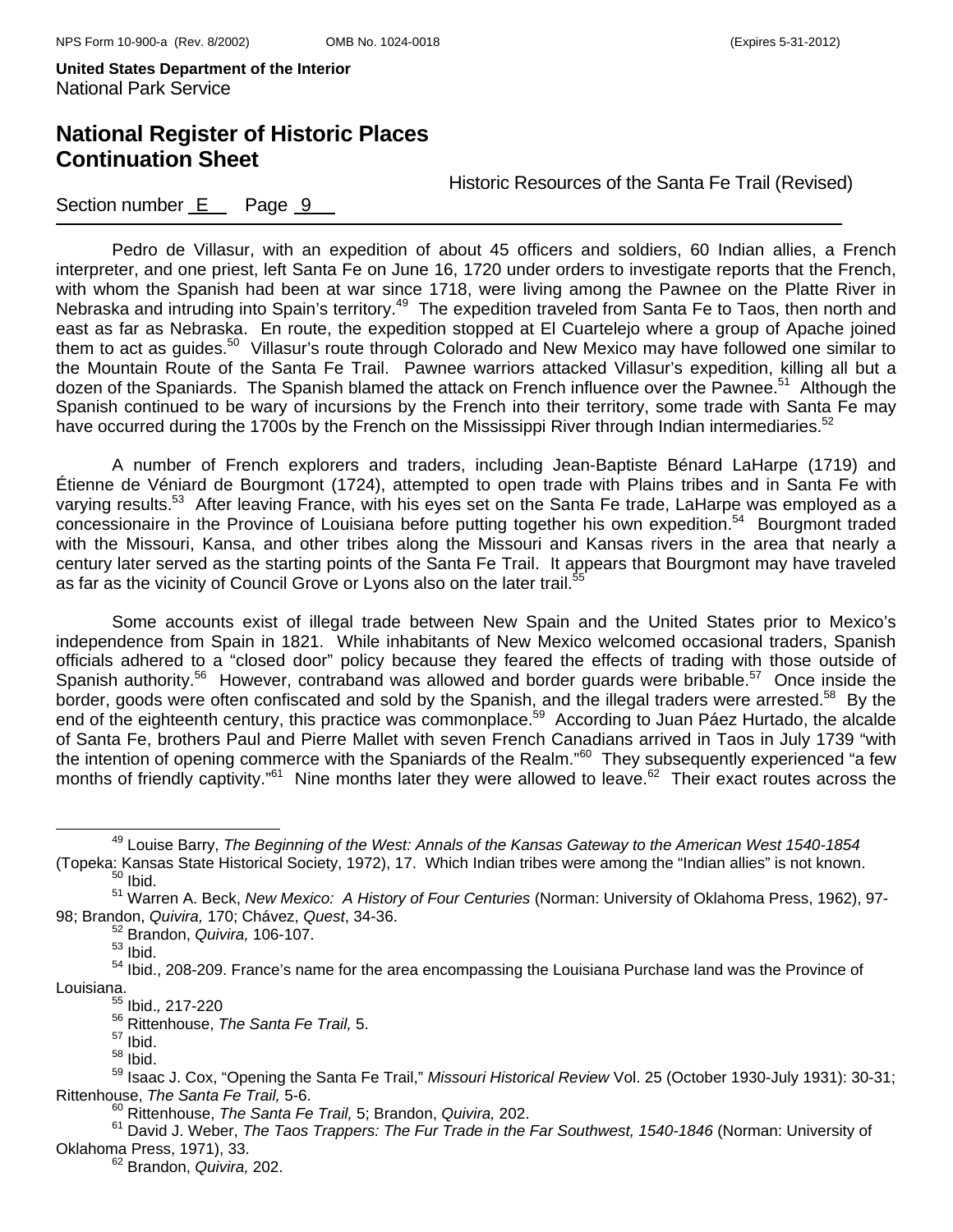## **National Register of Historic Places Continuation Sheet**

Historic Resources of the Santa Fe Trail (Revised)

#### Section number E Page 10

Plains to and from Santa Fe are unclear, but they may have followed portions of the later Santa Fe Trail.<sup>63</sup> In 1803 the United States secured the Louisiana Territory, though not until 1819 were the boundaries of the territory settled.<sup>64</sup> After 1803 trappers and traders visited Santa Fe and its environs, but legal trade between Mexico and the United States did not begin until Mexico achieved its independence in 1821.

The interest and risk demonstrated by many of these traders must have ignited Spanish curiosity because in 1792, Pedro Vial was instructed by New Mexico Governor Fernando de la Concha to seek a route from Santa Fe to St. Louis, Missouri, which he did.<sup>65</sup> Vial, a French frontiersman who had become a Spanish citizen and had experience living among Indian tribes, made a number of trips across the Plains. With just a few companions and pack animals, he undertook several explorations through the Spanish-American frontier. During the 1780s he pioneered routes between Santa Fe and both San Antonio, Texas and a post at Natchitoches, Louisiana. In 1792 Governor Concha sent Vial from Santa Fe to "open direct communication with our [Spanish] Establishments of the Ilinueses [Illinois Indians] situated on the banks of the Misuri [Missouri] River" in the vicinity of St. Louis in the Province of Louisiana.<sup>66</sup> On this trip Vial and his companions were briefly held captive in western Kansas by Indians, probably either Kansa or Apache, but they were released on the Republican River in north-central Kansas. There Vial's party met some other travelers and continued their journey to St. Louis with them down the Republican and Missouri rivers.<sup>67</sup> A portion of Vial's route to and from Santa Fe approximated what later became the part of the Mountain Route of the Santa Fe Trail from Hamilton County to the vicinity of Great Bend, Kansas (Figure 2).<sup>68</sup>

 The practice of illegal trade continued into the early years of the nineteenth century prior to Mexican independence. William Morrison, a Kaskaskia trader, sent his agent, Jean-Baptiste La Lande, overland to New Spain with a supply of trade goods in 1804.<sup>69</sup> Once there, La Lande severed his connections with Morrison and used the goods to go into business for himself. After he sold the goods, Spanish authorities did not allow him to leave New Mexico. He was not the only trader who was not permitted to leave the country. James Purcell (also known as "Pursley") had been on a hunting-and-trapping expedition in 1802 when he was attacked by Indians and forced to retreat to Santa Fe, then not allowed to leave.<sup>70</sup>

 Following The United States' acquisition of Louisiana Territory, the American military conducted and participated in numerous exploratory, mapping, and scientific expeditions in the West. One of these journeys began during the summer of 1806, when Captain Zebulon M. Pike set off on an expedition to investigate the disputed southern boundaries of this territory for the US government and report on the characteristics of the

<sup>&</sup>lt;sup>63</sup> See Donald J. Blakeslee, *Along Ancient Trails: The Mallet Expedition of 1739* (Niwot: University Press of Colorado, 1995) for further information on the Mallet expedition.

 $64$  The Louisiana Purchase involved the purchase of 827,987 square miles (2,144,476 square kilometers) of land by the United States from France for about \$15,000,000. The territory extended from the Mississippi River to the Rocky Mountains and from the Gulf of Mexico to the Canadian border. The treaty securing the purchase was signed on May 2, 1803 by James Monroe and Robert Livingston (US) and François de Barbe-Marbois (France). The United States assumed possession of the land on December 20, 1803, renaming it Louisiana Territory; however, the final boundaries were not settled until the Adams-Onís Treaty of 1819.<br><sup>65</sup> Rittenhouse, *The Santa Fe Trail*, 6.

<sup>66</sup> Brandon, *Quivira,* 238.

<sup>67</sup> Brandon, *Quivira,* 239; Chávez, *Quest*, 48.

<sup>68</sup> Socolofsky and Self, *Historical Atlas of Kansas*, 8.

<sup>69</sup> Cox, 32; Waters, 15; Rittenhouse, *The Santa Fe Trail*, 7.

<sup>70</sup> Connelley, *A Standard History,* 87; Rittenhouse, *The Santa Fe Trail*, 7; Weber, *Taos Trappers*, 37-38. What tribe of Indians was involved is not known.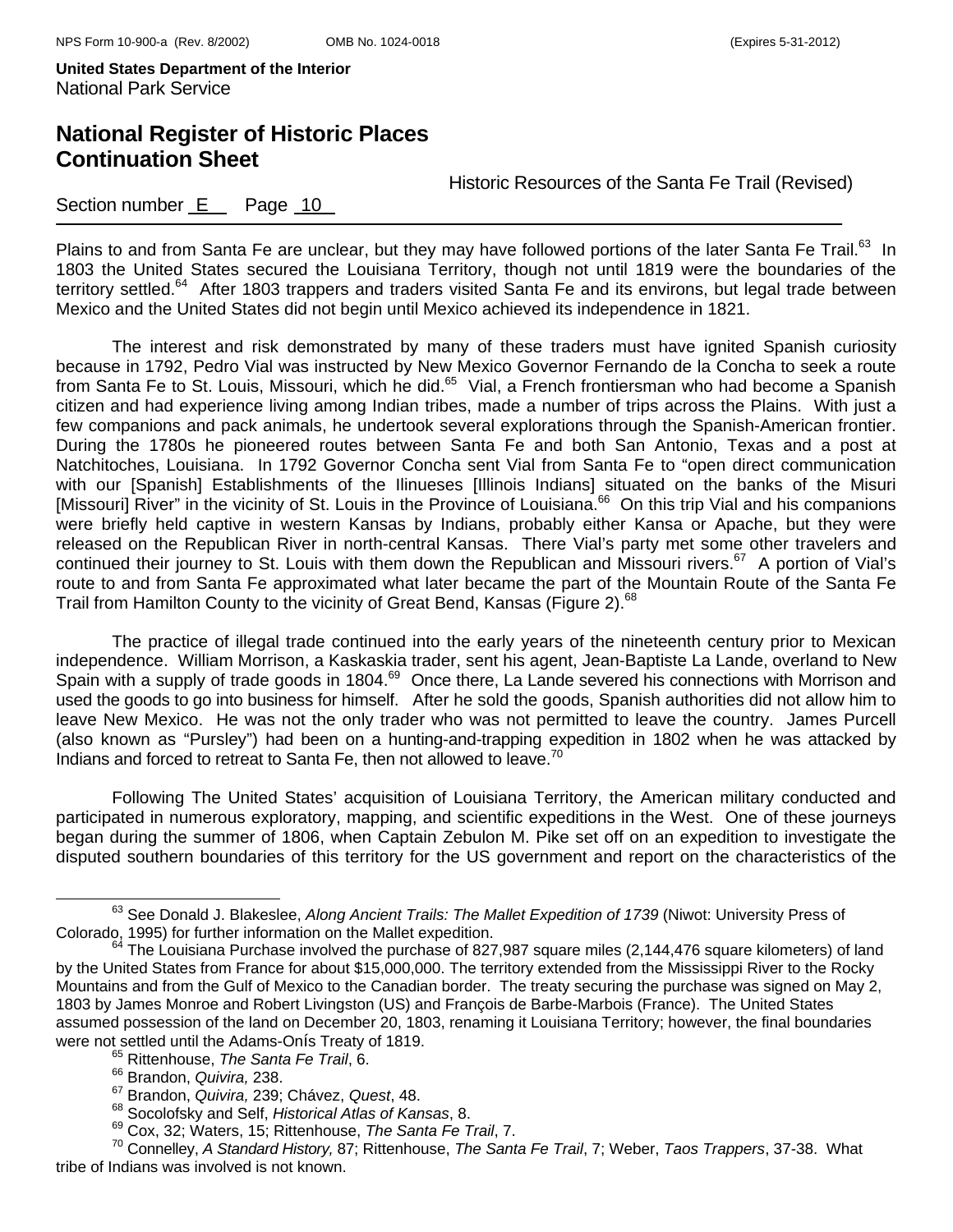# **National Register of Historic Places Continuation Sheet**

Historic Resources of the Santa Fe Trail (Revised)

Section number  $E$  Page 11

Arkansas and Red rivers.<sup>71</sup> Accompanied by a party of 22 men, Pike spent two weeks among the Osage Indians in western Missouri and visited a Pawnee village in modern southern Nebraska before heading into what later became central Kansas. In late October the party divided into two forces near the Great Bend of the Arkansas River. Lieutenant James Wilkinson and a detachment began the return trip east, traveling down river in recently constructed canoes. Pike and 16 men continued up the river toward the mountains, travelling west along what later became part of the Mountain Route of the Santa Fe Trail.<sup>72</sup> Having entered Spanish territory along the Rio Grande River, Pike and his party were eventually captured by Spanish troops.<sup>73</sup> Spaniards escorted Pike to Santa Fe where he saw other Americans who had been detained, including Jean Baptiste La Lande and James Purcell.<sup>74</sup> Pike was later taken south to Chihuahua.<sup>75</sup> He was impressed with what he saw and relayed what he had seen to others upon his return. Zebulon Pike published an account of his journey, *Journal of the Western Expedition*, in 1810. This publication created new interest in trading with Santa Fe, and new expeditions followed.

 Several other would-be traders set out for Santa Fe in the early nineteenth century. Some would contend that the first truly successful Santa Fe trader was Jacques Clamorgan, a trader from St. Louis who, in 1807, departed St. Louis traveling overland to Santa Fe and on to Chihuahua.76 Clamorgan was thought to be successful because of his life as a Spanish subject before he became a citizen of the United States.<sup>77</sup> His understanding of the Spanish culture and his strong grasp of Spanish language helped him in his 1807 endeavor.<sup>78</sup> Three years after Clamorgan's journey to Mexico, James McLanahan, Reuben Smith, and James Patterson unsuccessfully attempted trading in the region. The three men were arrested and imprisoned for several years in the Presidio of San Elizario, 17 miles downriver from present day El Paso, Texas.<sup>79</sup> In 1812 a group of ten Missouri frontiersmen, including James Baird of St. Louis, Robert McKnight, and Samuel Chambers, believing erroneously that the Mexican Declaration of Independence in 1810 under Hidalgo had removed the stringent Spanish trade restrictions, crossed the Plains in an attempt to trade with Santa Fe. The Spanish government, in compliance with its standing policy against allowing trade between its colonies and other nations, confiscated their goods. These American traders were imprisoned in Chihuahua; the last of these men, Malone, connective their gester. These interest in the relation of the United States was involved in war with England, Manuel Lisa, a Spanish-born Missouri River fur trader, wrote to the Spaniards offering to trade with them. He dispatched Charles Sanguinet toward Santa Fe with a load of merchandise with the intent to engage in trade; however, everything was destroyed in a confrontation with American Indians.<sup>81</sup> Auguste P. Chouteau, a member of the famous St. Louis fur trading family, and Jules de Mun conducted several trips to Taos over the Sangre de Cristo Mountains before being arrested in 1817.<sup>82</sup> Eventually they were allowed to return home to St. Louis. Jedediah Smith guided a pack train over what was to become the Santa Fe Trail to the Arkansas River in 1818. However, after a Spanish merchant with whom he was supposed to trade did not

71 Lecompte, "Mountain," 58 (Lecompte argues for an 1807 date); Hurd, "Origin," 19; Waters, 15; Rittenhouse, *The Santa Fe Trail*, 7.

<sup>72</sup> Socolofsky and Self, *Historical Atlas of Kansas,* 14.

<sup>73</sup> Robert L. Duffus, *The Santa Fe Trail* (London, New York, & Toronto: Longmans, Green & Co., 1930), 43-44; Barry, *The Beginning,* 54-56.

<sup>&</sup>lt;sup>74</sup> Connelley, *A Standard History, 87.*<br><sup>75</sup> Hurd, "Origin," 19; Waters, 15.

<sup>&</sup>lt;sup>76</sup> Rittenhouse, *The Santa Fe Trail*, 8.<br><sup>77</sup> Julie Winch, *The Clamorgans: One Family's History of Race in America* (New York: Hill & Wang, 2011), 73.<br><sup>78</sup> Lecompte, "Mountain," 58.

<sup>&</sup>lt;sup>80</sup> Rittenhouse, The Santa Fe Trail, 8-9; Waters, 16.

<sup>81</sup> Rittenhouse, *The Santa Fe Trail*, 8.

<sup>82</sup> Rittenhouse, The Santa Fe Trail, 9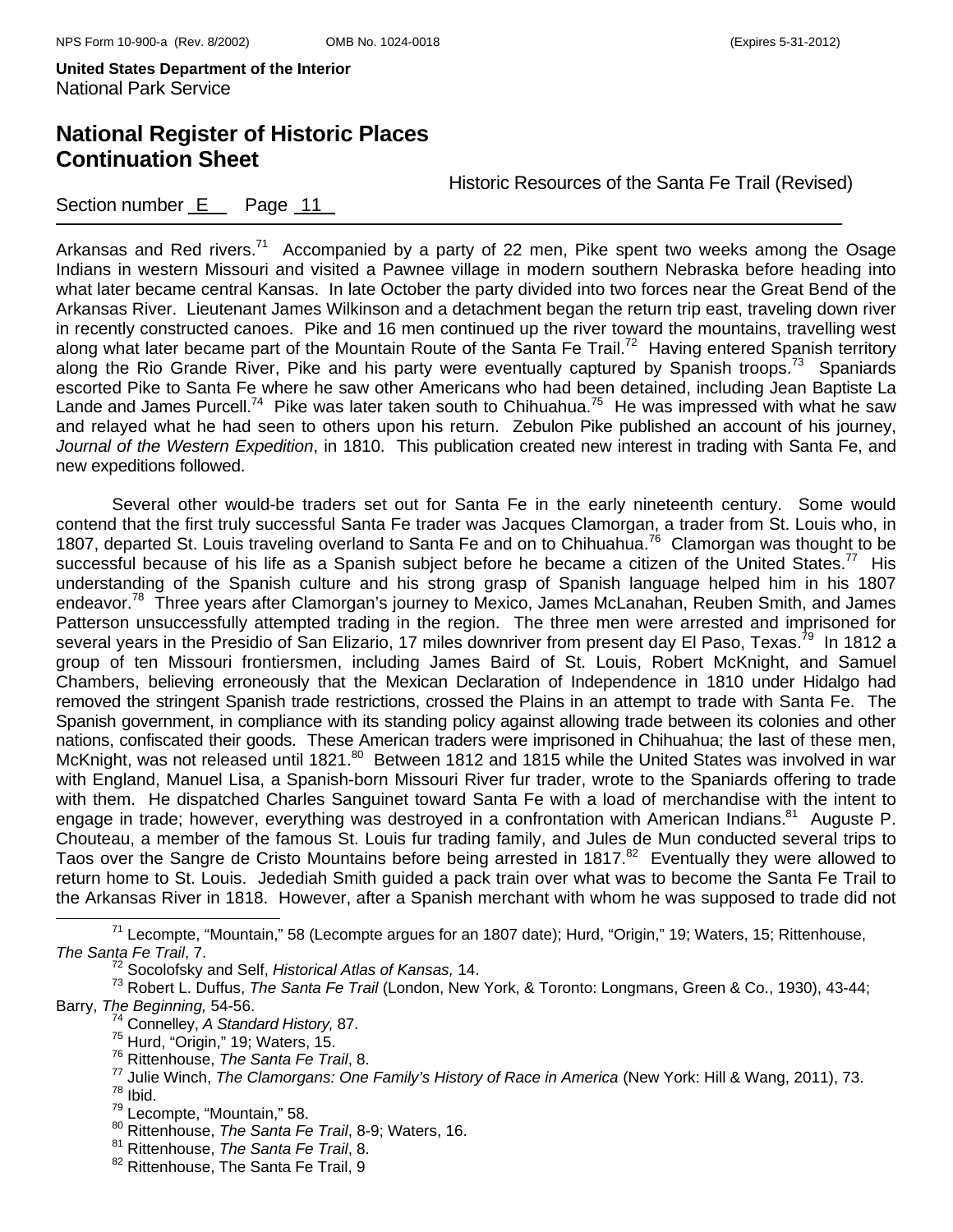## **National Register of Historic Places Continuation Sheet**

Historic Resources of the Santa Fe Trail (Revised)

### Section number  $E$  Page 12

arrive, the unsuccessful trading party returned home.<sup>83</sup> In 1819, New Mexican Governor Melgares ordered a fort built on the eastern side of Sangre de Cristo Pass, northeast of Taos. The Governor read a report that stated the Sangre de Cristo Pass was vulnerable to attack, and because of its strategic location, a few men could defeat an entire army. The fort was attacked and destroyed six months after its completion by either American Indians or Americans posing as American Indians.<sup>84</sup>

Prior to the establishment of the Santa Fe Trail, New Spain's far northern frontier had developed a unique character. The physical environment played a key role in the establishment of settlement in that arid climate, and natural materials allowed residents to construct buildings of adobe. The Spanish government offered incentives to individuals willing to settle on these frontier lands.<sup>85</sup> Hispanics assimilated indigenous American Indians into these frontier societies, thus creating a "frontier of inclusion."<sup>86</sup> Historians and anthropologists have viewed New Spain's far northern frontier as more informal, democratic, self-reliant, and egalitarian than that of central portions of the viceroyalty.<sup>87</sup> However, far northern portions of New Spain developed a strong Hispanic urban tradition with restrictions on trade and travel.<sup>88</sup> Most of the populace of northern New Mexico was fully occupied merely trying to grow enough crops to survive and to raise sheep. Both sheep and wool were commodities that could be traded in markets to the south, but woven textiles were increasingly popular as trade items to the south.<sup>89</sup> Up until 1821, New Mexico received nearly all its other goods and supplies from the interior provinces.<sup>90</sup> However, distance, difficult terrain, and government restrictions isolated Santa Fe from markets farther south. In addition, merchants in Chihuahua controlled trade to the New Mexico frontier, and their practices and manipulation of markets and currency further oppressed settlers in the northern settlements. By 1803 goods imported from Chihuahua to New Mexico were valued at more than \$100,000, but the province's exports were averaging much less than this figure. As a result, the merchants in Santa Fe were constantly in debt, and the general populace suffered a perpetual shortage of manufactured goods.<sup>91</sup>

Rather than establishing new roads between New Mexico and the United States, large segments of the Santa Fe Trail followed pre-existing paths created by earlier explorers and would-be traders. Though this preface to the history of the Santa Fe Trail is not considered a historic context of the trail itself, it does provide the impetus for and the foundation of this historic trade route.

#### **I. International Trade on the Mexican Road, 1821-1846**

Legal international trade between the United States and Mexico began in September 1821 with William Becknell's first trip from the Franklin area to Santa Fe. Mexican independence from Spain on August 24, 1821 changed the political climate in Santa Fe, and the newly installed Mexican government removed the restrictions against trade with the United States. In 1821, the northern boundary of Mexico ran along the line arbitrarily

 $^{83}$  Ibid., 8.<br> $^{84}$  Lecompte, "Mountain," 59.

85 David J. Weber, The Mexican Frontier, 1821-1846: The American Southwest Under Mexico (Albuquerque: University of New Mexico Press, 1982), 278.<br><sup>86</sup> Marvin Mikesell, "Comparative Studies in Frontier History," *Annals of the Association of American Geographers* 

50 (March 1960): 65. 87 Weber, *Mexican Frontier*, 278.

90 Beck, *New Mexico*, 99-100, 110; Boyle, *Comerciantes,* 12; *The History of Jackson County, Missouri* (Cape

 $88$  Ibid.

<sup>89</sup> Frank, *From Settler to Citizen*, 125.

Girardeau, Missouri: Ramfre Press, 1966), 172. 91 Lamar, *The Reader's Encyclopedia*, 1084.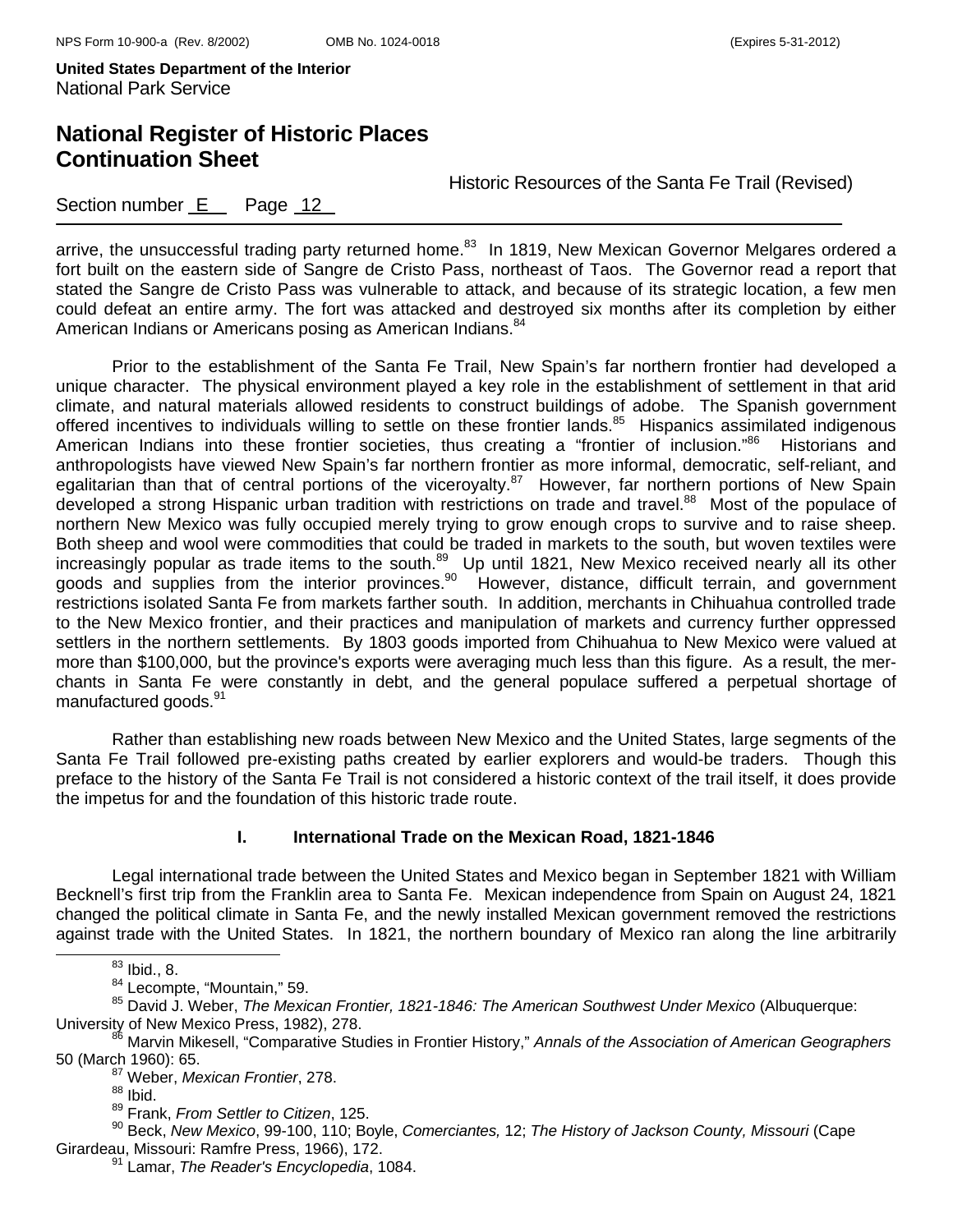Historic Resources of the Santa Fe Trail (Revised)

### Section number  $E$  Page 13

established as part of the 1819 Adams-Onís Treaty; this line between Mexico and the US followed the right bank of the Sabine River, the Red River west to the 100<sup>th</sup> meridian, and the Arkansas River to the Continental Divide, then the 42<sup>nd</sup> Parallel west to the Pacific coast. Mexico included all of what is now California, Nevada, Utah, Arizona, New Mexico, Texas, most of Colorado, and the southwestern corner of Kansas. To the north of Mexico in 1821 lay Oregon Country, unorganized territory, Arkansas Territory, and the United States (Figure 3).<sup>92</sup> The period between 1821 and 1846 witnessed increasing international trade activity along the Santa Fe Trail.

#### The Beginnings of Legal Trade

 Several Americans sought the distinction of being the first to reach Santa Fe with the intention of trading legally. Although Jacob Fowler and Hugh Glenn were discovered trapping beaver streams north of Santa Fe in 1821, William Becknell is credited with the establishment of the Santa Fe Trail, and as the first successful American trader to reach Santa Fe in 1821, he received the title "Father of the Santa Fe Trail."<sup>93</sup> Becknell was born in Virginia circa 1787.<sup>94</sup> He first appeared in the Boon's Lick country of central Missouri in April 1812 when he joined the US Mounted Rangers.95 By 1815, he had become involved in a series of business ventures including the salt trade and a ferry service across the Missouri River. In 1817, he established a residence in Franklin, Missouri.<sup>96</sup> The Panic of 1819 cost Becknell dearly. Unable to repay personal loans he had taken out, Becknell was arrested on May 29, 1821 but was released on a \$400 bond.<sup>97</sup> By the summer of 1821, the 34-year-old frontiersman had accumulated a debt of \$1185.42 owed to five creditors, and he faced the prospect of prison. <sup>98</sup> On June 25, 1821, prior to official news of the change in government in Mexico, Captain William Becknell placed an advertisement in the *Missouri Intelligencer*, looking for men to accompany him on his trading venture westward.<sup>99</sup> The stated purpose of the proposed expedition was the trading of horses and mules, presumably with the Indians, and the catching of wild animals. Members of the expedition were to provide their own equipment and an equal part of the capital for the trade. The men met and elected Becknell to lead their expedition. The August 14, 1821 edition of the *Missouri Intelligencer* reported that 17 men assembled at Ezekiel Williams' cabin and set September 1, 1821 for the party, led by William

92 Carl Abbott, *Colorado: A History of the Centennial State* (Boulder: Colorado Associated University Press, 1976), 35; Eric Foner and John A. Garraty, eds., *The Reader's Companion to American History* (Boston: Houghton Mifflin Company, 1991), 11; Lamar, *The Reader's Encyclopedia*, 4-5; John Morris, Charles R. Goins, and Edwin C. McReynolds,

<sup>&</sup>lt;sup>93</sup> Rittenhouse, *The Santa Fe Trail*, 9. Duffus credits historian Hiram Martin Chittenden (1858-1917) with this epithet in *The Santa Fe Trail*, 67. Trader Samuel Adams Ruddock claimed to reach Santa Fe from Council Bluffs, Iowa on June 8, 1821. He was later discredited for being untruthful about his journey. A 1910 article in the *Oregon Historical Quarterly* states that geographers checked his routes and found many problems with his story based on where he claimed to have traveled. Hubert Howe Bancroft and Irving Stone, *The Works of Hubert Howe Bancroft, vol. XXVIII: History of the*  Northwest Coast, vol. II, 1800-46 (San Francisco: A. L. Bancroft & Company, Publishers, 1884), 446.<br><sup>94</sup> Rittenhouse, *The Santa Fe Trail*, 8: Larry M. Beachum, *William Becknell, Father of the Santa Fe Trade* (El

Paso: Texas Western Press, 1982), 1.<br><sup>95</sup> Myers and Simmons, *Along the Santa Fe Trail*, 7.

 $96$  Ibid.

 $97$  Ibid., 8.

<sup>98</sup> Larry M. Beachum, "To the Westward: William Becknell and the Beginning of the Santa Fe Trade," *Journal of the West* 28, no. 2 (April 1989): 6; Gregory M. Franzwa, *Maps of the Santa Fe Trail* (St. Louis, Missouri: The Patrice Press, 1989), 1.<br><sup>99</sup> Franzwa, *Maps of the Santa Fe Trail*, 1; Beachum, "To the Westward," 7.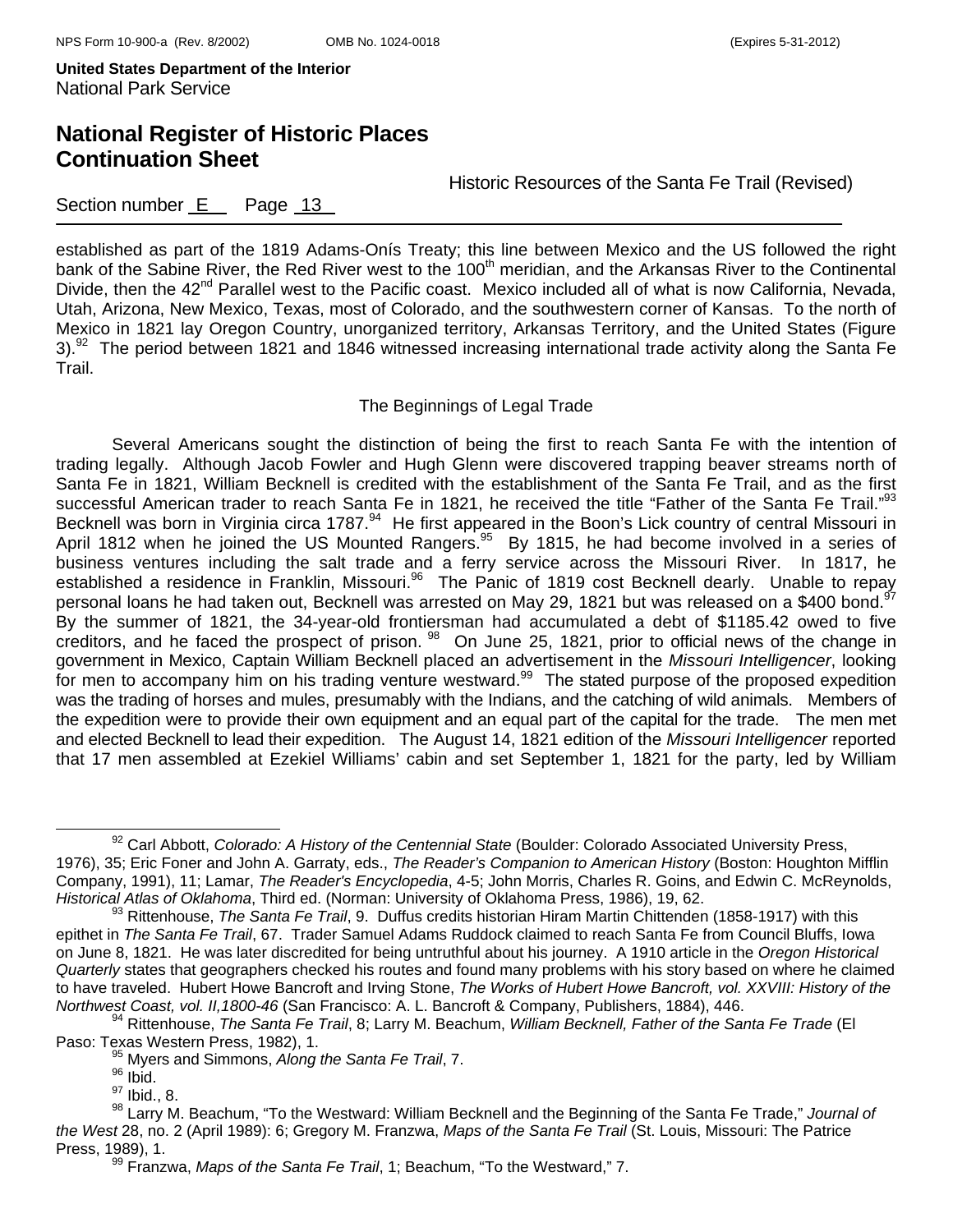## **National Register of Historic Places Continuation Sheet**

Historic Resources of the Santa Fe Trail (Revised)

### Section number  $E$  Page 14

Becknell, to cross the Missouri River at the Arrow Rock ferry.<sup>100</sup> Still contested is whether Becknell anticipated the opening of the Mexican border to legal trade or whether he was the benefactor of circumstance, having originally intended to trade with American Indians. Becknell would have been aware of the Mexican declaration of independence in February 1821 and the Mexican revolt against the Spanish prior to his departure.<sup>101</sup> Not until September 27, 1821, however, did Mexico legally divorce Spain, yet the Becknell party crossed the Missouri River above Franklin and departed from the natural landmark known as Arrow Rock on September 1, 1821, as planned. <sup>102</sup>

 The party crossed the Arkansas River in the vicinity of Walnut Creek then followed the south side of the river into Colorado where they followed the Purgatoire River and Chacuaco Creek southwest, entering New Mexico through Emery Gap.<sup>103</sup> Becknell and company, after an uneventful trip, met a troop of soldiers from Santa Fe on November 13. They traveled with the soldiers to San Miguel del Vado and into Santa Fe where Governor Facundo Melgares greeted them warmly.<sup>104</sup> Becknell's timing was advantageous – he and his trading party arrived in Santa Fe on November 16, 1821. Their trade goods, including calicoes and domestic printed cloth, sold at high prices in the isolated Mexican outpost. Having experienced the profits to be gained by this type of trading venture, Becknell was anxious to return to Franklin and to prepare an even larger volume of goods for his next trip to Santa Fe. To this end, he departed Santa Fe on December 13, 1821. The successful Becknell arrived in Franklin on January 30, 1822, after only 48 days' travel.<sup>105</sup> William Becknell was the first American trader into Mexican Santa Fe by only two weeks. Soon after Becknell, Thomas James, who viewed Santa Fe as a market for textiles, arrived on December 1. Hugh Glenn and Jacob Fowler, both trappers and American Indian traders from southeast Colorado, departed for Santa Fe on January 2, 1822.<sup>106</sup> Enormous profits were to be gained for the effort expended and the risk taken by traders participating in the Santa Fe trade.

 Due to the opening of trade relations between the United States and Mexico and the extreme profits from Becknell's first successful trade expedition, other expeditions were organized almost immediately, and the Santa Fe trade was initiated. Becknell set off on his second trading mission with 21 men and three wagons, embarking from Franklin on May 22, 1822.<sup>107</sup> Another trading party, led by John Heath, left after Becknell but soon caught up with his entourage, so they traveled together to Santa Fe.<sup>108</sup> Some scholars contend that this expedition signaled the first transportation of goods to Mexico that was intended for civilian, not American Indian, trade.<sup>109</sup> This was the first American attempt to use wagons in crossing the plains since Becknell's first trip utilized only pack animals.<sup>110</sup> The use of wagons required the party to adopt a trail route that avoided the

100 Franzwa, *Maps of the Santa Fe Trail,* 1; Beachum, "To the Westward," 7. The town of Arrow Rock was not established until 1829. At the time of Becknell's expedition, Arrow Rock referred to a bluff overlooking the Missouri River and the location of a ferry.<br> $101$  Beachum, "To the Westward," 7.

<sup>102</sup> Franzwa, *Maps of the Santa Fe Trail*, 1. Mexican Independence was declared in August but not formally

recognized until September.<br><sup>103</sup> David K. Clapsaddle, "'Cimarron Cutoff,' A 20<sup>th</sup> Century Misnomer," *Wagon Tracks* 23, no. 3 (May 2009): 25.<br><sup>104</sup> Ibid.

<sup>105</sup> Beachum, *William Becknell, Father,* 31-35; William E. Brown, *The Santa Fe Trail: National Park Service 1963 Historic Sites Survey* (St. Louis: The Patrice Press, 1988), 7-9; Clapsaddle, "'Cimarron Cutoff,'" 25; Connelley, *A Standard History,* 88; Beachum, "To the Westward," 9; Franzwa, *Maps of the Santa Fe Trail*, 2.

<sup>106</sup> Oliva, *Soldiers,* 8.

<sup>107</sup> Beachum, *William Becknell, Father*, 34; Beachum, "To the Westward," 9; Brown, *The Santa Fe Trail*, 8.

<sup>&</sup>lt;sup>108</sup> Beachum, "To the Westward," 10.

<sup>109</sup> Rittenhouse, *The Santa Fe Trail*, 10; Brown, *The Santa Fe Trail*, 8.

<sup>110</sup> Connelley, *A Standard History*, 89; Brown, *The Santa Fe Trail*, 8.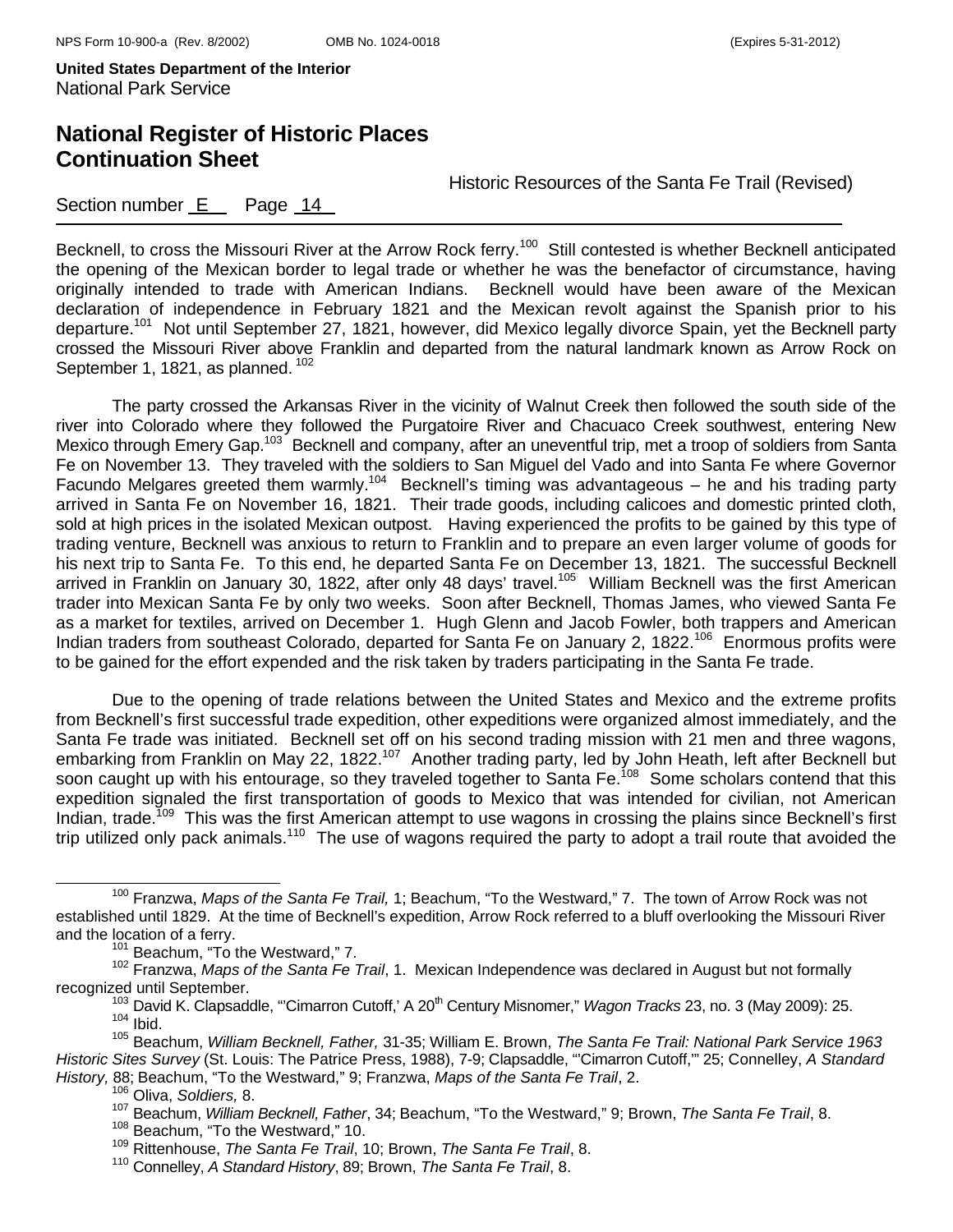Section number E Page 15

# **National Register of Historic Places Continuation Sheet**

Historic Resources of the Santa Fe Trail (Revised)

mountains; this new route partially followed what became the Cimarron Route.<sup>111</sup> Although more strenuous due to the scarcity of water between the Arkansas and Cimarron rivers, the Cimarron Route was shorter and much less rugged than the later Mountain Route through Raton Pass. Wagons could easily traverse the new route, where scaling the Mountain Route proved treacherous.<sup>112</sup> On his 1822 journey, Becknell and party crossed the Arkansas River in Rice County, Kansas then followed the south side of the river for eight days before heading southwest into Spanish country. Employing the Cimarron Route also meant the crossing of *La Jornada* (Spanish term meaning "the journey"), a 60-mile waterless portion of the route where high temperatures usually prevailed. Josiah Gregg, author of the book *Commerce of the Prairies,* suggested that Becknell's second expedition was closest to failure on this portion of the Santa Fe Trail;<sup>113</sup> Gregg's father, Harmon, was a member of Becknell's expedition.<sup>114</sup> By late July 1822, Becknell was in San Miguel, New Mexico. After continuing on to Santa Fe, he returned to Franklin in October 1822. Becknell's second trading party brought \$3000 worth of trade goods to Santa Fe, and the party enjoyed the rewards of a 2000 percent profit on their investment.<sup>115</sup> The demand for American and European goods was emphasized by the instance of Becknell and others selling even their wagons, worth \$150, for \$700.<sup>116</sup> The profits derived by Becknell from this trip went a long way toward pacifying his creditors back in Franklin.

Several other trading parties were assembled quickly with a view to trading with the Mexicans. Colonel Benjamin Cooper and 15 men left Franklin with a trading party in early May of 1822.<sup>117</sup> Like Becknell, Cooper took the Cimarron Route, encountering hard times when they reached *La Jornada*. The problem arose when the trading party expended its water supply. They were forced to kill their dogs and cut the ears of their mules in order to have hot blood to drink to survive under the extreme weather conditions.<sup>118</sup> On the verge of abandoning the expedition, they chanced upon and killed a buffalo. They utilized the stomach water from this animal to quench their thirst, and subsequently found water in the vicinity, as had the buffalo.<sup>119</sup> This trail incident was once believed to have happened to Becknell's party, but it is now believed to have actually happened to the Benjamin Cooper party in 1823.<sup>120</sup> Cooper's party was forced to return to Franklin after 28 horses strayed from their camp at night.<sup>121</sup> Even then, the handful of men that was sent out after the horses was robbed of their guns, clothes, and six of their horses by Osage Indians.<sup>122</sup> James Baird and Samuel Chambers, imprisoned ten years earlier for illegal trading, also led an expedition to Santa Fe in the autumn of

http://www.lib.utulsa.edu/speccoll/collections/maps/gregg/Gregg%20%20complete.jpg (accessed 29 February 2012).<br><sup>112</sup> Beachum, *William Becknell, Father*, 35; Brown, *The Santa Fe Trail*, 71; and Connelley, *A Standard Hist* Sons Co., 1926), xv.<br><sup>115</sup> Franzwa, *Maps of the Santa Fe Trail*, 2; Rittenhouse, *The Santa Fe Trail*, 10.

119 Gregg, *Commerce*, 9; Beachum, "To the Westward," 11.

<sup>&</sup>lt;sup>111</sup> According to Josiah Gregg's 1844 "Map of the Indian Territory Northern Texas and New Mexico Showing the Great Western Plains," the "First Wagon Route" left Cool Spring (in present-day Oklahoma) and headed further south of the Cimarron Route, crossing Arroyo de los Yutas and the Canadian River before arriving in San Jose, New Mexico where it rejoined the Cimarron Route into Santa Fe. Because of the detail in the map, a reproduction for this MPDF would not be beneficial. The map is viewable on the University of Tulsa's website:

<sup>&</sup>lt;sup>116</sup> Beachum, "To the Westward," 11.

<sup>117</sup> Connelley, *A Standard History*, 89.

<sup>118</sup> Gregg, *Commerce*, 8; Beachum, "To the Westward," 11.

<sup>120</sup> Kenneth L. Holmes, *Ewing Young: Master Trapper* (Portland, Oregon: Binfords & Mort, Publishers, 1967), 14; Beachum, "To the Westward," 11. Josiah Gregg records this incident as happening to Becknell. 121 Barry, *The Beginning*, 105.

<sup>122</sup> Barry, *The Beginning*, 105.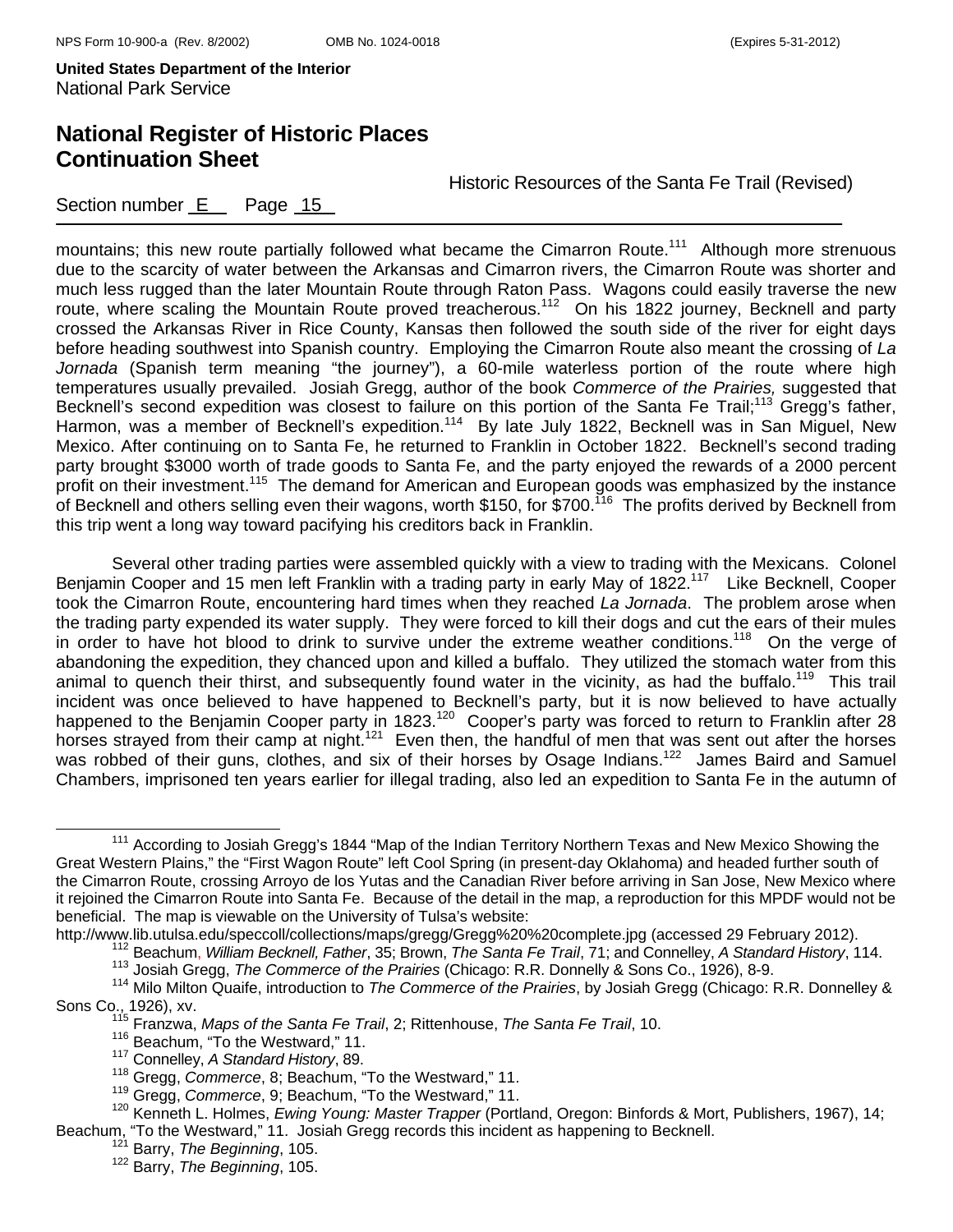## **National Register of Historic Places Continuation Sheet**

Historic Resources of the Santa Fe Trail (Revised)

### Section number  $E$  Page 16

1822.<sup>123</sup> The Baird-Chambers trading expedition experienced a severe snowstorm, which forced them to spend the winter in camp near the Arkansas River.<sup>124</sup> When spring came, the traders had no means of transporting their goods since most of their draught animals had perished in the winter cold. The traders cached their commodities on the north bank of the Arkansas River and went to Taos where they purchased mules and returned for their merchandise.<sup>125</sup> The place where the traders hid their goods became known as "The Caches" and was an important mile-marker and campsite for future travelers.<sup>126</sup>

 After 1821 the Santa Fe trade supplied much needed manufactured goods and also provided economic success for New Mexican merchants and for those who supplied goods traded to US markets. While much of the wealth from the trade augmented established *ricos*, others profited by supplying products and freighting along the trail.127 As the wealthy class in New Mexico, *ricos* controlled the trade of their goods and benefited greatly from the amount of merchandise that American traders shipped into their markets. They also separated themselves from and maintained economic control over the "commoners" and poor.<sup>128</sup> Augustus Storrs, a native of New Hampshire and Franklin, Missouri postmaster who traveled to Santa Fe in 1824 as part of the first trade caravan, described the conditions prevailing in Santa Fe upon his arrival:

Although necessity has limited their artificial wants, they have not, within themselves, all the necessaries and conveniences of life. Iron is difficult to be obtained, and sells at \$100 per cwt., although the country abounds in ore. Wollen [sic] goods are scarce and dear, yet the Internal Provinces produce twice the quantity of wool necessary to clothe their inhabitants. All plates, dishes, bowls, water vessels, and every description of castings, are supplied by a substitute, manufactured from clay, by the civilized Indians. This ware is superior of its kind, and is the invention of the aborigines. They are almost entirely destitute of artizan's [sic] tools of every description, and their implements of agriculture, such as carts, ploughs, harrows, yokes, spades, &c. are universally destitute of the least advantage of iron-work. Their spinning is done by the sole use of a wooden spindle, operated by a twirl of the thumb and finger. These particulars are, in themselves, too trifling for enumeration, but, when considered in relation to the late administration of the government, and the condition of the people, and the practical consequences to be deduced by statesmen, they become more important. From them, also, may be inferred the variety and extent of supplies demanded by that market. It will be remembered that I speak of New Mexico only, to which my personal observation was limited. Report speaks more favorably of the condition of the other Internal Provinces.<sup>129</sup>

Santa Fe was established in 1610 in a narrow valley unoccupied by American Indians.<sup>130</sup> The city was irregularly laid out except for the public square, while the immediate environs of the city consisted of farms.

127 Beck, *New Mexico*, 112-113; Boyle, *Comerciantes*, ix. 128 Boyle, *Comerciantes,* ix; Susan Shelby Magoffin, *Down The Santa Fe Trail and Into New Mexico*: *The Diary of Susan Shelby Magoffin*, *1846-1847*, ed. Stella M. Drumm (Lincoln & London: University of Nebraska Press, 1982), xxi. *Ricos* were the main financial beneficiaries in the Rio Grande Valley of New Mexico.<br><sup>129</sup> Augustus Storrs, *Answers of Augustus Storrs, of Missouri, to Certain Queries upon the Origin, Present State,* 

*and Future Prospect of Trade and Intercourse, Between Missouri and the Internal Provinces of Mexico, Propounded by the Hon. Mr. Benton*. 18th Cong., 2nd Sess., Senate Doc. No. 7 (Washington, DC: Government Printing Office, 1825), 10; Thomas H. Benton, Augustus Storrs, & H. Niles, "Trade Between Missouri & Mexico: Presented to the Senate, Jan. 3, by<br>Mr. Benton," Niles' Weekly Register (January 15, 1825): 314-315.

<sup>130</sup> Marc Simmons, *The Last Conquistador: Juan de Oñate and the Settling of the Far Southwest* (Norman & London: University of Oklahoma Press, 1991), 182.

123 Rittenhouse, *The Santa Fe Trail*, 11.

<sup>124</sup> Oliva, *Soldiers*, 9.

 $125$  Ibid., 9-10.

 $126$  Ibid., 10.<br> $127$  Beck, New Mexico, 112-113; Boyle, Comerciantes, ix.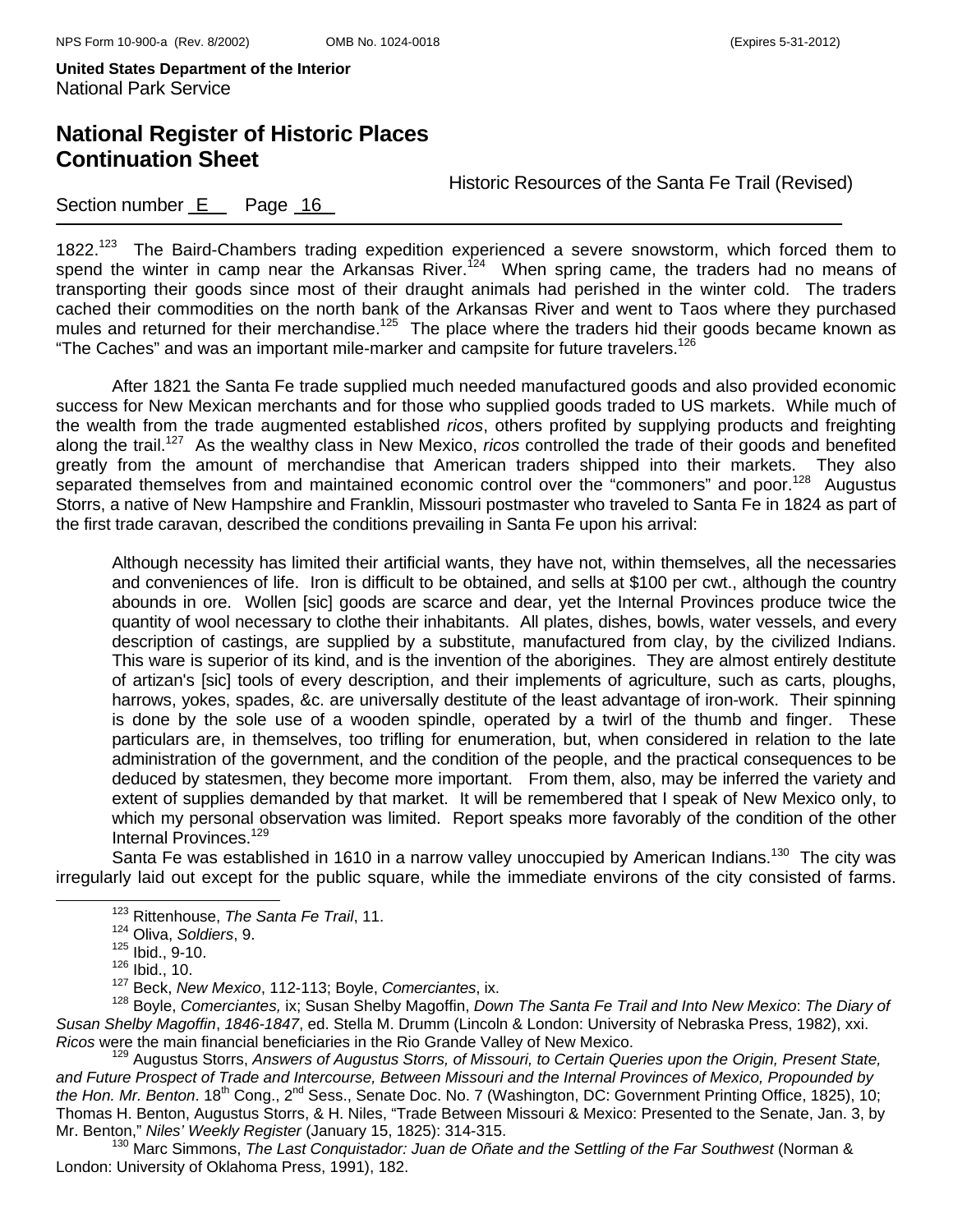## **National Register of Historic Places Continuation Sheet**

Historic Resources of the Santa Fe Trail (Revised)

Section number  $E$  Page 17

Farming on these arid lands was possible as a result of irrigation systems from the Santa Fe River.<sup>131</sup> The majority of the residents of Santa Fe were poor, but a very wealthy minority also resided there. The church was the center of cultural life in the town and the educational system was poorly developed.<sup>132</sup> By 1821, approximately 5000 people lived in Santa Fe.<sup>133</sup> For the next 25 years, this town grew into the major western terminus for international trade along the Santa Fe Trail.

As trade with Mexico became more popular, numerous caravans were organized each year. The first caravan to Santa Fe left Mount Vernon, Lafayette County, Missouri on May 25, 1824.134 This particular caravan consisted of 81 men, 156 horses and mules, 23 four-wheeled carts, one piece of field artillery, and \$35,000 worth of goods for trade; it was guided by Augustus LeGrand, a former resident of Santa Fe; Meredith M. Marmaduke, later governor of Missouri; Augustus Storrs, the Franklin postmaster; and William Becknell.<sup>135</sup> Having reached Santa Fe, a few of the traders continued on to the Mexican states of Chihuahua and Sonora; others chose to return to Missouri, arriving there on September 24, 1824.<sup>136</sup> Becknell's connection with the Santa Fe Trail lasted until 1826 during which time he completed another trip to Santa Fe (August 1824-June 1825).<sup>137</sup> He also aided the Sibley Survey by running mail to and from the survey party, delivering wagonloads of supplies, and acting as a guide on occasion.<sup>138</sup>

Another individual who played a significant role in the early years of the Santa Fe trade was US Senator Thomas Hart Benton from Missouri. In his younger days as editor of the *St. Louis Inquirer*, Benton ardently advocated the opening of trade with Mexico across the plains. As a senator, after Missouri became a state and the Mexican frontier was opened to trade in 1821, "he pushed the project with renewed enthusiasm."<sup>139</sup> Senator Benton was a staunch advocate for the Santa Fe trade, encouraging it through his writings and aiding it through his efforts in Congress. He saw the trade as an economic stimulus for his state and a solution to financial instability caused by quantities of worthless paper currency and shortage of hard currency. Benton's Missouri constituents had two major concerns. Firstly, dangers posed by Indians along both primary routes of the trail were a real and frequent possibility. The Mountain Route was more difficult to traverse due to its mountainous terrain that led wagon trains through Cheyenne, Arapaho, Ute, Kiowa, Comanche and Jicarilla Apache territories.<sup>140</sup> The Cimarron Route's terrain, though much less rugged, still posed the danger of much less water and a higher threat of attacks by nearby tribes such as the Comanche and Apache. Passing through Indian territory often led to attacks on wagon trains by the occupying tribes. Secondly, the customs regulations imposed on the trade by Mexican authorities was alarming to traders. After being questioned by Senator Benton, traders returning from Santa Fe to Missouri in 1824 sent their complaints and requests to Washington.<sup>141</sup>

<sup>134</sup> Mount Vernon, Lafayette County, Missouri no longer exists and should not be confused with Mount Vernon, Lawrence County, Missouri a later and still extant settlement.<br><sup>135</sup> Brown, *The Santa Fe Trail*, 9-10; Gregg, *Commerce*, 10; and Oliva, *Soldiers*, 10. The statistics here are based

on Oliva, *Soldiers*. The numbers in other sources vary only slightly, usually by one or two extra or less carts, men, or horses and mules.

136 Oliva, *Soldiers*, 10-11; Stephen Sayles, "Thomas Hart Benton and the Santa Fe Trail," *Missouri Historical Review* 49, no. 1 (October 1974): 3.

<sup>137</sup> Beachum, "To the Westward," 11.

131 Weber, *Mexican Frontier*, 5.

 $132$  Duffus, 162.

<sup>133</sup> Brown, *The Santa Fe Trail*, 32; Weber, *Mexican Frontier*, 5.

<sup>138</sup> Ibid., 11-12.

 $139$  Duffus, 85.

<sup>140</sup> Barrec, So.<br><sup>140</sup> Randy D. Smith, *Heroes of the Santa Fe Trail, 1821-1900* (Jamaica Plain: Boston Books, 2006), 76.<br><sup>141</sup> Brown, *The Santa Fe Trail*, 11.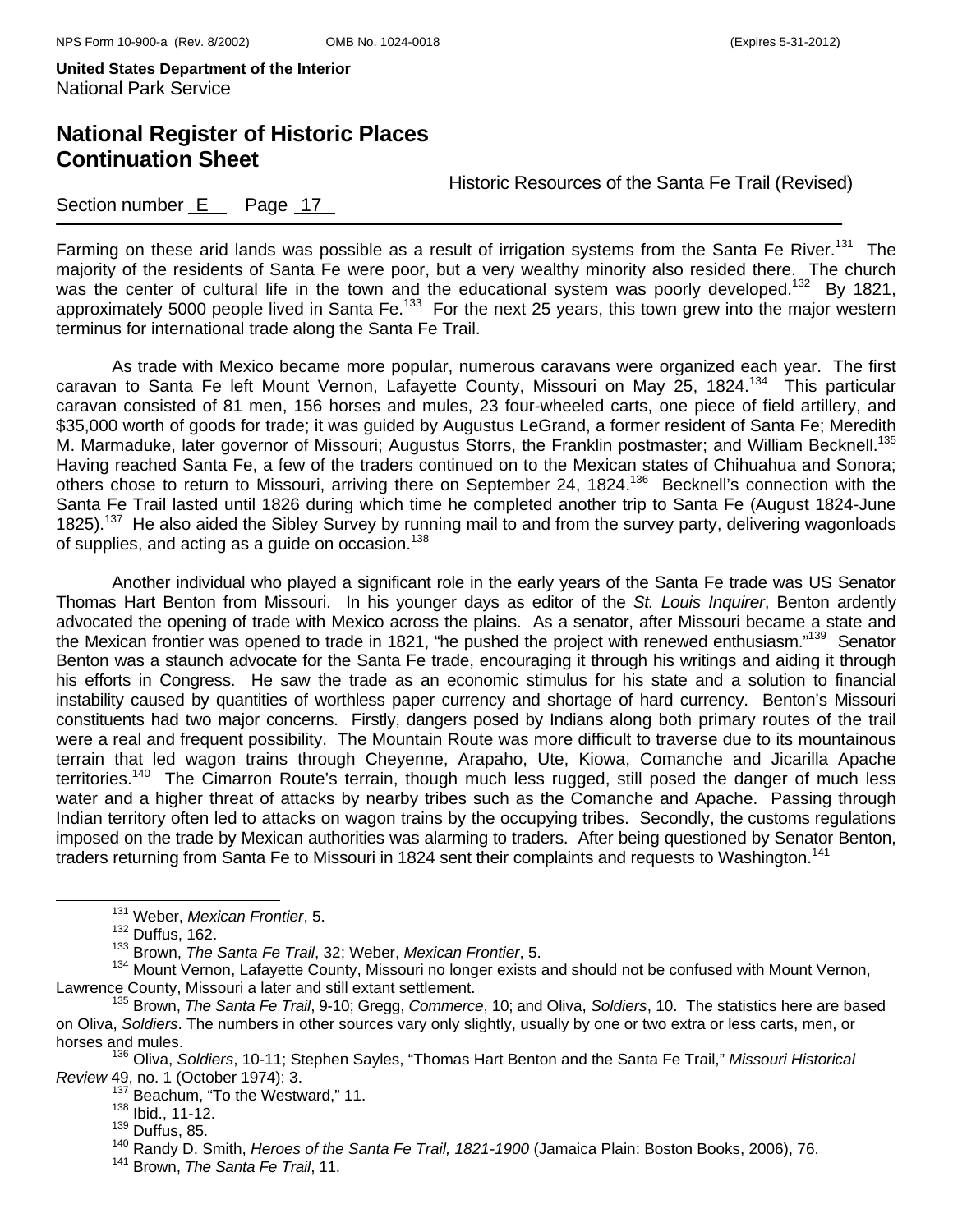## **National Register of Historic Places Continuation Sheet**

Historic Resources of the Santa Fe Trail (Revised)

#### Section number  $E$  Page 18

 In 1825 Senator Benton drew the attention of the US Congress to the growing commerce between the frontier towns of Missouri and the Mexican city of Santa Fe. As evidence he provided a statement from Augustus Storrs, a native of New Hampshire, who had traveled to Santa Fe in 1824 as part of the first trade caravan. In answer to Senator Benton's questions, Storrs explained that the residents of Santa Fe and the other Pueblos of Mexico's northern provinces greeted the traders from Missouri with open arms. He listed the types of goods transported to Santa Fe as cotton goods, including bolts of cloth and shirting, handkerchiefs, cotton hose, some woolen goods, silk shawls, cutlery items, mirrors, and assorted other items. In exchange, traders returned to Missouri with Spanish-milled dollars, gold and silver in bullion, beaver furs, and mules.<sup>142</sup> Storrs's testimony also explained that the American traders paid a duty of "25 per cent. *ad valorem*" to the government of the Internal Provinces of Mexico on goods brought into the country. Storrs indicated that rumors of impending raises in the duty were prevalent:

The certain object of this increase is to place their commerce, from the south [e.g., Mexico City and Chihuahua along the Camino Real], on a more equal footing with that of the Americans, and the measure, I have no doubt, is strongly urged by a few, who have, heretofore, monopolized the sales and fixed the prices of the country.<sup>143</sup>

 Storrs believed that US agents stationed in Santa Fe and Chihuahua could protect traders from the greed and unpredictability of New Mexican officials. Augustus Storrs himself was appointed US consul in Santa Fe in 1825. The duty was thought by the traders to have been arbitrarily imposed by the Governor of New Mexico and not legally by the Mexican government.<sup>144</sup> However, the Mexican government also had imposed a series of arbitrary and oppressive taxes and regulations on the Santa Fe trade. Santa Fe, Taos, and San Miguel del Vado each had a customs house, though Santa Fe remained the true port of entry. Although manifests and records were kept of the goods passing through these customs houses and of the taxes levied and paid, graft and corruption were major problems. A very small amount of the revenue, which should have been paid to the government, actually found its way into the Mexican treasury.<sup>145</sup>

#### The Sibley Survey, 1825-1827

 Missouri traders like Augustus Storrs requested that the US government to survey and mark a permanent road over which Santa Fe trade could be conducted. They additionally requested military protection from future threats (e.g. Indian interference) to what Missourians believed would be a continuously expanding trade route.<sup>146</sup> The Missouri legislature supported the traders' cause, as did Missouri senators Thomas Hart Benton and David Barton.<sup>147</sup> Benton forcefully guided a bill through Congress, calling for a survey of the trail from Missouri to the international border along the north bank of the Arkansas River.<sup>148</sup> The result of these efforts was the passage of a bill on March 3, 1825, providing for the survey of a "highway between nations" and for treaties to be made with the Indians through whose lands the road passed.149 The survey began in July of 1825 and became known as the "Sibley Survey," after George Champlin Sibley who led the survey team, which

142 Storrs, *Answers,* 6. 143 Ibid.

 $144$  Ibid.

<sup>145</sup> Brown, *The Santa Fe Trail*, 10-12; Lamar, *The Reader's Encyclopedia*, 1085.

<sup>146</sup> Oliva, *Soldiers*, 12.

 $147$  Ibid.

<sup>148</sup> Franzwa, *Maps of the Santa Fe Trail*, 3; Rittenhouse, *The Santa Fe Trail*, 12.

<sup>149</sup> Kate L. Gregg, *The Road to Santa Fe: The Journal and Diaries of George Champlin Sibley* (Albuquerque: University of New Mexico Press,1952), 7.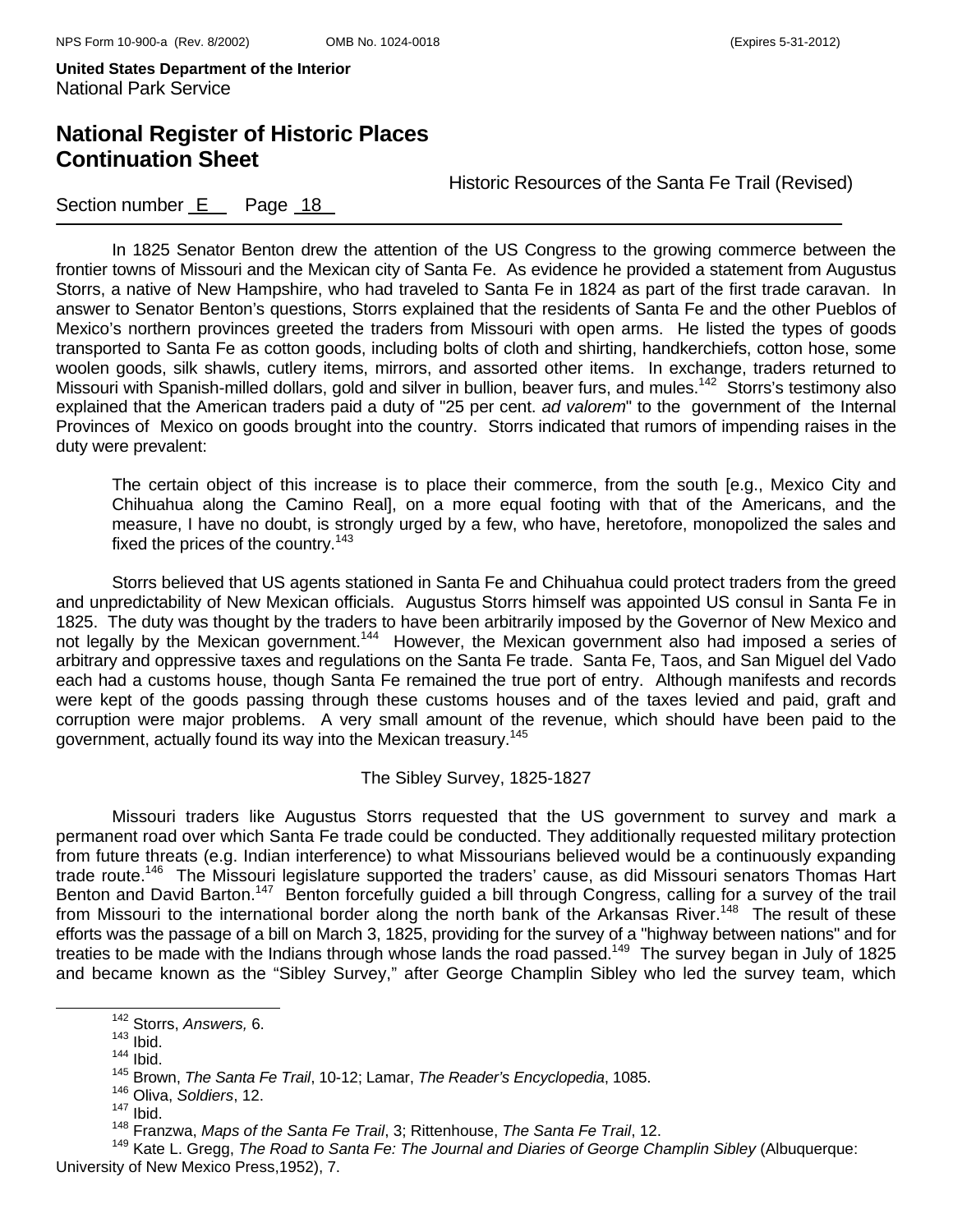## **National Register of Historic Places Continuation Sheet**

Historic Resources of the Santa Fe Trail (Revised)

Section number  $E$  Page 19

included Benjamin H. Reeves and Thomas Mather.<sup>150</sup> The Santa Fe Trail Survey Expedition embarked from Fort Osage (now Sibley) on the Missouri River in Jackson County, Missouri.<sup>151</sup> The expedition surveyed and marked the trail between Missouri and Santa Fe, and the surveyors kept extensive notes and records. Rather than survey the route then in use by traders, the Sibley Expedition followed and marked – by erecting earth mounds – a somewhat different route (Figure 4).<sup>152</sup> Some historians suggest that the Sibley Survey never fulfilled its purpose. This was partly because the Sibley survey ended in Taos, with a branch road to Santa Fe from Taos surveyed later.<sup>153</sup> Upon completion of the survey in 1827, the surveyors' records were sent to Washington, but unfortunately for traders and travelers of the Santa Fe Trail, little of the valuable data was published or made public knowledge.154 Within a few years the earth mounds had disappeared, leaving only wagon ruts to mark the trail to Santa Fe. Sibley thought the survey was unnecessary because he agreed with the wagon men that they already knew the route to Santa Fe, even without man-made markers.<sup>155</sup> Indeed, Sibley later echoed the contention by some individuals that the traders themselves had already performed the task of marking the Santa Fe Trail.<sup>156</sup> He stated in his journal, "The road as traveled is already well enough Marked by the Waggons [sic], any Mounds put up would be Soon thrown down by the Buffalo and Indians."<sup>157</sup> The Sibley Survey had little effect upon the development of the trade or the trail; however, it did provide national publicity.

 As provided in the 1825 bill authorizing the survey and marking of the road to Santa Fe, treaty negotiations were undertaken with the Osage and Kansa tribes. Two treaties – one with the Great and Little Osage (7 Stat., 268) on August 10, 1825 and one with the Kansa (7 Stat., 270) on August 16, 1825 – were identical except for the preliminary and concluding paragraphs specifying the tribe. The first four articles provided that "in consideration of the friendly relations existing" between the two Indian Nations and the US, the Indians would: allow the road to be surveyed and marked; agree that the road would be "forever free for the use of the citizens of the United States and the Mexican Republic… without hindrance or molestation"; "render…friendly aid and assistance" to traders when it was within their power; agree that the "road aforesaid shall be considered as extending to a reasonable distance on either side, so that travelers thereon may, at any time, leave the marked track, for the purpose of finding subsistence and proper camping places."158 The fifth article required that each tribe receive \$500 in money and/or merchandise from the United States government in payment for the considerations enumerated.159 The Commissioner of Indian Affairs, William Clark, along with Benjamin H. Reeves, George C. Sibley, and Thomas Mather, carried out the negotiations. The meetings between the Osage Indians and the US commissioners took place at Council Grove, a rendezvous campsite on the Neosho River in what is now Morris County, Kansas; the treaty with the Kansa was signed at Sora Creek (Dry Turkey Creek), southwest of present-day McPherson, Kansas (Figure 5). The treaties were signed by Reeves, Sibley, Mather and 16 members each of the Osage and Kansa tribes, including seven Osage chiefs and four Kansa chiefs.<sup>160</sup>

Tariffs and Taxes

<sup>&</sup>lt;sup>150</sup> Beachum, "To the Westward." 11.

<sup>151</sup> Gregg, *The Road to Santa Fe*, 54; Connelley, *A Standard History*, 138.

<sup>&</sup>lt;sup>152</sup> Gregg, *The Road to Santa Fe*, insert before v [map of the route].<br><sup>153</sup> Ibid.

<sup>154</sup> Ibid., 47-48.

<sup>155</sup> Rittenhouse, *The Santa Fe Trail*, 12.

<sup>156</sup> Brown, *The Santa Fe Trail*, 13.

 $157$  Ibid.

<sup>158</sup> Charles J. Kappler, *Indian Affairs: Laws and Treaties, Vol. II, Treaties* (Washington: Government Printing Office, 1904), 246-248, [electronic on-line database]; available from *Oklahoma State University Library*, <http://digital.library.okstate.edu/kappler/vol2/treaties/osa0246.htm#mn7> (accessed 23 August 2011). 159 Connelley, *A Standard History*, 91-92.

<sup>160</sup> Kappler, *Indian Affairs*, 246-250.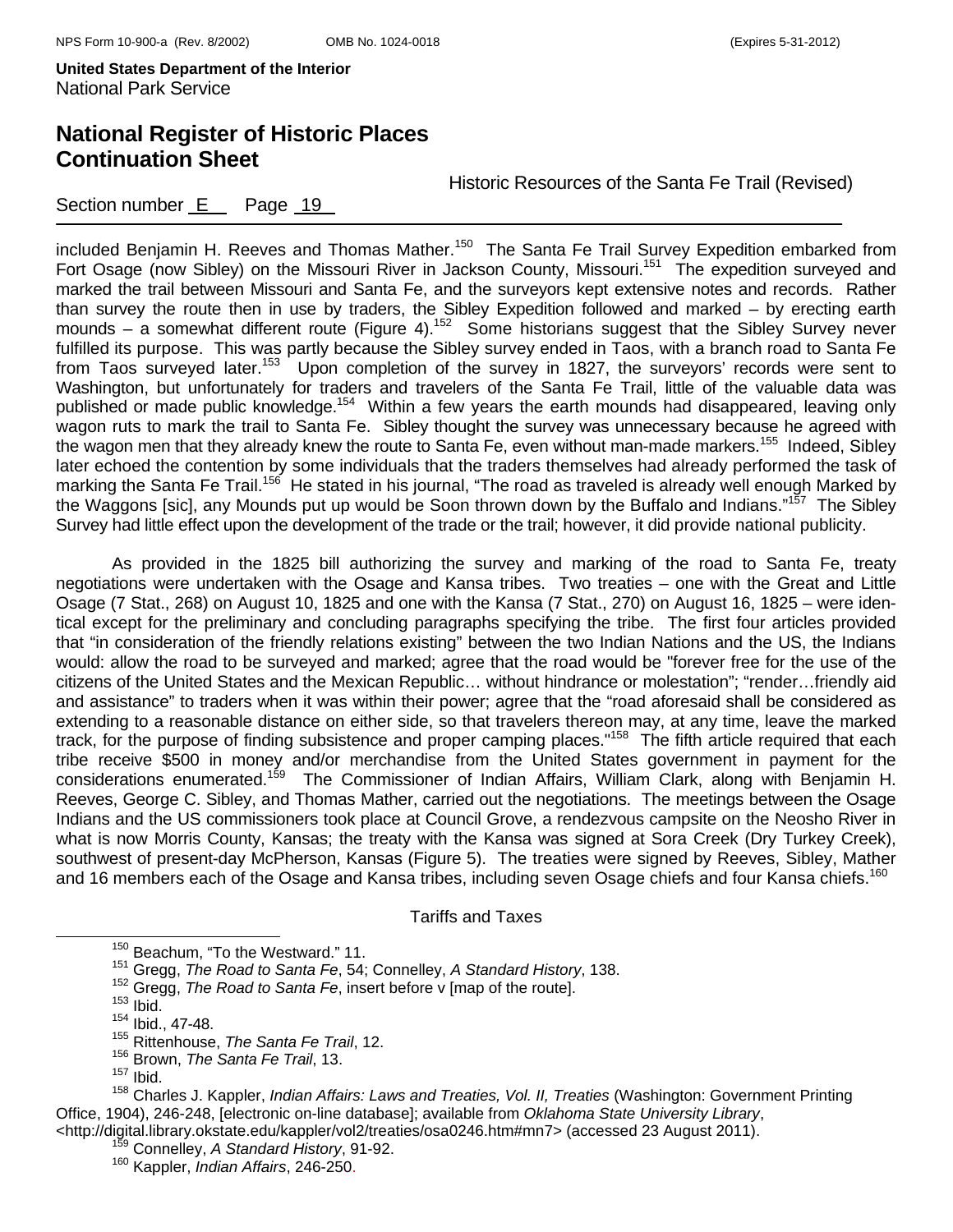## **National Register of Historic Places Continuation Sheet**

Historic Resources of the Santa Fe Trail (Revised)

### Section number E Page 20

Issues with fair trade, Mexican tariffs, and duties continued during the first two decades of the Santa Fe trade. Despite the enormous profits to be made on American goods sold at Santa Fe, the traders had to surrender some of their profits to the Mexican authorities in the form of customs duty. Customs duty on dry goods was officially 25 percent; in actual practice however, this often varied from 10 to 150 percent.<sup>161</sup> The duty was based on the arbitrary value placed on the goods by the Mexican officials at the customhouse.<sup>162</sup> Corruption was rampant, and during the early years, Mexican officials received as much as a third of the duty for their personal use in addition to any bribes that changed hands.<sup>163</sup> During the 1830s, while serving as the customs collector at Santa Fe, Manuel Armijo experienced difficulties keeping up with the ever-changing Mexican tariff schedules. A variety of duties and taxes existed at that time including national import duties, state excise taxes, taxes on animals and wagons, taxes on the establishment of a retail shop, and taxes on required documentation. Each port of entry also seemed to employ its own tariff schedule. Recognizing these difficulties, Armijo shifted from *ad valorem* duties to a flat \$500 impost on every wagon. Santa Fe traders, in response, started using larger wagons pulled by ten or 12 mules, or reloading goods into fewer wagons outside Santa Fe, leaving the empty wagons until their return trip. As a result, Armijo removed the per wagon tax in 1839.164

American traders regularly argued that the Mexican trade duties resulted in them being taxed twice on the same merchandise, once when it was imported from Europe and again when it was taken into Mexico. In order to place American traders on equal footing with Mexican competitors who were importing directly from Europe, one Missouri merchant proposed that the US should create a rebate or debenture of American duties for Santa Fe traders who were being impacted by this double taxation. Between 1831 and 1845 American traders appealed to Congress for help. It was argued that this would improve American traders' ability to reach markets farther south in Mexico and increase the value of the Santa Fe trade. In 1842, the acting US consul in Santa Fe sided with the traders.<sup>165</sup> Congress, however, refused to act at that time.

American traders also were worried about the increasing influence of Mexican merchants and were concerned that these businessmen threatened their own business interests. During the 1830s a merchant class began to emerge in Santa Fe, consolidating capital, beginning to control markets, trading in the US, and dealing directly with wholesalers. By the late 1830s, Mexican traders had gained dominance over the trade and were transporting the bulk of the goods bound to Santa Fe. They were involved in all aspects of the trade in Santa Fe, as well as in Missouri, the eastern US, Mexico, and California. Many wealthy Hispanic merchants established their own contacts with wholesalers and merchants in the eastern US, bypassing American merchants and businessmen in Missouri.

 On March 3, 1845, however, the US Congress passed the *Drawback Act*. The law allowed traders to be reimbursed for all but 2.5 percent of the US duties of foreign merchandise if advance notice of intent to reexport the goods to Mexico was given and provided that they were shipped to Mexico in original packages with certified invoices by way of Independence, Missouri or either Van Buren or Fulton, Arkansas. In addition, the

<sup>&</sup>lt;sup>161</sup> Sayles, "Thomas Hart Benton," 6.<br><sup>162</sup> David Dary, *Entrepreneurs of the Old West* (Lincoln: Bison Books, University of Nebraska Press, 1986), 33.<br><sup>163</sup> Ibid.

<sup>164</sup> Dary, *Entrepreneurs*, 33; David A. Sandoval, "Gnats, Goods, and Greasers: Mexican Merchants on the Santa Fe Trail," *Journal of the West* 28 (April 1989): 28-29; Dean Earl Wood, *The Old Santa Fe Trail From The Missouri River: Documentary Proof of the History and Route of the Old Santa Fe Trail,* Panoramic edition (Kansas City, Missouri: E.L. Mendenhall, Inc., 1955), 117-118; and Weber, *The Mexican Frontier,* 153.

<sup>165</sup> Seymour V. Connor and Jimmy M. Skaggs, *Broadcloth and Britches: The Santa Fe Trade* (College Station, TX: Texas A & M University Press, 1977), 120; Moorhead, *New Mexico's Royal Road*, 73-74.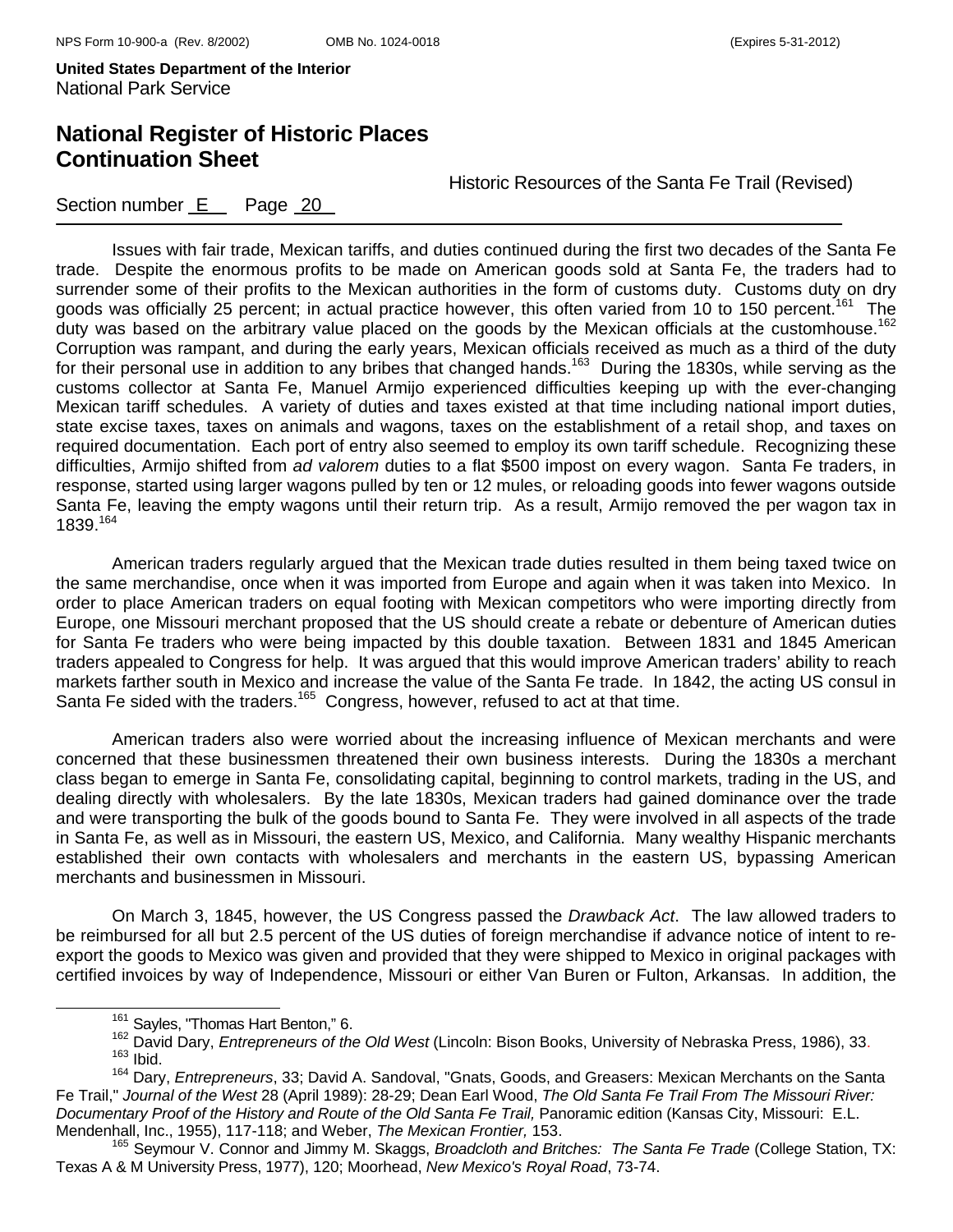## **National Register of Historic Places Continuation Sheet**

Historic Resources of the Santa Fe Trail (Revised)

Section number E Page 21

goods were subject to inspection by American customs agents, and traders were required to provide bond of three times the US duties. Trade increased dramatically in the year after the passage of this legislation, increasing the value of goods transported over the trail to Mexico (Table 1).<sup>166</sup>

| Table 1: Josiah Gregg's Estimated Value of<br>Santa Fe Trade Goods, 1821-1843 <sup>167</sup> |              |      |               |  |  |  |
|----------------------------------------------------------------------------------------------|--------------|------|---------------|--|--|--|
| Year                                                                                         | Value        | Year | <b>Value</b>  |  |  |  |
| 1821                                                                                         | 3,000<br>\$  | 1833 | \$180,000     |  |  |  |
| 1822                                                                                         | 15,000<br>\$ | 1834 | 150,000       |  |  |  |
| 1823                                                                                         | 12,000<br>\$ | 1835 | 140,000<br>\$ |  |  |  |
| 1824                                                                                         | 35,000<br>\$ | 1836 | 130,000<br>\$ |  |  |  |
| 1825                                                                                         | 65,000<br>\$ | 1837 | 150,000<br>\$ |  |  |  |
| 1826                                                                                         | 90,000<br>\$ | 1838 | \$<br>90,000  |  |  |  |
| 1827                                                                                         | 85,000<br>\$ | 1839 | 250,000<br>\$ |  |  |  |
| 1828                                                                                         | \$150,000    | 1840 | \$<br>50,000  |  |  |  |
| 1829                                                                                         | 60,000       | 1841 | \$<br>150,000 |  |  |  |
| 1830                                                                                         | \$120,000    | 1842 | \$<br>160,000 |  |  |  |
| 1831                                                                                         | \$250,000    | 1843 | 450,000<br>\$ |  |  |  |
| 1832                                                                                         | \$140,000    |      |               |  |  |  |

#### Traded Goods

 During his 1825-1827 survey expedition, George C. Sibley sent a letter back to his associates in Missouri in which he outlined the items he felt would sell best in Santa Fe. His enumeration provides information on the types of items leaving Missouri for Santa Fe in the early years of the trade. Cloth, food, medicine, and hardware figured prominently in Sibley's list. In the 1830s, according to Santa Fe trader Alphonso Wetmore and US Secretary of War Lewis Cass, the principal goods being traded from Mexico back to Missouri included Mexican dollars, fine gold, beaver pelts, horses, mules, and asses.<sup>168</sup> Manifests listed the items passing through the Mexican customs house in Santa Fe for the purpose of assessing the amount of tax due. Two of these documents dating from the year 1835 provide evidence that the types of items traded in this period were not significantly different than those of the preceding years. It was the quantity and diversity of merchandise shipped into Santa Fe that changed dramatically between the 1820s and the 1840s; the price of similar items during this time period also declined.

 The types of goods transported from the United States and Europe to be sold at Santa Fe reflect the international character of the trade.<sup>169</sup> Cloth, including cottons, silks and linens, was the most important item of merchandise transported to Mexico. Other items sold in Santa Fe included: dry goods, hardware, tableware, cutlery, jewelry, whiskey and champagne, and a wide variety of other manufactured goods. Traders acquired

166 Moorhead, *New Mexico's Royal Road*, 73-74.

<sup>167</sup> Brown, *The Santa Fe Trail*, 8-9,37; Rittenhouse, *The Santa Fe Trail*, 11; Wood, 61; and Switzler, *Report on Internal Commerce*, 563.

<sup>168</sup> U.S. Senate, Twenty-second Congress, first session. *Sen. Doc. No. 90. Message from the President of the United States, In compliance with a Resolution of the Senate concerning the Fur Trade, and Inland Trade to Mexico*  (Washington, D.C.: Government Printing Office, 1832). Wetmore was also an ex-Army paymaster who had lost an arm during the War of 1812. Cass was Secretary of War from August 1, 1831 through October 4, 1836<br><sup>169</sup> Findley, "Along the Santa Fe Trail," 107.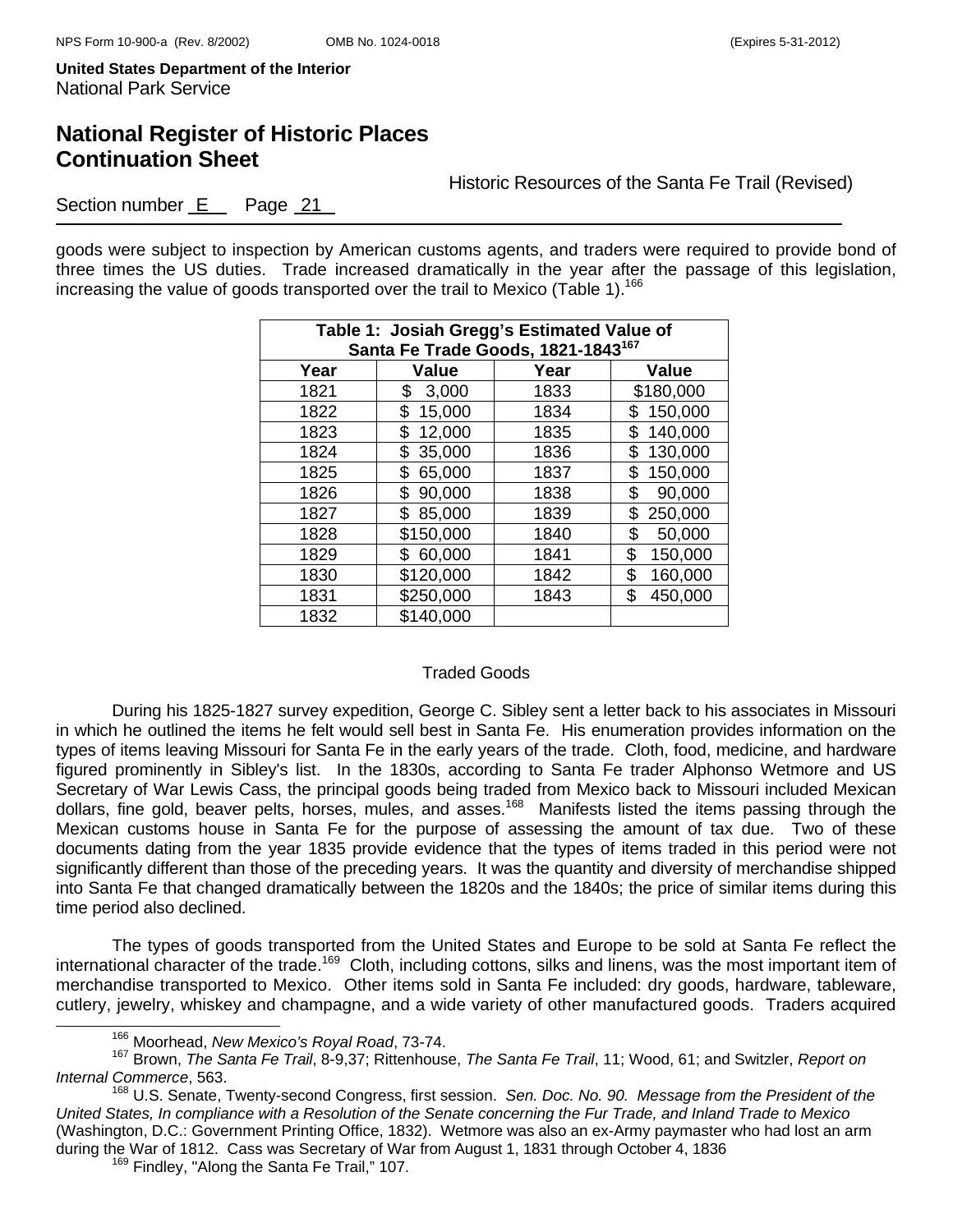## **National Register of Historic Places Continuation Sheet**

Historic Resources of the Santa Fe Trail (Revised)

### Section number E Page 22

gold and silver Mexican dollars, silver bullion, gold dust, mules, donkeys, and furs in Santa Fe for their return trip to the United States.<sup>170</sup> Mexican merchants also found a market in Missouri for mules, asses, buffalo robes, furs, and small volumes of coarse wool.<sup>171</sup> Trappers played a significant role in the Santa Fe trade in that they provided trail merchants with manpower for their caravans, customers for their merchandise, and sources of supply for one of their most popular commodities: fur.<sup>172</sup>

The estimated total value of annual goods traded along the Santa Fe Trail between 1821 and 1846 increased dramatically, although it was not a steady increase. Some of the fluctuations in the expanding trade can be attributed to conditions along the trail, while others were related to issues and events in the US or Mexico: for example, confrontations between traders and Indians along the trail, particularly in late 1828 and early 1829; the Panic of 1837; or the Texas uprising in 1841 to 1843.

 The Santa Fe trade had an effect on the industrial areas of the eastern United States, especially the northeast, providing a new market for large quantities of merchandise. Both American and European goods were traded extensively, encouraging New Mexican material dependency upon Anglo-American trade items, as well as encouraging the industrial development of the northeastern US.<sup>173</sup> The major wholesale sources of goods which the traders hauled to Santa Fe were a number of prominent firms in New York City, Boston, Philadelphia, and St. Louis. In the early period of the trade, goods were purchased by independent traders or by an intermediary for a group of traders directly from these cities. Many Missouri merchants purchased large quantities of goods on yearly trips east and advertised them for sale specifically as "Santa Fe Goods."<sup>174</sup> By the 1840s, forwarding and commission houses acted as middlemen between the eastern wholesalers and the Santa Fe merchants, with Kansas City as the staging point for their caravans.<sup>175</sup>

#### Travel on the Trail

Just as during the early years of trade between Missouri and Mexico, merchants engaged in the Santa Fe trade learned what merchandise would bring the greatest profits and which eastern wholesalers offered the best deals. Santa Fe Trail traders and travelers determined the best routes of travel for freighting goods whether with pack animals or wagon caravans. They found the best places to cross rivers and streams or modified stream banks to make crossings faster and safer. They determined the best locations to camp, the best streams and springs that had constant potable water, and all the things that travelers across the Plains in the early to mid-nineteenth century needed to know in order to successfully complete their journeys. They also found what dangers were most likely to be encountered and where to expect problems. They figured out the best means of travel, the items needed for the journey, and how to organize a wagon train for long distance freighting. However, traders also made changes as necessary to maintain the trade, increase their profits, travel safely, or take advantage of changing conditions.

170 Oliva, *Soldiers*, 19; Sayles, "Thomas Hart Benton," 4. 171 Wood, 119.

<sup>172</sup> Daniel D. Muldoon, "Trappers and the Trail: The Santa Fe Trail from the Trapper's Perspective," *The Santa Fe* 

<sup>&</sup>lt;sup>173</sup> Barton H. Barbour, "The Santa Fe Trade: A Historic Sketch," Gone West 2, no. 1 (1984): 13.<br><sup>174</sup> Dary, *Entrepreneurs*, 31-32; Lewis E. Atherton, *The Frontier Merchant in Mid-America* (Columbia: University of<br>Missou

<sup>&</sup>lt;sup>175</sup> Ralph P. Bieber, "The Papers of James J. Webb, Santa Fe Merchant, 1844-1861," *Washington University Studies* 11 (1924): 303.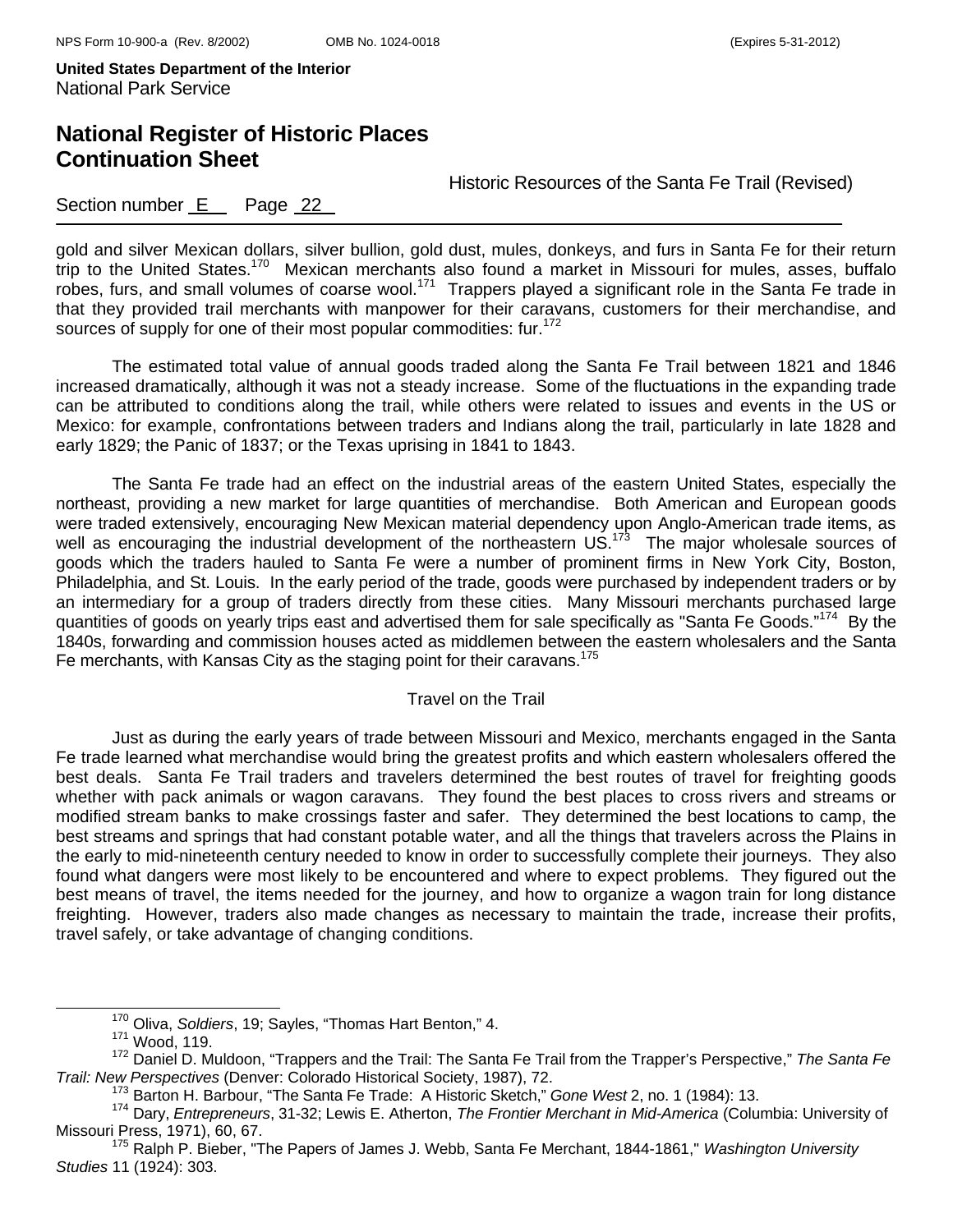## **National Register of Historic Places Continuation Sheet**

Historic Resources of the Santa Fe Trail (Revised)

### Section number E Page 23

The Missouri River was navigable between March and November in central Missouri. Towns with river landings provided potential jumping-off points for the Santa Fe Trail, as merchandise for the trade could be brought in by riverboat at lower rates than those offered by overland routes. The river town of Franklin in central Missouri served as the departure point for Becknell and other early traders. After a Missouri River flood inundated Franklin in 1828, the town of New Franklin was established two miles northeast of the flooded town of Franklin, but did not seem to play a significant role in the trade, as by 1828, the terminus had moved slightly west.<sup>176</sup> The ferry at Arrow Rock – a bluff along the west bank of the Missouri River – became widely used during the early years of the Santa Fe Trail, especially as Mexican merchants made their way to Franklin.<sup>177</sup> As steamboats came into common use, ports were established upstream and were found to offer advantages. These steamboat landings were established near the big bend in the Missouri River in Jackson County, Missouri. With the establishment of Fort Leavenworth in Kansas Territory in May 1827, a new steamboat landing was available for military freight, which could then be transported along the Santa Fe Trail via military roads, linking the post to the trail. By freighting goods on the river to these upstream landings, traders saved nearly 100 miles of difficult travel over unimproved and often muddy roads.178 During the 1830s and 1840s Independence and Westport, and later, Kansas City, were the principal outfitting locations and trailheads at the eastern end of the Santa Fe Trail. By the mid-1840s, trail traffic in Westport had caught up with or exceeded the trail traffic in Independence.179 At least three different trail routes developed in the greater Kansas City area depending upon which river landing and outfitting town a caravan started and which crossing was used over the Big Blue River (Figure 6).<sup>180</sup>

During the first 25 years of the Santa Fe Trail, the Cimarron Route was used almost exclusively over the Mountain Route, which was not considered a viable route for wagon traffic due to its geography. Wagons more easily traversed the relatively level terrain of southwest Kansas than the steep slopes of the Mountain Route into New Mexico. The Mountain Route was rarely used in the years preceding the Mexican-American War except by pack animals.<sup>181</sup>

 No improved amenities were found along the trail in the early years. Campsites were carefully selected and needed to provide at least water, grass, and fuel. Draught animals could survive a night without plentiful grass, but neither humans nor animals could survive long without water. Most camping areas were located adjacent to streams or springs. Travelers encountered numerous rivers and streams along the trail. Some were crossed with little trouble, but others with steep banks or muddy bottoms were more difficult to manage and posed major obstacles for travelers. In 1844, author and traveler Josiah Gregg described crossing the Little Arkansas River:

Although endowed with an imposing name, is only a small creek with a current but five or six yards wide. But, though small, its steep banks and miry bed annoyed us exceedingly in crossing. It is the practice upon the prairies on all such occasions, for several men to go in advance with axes, spades and

<sup>&</sup>lt;sup>176</sup> Gregory M. Franzwa, *The Santa Fe Trail Revisited* (St. Louis, Missouri: The Patrice Press, 1989), 5-6.<br><sup>177</sup> Michael Dickey, *Arrow Rock: Crossroads of the Missouri Frontier* (Arrow Rock: Friends of Arrow Rock, 2004 65.

<sup>&</sup>lt;sup>178</sup> Craig Crease, "Trace of the Blues: The Santa Fe Trail, the Blue River, and the True Nature of the Old Trace in Metropolitan Kansas City," *Wagon Tracks* 11, no. 4 (August 1997): 9; Gregg, *Commerce,* 20.

<sup>179</sup> Crease, "Trace," 8, 14**;** Patricia Cleary Miller, *Westport: Missouri's Port of Many Returns*. Kansas City (Missouri: The Lowell Press, 1983), 39.<br><sup>180</sup> Crease, "Trace," 8-14.

<sup>181</sup> Rittenhouse, *The Santa Fe Trail*, 15-16. Rittenhouse notes that during most of the commercial years of the trail, traders using wagons preferred the Cimarron Route.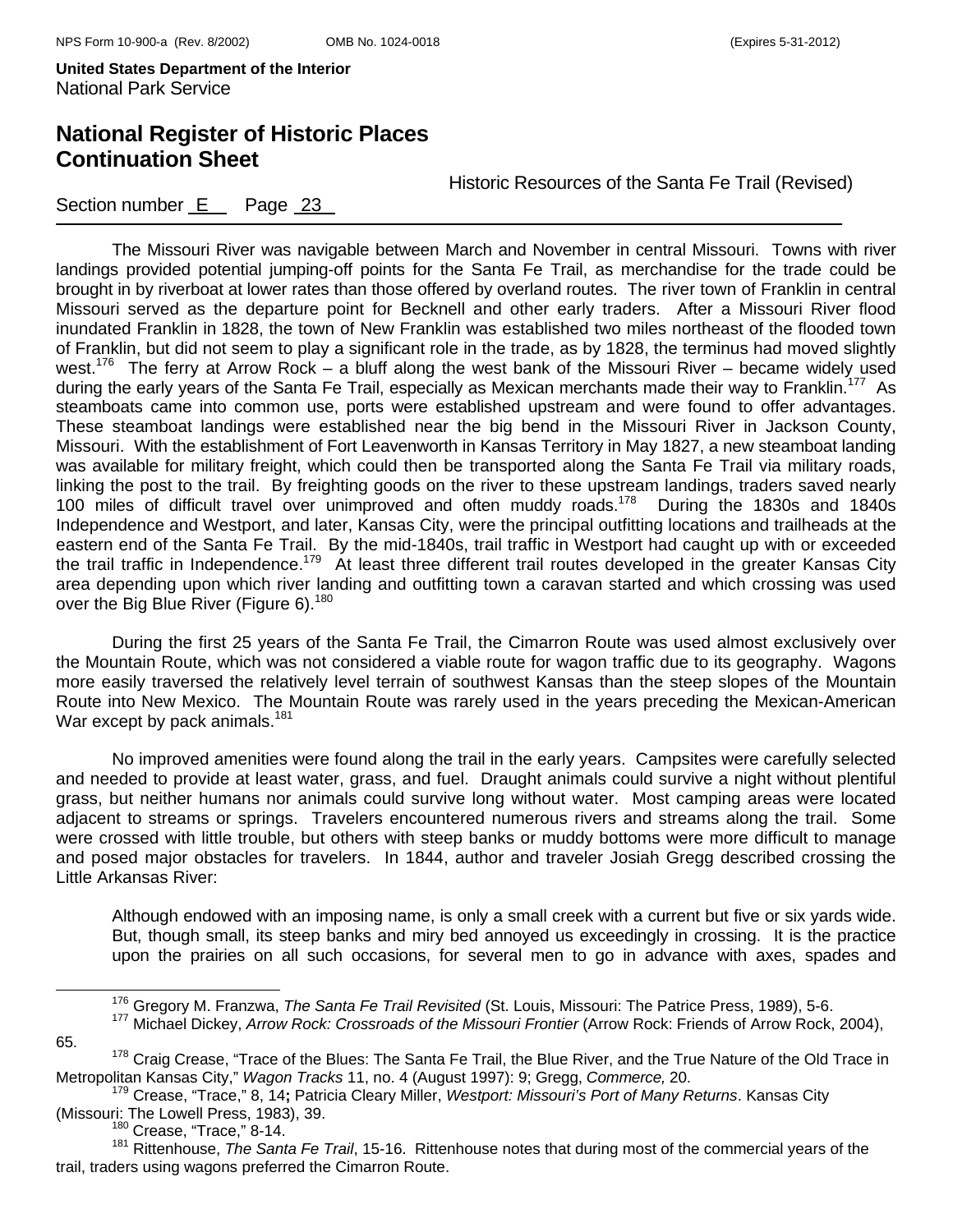## **National Register of Historic Places Continuation Sheet**

Historic Resources of the Santa Fe Trail (Revised)

#### Section number  $E$  Page 24

mattocks, and, by digging the banks and erecting temporary bridges, to have all in readiness by the time the wagons arrive. A bridge over a quagmire is made in a few minutes, by cross-laying it with brush (willows are best, but even long grass is often employed as a substitute), and covering it with earth, across which a hundred wagons will often pass in safety.<sup>182</sup>

Crossings became more dangerous after heavy rains when streams were in flood stage. Sometimes waters remained high for several days causing significant delays. Even when water levels were lower, crossing streams often caused a bottleneck for large caravans as wagons had to wait their turn. Some crossings wore out men and livestock working to move wagons bogged down in mud, and quicksand was a danger that could be encountered on some streams, particularly the Arkansas River. Most of the troublesome crossings were encountered in Kansas.<sup>183</sup>

Many other dangers lurked along the trail. Storms with high winds, heavy rains, and hail caused damage to wagons, drove off livestock, and resulted in injuries. Winter storms with heavy snows and extremely cold temperatures bogged down wagons and killed livestock and travelers. At least two caravans suffered from winter storms. In the winter of 1822-1823 the Baird-Chambers trade caravan, as noted above, was caught in a blizzard on an island in the Arkansas River west of modern-day Dodge City. They were forced to cache their merchandise and continue on to "Touse" [Taos].<sup>184</sup> They came back in better weather and retrieved their cached goods.<sup>185</sup> In 1841 Don Manuel Alvarez and his small trading party were caught in a blizzard at Cottonwood Creek Crossing. Two men and most of the company's mules were frozen to death.<sup>186</sup> Livestock stampedes, particularly of oxen, were fairly common because, as Josiah Gregg noted, they tended to be "exceedingly whimsical creatures when surrounded by unfamiliar objects. One will sometimes take a fright at the jingle of his own yoke-irons, or the cough of his mate, and, by a sudden flounce, set the whole herd in a flurry."<sup>187</sup> Injuries were also possible from guns and knives handled by the traders and travelers for hunting and protection, though sometimes used in fights against fellow travelers. Rattlesnakes, bees, poison ivy, nettles and briars, and other native fauna and flora could also pose dangers.

Because of incidents like the Baird-Chambers expedition, travelers learned which seasons of the year were best suited for travel. During the winter months, Missouri traders purchased goods in the East and had them brought to the trailheads in Independence or Kansas City to be ready for departure in early May.<sup>188</sup> Leaving in May would ensure adequate grazing on the prairie for the mules and oxen.<sup>189</sup> Eastbound caravans usually left Santa Fe on September 1, arriving in Missouri around October 10.<sup>190</sup> Caravans could accomplish between ten and 18 miles a day and barring major delays, could reach their destinations within a month and a half. Delays due to rain were common, especially near the eastern part of the trail, as the caravans often had to wait for water to recede from streams in order to cross.

Various travelers recorded their journeys and provided lists of places along the trail and approximate mileages between them. In later years guidebooks were published for travelers, providing itineraries and

182 Gregg, *Commerce*, 44.

<sup>&</sup>lt;sup>183</sup> David K. Clapsaddle, "Toll Bridges on the Santa Fe Trail," *Wagon Tracks* 13, no. 2 (February 1999):15-16.<br><sup>184</sup> Barry, *The Beginning*, 108-109.

 $185$  Ibid.

<sup>186</sup> Myers and Simmons, *Along the Santa Fe Trail,* 43.

<sup>187</sup> Gregg, *Commerce*, 41.

<sup>188</sup> Brown, *The Santa Fe Trail*, 24-25.

<sup>189</sup> Ibid., 25.

<sup>190</sup> Oliva, *Soldiers*, 19.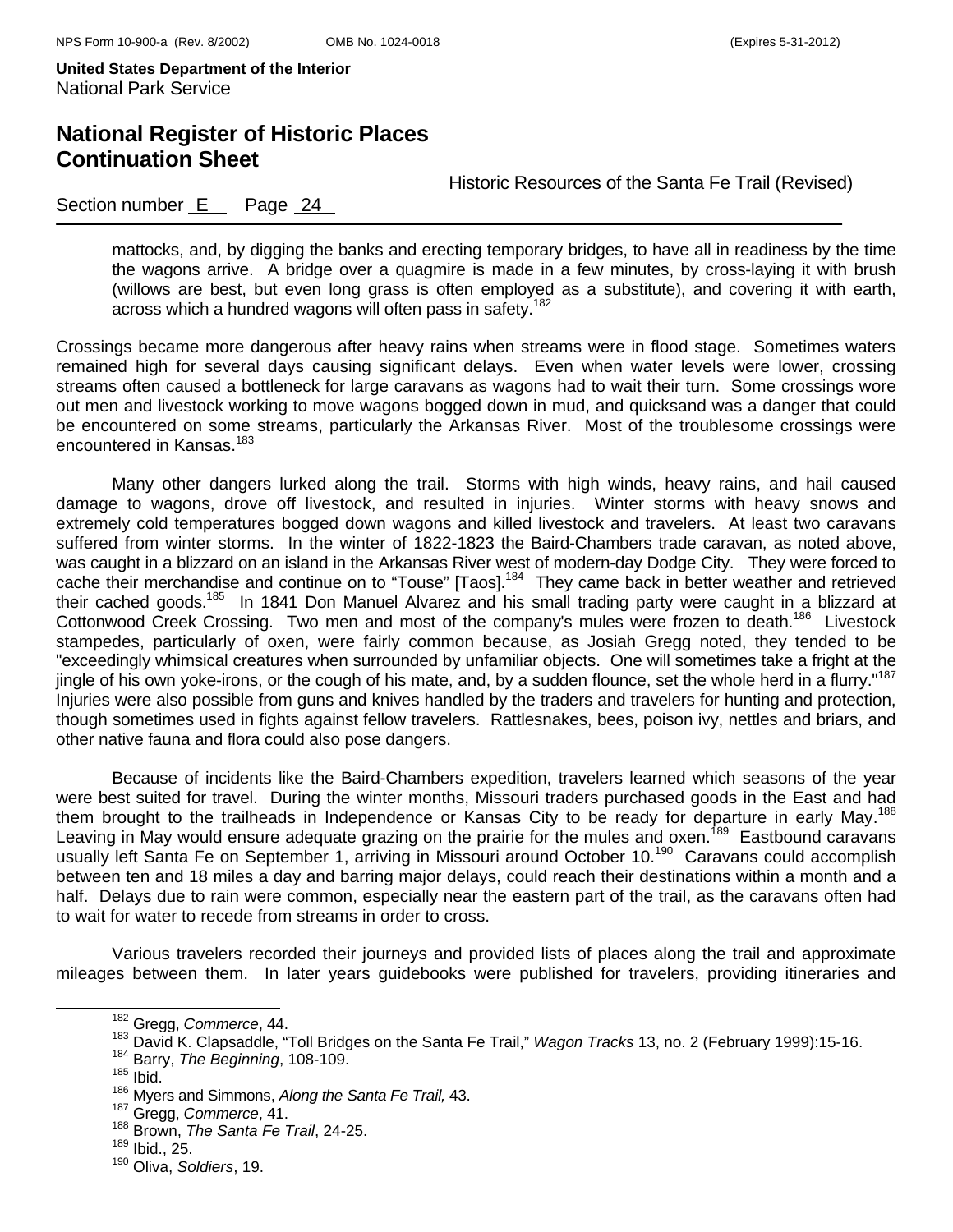Section number E Page 25

## **National Register of Historic Places Continuation Sheet**

Historic Resources of the Santa Fe Trail (Revised)

tables of distances between campsites. Differences appear in the various listings of trail campsites, even between those recorded only a year or two apart. Some of these differences were due to names of places changing or to increased knowledge over time, while others were due to actual changes in the route of travel. The mileages given on early itineraries were often inaccurate, but accuracy improved in later years with better methods of measurement. Both similarities and differences can be seen in these lists of major stops and distances along the trail between Independence, Missouri and Santa Fe, New Mexico. One of the individuals who wrote an itinerary was trader Alphonso Wetmore. In 1828 he maintained a diary while serving as the captain of a Santa Fe-bound caravan that encountered heavy rains and swollen streams. In addition to his Santa Fe Trail writings, he also wrote prolifically about life in the Army and in Missouri.<sup>191</sup> Wetmore's Santa Fe Trail itinerary, published in 1837 in his *Gazetteer of the State of Missouri*, lists 67 major places along the Cimarron Route, including stream crossings, springs, water holes, and campgrounds. He estimated the total distance between Independence and Santa Fe as 897 miles (Appendix A). Josiah Gregg's total mileage differed from Wetmore's. In his 1844 *Commerce of the Prairies*, Gregg provided a table listing major places and distances along the Cimarron Route based on his six trips along the Santa Fe Trail (Appendix B).He estimated the total distance between Independence and Santa Fe along this route as 770 miles and showed 37 major named places on the route. The most notable difference between the Wetmore and Gregg itineraries is the estimate of the total aggregate mileage between the same starting and ending points. Distances between listed places on both Wetmore's and Gregg's itineraries varied from two to 40 miles.

During the early years of the Santa Fe Trail, traders and travelers settled on a basic route (the Cimarron Route) between Missouri and Santa Fe, as well as learned and established some basic rules of the road. These included which methods of transportation were best suited along the route, the best ways to efficiently organize trade caravans across the Plains, how to protect the cargo and livestock during times of danger, and choosing the most important items that were needed by the traders along the route. Becknell used horses as pack animals on his first trade trip; Mexican traders used burros and mules, and *arrieros* (muleteers) were familiar with their use traveling the rugged Camino Real.192 No mention of the presence of mules in Missouri has been identified prior to 1824; apparently the first mules came to the state over the Santa Fe Trail.<sup>193</sup> Goods carried on pack animals had to be loaded each morning and unloaded each evening, a time-consuming process even for experienced *arrieros*. Pack animals had some advantages over wagon travel in that they were better suited to rough terrain and could negotiate steep stream banks. Unlike the packing and unpacking required when using pack animals, wagons offered the added benefit of just one loading.<sup>194</sup>

Wagons were first used over the Santa Fe Trail in 1822 when William Becknell used three wagons on his second trading expedition. Josiah Gregg, by contrast, identifies 1824 as the initial year for wagon transport across the trail; however, he credits a company of 80 traders with the introduction of this type of animal-drawn vehicle.<sup>195</sup> His account relates the use of 25 wheeled wagons – two carts, one or two road wagons, and the remainder Dearborn carriages – carrying \$25,000 to \$30,000 worth of merchandise.<sup>196</sup> Once it was proven that

191 Stephen G. Hyslop, *Bound for Santa Fe: The Road to New Mexico and the American Conquest, 1806-1848* (Norman: University of Oklahoma Press, 2002), 149; Duane Meyer, *The Heritage of Missouri – a History,* revised ed. (St. Louis: State Publishing Company, Inc., 1973), 273.<br><sup>192</sup> Sandoval, "Gnats," 23.

<sup>193</sup> Rittenhouse, *The Santa Fe Trail*, 13-14.

<sup>194</sup> Nick Eggenhofer, *Wagons, Mules and Men: How the Frontier Moved West* (New York: Hastings House Publishers, 1961), 66.<br><sup>195</sup> Gregg, *Commerce*, 10. This may have been the Le Grand/Marmaduke/Storrs party.<br><sup>196</sup> Ibid.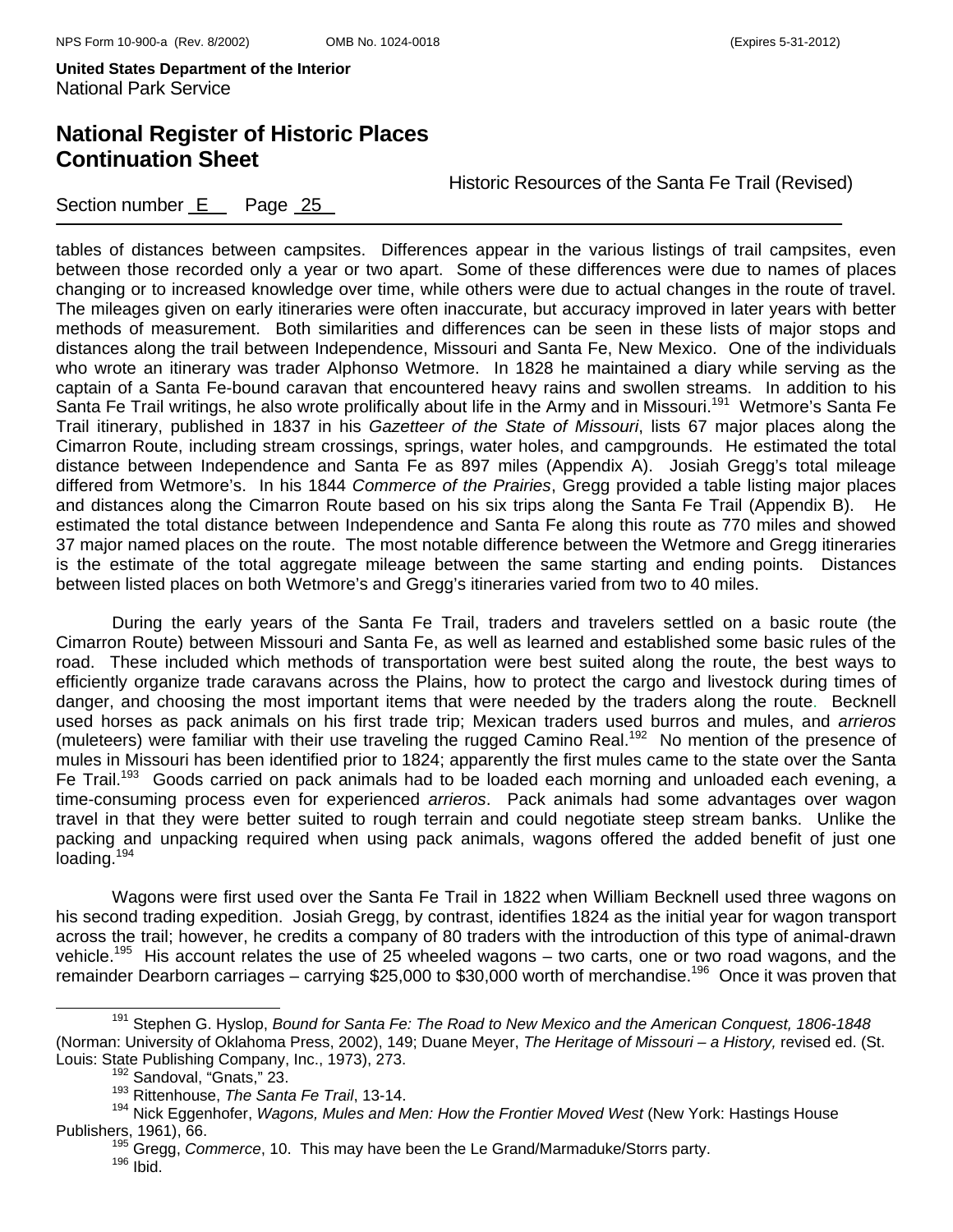## **National Register of Historic Places Continuation Sheet**

Historic Resources of the Santa Fe Trail (Revised)

#### Section number E Page 26

wagons could make the journey via the Cimarron Route, wagons became the standard means of transportation, though some travelers continued to use pack mules until 1826.<sup>197</sup> Mules and burros were more frequently used to carry loads back to Missouri than from Missouri to Santa Fe, as it was profitable for traders to sell their wagons in Santa Fe. For instance, William Becknell sold a wagon in New Mexico for \$700; he had paid \$150 for it in Missouri.<sup>198</sup>

The wagons initially used by the traders consisted of a wide variety of types and sizes, exemplifying the range of wagons available to traders. Early accounts of wagons used on the trail included road wagons, "light running waggons [sic]," carts, and Dearborn carriages, though the actual descriptions of these vehicles are unclear.<sup>199</sup> As the volume of trade increased, and with the imposition of Mexican taxes of a set amount per wagonload regardless of size, more consistency in wagons became apparent by the 1830s. Larger capacity wagons were the result, with typical cargoes of more than 5000 pounds, requiring hitches of 10 or 12 mules.<sup>200</sup> The wagons most widely used over the trail were manufactured in Pittsburgh and were used by American and Hispanic traders alike.<sup>201</sup> A very heavy type of wagon, known as the "Murphy Wagon," commonly was used in the transportation of goods. These wagons were named after Joseph Murphy, a St. Louis wagon maker, and had larger wheels and other dimensions than the typical Santa Fe freight wagon. The typical Santa Fe wagon was described in the *Westport Border Star* of June 30, 1860. According to the *Star*, the "diameter of the larger wheel is five feet two inches, and the tire weighs 105 pounds. The reach is eleven feet and the bed forty-six inches deep, 12 feet long on the bottom and fifteen feet on the top, and will carry 6,500 pounds across the plains and through the mountain passes."<sup>202</sup> Drawn by a yoke of six oxen or a team of six mules, these wagons could accomplish between 12 to 15 miles per day when heavily laden, and up to 20 miles per day when empty.<sup>203</sup> The number of wagons composing a caravan varied from 26 in 1824, to 230 by 1843, to 400 in some instances.<sup>204</sup>

Though horses were used for the first few years of the trade, mules and oxen became the principal draught animals.205 Early Santa Fe traders were reluctant to use oxen, so mules initially were used to draw trail wagons. However, in 1829 Colonel Bennet Riley hitched oxen to military supply wagons taken on the first military escort for traders traveling the trail.<sup>206</sup> Each wagon utilized six or eight animals, but when pulling heavier loads, especially on the outbound journey, up to 12 animals may have been employed.<sup>207</sup> Oxen could pull heavier loads than mules and were cheaper; however, they did not tolerate hot weather well and their tender feet and poor performance on the short, dry prairie meant that mules were a better investment, despite their higher initial cost.<sup>208</sup> In order to overcome the tenderness of their feet, oxen were shod with iron shoes or,

- 204 Hurd, "Origin," 20-21; Findley, "Along the Santa Fe Trail," 110. 205 Gardner, *Wagons for the Santa Fe Trade*, 7.
- 
- 206 Oliva, *Soldiers*, 26-27.

<sup>208</sup> Phyllis Morgan, "Oxen on the Santa Fe Trail" *Wagon Tracks* 25, no. 2 (February 2011): 9; Gregg, *Commerce*,

197 Mark L. Gardner, *Wagons for the Santa Fe Trade: Wheeled Vehicles and Their Makers, 1822-1880 (*Albuquerque: University of New Mexico Press, 2000), 5. 198 Ibid., 3.

<sup>199</sup> Ibid., 3.<br><sup>199</sup> Ibid., 4-5.<br><sup>200</sup> Gregg, *Commerce*, 22-23.

<sup>200</sup> Gregg, *Commerce*, 22-23. 201 Gregg, *Commerce*, 22; Gardner, *Wagons for the Santa Fe Trade*, 13.

<sup>202 &</sup>quot;Rolling Stock of the Plains," *Westport Border Star* (June 23, 1860) reprinted in *Wagon Tracks* 2, no.1 (November 1987): 13. 203 Brown, *The Santa Fe Trail*, 53; Hurd, "Origin," 20; and Rittenhouse, *The Santa Fe Trail*, 15.

<sup>207</sup> Walker D. Wyman, "Bullwhacking: A Prosaic Profession Peculiar to the Great Plains," *New Mexico Historical Review* 7, no. 4 (November 1932): 300.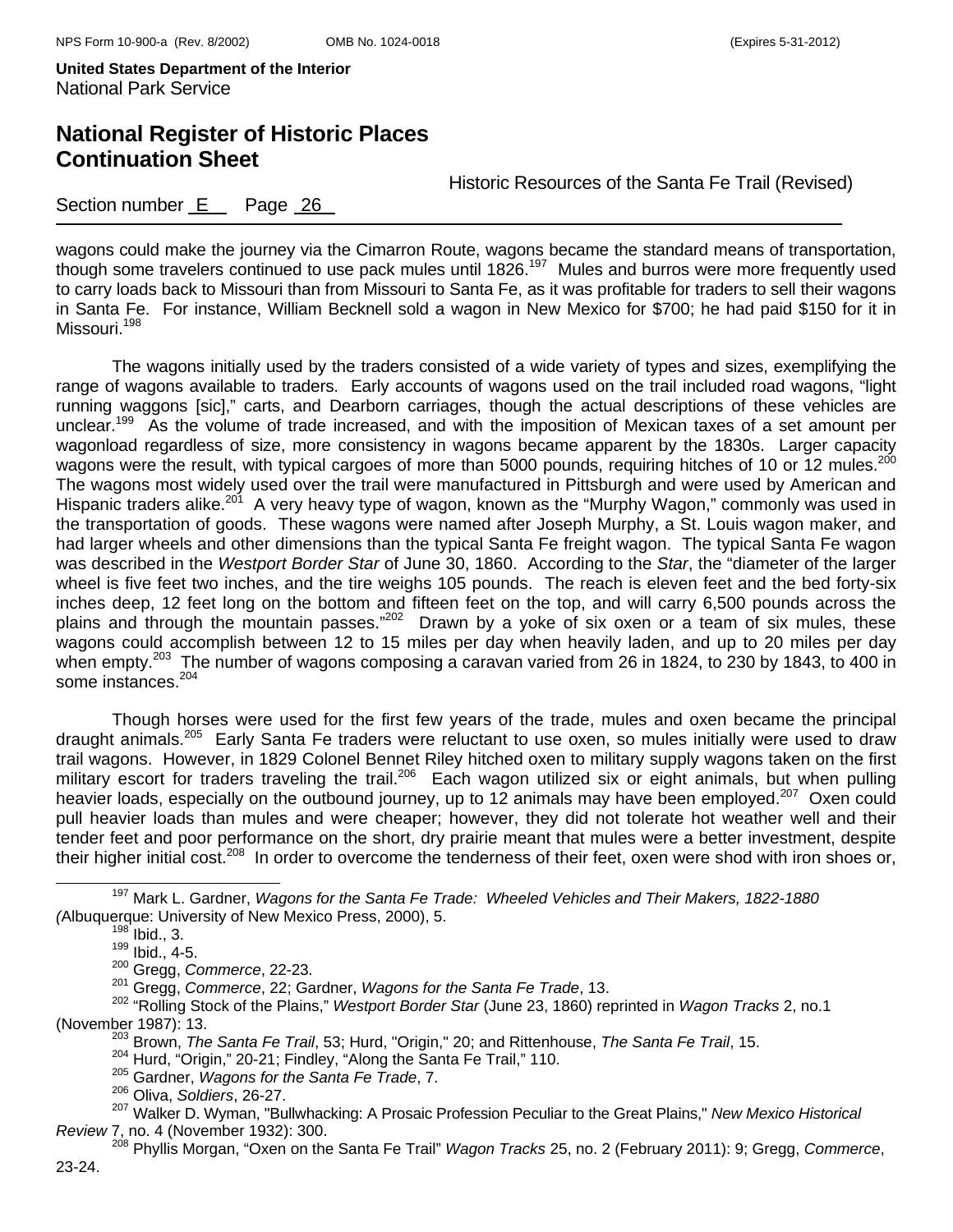## **National Register of Historic Places Continuation Sheet**

Historic Resources of the Santa Fe Trail (Revised)

### Section number E Page 27

occasionally, moccasins made of raw buffalo skin.<sup>209</sup> Even though mules were prone to acquiring very smooth hoofs, they did not require shoeing, though some were shoed anyway.210 Extra animals often followed the wagon train, providing fresh oxen or mules at points along the trail.

#### Trail Travelers and Traders

Proceeds obtained from the early expeditions enticed growing numbers of traders to pursue the trail to and from Santa Fe, though the motivation prompting travel varied from individual to individual. The Santa Fe Trail attracted travelers with diverse backgrounds, interests, and purposes – explorers, trappers, traders, fortune hunters, gold seekers, soldiers, health seekers in search of the "prairie cure," tourists, journalists, and settlers. Taking part in the lucrative trade between Missouri and Santa Fe was the primary reason that most travelers followed the trail prior to the war with Mexico. Even before legal trade between Mexico and the United States commenced, it had been apparent that there was a demand in the Southwest for goods from the eastern seaboard. With legalization of trade, demand increased, and increasing numbers of traders sought to satisfy that demand in return for the considerable profits to be made. Many of the people who traveled over the trail were traders themselves who used this highway of commerce to conduct their business and maintain their occupation. Others who traveled the trail during this period were employees of traders, military servicemen, trappers and Indian traders, or immigrants in search for opportunities elsewhere.

In the early years, most traders were men with limited capital to put into the trade, and they preferred to conduct their business personally or through a trusted intermediary. Many previously had been involved in the fur trade or trade with Indians and were familiar with Fort Osage and the country between Missouri and Santa Fe. Some were small businessmen, primarily from Missouri; although, records indicate that Tennessee, Kentucky, and Alabama were among other states also represented.<sup>211</sup> A few were farmers with a bit of extra capital to invest or with capital raised from mortgaged farms and a desire for adventure.<sup>212</sup> Ewing Young, a Missouri farmer and trapper, sold his farm in 1822 to finance his trading venture to Santa Fe with Becknell's caravan.<sup>213</sup> In this Mr. Young was not alone. Other farmers who had suffered in the Panic of 1819 mortgaged their lands to raise the necessary capital to "get in on" the profits of the Santa Fe trade.

Santa Fe traders were typical of the mercantile capitalists of the Commercial Revolution.<sup>214</sup> In contrast to industrial capitalists who flourished in more developed metropolitan areas, mercantile capitalists flourished in less developed regions where they were able to "acquire scarce monetary exchange acceptable for the purchase of foreign goods," create and become the lending system in lieu of "the absence of an efficient system of indirect lending of capital," and effectively haul "purchases over vast stretches of water or sparsely settled land."<sup>215</sup> Items both wholesale and retail were traded in response to the changing demands of consumers and shifting markets. As a result, the Santa Fe trader had to be flexible in his approach to trade.

- 212 Barbour, "The Santa Fe Trade," 12-13.
- $213$  Ibid., 12.

*New Mexico* (Cambridge: Harvard University Press, 1961), 35.

209 Marc Simmons, *The Old Trail to Santa Fe* (Albuquerque: University of New Mexico Press, 1996), 146. Gregg, *Commerce*, 24; and Frederick Simpich, "The Santa Fe Trail, Path to Empire," *The National Geographic Magazine,* vol. 56, no. 2 (August 1929): 213. 210 Gregg, *Commerce*, 24.

<sup>211</sup> U.S. Senate, *Message from the President of the United States*, 4.

<sup>&</sup>lt;sup>214</sup> Economic historian Lewis E. Atherton identifies the Commercial Revolution as the trade era before the Industrial Revolution. See Lewis E. Atherton, "The Santa Fe Trader as Mercantile Capitalist," *Missouri Historical Review* 77 (October 1982): 6. 215 William J. Parish, *The Charles Ilfeld Company: A Study of the Rise and Decline of Mercantile Capitalism in*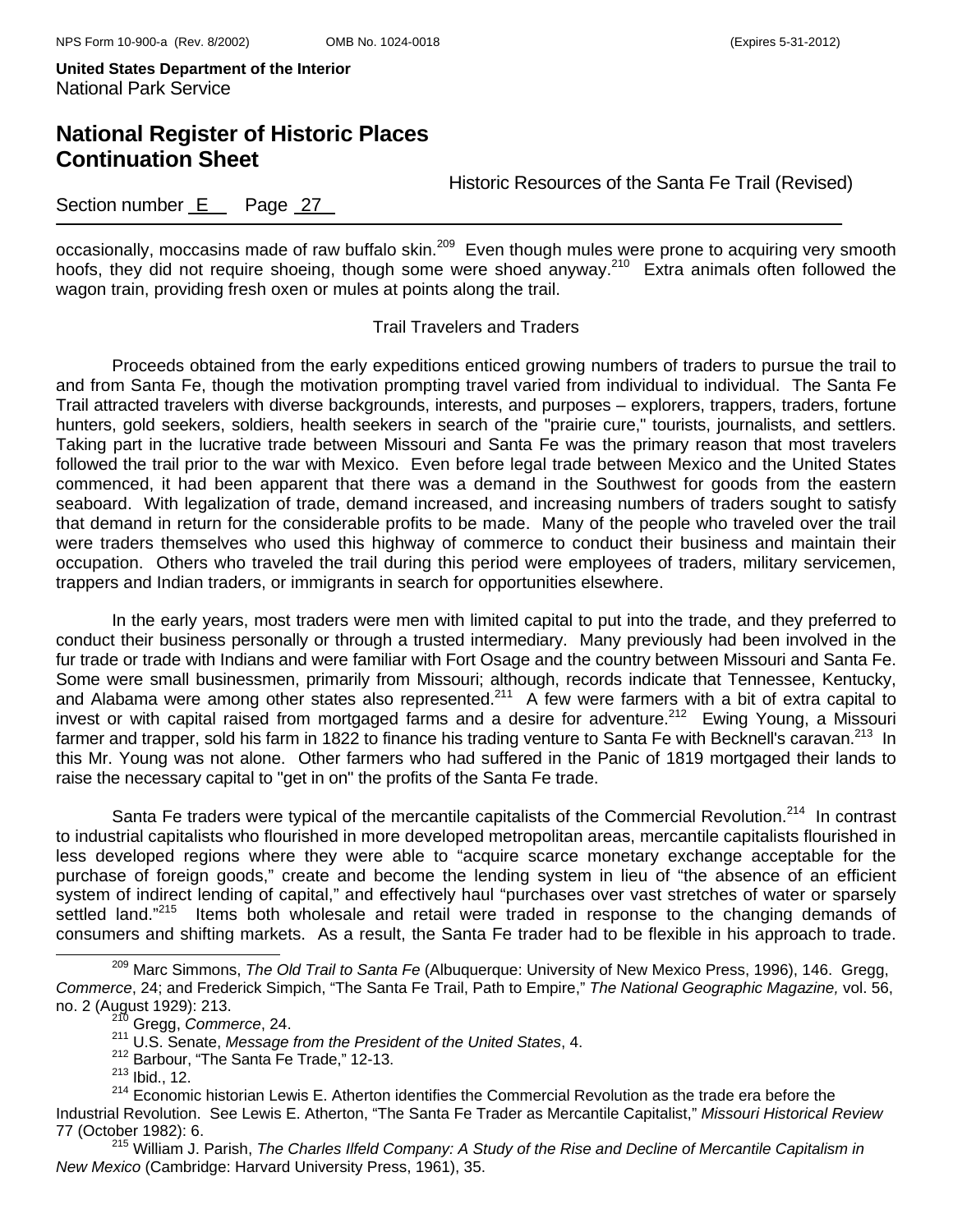## **National Register of Historic Places Continuation Sheet**

Historic Resources of the Santa Fe Trail (Revised)

#### Section number  $E$  Page 28

The Santa Fe trader usually operated alone, and he furnished, or made arrangements to lease, his own mode of transportation since no national or international transportation network existed. Often the Santa Fe trader did not receive money in return for his merchandise, so it was necessary to extend credit or employ some form of exchange in order to conduct business. Since the trader crossed state and national boundaries, it was necessary for him to seek cooperative relationships with state and national governments.<sup>216</sup>

John, James, and Robert Aull were well-known early Santa Fe traders who subscribed to the viewpoint of the mercantile capitalist, and as such, their backgrounds and activities were exemplary of other early traders. John Aull arrived in Chariton, Missouri, from Delaware around 1819. He operated a store there with two other partners until 1822 when he moved to Lexington, Missouri, and ran a general store until his death in 1842.<sup>217</sup> His younger brothers, James and Robert, went west in 1825. James Aull started his own store in Lexington on his arrival and opened branches at Independence in 1827 and at Richmond, Missouri, in 1830. Robert Aull started a store at Liberty, Missouri, in 1829.<sup>218</sup> In 1831 James and Robert Aull combined forces to manage a family firm, which operated all four stores until their partnership was dissolved in 1836.<sup>219</sup> During this partnership, James managed the Lexington store; Robert was responsible for overseeing the one at Liberty; and Samuel Owens was given responsibility for the one at Independence.<sup>220</sup>

The variety of merchandise available at the Aull stores reflected the demand for goods from Santa Fe traders and consumers farther west. Dry goods from the Atlantic seaboard; hardware from Pittsburgh, Pennsylvania; flour from Cincinnati, Ohio; groceries from New Orleans, Louisiana; leghorn bonnets, books, and medicines were among the diversity of items found in these stores.<sup>221</sup> James Aull often selected many of these items on annual winter trips to Philadelphia, New York City, and points in between. He would leave Lexington in January and travel by horseback or wagon to St. Louis by way of Fayette, Missouri; then by stagecoach to Louisville, Kentucky, by way of Vincennes, Indiana; then on to Pittsburgh and, finally, by overland stage to Philadelphia and other eastern destinations.<sup>222</sup> Every winter James Aull traveled east to order merchandise for the stores from wholesalers, especially the Aull's eastern representative Siter Price and Company in Philadelphia. Most goods were shipped by steamer to New Orleans then up the Mississippi River to St. Louis, then up the Missouri River. Like other traders, the Aulls bore the expense for transporting the goods to Missouri. Combining orders with other traders could reduce the shipping charges from eastern wholesalers. The transportation cost between Missouri and either Santa Fe or Chihuahua was much less, but it was also covered by the traders.<sup>223</sup> James Aull purchased \$35,000 worth of merchandise on one of these annual trips east in 1831, while one year later he secured another \$45,000 worth of items to serve the expanding western markets for such goods. $224$ 

Since many eastern trading firms extended 12 months' credit merchants, the Aulls extended six to 12 months' credit to local customers, many of whom were involved in agriculture.<sup>225</sup> Sometimes it was necessary for the Aulls to get a credit extension from their eastern suppliers due to delays caused by late mail delivery,

<sup>&</sup>lt;sup>216</sup> Atherton, "The Santa Fe Trader," 7-8, 10. Citation covers much of paragraph.<br><sup>217</sup> Ibid., 3.

 $218$  Ibid.

<sup>219</sup> Ibid.

<sup>220</sup> Dary, *Entrepreneurs*, 32; Atherton, "The Santa Fe Trader," 3.

<sup>&</sup>lt;sup>221</sup> Atherton, "The Santa Fe Trader," 4.

 $\frac{222}{223}$  Ibid., 8.<br> $\frac{223}{223}$  Dary, *Entrepreneurs*, 32-33.

<sup>&</sup>lt;sup>224</sup> Atherton, "The Santa Fe Trader," 4.

 $225$  Ibid., 8.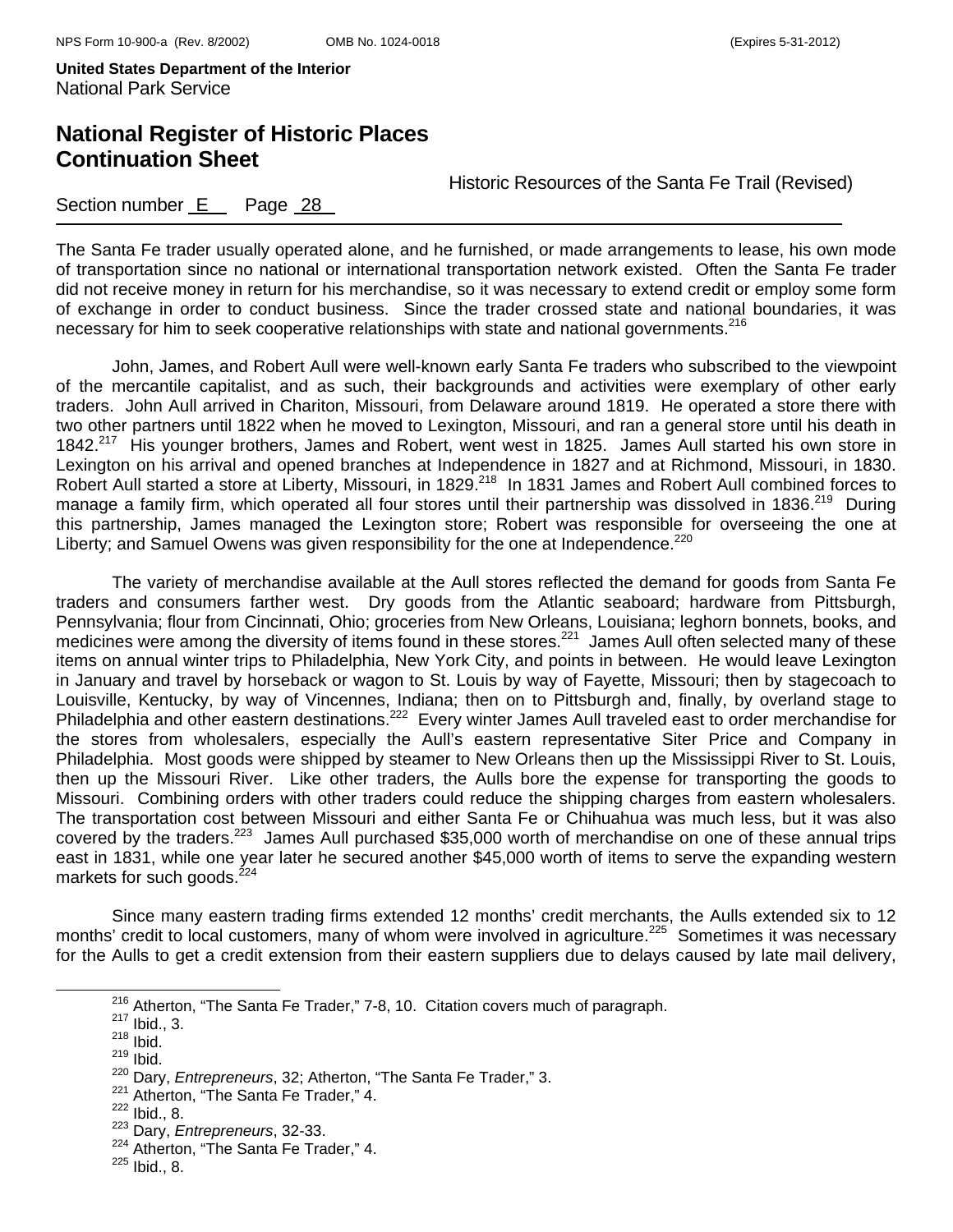## **National Register of Historic Places Continuation Sheet**

Historic Resources of the Santa Fe Trail (Revised)

Section number E Page 29

changing currency, low water levels in rivers, steamboat disasters, and the inability of their customers to repay them for merchandise purchased.226 Between 1831 and 1836, the Aulls took the lead in building and owning three steamboats, constructing a ropewalk to produce rope from local hemp, and operating a saw and gristmill. James Aull anticipated the Panic of 1837, and despite being able to recover only \$500 of the \$25,000 owed to his Independence store, the Aulls were able to stay in business on a smaller scale until the economic situation improved. The Aulls also attempted to cultivate a symbiotic relationship with state and national governments for the purposes of trade. To this end, during the Mexican-American War James Aull and Samuel Owens found themselves part of a "Traders Battalion" consisting of two military companies mustered by Colonel A. W. Doniphan, commander of a regiment of Missouri volunteers. Samuel Owens was killed by Mexicans at the Battle of Sacramento while James Aull was stabbed to death on June 23, 1847 by four Mexicans intent on robbing the new outlet store he had just established in Chihuahua.<sup>227</sup>

The characteristics of the trail's travelers changed during the course of the trade. The dangers of trail life and the sense of adventure provoked by accounts of cultural confrontations encouraged some Americans to engage in travel or trade on the Santa Fe Trail. Many Americans were insatiably curious about the vast unknown western lands and what they viewed as the strange and exotic customs of the Mexican and Indian inhabitants. Some were encouraged to travel west by the opportunity to explore these areas and reap the supposed health benefits. Stories of these adventures were available in newspapers; and, after the 1850s, in popular magazines such as *Leslie's Illustrated* and *Harper's Weekly*, or dime novels. However, early Santa Fe Trail traffic was not considered pleasurable by many individuals. As Santa Fe Trail traveler, Marion Sloan Russell, echoed in her published memoirs, "the romance came later...largely in retrospect."<sup>228</sup>

The possibility of improved health provided an impetus for some to traverse the trail. George Frederick Ruxton, an English sportsman, noted the health benefits of a trip across the Santa Fe Trail when he wrote the following in 1861:

It is an extraordinary fact that the air of the mountains has a wonderfully restorative effect upon constitutions enfeebled by pulmonary disease; and of my own knowledge I could mention a hundred instances where persons whose cases had been pronounced by eminent practitioners as perfectly hopeless have been restored to comparatively sound health by a sojourn in the pure and bracing air of the Rocky Mountains, and are now alive to testify to the effects of the reinvigorating climate.<sup>229</sup>

Although best known for his book *Commerce of the Prairies*, Josiah Gregg had many connections to the Santa Fe Trail through his family, and he first joined a caravan in 1831 in an effort to restore his health.<sup>230</sup> Gregg, himself a tubercular dyspeptic, noted that

<sup>&</sup>lt;sup>226</sup> Dary, *Entrepreneurs*, 32-33; Atherton, "The Santa Fe Trader," 9.<br><sup>227</sup> Atherton, "The Santa Fe Trader," 5-6, 11. Citation covers much of paragraph.

<sup>227</sup> Atherton, "The Santa Fe Trader," 5-6, 11. Citation covers much of paragraph. 228 Sandoval, "Gnats," 27; Marion Russell, *Land of Enchantment: Memoirs of Marian Russell along the Santa Fe Trail*, dictated to Mrs. Hal Russell (Evanston, Illinois: The Branding Iron Press, 1954), xii. Marion Sloan Russell spelled<br>her first name with an "o." When her memoirs were published, her name was changed to the feminine 229<br>
George F. Ruxton, Adventures in Mexico and the Rocky Mountains (London: John Murray, 1861), 288.<br>
<sup>230</sup> Josiah Gregg (1806-1849) Gregg was born in Overton County, Tennessee, on July 19, 1806, to Harmon and

Susannah Gregg. They moved to Cooper's Fort, near Glasgow, Missouri in 1812 and from there to the Blue River country in 1825. The Gregg family lived about five miles northeast of modern-day Independence in Jackson County, Missouri. During the Mexican-American War, Gregg became a newspaper correspondent and returned home to Missouri after the conflict. In 1849 he joined the California gold rush, and at San Francisco, he embarked upon an expedition to the Trinity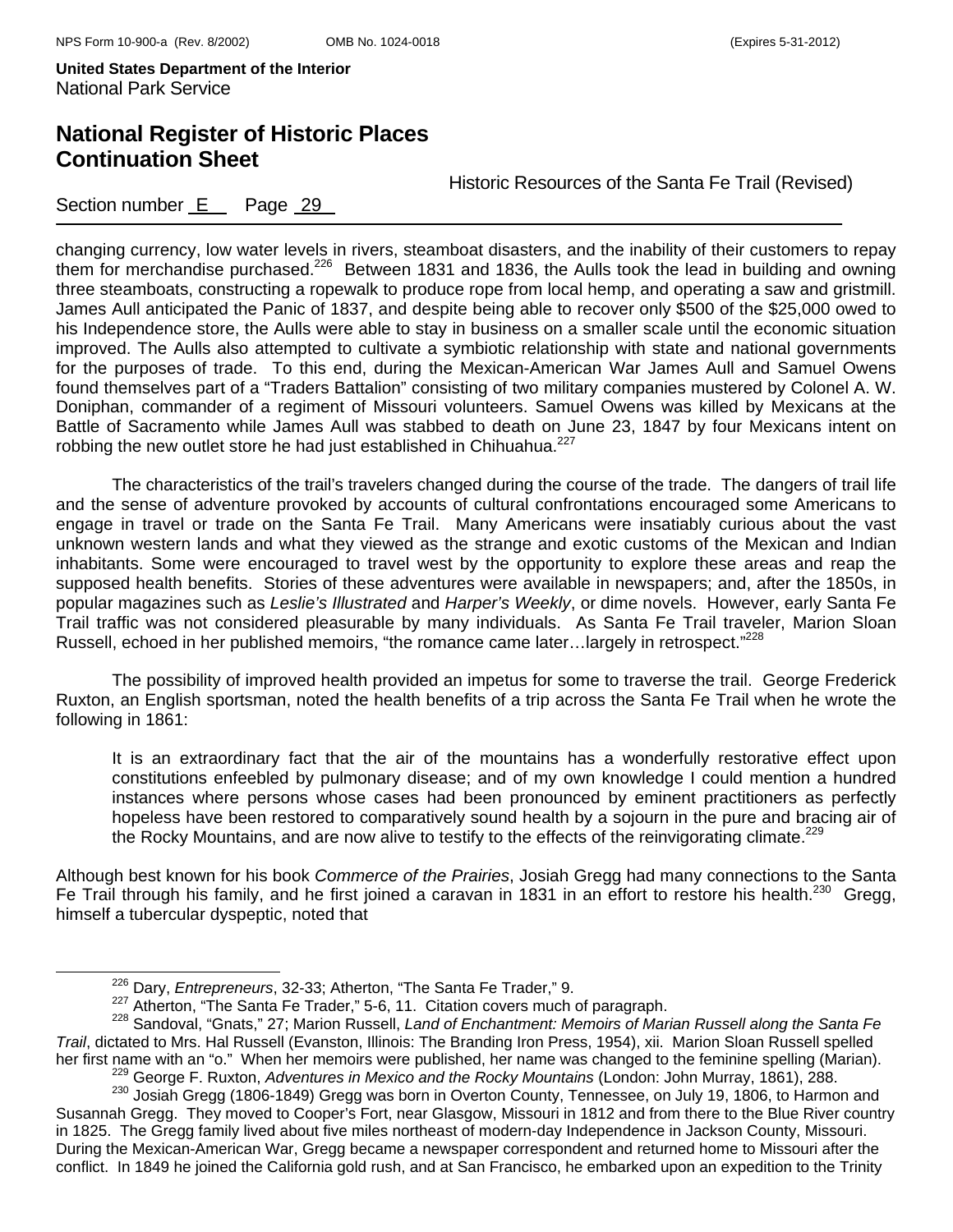i<br>L

**United States Department of the Interior**  National Park Service

## **National Register of Historic Places Continuation Sheet**

Historic Resources of the Santa Fe Trail (Revised)

### Section number E Page 30

Prairies have, in fact, become very celebrated for their sanative effects – more justly so, no doubt, than the most fashionable watering-places of the North. Most chronic diseases, particularly liver complaints, dyspepsia, and similar affections, are often radically cured; owing, no doubt, to the peculiarities of diet, and the regular exercise incident to prairie life, as well as to the purity of the atmosphere of those elevated unembarrassed regions. An invalid myself, I can answer for the efficacy of the remedy, at least in my own case. $231$ 

Josiah Gregg was the fifth of eight children. As a young man, he developed an interest in medicine and was sent to medical college in Philadelphia where he became a doctor. After receiving this qualification, he returned to Jackson County, Missouri to practice medicine. Gregg was also aware that the trail had helped relieve some people who had become afflicted with tuberculosis, so he joined a caravan bound for Santa Fe in 1831. He participated in the Santa Fe trade from 1831 to 1840. His book *Commerce of the Prairies,* which remains one of the most significant accounts of Santa Fe trade, was first published in two volumes simultaneously at New York and London in 1844. This famous account of the Santa Fe trade incorporates details about the history of the trail, statistics of the trade, details of the American Indian peoples encountered along the route, and information about the Mexican people, in addition to a geographical description of the country at that time.232

Another individual who became associated with the trail is Kit Carson.<sup>233</sup> Carson traveled the Santa Fe Trail for the first time in 1826 at the age of 16 and was closely associated with the forts along the trail in his later life. His first journey ultimately led Carson to California since en route he met Ewing Young, a western trader and trapper, whom he accompanied to the Rocky Mountains' fur country. In 1830, he accompanied a second trading party to the central Rocky Mountains where he lived as a mountain man for the next 12 years. During that time, he married an American Indian and they had a daughter. In 1841, he became a hunter for Bent's Old Fort in Colorado. While visiting relatives in Missouri in 1842, Carson met Lieutenant John Charles Fremont who enlisted his services as a mountain guide and adviser on two expeditions westward. Carson served in California during the Mexican-American War and was a guide for the Army under the command of General Stephen Watts Kearny on its route to California.

Hispanic merchants were especially significant to the trade during the trail's early years. By the end of the 1830s, a number of wealthy traders from Chihuahua, Sonora, and the Santa Fe area had established business relationships with suppliers in the eastern United States and in Europe. They regularly traveled between Mexico and the United States with trade caravans, buying goods directly from eastern wholesalers, and transporting the bulk of goods between New Mexico and Missouri.<sup>234</sup> Mexican merchants transported merchandise to Missouri,

River region of northern California. On a lakeshore in present-day Lake County, California, Gregg fell from his horse, became unconscious, and died a few hours later.

<sup>231</sup> Gregg, *Commerce*, 21. Tubercular dyspepsia refers to stomach problems that may be brought on by complications from tuberculosis.

<sup>232</sup> Barton H. Barbour, "Westward to Health: Gentlemen Health-Seekers on the Santa Fe Trail," *Journal of the West* 28, no. 2 (April 1989): 40; Quaife, Introduction to *Commerce*, xx.

<sup>233</sup> Kit Carson (1809-1868). Born Christopher Carson in Madison County, Kentucky on December 24, 1809 to Lindsay and Rebecca Carson. In 1810, the family moved to Howard County, Missouri where they lived with other families in a stockade. Carson received no formal education. At the age of fifteen, he became a saddle maker's apprentice, an occupation he gave up in 1826 when he joined a caravan bound for Santa Fe. Between 1846 and 1865, Carson became involved in limited farming activities, scouting for the US Army, and in battle with American Indians. Carson also took an active role in the Civil War. Carson served as brevet brigadier general at Fort Garland, Colorado before his death at Fort Lyon, Colorado on May 23, 1868. 234 Boyle, *Commerciantes*, x; Dary, *Entrepreneurs*, 32; and Sandoval, "Gnats," 22-24.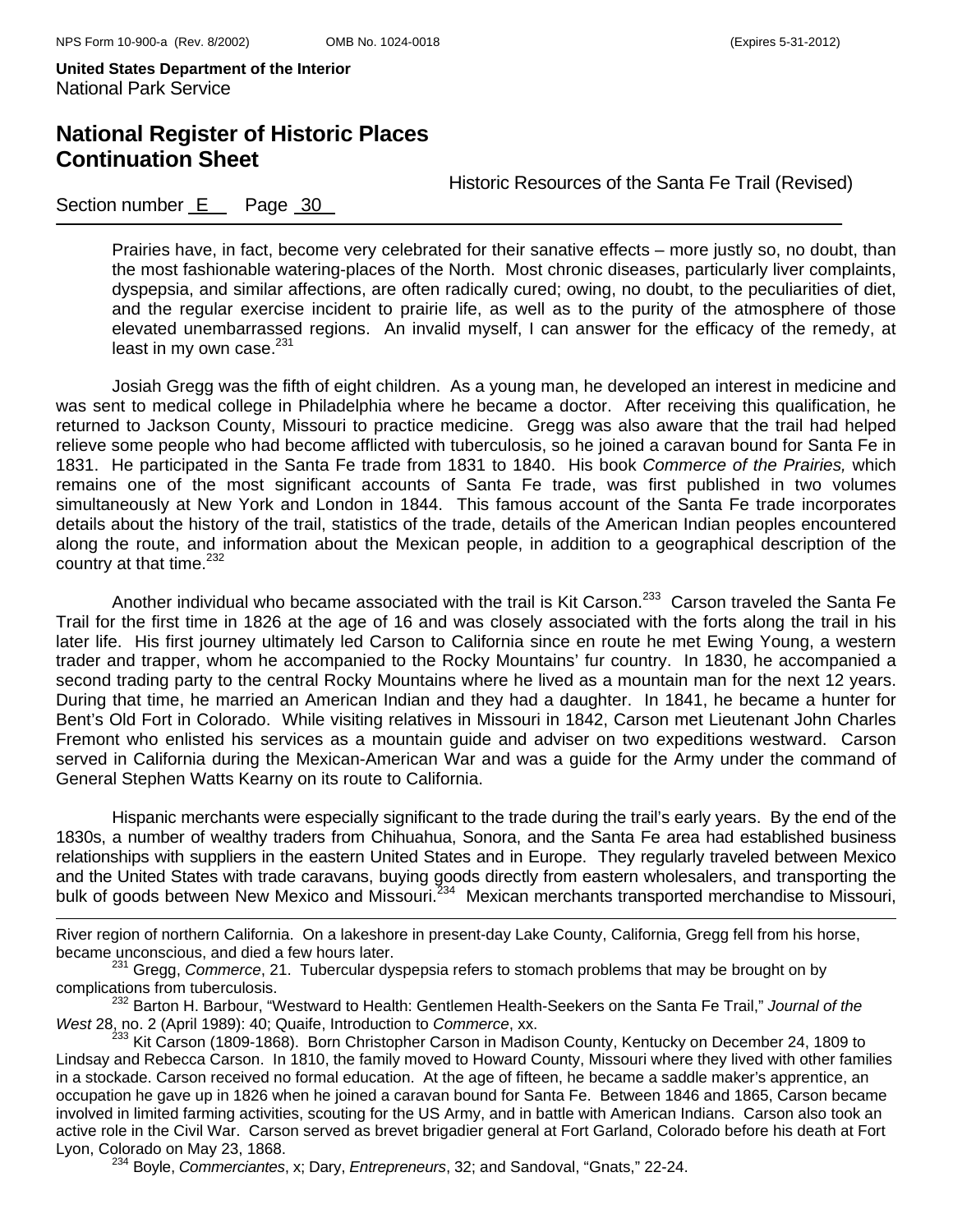## **National Register of Historic Places Continuation Sheet**

Historic Resources of the Santa Fe Trail (Revised)

Section number E Page 31

opened stores in Santa Fe, and transshipped goods south into Chihuahua and central Mexico. Many Mexican merchants viewed the Santa Fe Trail as only a portion of a much more extensive trade network connecting to the eastern US and even to Europe.<sup>235</sup> Specifically, Mexican merchants from Chihuahua, Durango, and El Paso del Norte viewed Santa Fe and the trail itself merely as one phase of a corridor of international commerce. Their perspective of the Santa Fe Trail is emphasized by the continuation of trading ventures during the Mexican-American War despite being labeled "greasers" and traitors by some of their compatriots.236 When threatened, Mexican merchants protected their investments in the Santa Fe trade by volunteering military service and making financial contributions to resist disruption of this type of commerce by Texans, American Indians, and Americans.237 Among the Hispanic merchants known to have been involved in this trade were the Chaves family, the Otero family, the Delgado family, the Manzanares family, Manuel Alvarez, Don Antonio José Chávez, Juan B. Escudero, Ramon García, Pedro Olivares, Estvan Ochoa, Juan Otero, Juan Perea, Estanislao Porras, and J. Calistro Porras.238 Many Mexican families sent their children to schools in the eastern United States, further emphasizing that the Santa Fe Trail was not only a means of commercial trade but also one of cultural and international exchange.<sup>239</sup>

By the early 1840s, as noted above, New Mexican and interior Mexican merchants played major roles in the Santa Fe trade. Manuel Alvarez, a native of Spain, was one of the Hispanic merchants who viewed Missouri as "a mere way-station" on a commercial trail that led from New Mexico to Europe and various points in between.<sup>240</sup> Alvarez operated a store in Santa Fe from 1824 until his death in 1856. He succeeded Ceran St. Vrain as US commercial agent in Santa Fe in 1839.<sup>241</sup> Alvarez made several buying trips to eastern markets, including trips in 1838-1839, 1841-1842, and 1843-1844.<sup>242</sup> Upon his return from a business trip to the eastern United States in August 1843, Alvarez was prevented from reentering Mexico because Mexican President Antonio López de Santa Anna closed all northern ports of entry into the country. As a result, Alvarez went to England, Spain, and France via Chicago and Philadelphia and departing from New York. Throughout his travels, he purchased goods and kept abreast of events in New Mexico. Alvarez conducted most of his business through the London-based firm of Aguirre, Solante, and Murrieta, which acted as his agent. He deposited \$3000 in a London bank, using the interest as payment for goods purchased abroad. Despite the reopening of the northern ports of entry into Mexico, Alvarez did not hasten his return to Santa Fe. Instead, he returned to New York on May 1, 1844, where he purchased an additional \$4000 worth of merchandise. Allowing for brief sojourns in Philadelphia and Pittsburgh, Alvarez arrived in Missouri around June 1, 1844, where he remained for an additional two-and-a-half months, arranging shipment of his merchandise from Independence, Westport, and St. Louis to Santa Fe.<sup>243</sup>

235 Thomas E. Chávez, "Manuel Alvarez and the Santa Fe Trail: Beyond Geographical Circumstance," *La Gaceta*

<sup>9,</sup> no. 2 (1985): 6.<br><sup>236</sup> Sandoval, "Gnats," 28. "Greasers" was a derogatory name used to refer to Mexican merchants. According to two different theories, the name either refers to the food that Mexican traders ate due to their poor diet or that Mexican men would load oily hides on to clipper ships; see Rafaela G. Castro, *Chicano Folklore: A Guide to the Folktales, Traditions, Rituals and Religious Practices of Mexican Americans* (New York: Oxford University Press, 2001): 116. 237 Sandoval, "Gnats," 28.

<sup>238</sup> Boyle, *Commerciantes*, 67-68, 69, 79-80, 73, 101-102, 110, 120, 143; Sandoval, "Gnats," 24,26-30.

<sup>239</sup> Mary Jean Cook, ed., "New Mexico Students Travel the Trail, 1832-1880," *Wagon Tracks* 10, no. 1 (November 1995): 6; Chávez, "Manuel Alvarez," 4; and Sandoval, "Gnats," 23.

<sup>&</sup>lt;sup>240</sup> Chávez, "Manuel Alvarez," 6-7.

<sup>241</sup> Wood, 120.

 $242$  Ibid.

<sup>243</sup> Chávez, "Manuel Alvarez," 7-10. Citation covers much of paragraph.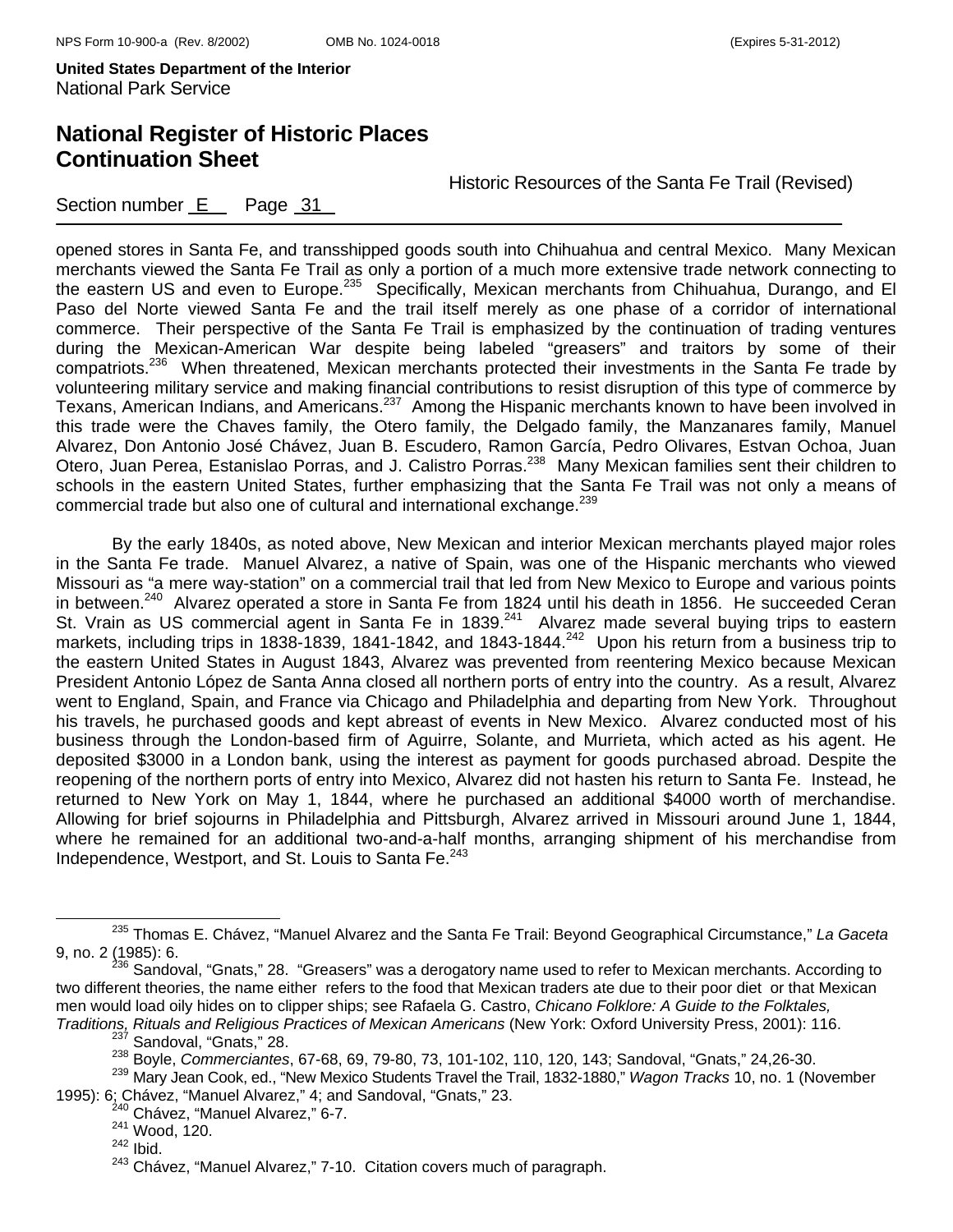## **National Register of Historic Places Continuation Sheet**

Historic Resources of the Santa Fe Trail (Revised)

#### Section number E Page 32

Alvarez personally arranged the transportation of his goods over the Santa Fe Trail with Charles Bent, whose shipping company transported the goods from Independence to Santa Fe for nine cents per pound. The types of merchandise Alvarez had transported included textiles, sewing utensils, lace, buttons, combs, shovels, knives, and belts – some of which he had acquired from the New York-based firms of Hugh Auchincloss and Sons; Lockhart, Gibson and Company; Walcott and Slade; Robert Hyslop and Son; William C. Langley; and Alfred Edwards and Company. Alvarez arrived in Santa Fe in late October or early November 1844, and the goods he had purchased in London and New York arrived in Santa Fe on November 3. Alvarez went to New York and Philadelphia the following year to purchase more goods, and no doubt, he encouraged others to follow his example.<sup>244</sup>

Like many other Mexican traders, Manuel Armijo traveled to St. Louis and the eastern United States to purchase goods, which he had transported from Independence to Santa Fe over the trail.<sup>245</sup> Armiio also conducted business with the New York-based firm of P. Harmony's Nephews & Company. In 1842 he lost between \$18,000 and \$20,000 worth of merchandise when the steamboat "Lebanon" sank "in five feet of water some 50 miles below Independence, Mo."<sup>246</sup> Another trader, Manuel X. Harmony, traveled from New York over the Santa Fe Trail to Santa Fe and on to Chihuahua with a caravan of his own goods.<sup>247</sup>

Mexican merchants experienced threats similar to those encountered by American merchants. The first Mexicans robbed on the Santa Fe Trail are believed to be Ramon García from Chihuahua and an unnamed Spaniard in the employ of William Anderson; both were robbed in 1823.248 Don Antonio José Chávez, a New Mexican *rico,* engaged in the Santa Fe trade and operated his family's store at the southeast corner of Santa Fe Plaza. Chávez made a number of trips on the Santa Fe Trail before he was robbed and murdered. Chávez departed Santa Fe in February 1843 with five servants and \$12,000 in gold and silver, as well as some bales of fur.<sup>249</sup> The small trading party reached Owl Creek (now Jarvis Creek) in Rice County, Kansas where the traders were robbed and Chávez was murdered by John McDaniel and a band of men claiming to be in the service of the Republic of Texas.<sup>250</sup>

#### Women and the Santa Fe Trail

The Santa Fe Trail was primarily a commercial and military road mostly used by male traders, but it also served a smaller role as an emigrant route for individuals traveling in both directions between the United

250 Marc Simmons, *Murder on the Santa Fe Trail: An International Incident, 1843* (El Paso: Texas Western Press, 1987), 29; Wood, 131. Owl Creek was a gully that eventually emptied into Cow Creek. Owl Creek is also known as Jarvis Creek in honor of Chávez – Jarvis being a corruption of Chávez.

<sup>&</sup>lt;sup>244</sup> Ibid., 10-12. Citation covers much of paragraph.<br><sup>245</sup> Manuel Armijo (c. 1793-1853). Born in Albuquerque, Armijo was a soldier and statesman, as well as a Santa Fe trade merchant. He served as collector of customs at Santa Fe during the 1830s but experienced difficulties in keeping up with the tariff schedules. Armijo shifted from *ad valorem* duties to a flat \$500 impost on every wagon but removed it once again in 1839. He served as Lieutenant Governor until the assassination of Governor Perez. He then served as Governor of New Mexico and commander of the troops during most of the period from 1837 to 1846. He died in Lemitar, New Mexico, on December 9, 1853.

<sup>&</sup>lt;sup>2</sup> Barry, *The Beginning*, 455. A total of \$80,000 of merchandise was lost in the sinking. According to US consul Manuel Alvarez, Armijo "became exited to a high degree against all the citizens of the United States" when he learned of his loss.

<sup>&</sup>lt;sup>247</sup> Chávez, "Manuel Alvarez," 13.

<sup>248</sup> Sandoval, "Gnats," 24. 249 Larry D. Ball, "Federal Justice on the Santa Fe Trail: The Murder of Antonio Jose Chavez [sic]" *Missouri Historical Review* 81 (October 1986): 1-2, 11; Lamar, *The Reader's Encyclopedia*, 1085; and Wood, 131.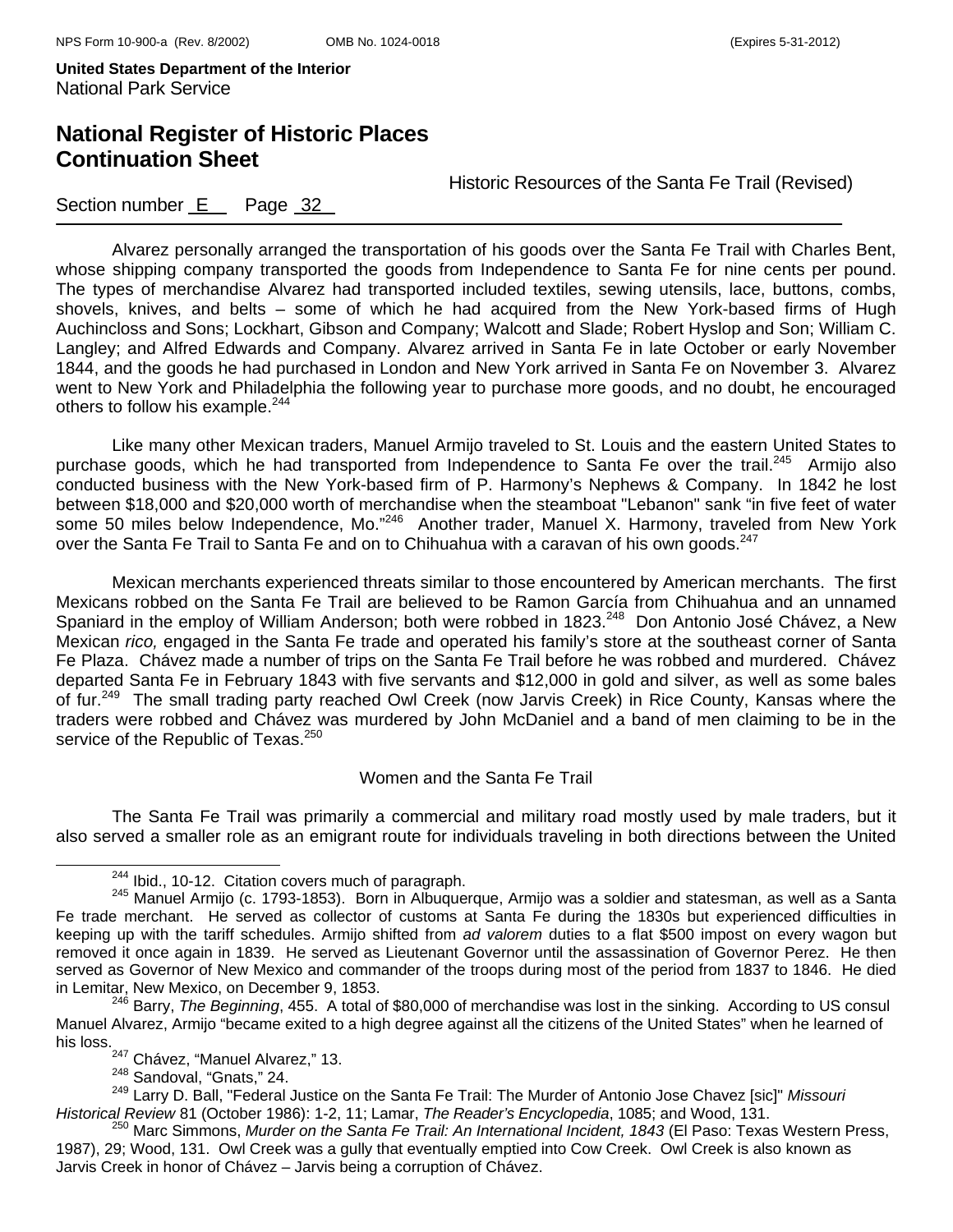## **National Register of Historic Places Continuation Sheet**

Historic Resources of the Santa Fe Trail (Revised)

Section number E Page 33

States and Mexico. The trail brought many individuals west in the hope of securing a better life for themselves and their families. As a result, certain females contributed to travel over the trail. Despite their small numbers, women clearly played a greater role than that attributed to them by early twentieth century historian Frederick Jackson Turner in 1893, when he wrote that women were "invisible, few in number and not important to the process of taming a wilderness."251

Historian Sandra Myers identifies the role of women in several communities along the trail. Among agricultural peoples of the Pueblos, women built and owned the houses, cared for the children, prepared and gathered food, produced pottery and cooking utensils, and made clothes. Among the semi-nomadic peoples, including the Kaw, Pawnee, and Osage tribes, women were responsible for garden plots, some food gathering, food preparation, and making clothes; Comanche, Kiowa, Apache, and Cheyenne women of the Plains were responsible for the domestic arrangement of the camps, in addition to food preparation and clothes-making. American Indian and Mexican women not only lived along the Santa Fe Trail, but they also traveled on it and in some instances, married American traders and trappers who operated on the trail. African-American women served as cooks and personal maids for some travelers.<sup>252</sup> Several New Mexican women became steady customers of the merchants who operated over the trail. These women merchants included: Manuela Rosalia Baca, Luisita Baca, and Señora Linda del Sargento Sanchez.<sup>253</sup> Gambling queen and astute businesswoman Doña Gertrudis Barceló, also known as "La Tules," operated a saloon in Santa Fe during the 1830s and 1840s and is credited with a significant role in New Mexico's history at that time.<sup>254</sup>

American, Mexican, and Spanish women had been present along the trail in small numbers since at least 1829. In September of that year a well-to-do Spanish family, including six women and ten men, were banished from Santa Fe and traveled northeast to Missouri with a trade caravan. Colonel Jose Antonio Viscarra and 200 men, comprised of Mexicans, "hired whites," and "hired Indians," escorted them to the Arkansas River.<sup>255</sup> Another Hispanic woman, among the first women to travel the trail, may well have been Santa Fe native Carmel Benevides, the common-law wife of Antoine Robidoux, a voyageur, fur trader, Santa Fe merchant, and magistrate.<sup>256</sup> Carmel Benevides de Robidoux accompanied her husband on at least six trips between Santa Fe and Missouri. Missouri birth records indicate that Carmel gave birth to a daughter, Carmelete, "about 1830" possibly at either the Blacksnake Hills Trading post (later St. Joseph) or in St. Louis. This would place Carmel in Missouri in 1830 and suggest that her first trip over the trail occurred shortly before that time. Carmel and the child were recorded in Santa Fe on the 1841 census, indicating that both had made the return trip. The Robidoux family made additional trips to and from Mexico about 1841 and sometime in 1845. Antoine died on August 29, 1860, in St. Joseph, Missouri. His will listed Carmel as "his beloved wife" and executrix. Her last

251 Sandra L. Myres, "Women on the Santa Fe Trail," *The Santa Fe Trail: New Perspectives* (Denver: Colorado Historical Society, 1987): 28-29.<br><sup>252</sup> Ibid., 27-46. Citation covers preceding five sentences.<br><sup>253</sup> Chávez, "Manuel Alvarez," 3.

<sup>254</sup> Ibid. For more information on the life and influence of Doña Tules, see Mary Cook, *Doña Tules: Santa Fe's*  Courtesan and Gambler (Albuquerque: University of New Mexico Press, 2007).<br><sup>255</sup> Marian Meyer, *Mary Donoho: New First Ladv of the Santa Fe Trail* (Santa Fe: Ancient City Press, 1991), 27.<br><sup>256</sup> Ibid., 28. Antoine Robidoux

the Santa Fe Trail, as well as the Great Platte River Road, the Oregon-California Trail, the Old Spanish Trail, the Gila Trail, and part of the Chihuahua Trail. He had taken part in Colonel Henry Atkinson's Yellowstone Expedition in 1819. In 1846, Kearny appointed Robidoux to serve as interpreter for the expedition to occupy Santa Fe. Robidoux had a good relationship with the American Indian peoples of the plains and the mountains. Oliva, *Soldiers*, 59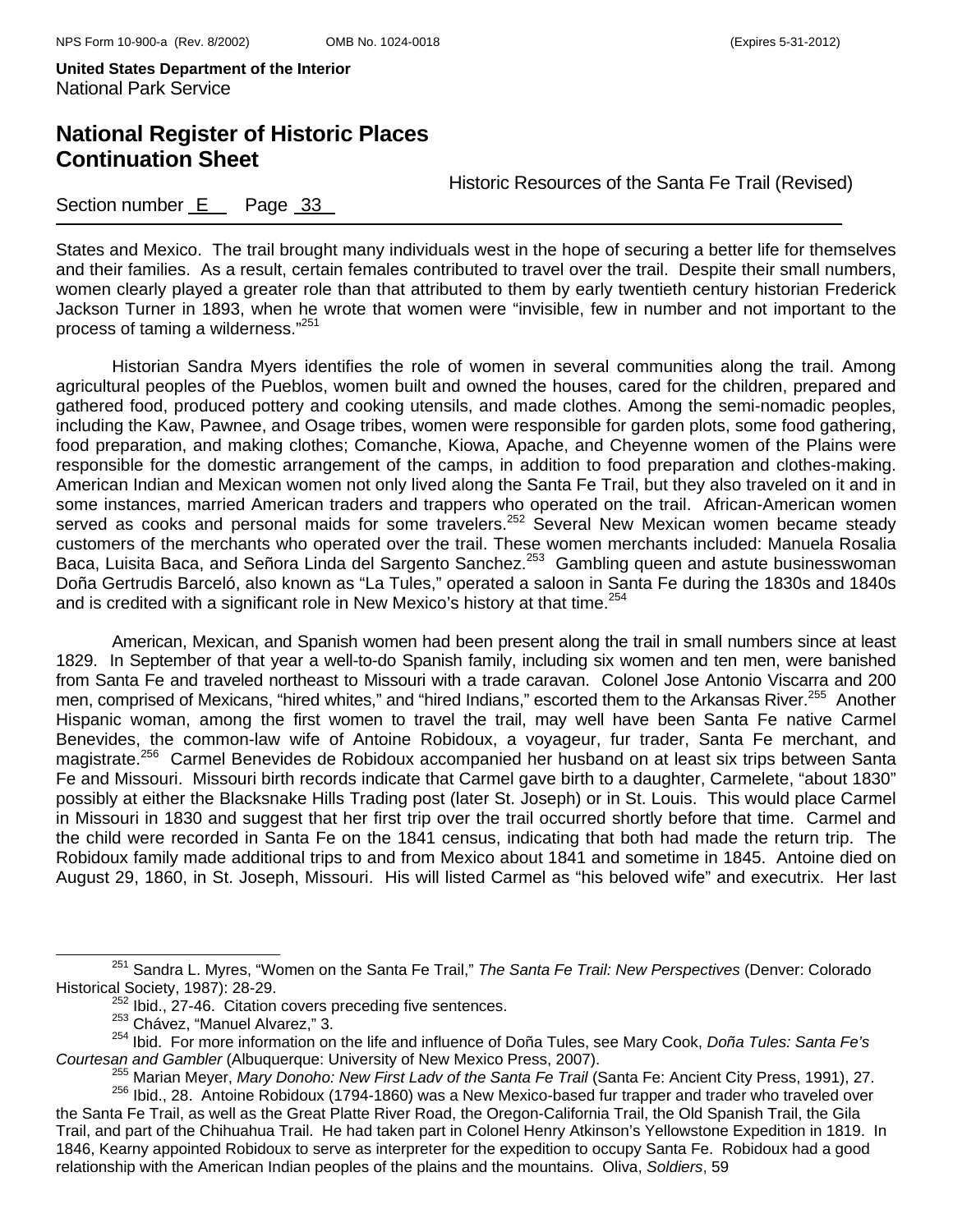## **National Register of Historic Places Continuation Sheet**

Historic Resources of the Santa Fe Trail (Revised)

Section number  $E$  Page  $34$ 

trip on the trail in the early 1860s was to return to Santa Fe with her adopted granddaughter. Carmel died in Santa Fe on January 29, 1888, at the age of 76.<sup>257</sup>

The experiences of the American female travelers are those about which we know most and of which the most written records exist. The accounts of American women like Susan Shelby Magoffin and Marion Sloan Russell are among the most informative accounts of Santa Fe Trail life and commerce. Some sources also suggest that one American female traversed part of the route in the 1840s disguised as a male soldier.<sup>258</sup> Russell traversed the Santa Fe Trail five times, beginning in 1851 when she traveled as a child with her mother and brother. At age 18, Susan Magoffin and her husband Samuel traveled down this route during the summer of 1846. They departed from Council Grove and made the journey in 32 days, arriving in Santa Fe on August 31, 1846. At the time, she was considered to be the first American woman to enter that town. In her trail account, Magoffin described her newfound fame saying:

I have entered the city in a year that will always be remembered by my countrymen; and under the 'Star Spangled banner' too, the first American lady, who has come under such auspices, and some of our company seem disposed to make me the first under any circumstances that ever crossed the Plains.<sup>259</sup>

Magoffin's diary of her 1846 trip was published in 1926; Russell's memoirs were transcribed by her daughterin-law in the 1920s and published during the 1950s. Considering the nature of the Santa Fe Trail, "It may appear, perhaps, a little extraordinary that females should have ventured across the Prairies under such forlorn auspices," but they did.<sup>260</sup> Hezekiah Brake, who crossed the trail in 1858, wrote in his published account that "In those days the women dreaded worse than death, the perils of the Western trails," supporting the notion that many of the females who crossed the trail did so because of their husbands or families.<sup>261</sup> No doubt some of the dreaded perils were experienced by Magoffin in 1846 when she miscarried while at Bent's Old Fort after a carriage wreck west of Pawnee Rock.

The 1830s actually witnessed the first crossing of the trail by a female American citizen. For some time, Susan Shelby Magoffin was considered to be the first American woman in Santa Fe; however, Mary Dodson Donoho, the 25-year-old wife of trader William Donoho, is now believed to be the first American woman to arrive in Santa Fe over the trail. In 1833 Mary Donoho, along with her husband William and ninemonth-old daughter Mary Ann, traveled over 100 miles from Columbia, Missouri to join the caravan for Santa Fe at Independence. This caravan was composed of approximately 328 people and between 93 and 103 wagons and carriages, of which 63 were laden with a total of \$100,000 to \$180,000 worth of merchandise. Captain William N. Wickliffe commanded the caravan, which was escorted by 144 officers and men with five supply wagons, one piece of field artillery, and one ammunition wagon. After arriving in Santa Fe, the Donoho family managed a hotel there from 1833 to 1837. $262$ 

257 Mary Jean Cook, "Carmel Benavides, an Early Santa Fe Trail Woman," *Wagon Tracks* 13, no. 1 (November 1998): 14. 258 Findley, "Along the Santa Fe Trail," 117. 259 Magoffin, *Down the Santa Fe Trail, 6,* 102-103.

<sup>&</sup>lt;sup>260</sup> Gregg, *Commerce*, 36.<br><sup>261</sup> Meyer, *Mary Donoho*, x.

<sup>262</sup> Meyer, *Mary Donoho*, 28-29. Citation covers paragraph. William Donoho is also believed to have secured the release of three Texan women, a Mrs. Harris, Sarah Horn, and Rachael Parker Plummer, who were held by Comanche as servants. Donoho arranged for their purchase from the Comanche and for their passage to Missouri along the trail. See Meyer's *Mary Donoho* for more information.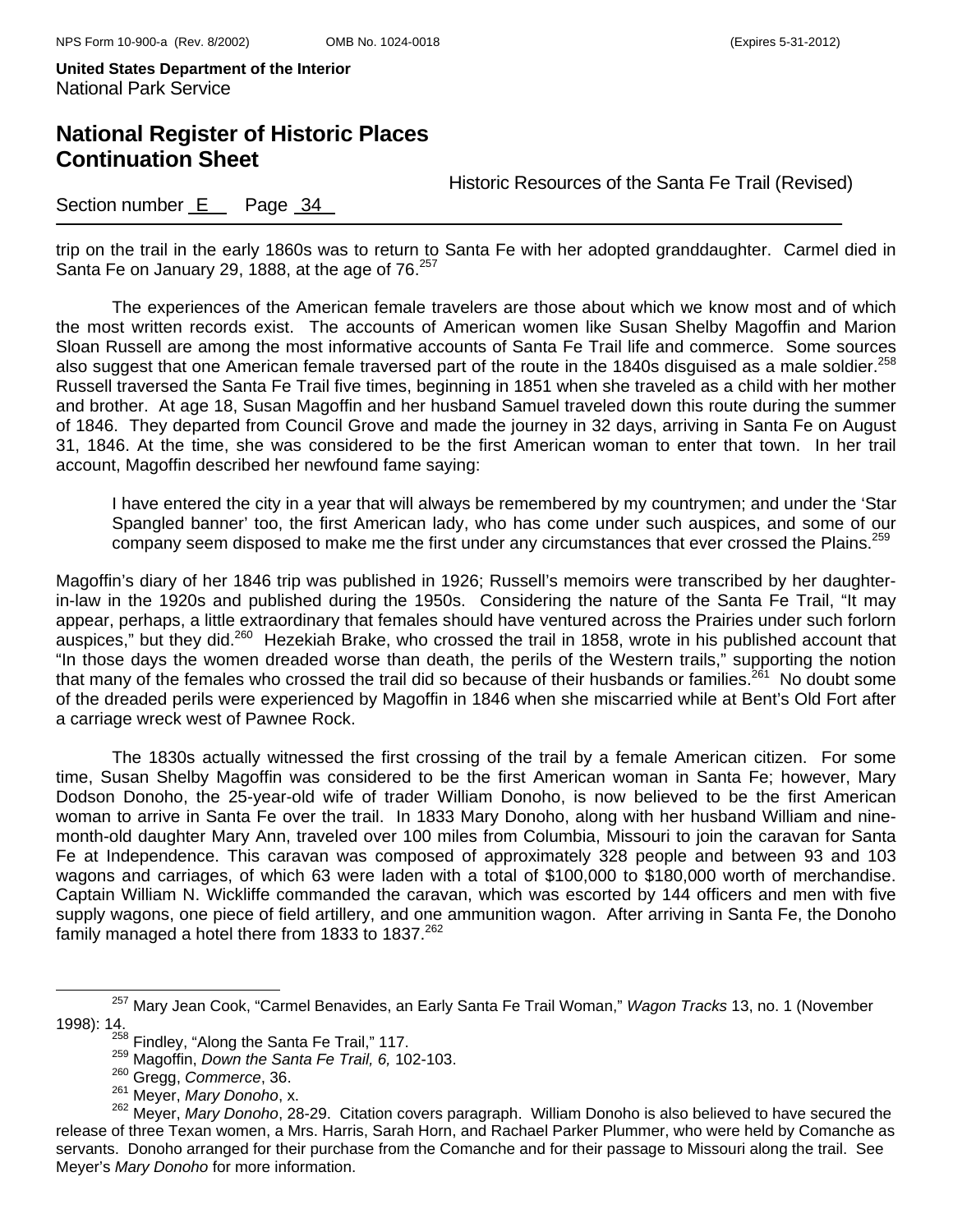### **National Register of Historic Places Continuation Sheet**

Historic Resources of the Santa Fe Trail (Revised)

Section number E Page 35

American Indians and the Santa Fe Trail

Several American Indian tribes were directly or indirectly tied to the Santa Fe Trail, either by residing in the land crossed by the trail or because their nomadic lifestyles routinely brought them into close proximity with the trail. Through the negotiation of treaties in 1825, the United States Congress officially recognized the presence of the Sioux, Cheyenne, Crow, Osage, Kansa, Otoe & Missouri, Pawnee, and Makah, but according to Augustus Storrs, Arapaho, Snake, Kiowa, Comanche, and Apache were also very present in the land around the trail.<sup>263</sup> The treaties granted rights-of-way to the US for the purpose of establishing a road between Mexico and Missouri (Appendix C). Though written by the US negotiators, these treaties and agreements with the American Indians contained wording that suggests the two parties viewed each other amicably at the beginning of the trade.

As previously mentioned, Euro-American and Spanish goods that increasingly became available to American Indian groups were generally considered beneficial, as these goods often made traditional tasks easier, or they allowed these tasks to be accomplished more efficiently. Trading posts such as Bent's (Old) Fort were constructed for the primary purpose of trading with the American Indians in the region. Built by Mexican laborers employed by brothers Charles and William Bent and partner Ceran St. Vrain, Bent's Fort was completed in 1834, though it was an active trading post beginning in late 1833 and continuing through 1849.<sup>264</sup> Business consisted of trade in buffalo robes, furs, and horses and transport of Euro-American trade goods into New Mexico. The fort became a focal point of interaction between Hispanic, Euro-American, and the various Plains Indian tribes, including the Cheyenne, Kiowa, Arapaho, Comanche, Sioux, and Snake.<sup>265</sup>

Most of the tribes were, if not friendly, not openly hostile to the traders. In fact, in his Congressional testimony in 1825, Storrs only attributed open acts of hostility to the Comanche and Pawnee – two tribes who other Indians and the Mexicans knew to assert their power by raiding even before the opening of the Santa Fe trade. The Comanche, especially, were a dominant force in the Southwest starting around the year 1700.<sup>266</sup> A result of raids and killings by Comanche or Pawnee Indians was that American traders in particular began to view all Indians as unfriendly. Storrs notes an event that occurred in 1823 where 40 horses and mules were stolen in Osage Territory by Comanche. Because of the location, the Osage, who were generally friendly toward the Americans, were blamed for the robbery until the truth was discovered the following summer.<sup>267</sup> Events like this happened often. Popular belief among Americans at the time, as echoed in Congressional testimony by Storrs, was that American Indians hardly ever risked the lives of their warriors unless it was for the purposes of revenge or in a state of open warfare.<sup>268</sup> What was not understood was the larger truth that warriors willingly risked their lives in order to protect their tribes from other Indian raiders or from non-Indian travelers, who often unjustly reacted to attacks against them. Josiah Gregg alluded to this when he wrote that peaceful relations between Indians and traders were short-lived:

It is greatly to be feared that the traders were not always innocent of having instigated the savage hostilities that ensued….Instead of cultivating friendly feelings with those few who remained peaceful and honest, there was an occasional one always disposed to kill, even in cold blood, every Indian that

*Fort*, 140.

268 Ibid.

 $^{263}$  Storrs, Answers, 11. Storrs notes that all the tribes, excluding the Osage, Kansa, and Pawnee, were nomadic.<br><sup>264</sup> David Lavender, *Bent's Fort* (Garden City, New York: Doubleday & Co., 1954), 136.<br><sup>265</sup> Barry, Th

<sup>266</sup> Hämäläinen, *The Comanche Empire*, 292.

<sup>267</sup> Benton, Storrs, & Niles, *Niles' Weekly Register*, 315.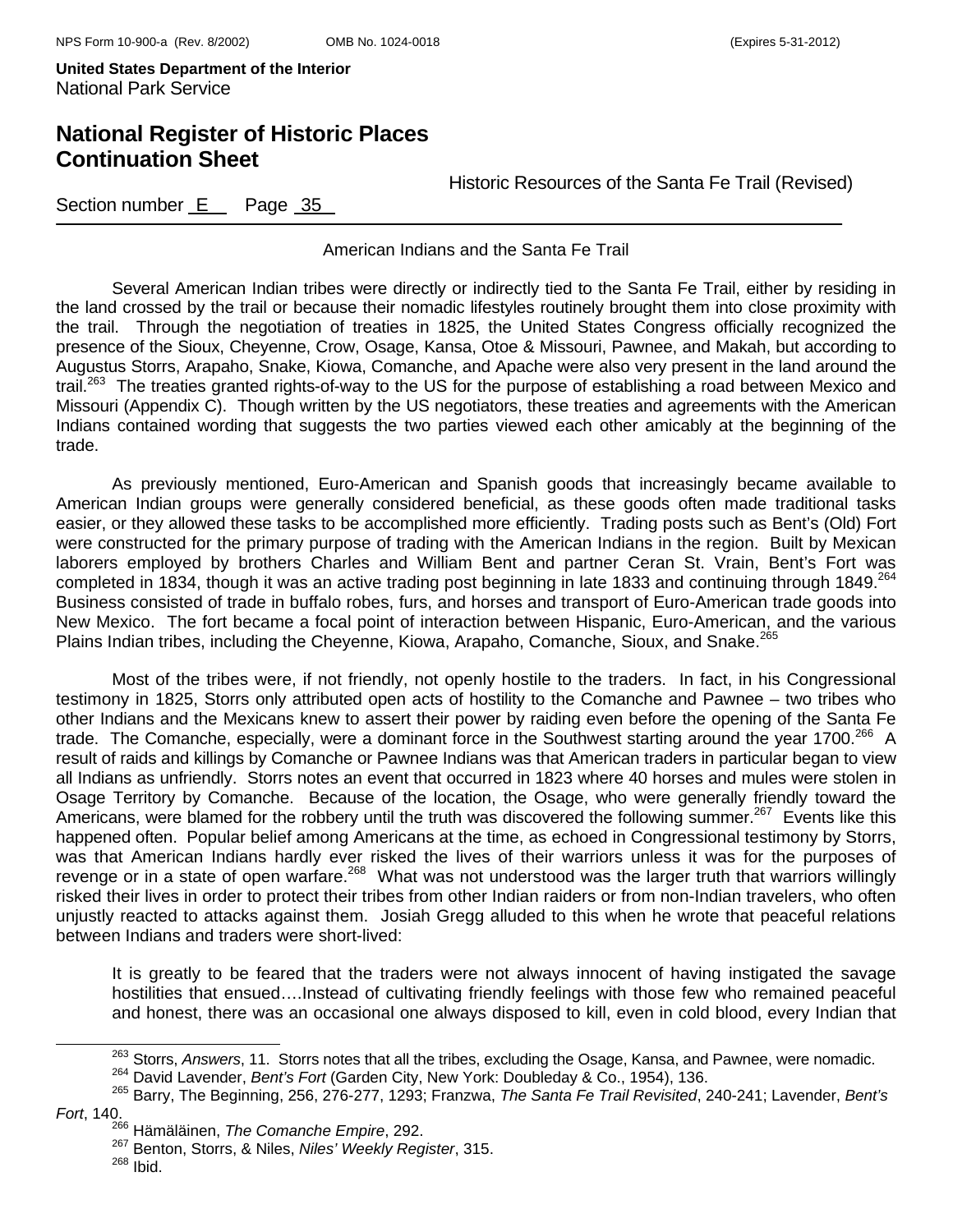## **National Register of Historic Places Continuation Sheet**

Historic Resources of the Santa Fe Trail (Revised)

### Section number E Page 36

fell into their power, merely because some of the tribe had committed some outrage either against themselves or their friends. $^{269}$ 

Though Gregg understated the situation, retaliatory actions to Indian hostilities appear to be the Americans' – military and traders – strategy throughout the course of the trade. This reaction violated the wording in many of the agreements between the US and the tribes, which provided protection to the tribal members in the event of hostilities towards them by travelers and traders, but the tribes were most often considered at fault.

Partly in response to the growing tensions between the traders and the American Indians, the first military post was soon established. Colonel Henry Leavenworth founded Fort Leavenworth, the first permanent fort in Kansas, on the west bank of the Missouri River on May 8, 1827. Established to guard the Indian frontier, the post also served to protect the rights of American Indian tribes, regulate trade and contact, garrison troops who protected travelers on the Santa Fe Trail, and generally preserve the peace on the frontier. The fort was the headquarters for military commanders in the Department of the Missouri and later was the general depot for supplies to all military forts and camps in the West.<sup>270</sup> In May of 1834 the War Department designated Fort Leavenworth as the regimental headquarters of the 1st US Dragoons, and upon arrival of Dragoon Companies A, C, D, and G in September of that year, Fort Leavenworth became headquarters in fact.<sup>271</sup> In 1835 Colonel Henry Dodge led an expedition of dragoons to the Rocky Mountains. He held council with numerous Indian tribes along the way, even reporting back to the War Department on the state of land improvement for tribes that received allotments.272 Leaving Fort Leavenworth on May 29, Dodge and three companies of dragoons, numbering some 125 men, headed toward the Platte River, which they followed to the mountains. The group returned by way of the Arkansas River and Santa Fe Trail through Kansas, arriving at Fort Leavenworth on September 16 after a three-month trip of more than 1600 miles. One member of the party, Samuel Hunt, died and was buried along the trail in Osage County near the Soldier Creek Crossing.<sup>273</sup>

One post along the Missouri River could do only so much to protect traders on the trail. In 1827, a group of Pawnee attacked a returning party of traders and stole 100 head of mules and other livestock. In 1828, near the present border of Oklahoma and New Mexico, two members of a returning wagon train, Robert McNees and Daniel Munro, having gone ahead of their caravans, were attacked while they slept; McNees died immediately, but Munro died a few days later.<sup>274</sup> Their deaths were revenged later on that return trip when traders killed all but one of a group of American Indians they encountered at the crossing of a small tributary of the North Canadian River.<sup>275</sup> The fact that these slain Indians – the tribe of which is unknown – were within such close proximity to the wagon train seems to indicate they were not the ones who attacked the traders.<sup>276</sup> The retaliatory killing of American Indians, regardless of guilt, seems to be an occurrence that happened often.

The first of six Santa Fe Trail escorts preceding the Mexican-American War was assigned to the Army in 1829.<sup>277</sup> Although the US government's policing of the trail suggested that every man carry a gun, in 1829

269 Gregg, *Commerce*, 11.

<sup>270</sup> Marvin H. Garfield, "The Military Post as a Factor in the Frontier Defense of Kansas, 1865-1869," *Kansas Historical Quarterly* 1, no. 1 (November 1931): 52-53; Oliva, *Soldiers*, 25.

<sup>271</sup> Barry, *The Beginning*, 278.

<sup>272</sup> Ibid., 287-288, 293-294.

<sup>273</sup> Ibid., 287, 294.

<sup>274</sup> Brown, *The Santa Fe Trail*, 18; Rittenhouse, *The Santa Fe Trail*, 13.

<sup>275</sup> Rittenhouse, *The Santa Fe Trail*, 13; Wood, 52.

<sup>276</sup> Brown, *The Santa Fe Trail*, 18.

<sup>&</sup>lt;sup>277</sup> Findley, "Along the Santa Fe Trail," 117.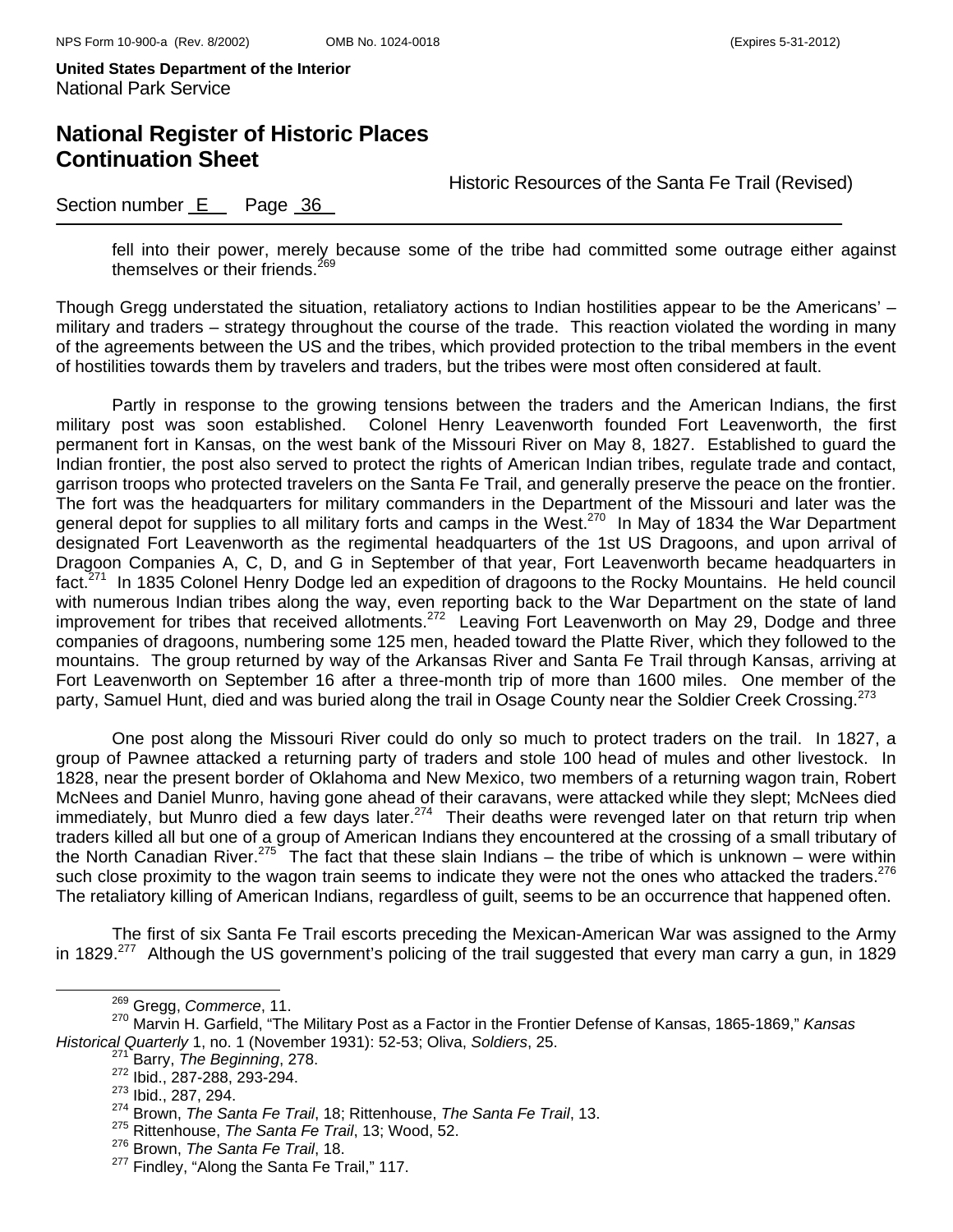Section number  $E$  Page 37

# **National Register of Historic Places Continuation Sheet**

Historic Resources of the Santa Fe Trail (Revised)

newly elected president Andrew Jackson declared that an escort or outriders should be provided.<sup>278</sup> This first military escort was comprised of Brevet Major Bennet Riley and 200 troops from Companies A, B, F, and H of the  $6<sup>th</sup>$  US Infantry. Riley's party hauled a six-pound cannon pulled on a mule-drawn carriage and 20 wagons and four carts of supplies and rations drawn by oxen. This was the first documented use of oxen on the Santa Fe Trail.<sup>279</sup> After rendezvousing with traders at Round Grove in Johnson County, Kansas, the soldiers marched ahead of the civilian freight wagons to the vicinity of Chouteau's Island in the Arkansas River in Kearny County, Kansas. At that time the river in this vicinity marked the boundary between the United States and Mexico, so the soldiers could not continue the escort farther down the trail. The caravan experienced some conflict with Indians, most likely Comanche or Pawnee, soon after departing from the Arkansas River and continued to experience harassment for the next month until a group of approximately 120 Mexican hunters joined the party.<sup>280</sup> On the return trip, the caravan was escorted by a group of Mexican soldiers.

Soldiers periodically provided escorts for trading parties along the trail during the next several years when the need arose and orders were issued. The second military escort along the Santa Fe Trail was not provided until 1833. In 1832 President Andrew Jackson signed an act to raise a battalion of Mounted Rangers, predecessors of the 1<sup>st</sup> US Dragoons (later the 1<sup>st</sup> US Cavalry), for one year.<sup>281</sup> The battalion, consisting of six companies of 110 men each, was under the command of Major Henry Dodge. Captain Matthew Duncan and Company F of the Mounted Rangers reported for duty at Fort Leavenworth in February 1833.<sup>282</sup> One month later, on March 2, 1833, President Jackson authorized raising a regiment of dragoons and discharging the Mounted Rangers. Major Dodge remained as commander of the newly formed dragoon regiment: the 1st US Dragoons.<sup>283</sup> In 1833 Captain William N. Wickliffe, a few 6<sup>th</sup> US Infantry soldiers, and Captain Matthew Duncan's company of US Mounted Rangers escorted a caravan to the international border.<sup>284</sup> The following year, a detachment of dragoons under Captain Clifton Wharton provided this service. Among the caravans protected by the dragoons that year was a wagon train composed of 80 wagons, \$150,000 worth of trade goods, and 160 men including Josiah Gregg.<sup>285</sup> Later in 1834, a decision was made to eliminate protection of caravans unless a general American Indian war occurred.286

A series of *Indian Trade and Intercourse* acts were enacted between 1790 and 1847 to improve relations with American Indians by granting the United States government sole authority to regulate interactions between Indians and non-Indians. In 1830 Congress passed the *Indian Removal Act*. As a result, more than 80,000 individuals within tribes residing east of the Mississippi River were forcibly removed to reservations in present-day eastern Kansas and Oklahoma. Within the next few years, Congress passed additional legislation governing Indian-American relations. This included legislation intended to preserve the peace, restrict contacts between Americans and American Indians, regulate trade with Native peoples, and allow the military to enforce the act. A renewal of the *Indian Trade and Intercourse Act* passed in 1834 designated all US lands west of the Mississippi River (except Louisiana, Missouri, and Arkansas Territory) as

<sup>&</sup>lt;sup>278</sup> Hurd, "Origin," 22; Young, "Military Protection," 22. President Jackson was heavily involved in fighting<br>American Indians before being elected.

<sup>&</sup>lt;sup>279</sup> Gardner, *Wagons for the Santa Fe Trade*, 7.

<sup>280</sup> Barry, *The Beginning*, 163; Oliva, *Soldiers*, 31-32.

<sup>281</sup> Barry, *The Beginning*, 227.

<sup>282</sup> Ibid., 216, 226.

<sup>283</sup> Ibid., 227.

<sup>284</sup> Oliva, *Soldiers*, 25.

<sup>285</sup> Barry, *The Beginning*, 266-267.

<sup>286</sup> Young, "Military Protection," 25.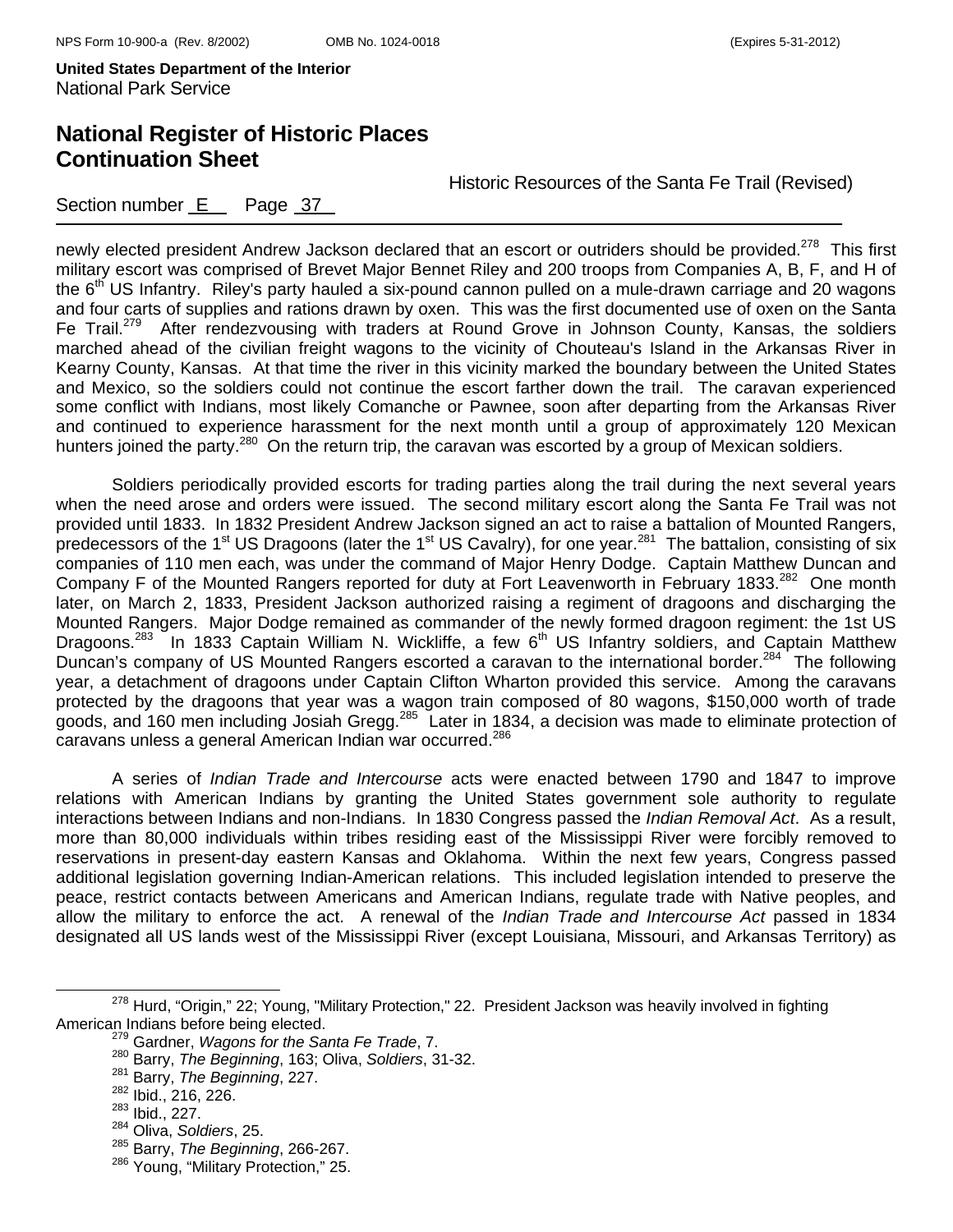# **National Register of Historic Places Continuation Sheet**

Historic Resources of the Santa Fe Trail (Revised)

### Section number E Page 38

Indian Territory.<sup>287</sup> With the exception of the military and missionaries, Americans were precluded from settling on or purchasing Indian lands. Fort Leavenworth soon adopted the added responsibility of protecting the rights of newly relocated tribes in the region. As a result of an 1834 act regulating the Indian Department, Fort Leavenworth also served as a central distribution point for cash annuity disbursements paid to these Indian tribes as established in treaties.<sup>288</sup>

#### The Republic of Texas

Not until the spring of 1843 was another escort provided along the trail.<sup>289</sup> In the meantime, a new threat to Santa Fe travelers emerged. Texas declared its independence from Mexico in 1836, and the bitter animosities that developed were cause for concern. The Republic of Texas requested annexation by the United States, but President Jackson refused. Texans under the leadership of President Mirabeau B. Lamar, who was elected in 1838, sought recognition of the Republic by the world's leading powers in the hope that it who was slocied in 1999, bedgivenessly intervelydance by the world's badility perfect in the hope that it would force Mexico to acknowledge the Republic's independence.<sup>290</sup> This acknowledgement was not received, so this group of Texans attempted to expand Texas' border to the Pacific coast. This made the conquest of New Mexico their first objective. In 1841, a Texan expedition set out for Santa Fe to secure military, political, and economic control over that city despite its stated objective of trade. The members of the expedition were forced to surrender and serve a one-year jail term.<sup>291</sup> The Republic of Texas authorized Jacob Snively and the "Texas Invincibles" to seize, through "honorable warfare,"292 the goods of Mexican traders that lay within Texas territory. However, the Invincibles' expedition was to remain an unofficial Texan enterprise of less than 300 men comprising individuals from the Texas government, as well as those selected by Snively. The Mexican government pressed for American protection of the Santa Fe wagon trains while the Mexican president secured safe passage for those trains from the Arkansas River to Santa Fe. The US government responded by ordering colonels Stephen Watts Kearny and Philip St. George Cooke to furnish escorts once again for the caravans bound to and from Santa Fe. In doing so, US military escorts forced Snively and his followers to surrender. While this alleviated the threat of the ambush of Mexican traders, it meant that Mexico's earlier fears that the Santa Fe Trail might become an avenue of conquest had now become a reality. Thus, on August 24, 1843, when the fifth military escort accompanying the Santa Fe caravan reached the Arkansas River, Mexican forces, fearing an American takeover, turned out en masse to accompany the caravan for the remainder of the route. With the exception of the 1829 and the 1843 escorts, no Mexican protection was afforded Santa Fe caravans beyond the Upper Canadian River. Upon the return of the 1843 US escort, Colonel Cooke declared that since the Texan threat had been all but eliminated, military escorts were no longer needed.

The first decades of the Santa Fe trade saw a steady use of the 900-mile trail. Mexican and American merchants thrived from the new commercial possibilities of the trade while the Native peoples fought to retain control over their lands and ways of life. The United States' increasing desire for control led to multiple armed conflicts with American Indians and eventually melted amicable relations between the United States and its newly-independent neighbor to the south. The sixth military escort – led by Colonel Kearny – in May 1845, proved to be foreshadowed the war to come the following year.

287 Francis Paul Prucha, *The Great Father: The United States Government and the American Indians* (Lincoln: University of Nebraska Press, 1986), 104.<br><sup>288</sup> Barry, *The Beginning*, 279.

<sup>289</sup> Oliva, *Soldiers*, 25.

 $290$  Ibid., 42.

<sup>&</sup>lt;sup>291</sup> Rittenhouse, *The Santa Fe Trail*, 19.<br><sup>292</sup> Ibid.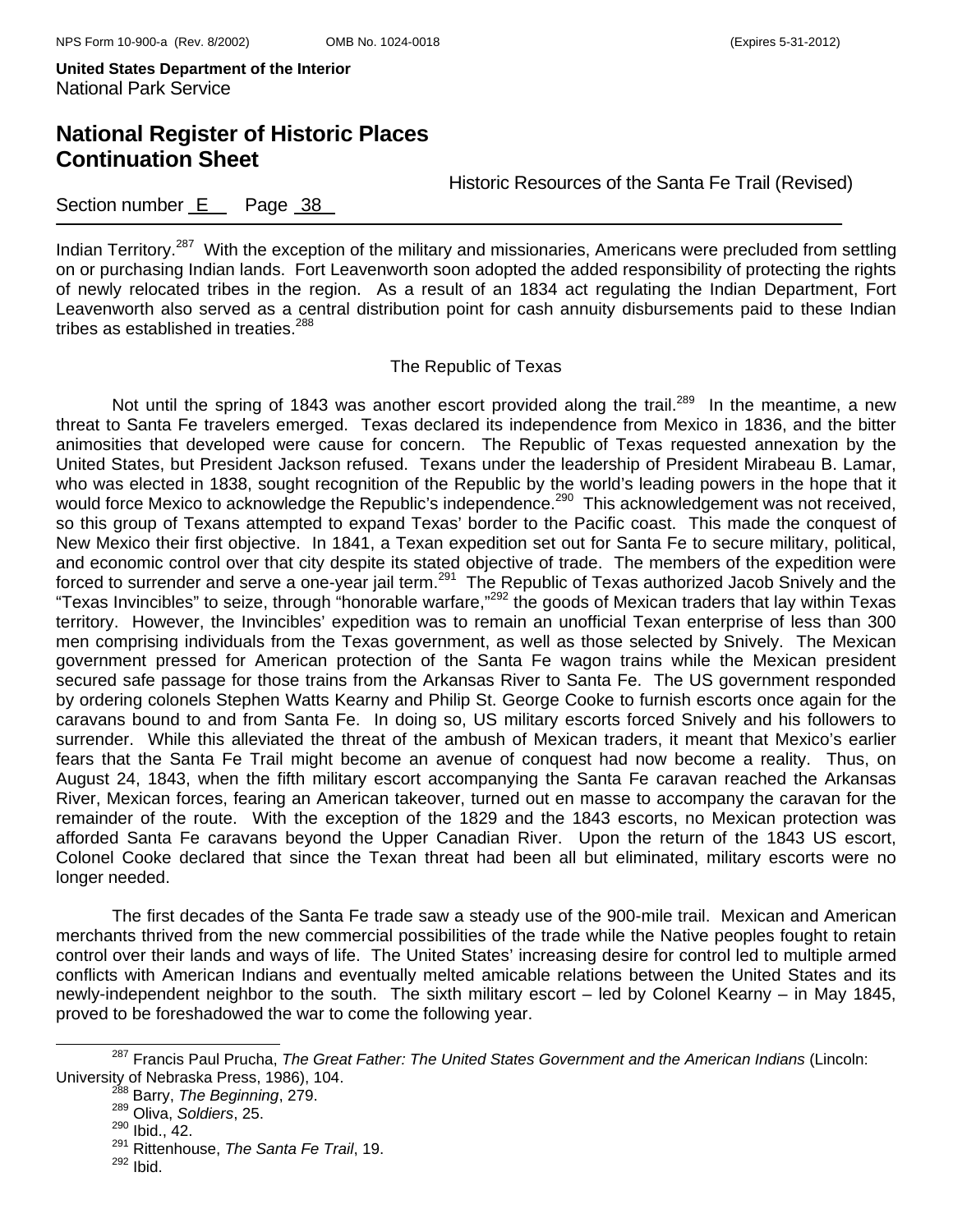### **National Register of Historic Places Continuation Sheet**

Historic Resources of the Santa Fe Trail (Revised)

Section number E Page 39

#### **II. The Mexican-American War and the Santa Fe Trail, 1846-1848**

From its outbreak on May 13, 1846, until the formal termination of hostilities in 1848, the Mexican-American War transformed the Santa Fe Trail into a route of military conquest, from which time it became primarily a military supply route. During the war, soldiers and wagonloads of military supplies traveled the trail along with trade caravans; in some cases, soldiers heading to war were also protecting trade caravans filled with goods owned by both American and Mexican merchants. After the war, United States acquisition of the Southwest put the trail under domestic jurisdiction; although, it still carried international trade, as many traded items had been imported into the eastern US or were traded into Mexico after leaving Santa Fe. The period of de facto international trade along the trail ended with Brigadier General Kearny's taking of New Mexico in 1846; on a formal level, the Treaty of Guadalupe-Hidalgo in 1848 officially ended the Mexican-American War.

The Santa Fe Trail was a key element in a number of issues that combined to provoke war between the United States and Mexico. US territorial expansion during the 1840s, the migration of US citizens into northern Mexico via the Santa Fe Trail and along the coast of California, the boundary dispute between Texas and Mexico, US citizens' financial claims against Mexico, and the political instability of the Mexican government, all contributed to a weakening of relations between the two countries.

Meanwhile, a major issue of the 1844 American presidential campaign focused on the annexation of Texas and acquisition of Oregon. Tennessee Democrat James Knox Polk, elected on a platform that included a mandate for Manifest Destiny, announced the US intention to expand to the Pacific Ocean with Oregon, Texas, and California. American offers to annex the Republic of Texas were interpreted by Mexicans as an act of hostility. The Mexican government had never recognized the Republic of Texas, continuing to regard the area as a part of Mexico. Passage of a joint resolution for the annexation of the Republic of Texas through the US Congress on March 1, 1845, placed considerable stress on US relations with Mexico. President Polk sent General Zachary Taylor to Texas and diplomat John Slidell to Mexico. Slidell offered to negotiate with Mexico. The American proposal included: 1) that the Mexicans accept the Rio Grande as the southern boundary of Texas, in exchange for which the US would assume payment of claims against Mexicans; 2) that Mexico accept the Rio Grande as the western boundary of Texas, ceding half of New Mexico, for which the US would pay five million dollars; 3) that the US would further pay Mexico another five million dollars for California north of Monterrey Bay and offer 25 million dollars for the rest of what is now the American Southwest. This offer was seen as inflammatory by the Herrera government, which rejected Slidell's diplomatic overtures. Unfortunately this rejection came too late to save Herrera from a popular uprising. Mexican citizens were upset with Herrera for even negotiating with the US about selling Mexican soil to the Americans. Herrera surrendered the government to Mariano Paredes on December 29, 1845.<sup>293</sup>

Paredes issued a proclamation of war against the United States on April 23, 1846. On April 25, Mexican General Mariano Arista crossed the Rio Grande and attacked a company of American soldiers located between the Rio Grande and the Nueces – an area of disputed ownership.<sup>294</sup> This skirmish became known as the Thornton Affair after Captain Seth Thornton, the leader of the American company. Official hostilities between

<sup>&</sup>lt;sup>293</sup> Connor and Skaggs, 119. Mariano Paredes y Arrillaga (c1797-1849) gained political momentum during the 1840s in Mexico. He was upset with José Herrera's negotiations with the United States; as well as Herrera's domestic policy within Mexican borders. Paredes expected to overthrow Herrera and claim himself as the President. After Herrera's overthrow in 1845, Paredes planned to declare war on the United States with hopes to align Mexico with European countries as allies. However, his plan failed. After fleeing to Europe he moved back to Mexico where he died in 1849.

<sup>&</sup>lt;sup>294</sup> Connor and Skaggs, 121.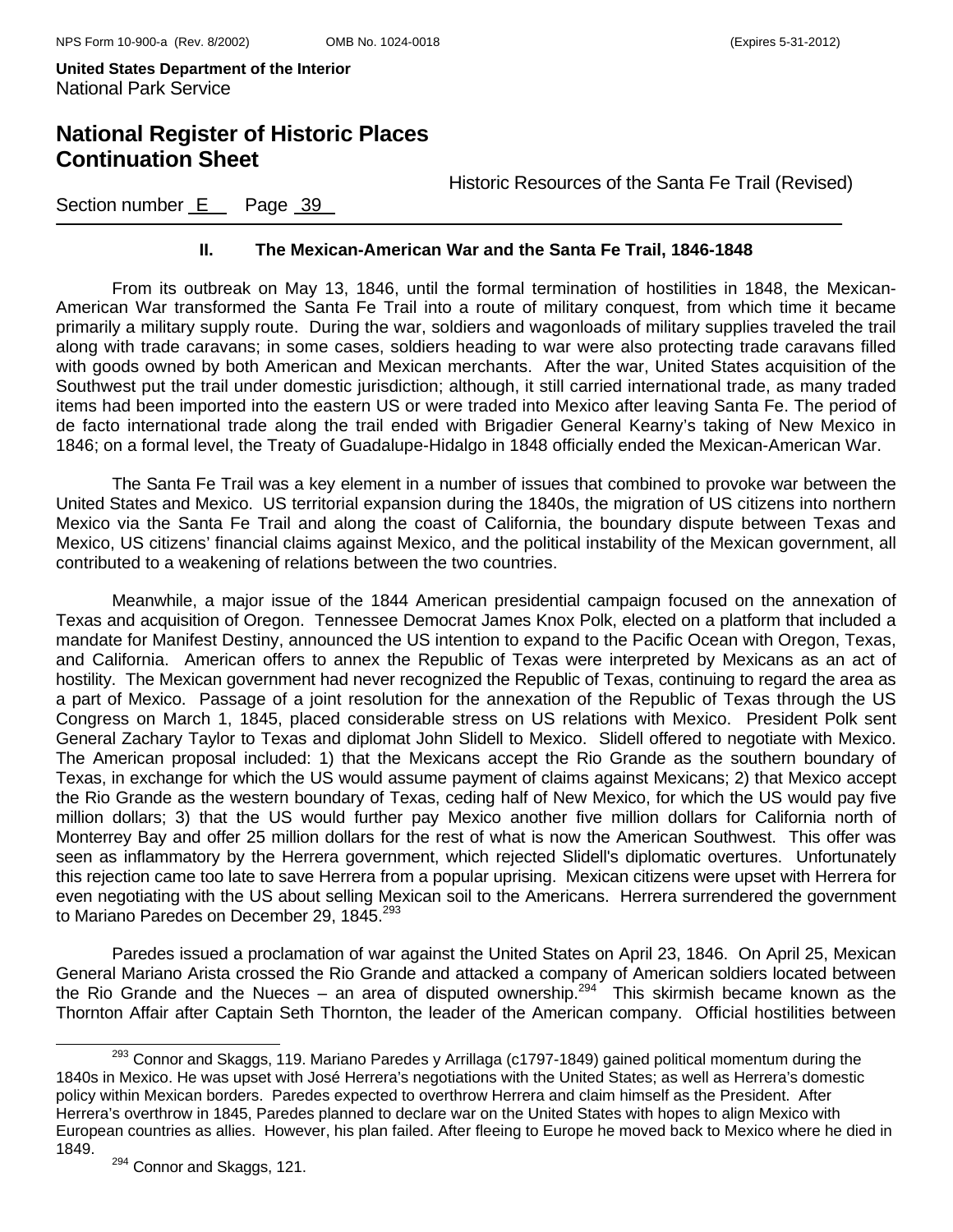## **National Register of Historic Places Continuation Sheet**

Historic Resources of the Santa Fe Trail (Revised)

### Section number E Page 40

the United States and Mexico began on May 13, 1846, when the US Congress declared war on Mexico. Congress authorized 50,000 volunteers for 12 months, provided ten million dollars for the invasion of Mexico, and increased the regular army from 7200 to 15,540 men.<sup>295</sup> Abolitionist presses voluminously opposed the war, Polk, and annexation, but solid support for the President and the war was more common; there was no shortage of volunteers.296 The American plan of attack was threefold: 1) south from the Rio Grande through Monterrey to Mexico City; 2) west to New Mexico and California; and 3) American warships were to blockade Mexican ports.

Among the first US forces to move along the Santa Fe Trail into New Mexico was the Army of the West under the command of Colonel Stephen Watts Kearny, who was promoted to brigadier general June 30, 1846. This army was sent to protect the Santa Fe traders and American citizens in northern Mexico and to occupy Santa Fe. Between June 6 and 27, 1846, 13 companies of Mexican-American War volunteers, comprising more than 1300 men, mustered at Fort Leavenworth. The Army of the West consisted of 1657 men, including: eight mounted companies of "Doniphan's" 1<sup>st</sup> regiment of Missouri volunteers; about 430 men of the 1<sup>st</sup> US Dragoons; the "Laclede Rangers" attached to the 1<sup>st</sup> US Dragoons; two companies of light artillery with 16 pieces of cannon; two companies of infantry; and a small detachment of topographical engineers. Some of the soldiers had previous experience along the trail as traders. Kearny sent provisions ahead to Bent's (Old) Fort where the troops were to rendezvous. Members of the expedition left Fort Leavenworth throughout June 1846 and traveled along the Mountain Route of the Santa Fe Trail. The Mountain Route was selected because it provided access to water and to a ready-made base for operations at Bent's Fort on the upper Arkansas River. The army encamped at Bent's Fort from July 29 to August 2, preparing for an attack on Santa Fe.<sup>297</sup>

 Kearny was anxious to promote his mission as one of liberation and not of conquest. To this end, circulars were sent to Mexican villages in advance, promising them friendship and protection under US control. From Bent's Fort on August 2, 1846, the Army of the West marched toward Santa Fe, reaching the city unchallenged on August 18. The first wagon train to follow Kearny's army was that containing Susan Shelby Magoffin, by whose account it took five days to cross Raton Pass. Behind the scenes political maneuverings on the parts of Charles Bent, James Magoffin, General Kearny, and Mexican General Armijo allowed the American troops to enter and take Santa Fe, "without the shedding of a drop of American blood."<sup>298</sup> New Mexico was taken peacefully as the Polk administration and General Kearny had desired, in part because of the advance work accomplished by American commerce. By 1846 Santa Fe and northern New Mexico were only nominally tied to Mexico, having gradually become more closely tied economically to the United States through the Santa Fe trade. Brigadier General Kearny declared the US occupation of New Mexico on August 19, 1846, and he proceeded to establish a civil-military government for New Mexico, appointing Charles Bent as governor of the new territory on August 22, 1846.

 After occupying New Mexico, Kearny split his forces to continue the campaign against Mexico. The Mormon Battalion, composed of 500 young men from Nauvoo, Illinois, under the leadership of Captain Philip St. George Cooke, was dispatched from Fort Leavenworth to provide support for the Army of the West as it set out to open a wagon road from the Rio Grande to California and take control of that area.<sup>299</sup> The Mormon Battalion followed the Cimarron Route and met with some resistance in New Mexico in 1847. Reinforcements were sent via the Santa Fe Trail under the leadership of Colonel Sterling Price, and they were successful in maintaining US control. Another portion of the Army of the West, under the command of Colonel Alexander

<sup>&</sup>lt;sup>295</sup> Lamar, *The Reader's Encyclopedia*, 728.<br><sup>296</sup> Connor and Skaggs, 121-122.

<sup>&</sup>lt;sup>297</sup> Connelley, *A Standard History*, 123; Oliva, *Soldiers*, 71-73.

<sup>298</sup> Connelley, *A Standard History*, 123; Oliva, *Soldiers*, 72-76.

<sup>299</sup> Barry, *The Beginning*, 632; Brown, *The Santa Fe Trail*, 58; and Duffus, 204.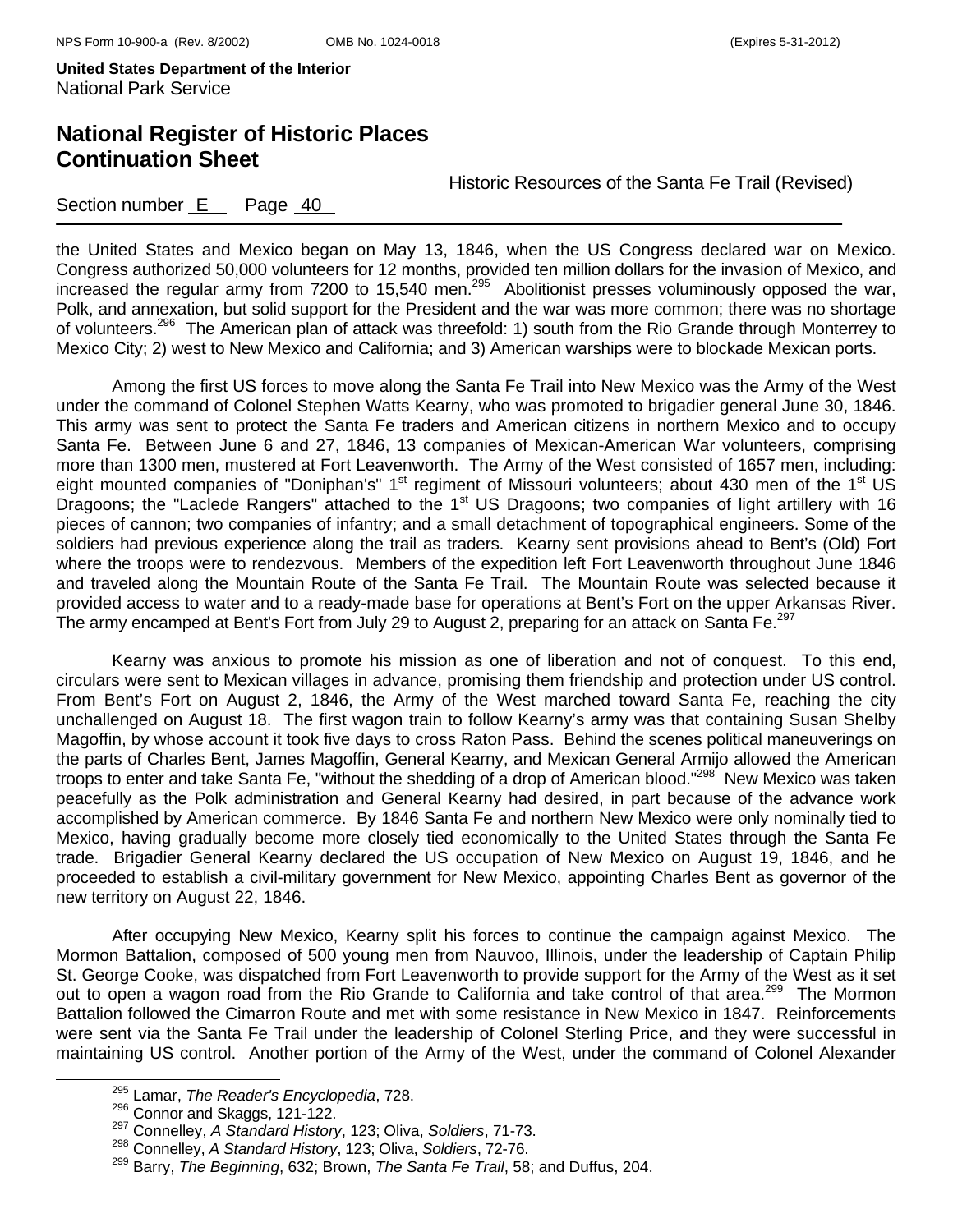### **National Register of Historic Places Continuation Sheet**

Historic Resources of the Santa Fe Trail (Revised)

### Section number  $E$  Page  $41$

Doniphan, marched down the Rio Grande Valley to capture Chihuahua, Mexico, which had also become a popular destination for Santa Fe traders.

Resistance to US occupation continued in the form of guerilla warfare with insurrections at Taos and Mora, New Mexico in early 1847 which resulted in the deaths of Americans and American sympathizers. Governor Charles Bent perished in the Taos confrontation during his attempts at diplomacy with the leaders of the insurrection.<sup>300</sup> In response to the governor's death and the insurrection, a retaliatory attack on the Pueblo was led by Colonel Sterling Price; Ceran St. Vrain, Francis Aubrey, and Dick Wootton also were present. The attack culminated in the destruction of the Pueblo's adobe church in which most of the defenders were gathered. The destruction of the church resulted in many Pueblo and Mexican deaths. The leaders of the insurrection, Tomás Romero and Pablo Montoya, were captured and later executed.<sup>301</sup>

The American flag was raised over Mexico City on September 14, 1847, proclaiming victory. The Treaty of Guadalupe-Hidalgo was negotiated and signed February 2, 1848, officially ending the war. By July 1848 most United States forces had left Mexican soil. With the signing of the treaty, the United States acquired territory now comprising California, Nevada, and Utah, in addition to parts of New Mexico, Arizona, Colorado, Wyoming, Oklahoma, Kansas, and Texas. The Texas Annexation of 1845 and the Mexican Cession of 1848 provided for the creation of California, Utah Territory, New Mexico Territory, and Texas with the remainder comprising unorganized territory (Figure 7). The Treaty of Guadalupe-Hidalgo also signaled the beginning of an expanding trade.

#### Trail Traffic during the War

During the course of the Mexican-American War and its immediate aftermath, thousands of troops traveled along the Santa Fe Trail. Some of the soldiers and officers, like Major James H. Carleton, kept diaries or itineraries of their journey (Appendix D). Some 3000 wagons, 12,000 persons, and 50,000 head of livestock were estimated to have moved over the trail in the summer of 1848 alone.<sup>302</sup>

Despite the US preparation for war with Mexico, several aspects in the execution of a successful military operation, as they related to the Santa Fe Trail, were apparently not fully considered. The method of supplying the army demonstrated a lack of deliberation in that provisions reached the military outposts faster than wagons could become available for their distribution. For example, in late October 1846, Bent's Old Fort stored 140 tons of provisions though only about 12 wagons were scheduled for arrival during that that time.<sup>303</sup> Added to this problem was that even when drivers were available, they were often inexperienced.<sup>304</sup>

 One of the more vulnerable and dangerous locations along the Santa Fe Trail during this period was the area encompassing the middle Cimarron crossings of the Arkansas River in southwestern Kansas. These crossing sites, all within a 26-mile stretch, had served as popular rendezvous points, campgrounds, and trading grounds for Indians, mountain men, trappers, and traders. Wagon caravans often rested at the crossings for several days before undertaking the arduous *La Jornada* route. Numerous reports were made of

<sup>&</sup>lt;sup>300</sup> NPS, *Management and Use Plan*, 9; Lavender, *Bent's Fort*, 282. Governor Bent was shot with musket balls and arrows and then scalped.

<sup>&</sup>lt;sup>301</sup> Lavender, *Bent's Fort*, 292. For more details on the events at Taos, see Chapter 16 "Retribution." <br><sup>302</sup> Oliva. *Soldiers*. 21.

<sup>303</sup> Walker D. Wyman, "The Military Phase of Santa Fe Trading, 1846-1865," *The Kansas Historical Quarterly* 1, no. 5 (November 1932): 417.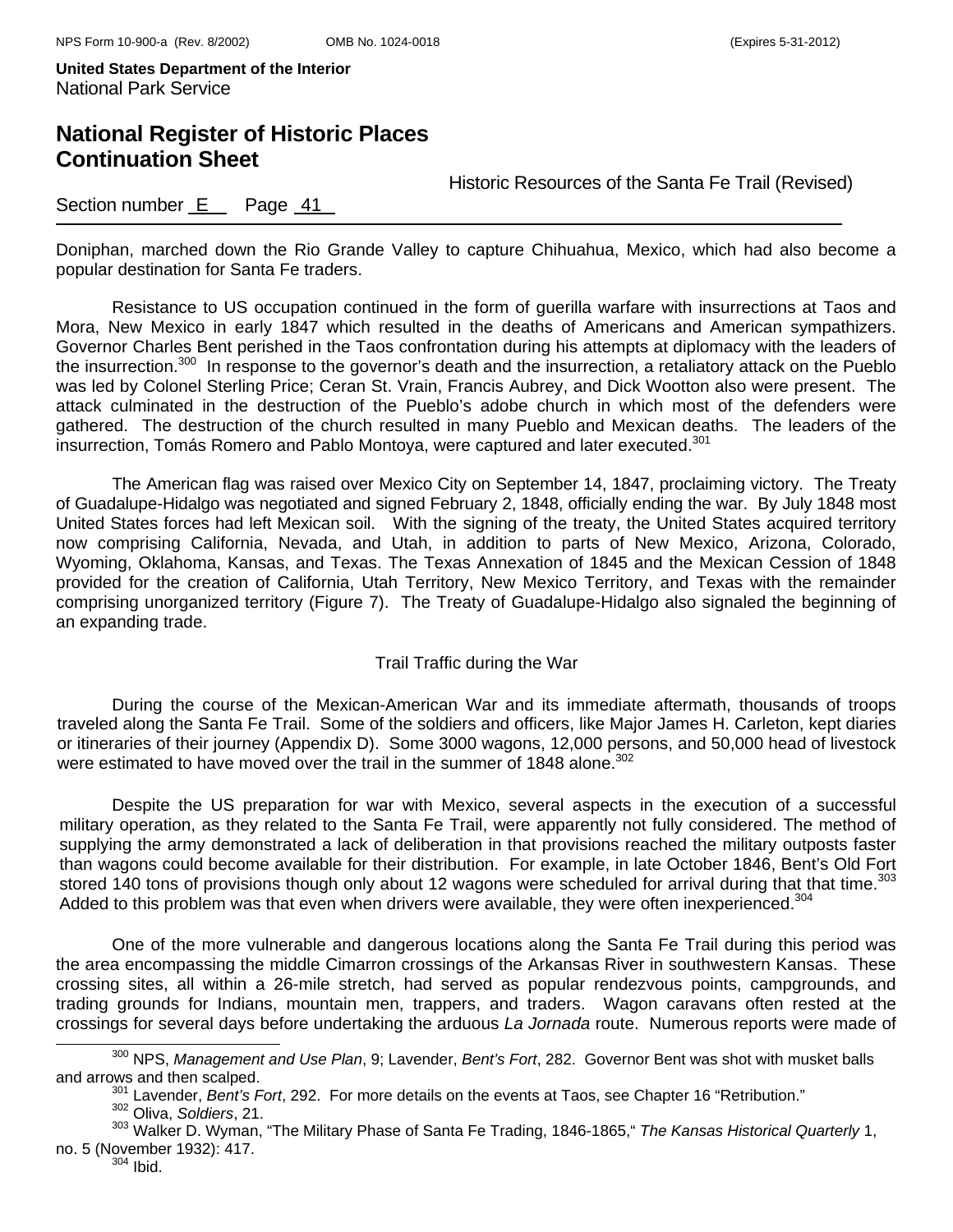# **National Register of Historic Places Continuation Sheet**

Historic Resources of the Santa Fe Trail (Revised)

### Section number **E** Page 42

Indian attacks – primarily by Comanche and Pawnee – on wagons encamped at campgrounds or making the crossings.305 The *St. Louis Reveille* from June 3, 1848 reported that "almost every train that crossed the plains in 1846 and 1847" was attacked, chiefly between the "Cimarron River and the Pawnee Fork at the bend of the Arkansas" River.<sup>306</sup>

 The years between 1846 and 1848 signified the culmination of Comanche power that had dominated this region for 150 years. At the same time, New Mexico had "distanced itself from Mexico City to a point where its political ties" to the Comanche appeared tighter than those to the rest of Mexico. Since 1840, New Mexican government officials, including governors Manuel Armijo and Mariano Martinez, had repeatedly ignored orders from Mexico City that would have severed all peace ties with the Comanche – a tenuous peace based on the mutual benefits of trade between the two nations. As historian Pekka Hämäläinen concludes, "In their efforts to protect the vulnerable province…New Mexican elites had been forced to choose between appeasing one of two imperial cores and, in more cases than not, they chose Comanchería" over Mexico.<sup>307</sup>

 New Mexico was arguably less powerful than the Comanche when the Mexican-American War began, but both entities considered the invading US Army as the enemy. Because of this mutual enmity, the two worked together to thwart the advance of the Americans, which helps to explain the increase of Comanche attacks along the Arkansas and Cimarron rivers within Comanchería. During the war, the Mexican Army gave the Comanche money and large numbers of horses and mules in exchange for the killing of Americans and the destruction of their property. 308

As a result of these attacks, Fort Mann was established in this area in April 1847 by order of assistant quartermaster Captain William M.D. McKissack. McKissack recommended construction of a government depot along the Santa Fe Trail halfway between Fort Leavenworth and Santa Fe to provide a safe location along the route with a wheelwright, a blacksmith, and storehouses where military freight wagons could be repaired. Built by master teamster Captain Daniel P. Mann, Fort Mann (or Mann's Fort) was primarily intended to be a quartermaster depot – a relatively safe location where wagons and harnesses could be repaired and basic goods purchased, while livestock and travelers rested. Located within sight of "The Caches," it was the first military outpost along the mid-portion of the Santa Fe Trail, and it consisted of four flat-roofed log structures with adobe chimneys connected by 20-foot high wood walls; it had two large wooden gates.<sup>309</sup>

 Fort Mann was not a regular military post. At its inception, it was garrisoned by a group of teamsters rather than soldiers.<sup>310</sup> The lack of military experience and the size of the detachment were not sufficient to offer much protection to travelers beyond the immediate vicinity of the fort.<sup>311</sup> Even before the fort was completed, Indians frequently attacked inhabitants and travelers. When construction was accomplished on May

 305 Strate, *Sentinel*, 11; Robert Marr Wright, *Dodge City, the Cowboy Capital and the Great Southwest in the Days of the Wild Indian, the Buffalo, the Cowboy, Dance Halls, Gambling Halls, and Bad Men* (Wichita, KS: The Wichita Eagle

Press, 1913), 13-14; and Wyman, "The Military," 421. 306 Wyman, "The Military," 420. 307 Hämäläinen, *The Comanche Empire*, 212, 292. Citation covers paragraph. See page 176 of *The Comanche Empire* for a map indicating the territory of the Comanche Empire at this time, which stretched north of the Arkansas River where these raids occurred.<br><sup>308</sup> Wyman, "The Military," 420-421.

<sup>309</sup> Lewis H. Garrard, Wah-To-Yah and the Taos Trail (Glendale, CA: The Arthur H. Clark Company, 1938), 330-336.

<sup>310</sup> R.A. White, "Fort Mann, Kansas: 1847-1847," *The English Westerners' Brand Book* 13, no. 4 (July 1971): 7.<br><sup>311</sup> William Y. Chalfant, *Dangerous Passage: The Santa Fe Trail and the Mexican War* (Norman: University of

Oklahoma Press, 1994), 52-53, 57; Garrard, *Wah-To-Yah*, 330-331, 336, 338; White, "Fort Mann," 7-8.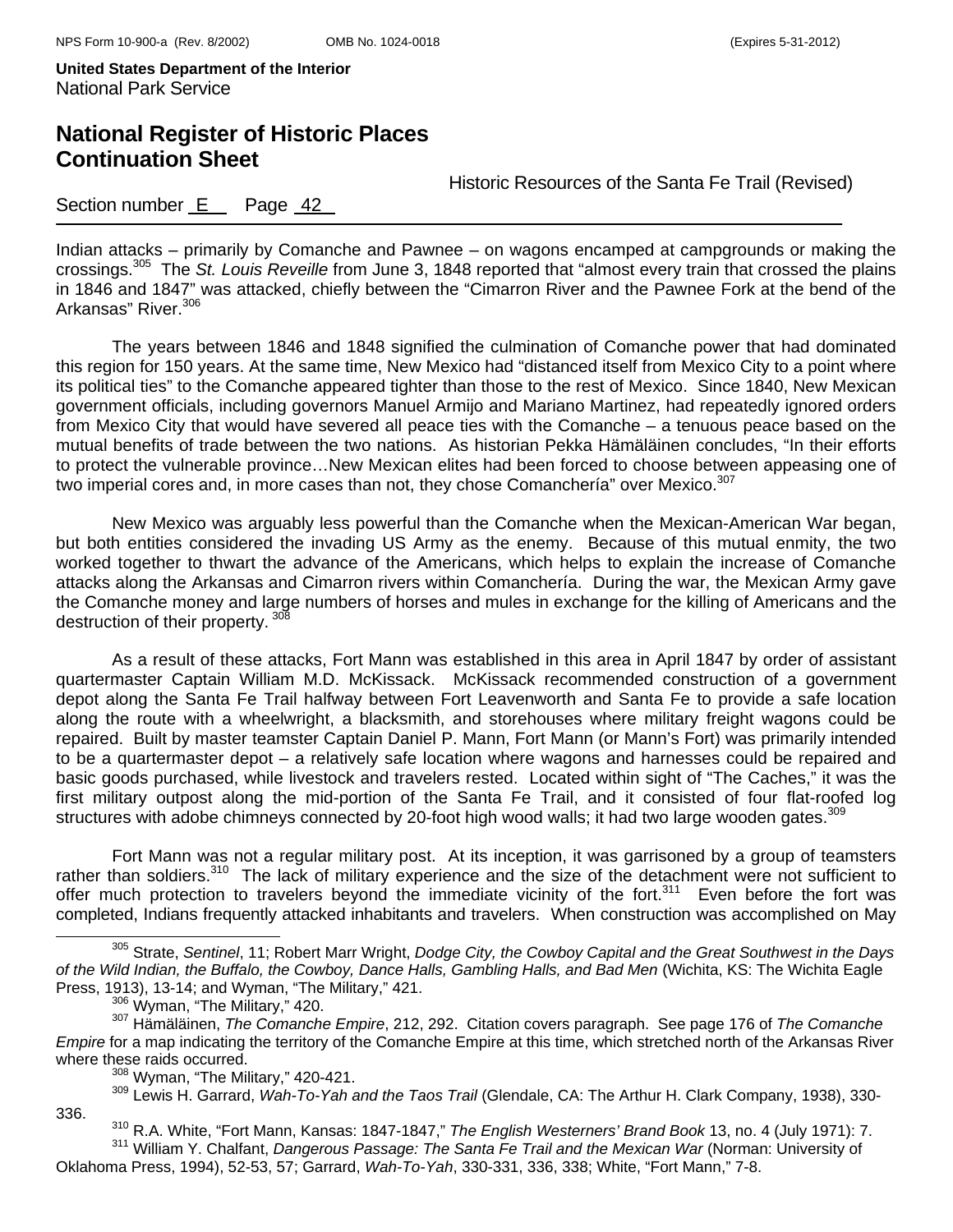# **National Register of Historic Places Continuation Sheet**

Historic Resources of the Santa Fe Trail (Revised)

### Section number  $E$  Page  $43$

16, Captain Mann departed the fort with about 25 of his builders, leaving 13 men and a couple of women and children.<sup>312</sup> For the next month, wagon and military trains passed through the fort while Arapaho and Comanche warriors repeatedly attacked, stealing livestock and killing several travelers.<sup>313</sup> The hostile environment contributed to the first abandonment of Fort Mann about June 23.<sup>314</sup> The last seven occupants destroyed much of the stockade's contents, reportedly throwing some items down the well, before departing with two teams, following the fort's cannon toward Santa Fe and leaving Mann's Fort "to the mercies of the Indians."<sup>315</sup> While the post remained officially unmanned, it served as an impromptu refuge for trail travelers throughout the summer of 1847. The physical state of the buildings quickly deteriorated during this time as freighters used wood from the fort walls to repair their wagons and to fuel their cooking fires. It was not long before the old post was described as being in a dilapidated condition and a "perfect wreck."316

 As the war ended, the disbanding Army of the West provided the first official United States presence in the newly acquired territory.<sup>317</sup> Santa Fe traders began to demand increased military protection for civilian trade along the trail because of losses sustained during Indian raids. On August 20, 1847, the Department of War authorized Missouri Governor John C. Edwards to raise an expedition of Mexican-American War volunteers to protect the Santa Fe trade. Lieutenant Colonel William Gilpin was authorized to raise and command five companies of volunteers.<sup>318</sup> Gathering information for his new command about conditions along the trail from traders and travelers, Gilpin found that between Council Grove, Kansas and Las Vegas, New Mexico, there was a "bleak stretch of 600 miles" with "no resting places, depots, or points of security" since Fort Mann had been abandoned.<sup>319</sup>

 In September 1847 Gilpin's Indian Battalion of Missouri Volunteers was formed to restore peace and protect traders along the road to Santa Fe. The force consisted of two mounted companies (A and B), an artillery company (C), and two infantry companies (D and E). This volunteer force was comprised mostly of recent immigrants who spoke little or no English, had no prior military experience, and were equipped with poor quality firearms and only minimal medical supplies.<sup>320</sup> They departed from Fort Leavenworth on October 6, 1847, bound for Fort Mann. The two foot companies and the artillery, some 216 enlisted men and 54 officers, wintered at the old post, with orders to begin repairing and enlarging the dilapidated fort. Considering that the post had previously housed only a few dozen men at most, the soldiers were forced to spend the winter in whatever tents and crude shelters they could rig together. Gilpin and the two companies of cavalry continued up the Arkansas River and spent the winter encamped near Big Timbers in present-day Colorado.<sup>321</sup>

During the War with Mexico, the Fort Mann location was busy with activity due to the large numbers of military supply trains and troops traveling along the trail. The end of the conflict in 1848 resulted in a sharp reduction in military freighting and troop movement and a corresponding decline in activity at and protection from the fort.322 With the Mexican-American War over, Fort Mann was vacated for good in 1848; Gilpin and his

318 Oliva, *Soldiers*, 84; Strate, *Sentinel*, 15.

312 Barry, *The Beginning*, 670.

<sup>313</sup> Ibid., 670-671.

<sup>314</sup> White, "Fort Mann," 9.

<sup>315</sup> Barry, *The Beginning*, 671.

<sup>316</sup> Trail traveler Thomas Fitzpatrick in a letter to T.H. Harvey, quoted in White, "Fort Mann," 9. 317 Connelley, *A Standard History*, 123-125; Oliva, *Soldiers*, 91.

<sup>319</sup> Oliva, *Soldiers*, 84.

<sup>320</sup> Strate, *Sentinel*, 15; White, "Fort Mann," 9.

<sup>&</sup>lt;sup>321</sup> White, "Fort Mann," 9.

<sup>322</sup> Strate, *Sentinel*, 12.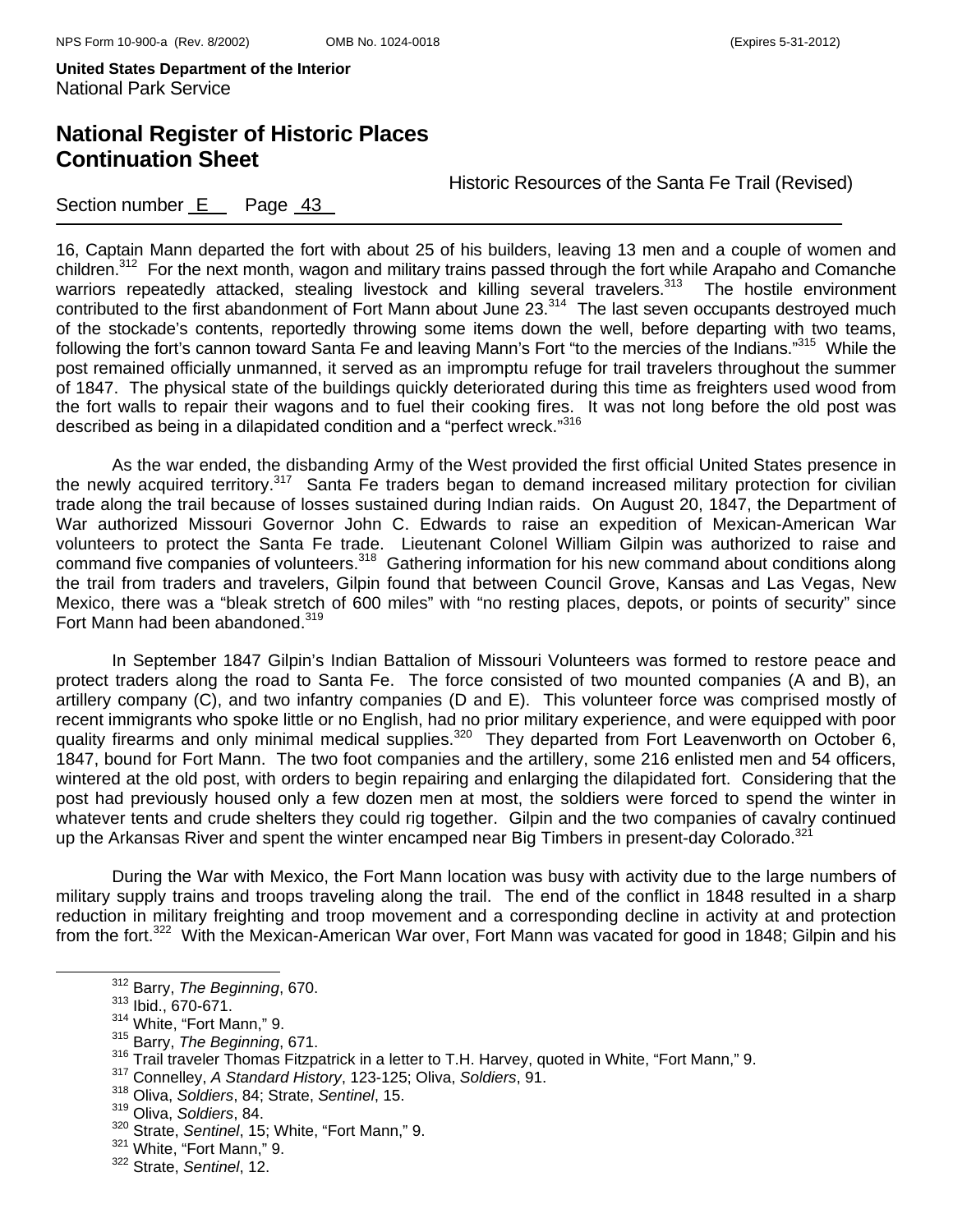# **National Register of Historic Places Continuation Sheet**

Historic Resources of the Santa Fe Trail (Revised)

### Section number  $E$  Page  $44$

volunteers left in August and headed east on the Santa Fe Trail, reaching Fort Leavenworth on August 14.<sup>323</sup> Gilpin recommended to his superiors that the government establish several new military stations or posts along the trail to protect travelers moving along it.<sup>324</sup> The volunteers' departure from Fort Mann once again left the Santa Fe Trail with no military outpost between Fort Leavenworth and Las Vegas, New Mexico, "where a small command had been stationed for protection since late 1846."325

 The Santa Fe Trail helped make possible the US acquisition of the American Southwest. The traders had helped prepare the way for conquest, and the trail served as a major military supply route during the war.<sup>326</sup> The traffic over the trail during the period of the military campaign in Mexico increased dramatically from its previous civilian mercantile levels. This increase became the norm as the United States took possession of California, Arizona, Nevada, Utah, and New Mexico. The Santa Fe Trail was no longer just a commercial link between two nations engaged in international trade; it became an internal highway connecting the new territories to the more settled and industrialized East.

 The Mexican-American War also altered the pattern of trade along the Santa Fe Trail. The American victory and the annexation of Mexico's northern territories drastically changed Mexican influence and Hispanic involvement on the Santa Fe Trail. New Mexican and interior Mexican merchants did successfully remain involved in and prosper from the trade.<sup>327</sup> Significant changes brought about by the war were the end of Mexican tariffs and the construction of forts and a US military presence in the area. Jurisdiction along the trail route changed from partly foreign to entirely domestic, while large freighting and stage companies replaced small trade proprietors.<sup>328</sup> With the increasing commercial value of merchandise, the Santa Fe trade expanded. The volume of freight hauled over the trail increased dramatically, with large government contracts being added to increasing civilian business along the route.<sup>329</sup> These contracts were to supply the military posts and to carry the mail.<sup>330</sup> The Santa Fe Trail played an important role in the War with Mexico and contributed to the expansion of the Union, and many individuals who became familiar with the trail through their part in the war effort later came back as traders or entrepreneurs.

#### **III. Expanding National Trade on the Santa Fe Trail, 1848-1861**

 The time that elapsed between the end of the War with Mexico and the beginning of the Civil War was a period of consolidation and expansion on the western frontier. Exploration, settlement, and organization began in the vast territories newly acquired from Mexico in the Southwest and on the Great Plains. Trade along the trail increased, and regular mail and stagecoach service was instituted to connect the new territories with the rest of the country. In response to the increased trail traffic and encroachment of settlement, Indian attacks increased both along the trail and in frontier settlements. Fewer soldiers were available immediately following the Mexican-American War, but as attacks increased, so did military presence.<sup>331</sup>

323 Barry, *The Beginning*, 771, 802; White, "Fort Mann,"11-12.

<sup>324</sup> Strate, *Sentinel*, 15.

<sup>325</sup> Oliva, *Soldiers*, 94. 326 Ibid., 55.

<sup>327</sup> Sandoval, "Gnats," 22-31.

<sup>328</sup> Oliva, *Soldiers*, 20.

<sup>329</sup> Lamar, *The Reader's Encyclopedia*, 1085.

 $330$  Ibid.

<sup>331</sup> Oliva, *Soldiers*, 93; Morris F. Taylor, "The Mail Station and the Military Camp at Pawnee Fork, 1859-1860," *Kansas Historical Quarterly* 36 (Spring 1970): 27, 36-38.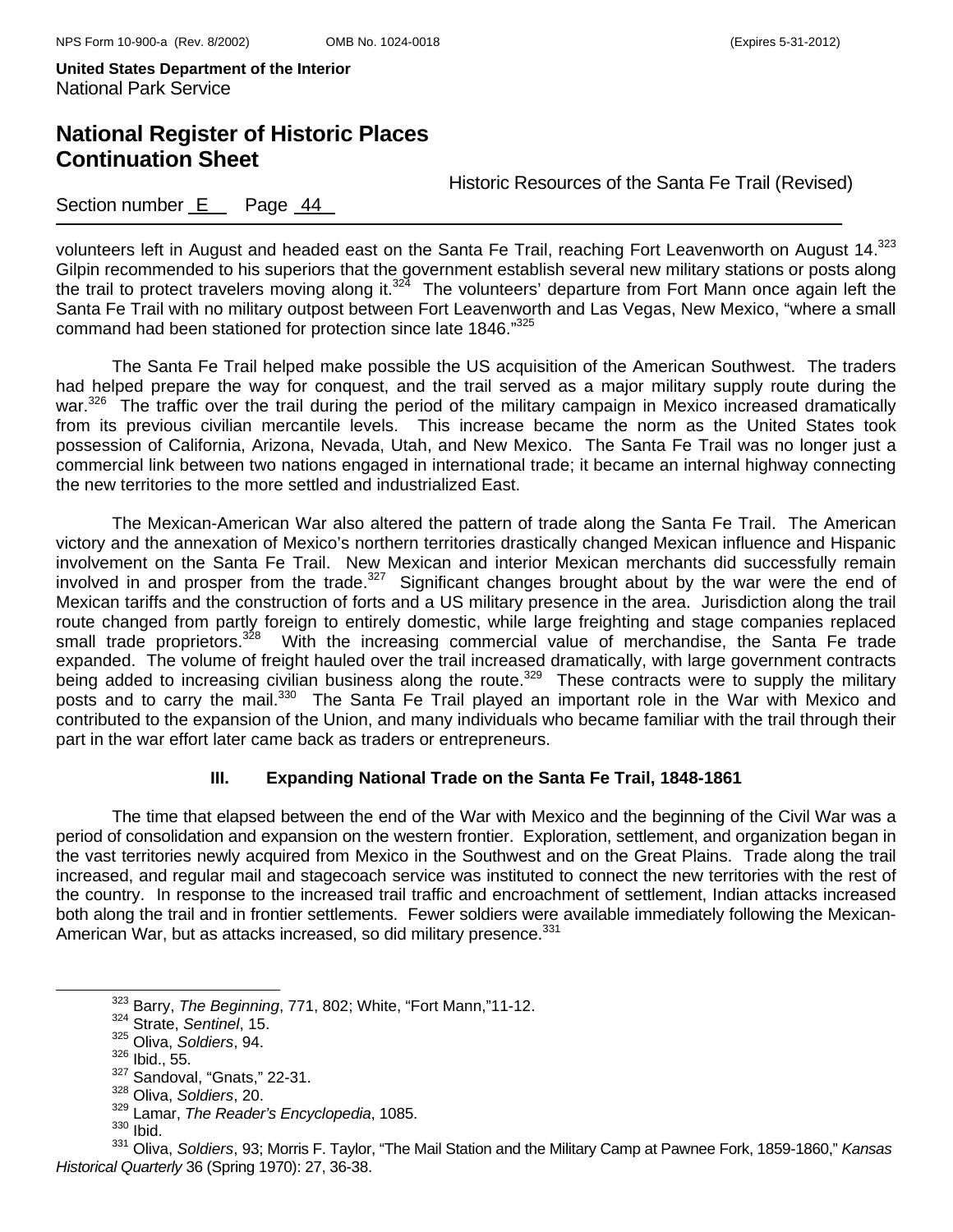# **National Register of Historic Places Continuation Sheet**

Historic Resources of the Santa Fe Trail (Revised)

### Section number  $E$  Page  $45$

By the late 1840s, a change in the type of people traveling the route was observed. Initially the trail belonged to merchants, wagon masters, muleteers, and ox drovers. However, US Army soldiers, government officials, religious missionaries and emigrant families additionally traversed the trail by this time.332 Many of the emigrants the trail accommodated in the late 1840s were destined for the gold fields of California. In 1849, between April and September alone, 2500 individuals from ten states traveled over part of the Santa Fe Trail on their way west.<sup>333</sup> This type of migration lasted until 1859 when the gold mines of Colorado became the destination of many travelers.<sup>334</sup>

An increase in the number of women travelers also occurred beginning in the late 1840s. Several accounts exist from army officers' wives who traveled along the trail after 1846, including those of Lydia Spencer Lane, Eveline Alexander, Alice Blackwood Baldwin, Frances Boyd, Frances Marie Antoinette Mack Roe, Josephine McCrackin Clifford, Genevieve La Tourette, Anna Maria Morris, Mrs. Byron Sanford, Katie Bowen, and Ellen Williams, all of whom traveled with their husbands.<sup>335</sup> Other females who traveled in groups and represented increasing traffic over the trail included Eliza Mahoney and daughter Marion Sloan (Russell), Julia Archibald Holmes, and Emily Harwood and Anna McKee – both Protestant missionaries sent to New Mexico by eastern missionary boards.336 Among the women travelers, most accompanied husbands to Colorado during the gold rush of 1859;<sup>337</sup> however, McKee seems to be the only woman who traveled along the trail without a husband. In the 1850s and 1860s a number of American traders and businessmen took up residence in New Mexico; many of these men brought their wives and families with them on the trail with a wagon caravan or stagecoach.<sup>338</sup>

#### Trade Expansion

The period of maximum use of the Santa Fe Trail occurred when large annual caravans departed the eastern terminus of the trail bound for Santa Fe. Individual companies traveled but once a year but not necessarily at the same time as other groups. Westward journeys were accomplished between April and June, while eastbound caravans traveled the route between June and September.<sup>339</sup> National trade over the Santa Fe Trail generally expanded in the period between the wars both in terms of volume and price of goods and the number of traders and travelers. The nature of the goods transported did not vary greatly; although, the quantities and varieties increased. The Santa Fe Trail remained a portion of a larger international trade network with European goods still being imported into the US and transported from the east coast to the eastern terminus of the trail. Invoices of James J. Webb, a Santa Fe merchant between 1844 and 1861, provide excellent information on the wide range of goods that entered Santa Fe over the trail during these years. In Webb's stock accounts the following categories of merchandise were itemized:

332 Marc Simmons, "Women on the Santa Fe Trail: Diaries, Journals, Memoirs. An Annotated Bibliography," *New Mexico Historical Review* 61, no. 3 (July 1986): 236-237; Marc Simmons, *Following the Santa Fe Trail: A Guide for Modern Travelers*, 2<sup>nd</sup> ed. (Santa Fe: Ancient City Press, 1986), 2.<br><sup>333</sup> Brown, *The Santa Fe Trail*, 58.

<sup>334</sup> Ralph Bieber, "Some Aspects of the Santa Fe Trail: 1848-1880," *Missouri Historical Review* 18, no. 2 (January

 $^{335}$  Myres, "Women on the Santa Fe Trail," 34-35.<br> $^{336}$  Ibid., 35. Julia Holmes traveled the trail in 1858 and was the first woman to climb Pike's Peak.<br> $^{337}$  Myres, "Women on the Santa Fe Trail," 35.

<sup>338</sup> Simmons, "Women on the Santa Fe Trail," 236.

<sup>339</sup> Hurd, "Origin," 20.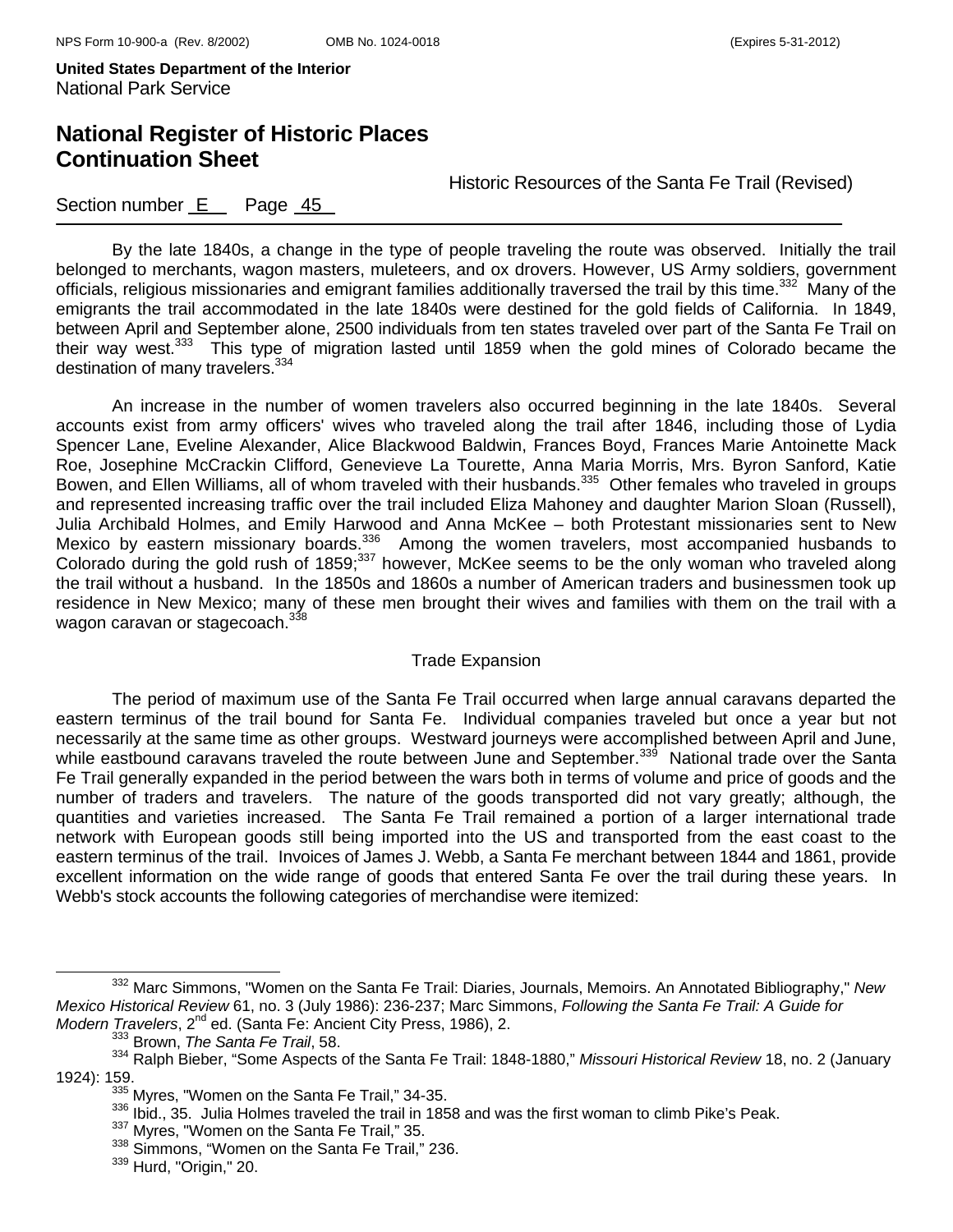# **National Register of Historic Places Continuation Sheet**

Historic Resources of the Santa Fe Trail (Revised)

### Section number E Page 46

Fancy Dry Goods: shaving soap, wash balls, hooks and eyes, face powders, vermillion, hair pins, bead bracelets, fancy necklaces, finger rings, ear bobs, satin beads, buck gloves, white gloves, men's gloves, metal vest buttons, pearl buttons, coat buttons, military buttons, women's cotton hose, women's openwork hose, ladies' silk hose, worsted cord, piping cord, needles, black silk thread, ivory combs, side combs, gold stars, silver stars, shoe laces, lamp wicks, wide lace, muslin dresses, silk dresses, fancy dresses, blue crepe shawl, feathers, cotton handkerchiefs, turkey red handkerchiefs, pink saucers, wool comforts, cologne, hair oil, case bonnets, and silk suspenders.

Dry Goods: pink cambric, check cambric, blue cambric, lienzo [linen cloth], manta [coarse cotton cloth], fancy cashmere, blue satinett,<sup>340</sup> blue drill, Swiss muslin, Victoria lawn [white muslin], white wool flannel, black serge, blue blankets, red blankets, table linen, blue yarn, furniture print, blue cloth, alpaca, oil cloth, oil table covers, oil carpeting, and silk handkerchiefs.

Clothing: cord pants, blue blanket coats, overcoats, coats, frock coats, dress coats, cotton vests, silk vests, fancy neckties, string collars, white shirts, fancy shirts, red flannel shirts, and hickory shirts.

Tinware: plates, pepper boxes, bracelets, lanterns, canteens, sets of measures, funnels, candle moulds, molasses cups, milk strainers, tumblers, pails, coffee pots, cups, dippers, and wash basins.

Hardware: iron pumps, skillets, fry pans, ovens, ploughs, coffee mills, corn mills, nails, bars of lead, hav forks, scythes, sad irons, locks, sheep shears, chisels, files, hand saws, bolts, knives and forks, pocket knives, Indian bells, Indian beads, axes, faucets, gun locks, bullet moulds, castors, scissors, zinc mirrors, and mouse traps.

Guns and Pistols: double barrel guns, percussion-lock guns, navy pistols, dragoon pistols, and Allen's revolvers.

Books and Stationery: slates, slate pencils, paper, envelopes, memorandum books, blank books, black sand, blotters, ink stands, red ink, sand boxes, steel pens, quills, pen holders, sealing wax, lead pencils, paper cutters, paper weights, red tape, Spanish dictionaries, geographies, atlases, second, third, and fourth readers, and playing cards.

Wines and Liquors: champagne, whiskey, fine whiskey, peach brandy, cherry brandy, wild cherry brandy, dark brandy, New York brandy, common cordial, Madeira wine, port wine, schnapps, punch essence, and gin.

Groceries: figs, sardines, pepper, cloves, chocolate, tobacco, cigars, candy, raisins, ketchup, pepper sauce, mustard, yeast powders, starch, sassafras bark, vinegar, saleratus [baking soda], pickles, French olives, quinces, canned tomatoes, canned peaches, canned pears, and castile soap.

Drugs and Medicines: sulphur [sic], essence of peppermint, sarsaparilla, soda, arrowroot, iodine, cream of tartar, and nitric acid.

Sutler's Goods: crocks, blacking, shoe brushes, razors, emery, beaver, buckskins, silver lace, gold lace, and shaving brushes.

 $340$  Satinett is a thin, sheer material used to make dresses imitating more expensive materials.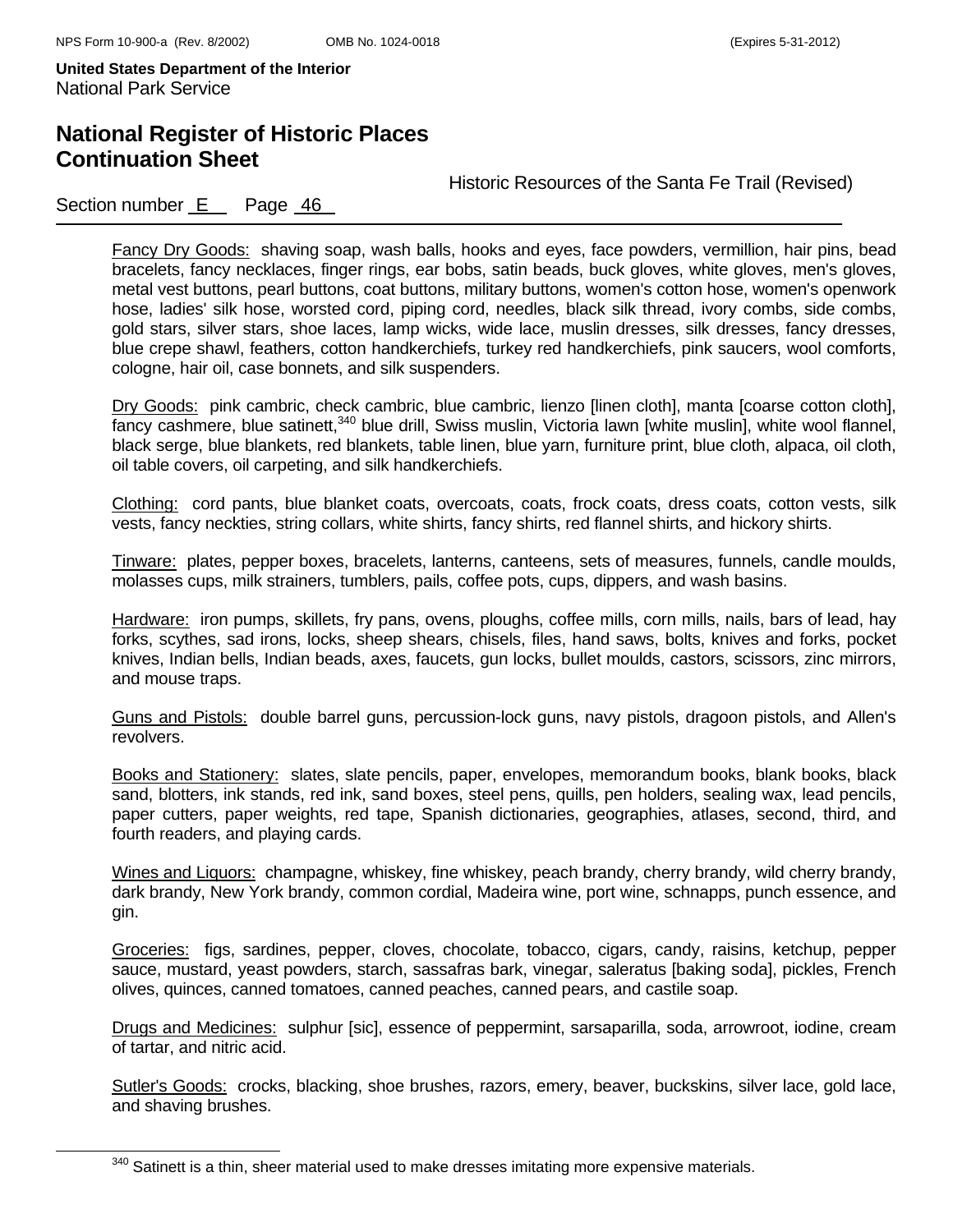# **National Register of Historic Places Continuation Sheet**

Historic Resources of the Santa Fe Trail (Revised)

### Section number  $E$  Page  $47$

Sundries: gold scales, tobacco cutter, clock, office chair, office table, office bedstead, desk, counter scales, platform scales, iron safe, carriage and harness, mules, shot guns, medicine chest, six-inch Colt's pistols, counter table, tent, wheelbarrow, show case, and a cow.<sup>341</sup>

Missouri river towns such as Westport, Independence, and Kansas City proved to be important junctions in the transfer and transportation of goods. The commercial nodes often represented a change in the modes of transportation adopted. From the east to these locations, most of the freight was transported by steamship, while westward from these locations prior to 1865, freighting was accomplished overland by wagons. These goods, manufactured in the US or in Europe, were then transported over the Santa Fe Trail to markets in Santa Fe and to even more southern locations. The value of the Santa Fe trade increased, but estimates as to the total value of the trade varied considerably. For example, T.B. Mills, a prominent New Mexican merchant and political figure, created a table of estimates that appear overly conservative and, in some instances, highly suspect when compared with other estimates that place the value of Santa Fe trade ten times greater than Mills' estimates (Table 2).

Mills also estimated that in 1860, 5948 men were involved in the trade, which utilized 2170 wagons, 464 horses, 5933 mules, and 17,836 oxen. $342$  These estimates exclude those persons not participating in trade such as stagecoach passengers and employees.

| Table 2: Value of Santa Fe Trade Goods, 1846-1879 |             |                                |              |
|---------------------------------------------------|-------------|--------------------------------|--------------|
| T.B. Mills's Estimates <sup>343</sup>             |             | Other Estimates <sup>344</sup> |              |
| Year                                              | Value       |                                |              |
| 1846                                              | \$825,000   |                                |              |
| 1847-1848                                         | \$1,125,000 |                                |              |
| 1849-1859,                                        | \$1,150,000 | 1855                           | \$5,000,000  |
| inclusive                                         |             | 1858                           | \$3,500,000  |
|                                                   |             | 1859                           | \$10,000,000 |
| 1860                                              | \$3,500,000 |                                |              |
| 1861-1865,                                        | \$3,000,000 | 1862                           | \$40,000,000 |
| inclusive                                         |             |                                |              |
| 1866-1868,                                        | \$2,800,000 |                                |              |
| inclusive                                         |             |                                |              |
| 1869-1870,                                        | \$2,600,000 |                                |              |
| inclusive                                         |             |                                |              |
| 1871-1872,                                        | \$4,500,000 |                                |              |
| inclusive                                         |             |                                |              |
| 1872-1879,                                        | \$5,200,000 |                                |              |
| inclusive                                         |             |                                |              |

 $341$  Bieber, "The Papers of James J. Webb," 301-303.<br> $342$  "Council Trove-Documents: Volume of Trade," *Wagon Tracks* 2, no. 1 (November 1987): 13.

<sup>&</sup>lt;sup>343</sup> Switzler, *Report on Internal Commerce*, 565. Mills' table was entitled "Estimated number of wagons used in transportation and value of merchandise brought into New Mexico from 1846 to 1879, inclusive."

<sup>344</sup> Brown, *The Santa Fe Trail,* 51; Rittenhouse, *The Santa Fe Trail*, 26; and Wood, 61.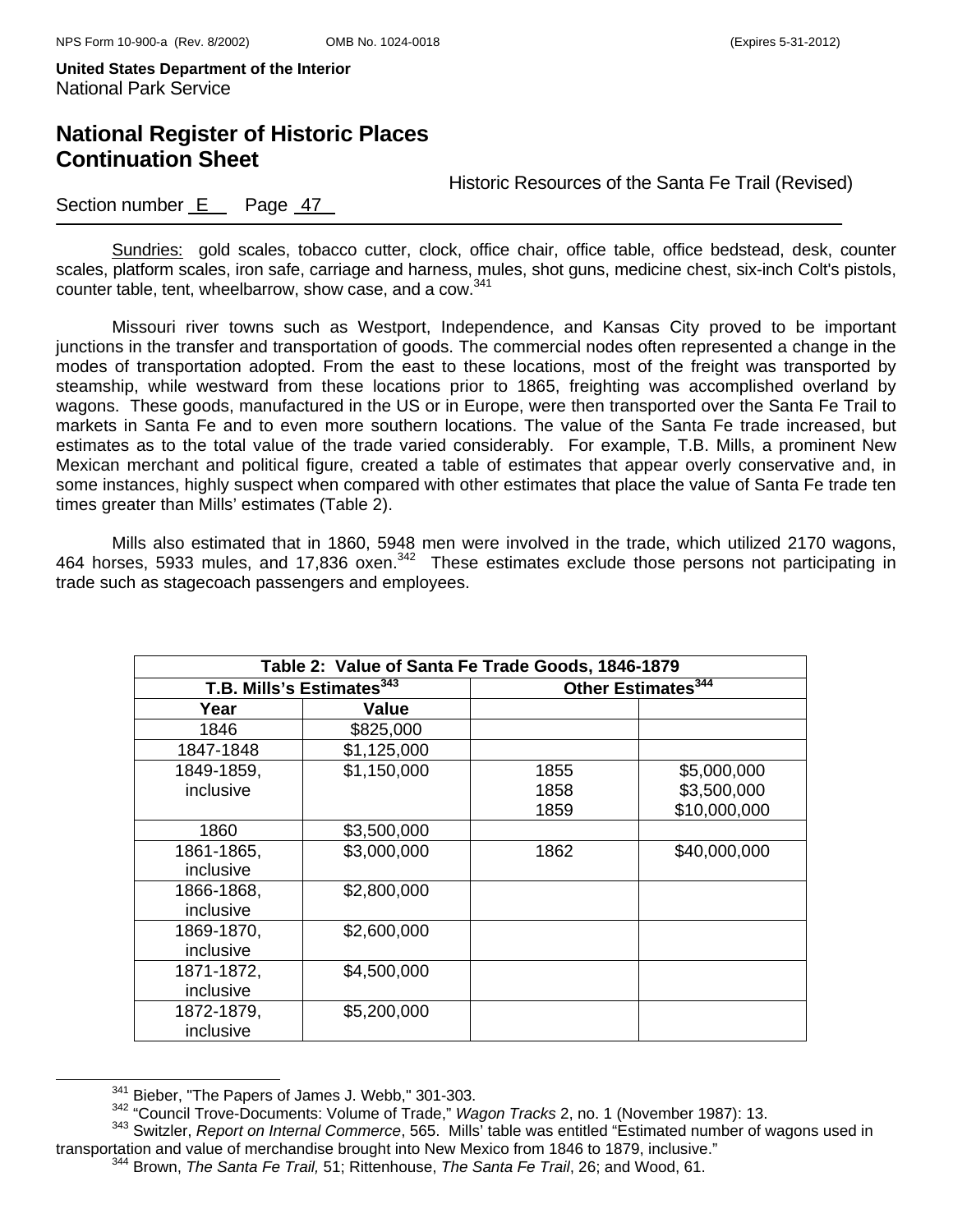### **National Register of Historic Places Continuation Sheet**

Historic Resources of the Santa Fe Trail (Revised)

Section number  $E$  Page  $48$ 

The Role of Council Grove

The portion of the Santa Fe Trail between the eastern terminus and Council Grove was an area of transition for numerous reasons. Crossing the prairie of eastern Kansas en route to Council Grove, the wagon formations lacked order and discipline. Wagons from the Fort Leavenworth military roads merged onto the trail, and wagons bound for Oregon diverged from the trail to Santa Fe.<sup>345</sup> Further, Council Grove represented a transition zone between peaceful and less settled Indian tribes. The Osage and Kaw peoples encountered on the route to Council Grove were considered relatively peaceful.<sup>346</sup> Beyond Council Grove, the territories of the Pawnee, Apache, Kiowa, and Comanche were less stable.

 It was at Council Grove that caravans to Santa Fe became more organized in the years beginning immediately after the Mexican-American War. Captains, division lieutenants, and guards were elected and assigned duties. Oxen drovers, or "bullwhackers," were then hired. The drover walked on the left side of his team, directing the oxen through his voice commands and the skillful use of his bullwhip.<sup>347</sup> This whip was difficult to use. It weighed five-and-a-half pounds and was composed of: a two-foot handle, a ten-foot lash made of braided rawhide, and a six or seven inch popper at the end.<sup>348</sup> The amount of strength it took to crack the whip made it a highly paid skill.<sup>349</sup> Bullwhackers earned between \$25 and \$30 a month including board. Wagon masters, or trail leaders, however, earned approximately \$100 a month in 1860.<sup>350</sup> Wagon masters were a wide range of different ethnicities, mainly because anyone who could handle long periods of work on the trail was welcomed, no matter their background.<sup>351</sup> On wagons drawn by mules, the teamster rode the mule hitched to the left side nearest the wagon; this was called the "near wheel mule."

Council Grove was an appropriate place of sojourn along the Santa Fe Trail because of its proximity to the Neosho River. The river supplied water and provided the last opportunity to cut spare axles for wagons from the hardwood trees of oak, hickory, walnut, and ash lining the riverbanks.<sup>352</sup> Hardwood trees were rarely encountered west of Council Grove on the trail, so spare axles and wagon tongues were cut and fashioned from the felled trees in this area and secured to the underside of the wagons for future use.<sup>353</sup>

 Before departing Council Grove, trail travelers had supplied themselves with sufficient rations for the long trip ahead, including 50 pounds of bacon, 10 pounds of coffee, 50 pounds of flour, 20 pounds of sugar, a small provision of salt, and a bag of beans per traveler.<sup>354</sup> These rations were supplemented by hunting along the route. Cows were brought along on later trips as a source of fresh milk and meat. Each man engaged in the trade during the early years provided his own equipment. Typically, this included a gun, a supply of powder and lead, a horse, and sufficient clothing and blankets.

In eastern Kansas, the wagons followed two parallel columns, but beyond Council Grove, a formation of four parallel columns was adopted, which presented several advantages. In case of a wagon breakdown, the

345 Rittenhouse, *The Santa Fe Trail*, 15.

<sup>346</sup> Myers and Simmons, *Along the Santa Fe Trail,* 31.

<sup>347</sup> Connelley *A Standard History*, 140-141; Eggenhofer, 67, 111. 348 Eggenhofer, 112; Wyman, "Bullwhacking," 301. 349 Wyman, "Bullwhacking," 301-302. 350 Barile, *The Santa Fe Trail in Missouri*, 96.

<sup>351</sup> Ibid.

<sup>352</sup> Myers and Simmons, *Along the Santa Fe Trail,* 31.

 $353$  Ibid.

<sup>354</sup> Gregg, *Commerce*, 22; Connelley, *A Standard History*, 139; Eggenhofer, 62; and Wyman, "Bullwhacking," 302.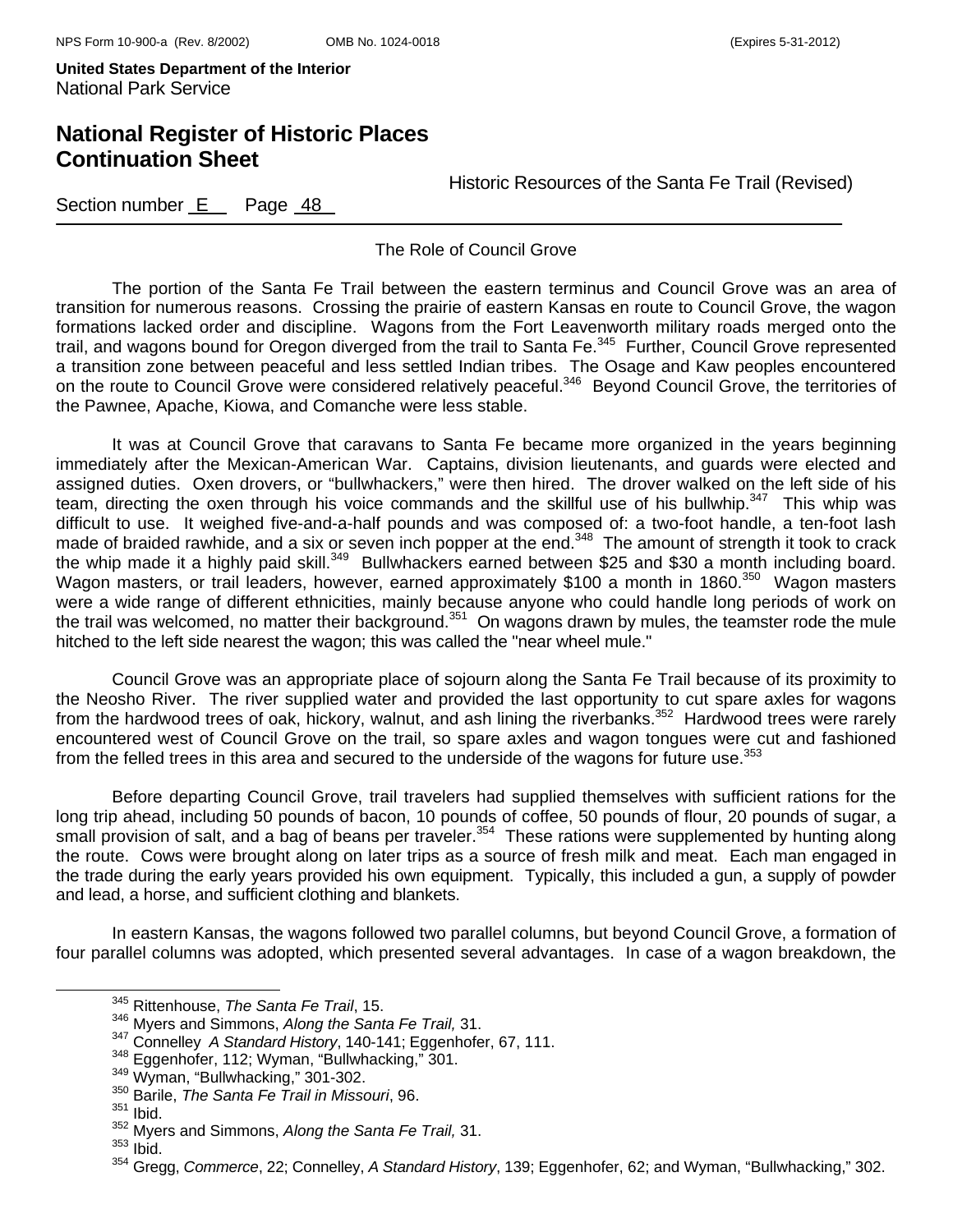# **National Register of Historic Places Continuation Sheet**

Historic Resources of the Santa Fe Trail (Revised)

### Section number  $E$  Page  $49$

movement of other wagons was not delayed or hindered.<sup>355</sup> Also, the raising of dust by the preceding wagons was kept to a minimum. Another attribute of four parallel columns of wagons was the ease and speed it allowed trail travelers to organize a defensive structure in preparation for American Indian response. The defensive formation commonly adopted by the trail caravan meant that:

The two outside columns swung out in arching movements, the first two wagons meeting and leaving a space for the entrance, the following ones coming alongside to lock their front wheels with the rear wheels of the wagon ahead. The inside columns paused until the tail wagons of the outer ones were in place, then swung out at right angles, one right, one left, to join up with the two tail wagons and complete a rectangle. Another opening was left in the rear for the stock to be driven in. Wagon tongues were lashed to the wheels of the vehicles before them, making a nearly impregnable fort.<sup>356</sup>

A similar formation was adopted when setting up camp each evening. The wagon master would select a campsite preferably near a stream for the acquisition of water, grass, and wood. The head wagon would circle to the right with the wagon behind circling to the left and the subsequent wagons formed these lines of arcs until they met, enclosing a circular corral with a 20-foot space at the rear to facilitate the entrance of oxen.<sup>357</sup> Once the oxen were inside the corral, a wagon or chain would block the vacant space. The caravans could accomplish between 10 to 15 miles of the route per day. After departing from Council Grove, the first night was usually spent at Diamond Spring, Kansas. As the caravan progressed along the trail, other Kansas campsites became popular including Lost Spring, Cottonwood Creek, Turkey Creek, Little Arkansas River, Cow Creek, and the Big Bend of the Arkansas River.<sup>358</sup>

The trail conditions encountered by the wagon train sometimes damaged the wagons, requiring them to be repaired en route. Broken axles were a common complaint, so carrying a spare was advisable. Rosin and tallow served to lessen friction on axles while many government wagons overcame friction by having iron axles installed.<sup>359</sup> After several days of travel, many travelers had to make minor repairs to their wagons. Wheels would become loose due to friction, and wood often shrank because of extreme dryness. In order to secure wheels that had become loose, strips of hoop-iron or simple wood wedges were driven between the tire and felloe. Josiah Gregg recalls that as many as a dozen wheels might be repaired at once after a day's travel. Such minor repairs were an accepted part of trail life, and did little to slow the heavily loaded wagons bound for Santa Fe. On the portion of the trip from Santa Fe to Franklin and other destinations east, the wagons were more lightly laden. With winter fast approaching, the travelers were anxious to make greater haste. Lighter cargoes of 1000 to 2000 pounds facilitated quicker movement.<sup>360</sup>

#### The Wagon Mound Massacre

With the increase in the number of people using the Santa Fe Trail came more confrontation with the American Indian populations. Clearly by the mid-1840s, the *Indian Trade and Intercourse Act* of 1834, which recognized the presence of a permanent American Indian country between the Missouri River and the Rocky

<sup>&</sup>lt;sup>355</sup> Marc Simmons, "The Santa Fe Trail...Highway of Commerce," *Trails West* (Washington, D.C.: Special Publications Division, National Geographic Society, 1983): 29.

<sup>&</sup>lt;sup>356</sup> Eggenhofer, 63.<br><sup>357</sup> Wyman, "Bullwhacking," 304.<br><sup>358</sup> Oliva, *Soldiers*, 15.<br><sup>359</sup> Wyman, "Bullwhacking," 299.

<sup>&</sup>lt;sup>360</sup> Gregg, *Commerce*, 95-96, 157. Citation covers much of paragraph.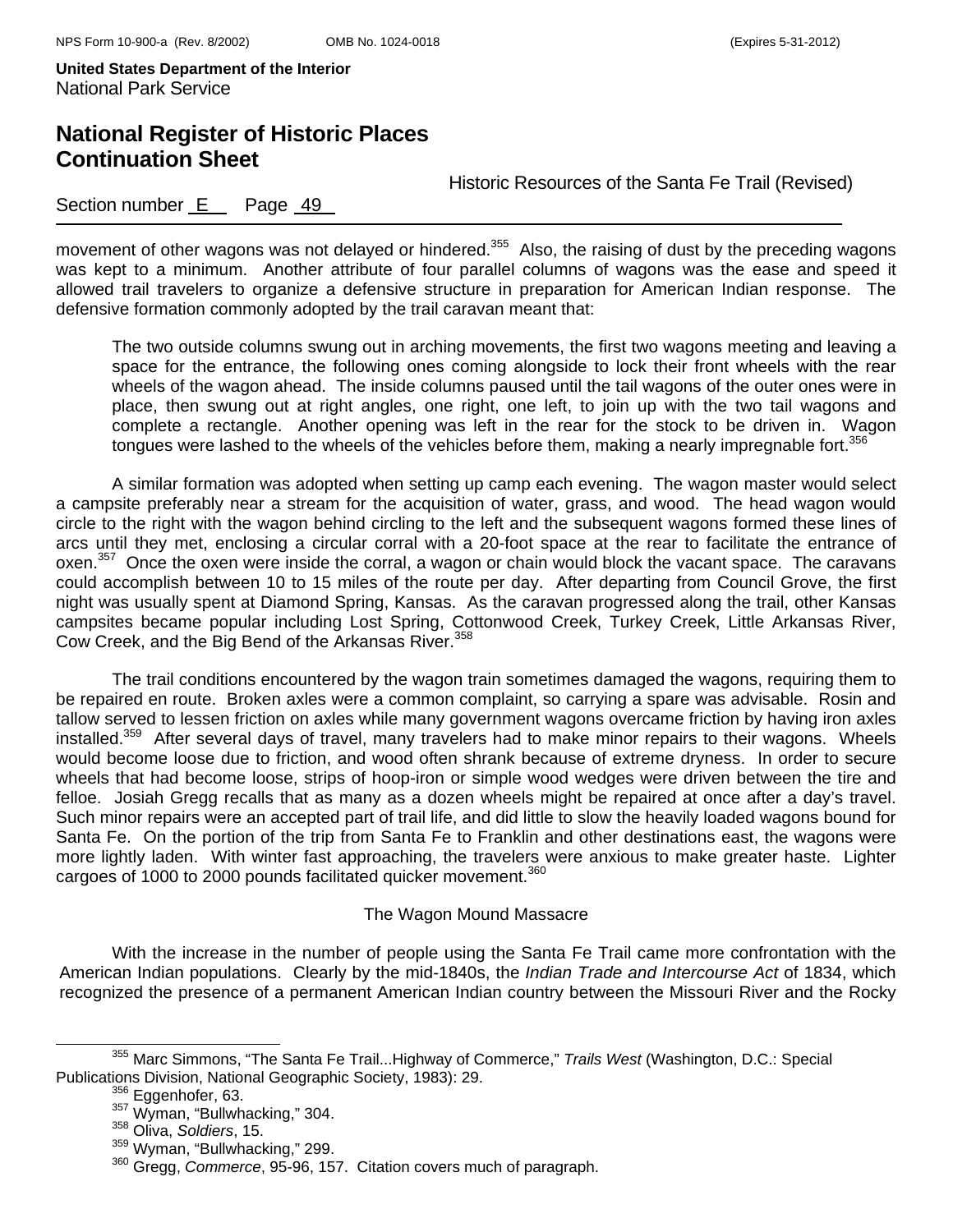# **National Register of Historic Places Continuation Sheet**

Historic Resources of the Santa Fe Trail (Revised)

### Section number E Page 50

Mountains, was not being respected by Americans.<sup>361</sup> As a consequence, one of the greatest dangers to traders and travelers was confrontation with American Indians. Among the many tribes residing in the vicinity of the Santa Fe Trail were the Pawnee, Comanche, Kiowa, Plains Apache, Cheyenne, Arapaho, Jicarilla Apache, Kansa, Osage, and Puebloan nations, as well as Shawnee, Sioux, and Ute. American Indians themselves were threatened, as increasing numbers of traders and travelers continued to destroy their game and infringe upon their lands. Augustus Storrs predicted the Indians' reactions to the destruction of the buffalo in his Congressional testimony in 1825, "The buffalo are their means of support and commerce, and they would, doubtless, look with hostile feelings upon an establishment, which would be very likely to deprive them of both."<sup>362</sup>

The increase in commerce between New Mexico and the eastern United States undeniably had irreversible effects on the Indians associated with the trail. Diseases such as cholera and small pox decimated large portions of tribes who came into contact with Euro-Americans at trading posts and during the dispersal of annuities. In 1849 for example, a cholera epidemic near Bent's Old Fort was responsible for the deaths of half of the Southern Cheyenne.<sup>363</sup> Perhaps one of the most tragic effects of interactions between the American Indians and the Americans was the demoralizing dependence on the Americans for survival. This shift from proud independence to forced beggardom also led to increased hostilities between American Indian groups themselves as they sought to provide sustenance for their tribes. This shift was noted by Thomas Fitzpatrick, the Indian agent near Bent's Fort, in 1853:

They are in abject want of food half the year…. The travel upon the road drives [the buffalo] off or else confines them to a narrow path during the period of emigration, and the different tribes are forced to contend with hostile nations in seeking support for their villages. Their women are pinched with want and their children constantly crying with hunger…. Already, under pressure of such hardships they are beginning to gather around a few licensed hunters…acting as herdsmen, runners, and interpreters, living on [the hunters'] bounty...<sup>364</sup>

The tension that increased between the US and the American Indians grew out of the desire for survival – on the Indians' own terms. The push-back against American control led to armed conflicts which endangered the lives of traders and Indians alike. Once the Euro-Americans were called *veho* (Cheyenne) and *niatha* (Arapaho) – words connoting cleverness and skillfulness; they were now considered a threat.

The event that became known as the Wagon Mound Massacre exemplified the distrust and animosity between the Indians – in this case the Llaneros band of Jicarilla Apache – and the Americans. Wagon Mound is located near the end of the Cimarron Route in New Mexico, halfway between the Rock Crossing, Vado de las Piedras, of the Canadian River and La Junta (now Watrous) on the Mora River. As its title suggests, this natural landmark resembles a freight wagon in profile pulled by oxen (Figure 8). The massacre of ten men accompanying the express mail wagon traveling west from Fort Leavenworth took place here in May 1850 and cannot be viewed in isolation.<sup>365</sup> The incident had its beginning in an altercation that occurred the previous August in Las Vegas, New Mexico. Upon an inspection of the Territory of New Mexico by Colonel George McCall and a 51-signature petition from Santa Fe residents, US soldiers were sent to Las Vegas to increase

361 Brown, *The Santa Fe Trail*, 59.

<sup>362</sup> Benton, Storrs, & Niles, *Niles' Weekly Register*, 316.

<sup>363</sup> Lavender, *Bent's Fort*, 315.

<sup>364</sup> Fitzpatrick's last report from Bent's New Fort, as quoted in Lavender, *Bent's Fort*, 326.

<sup>365</sup> Marc Simmons, "The Wagon Mound Massacre," *Journal of the West* 28 (April 1989): 45; Barry, *The Beginning*,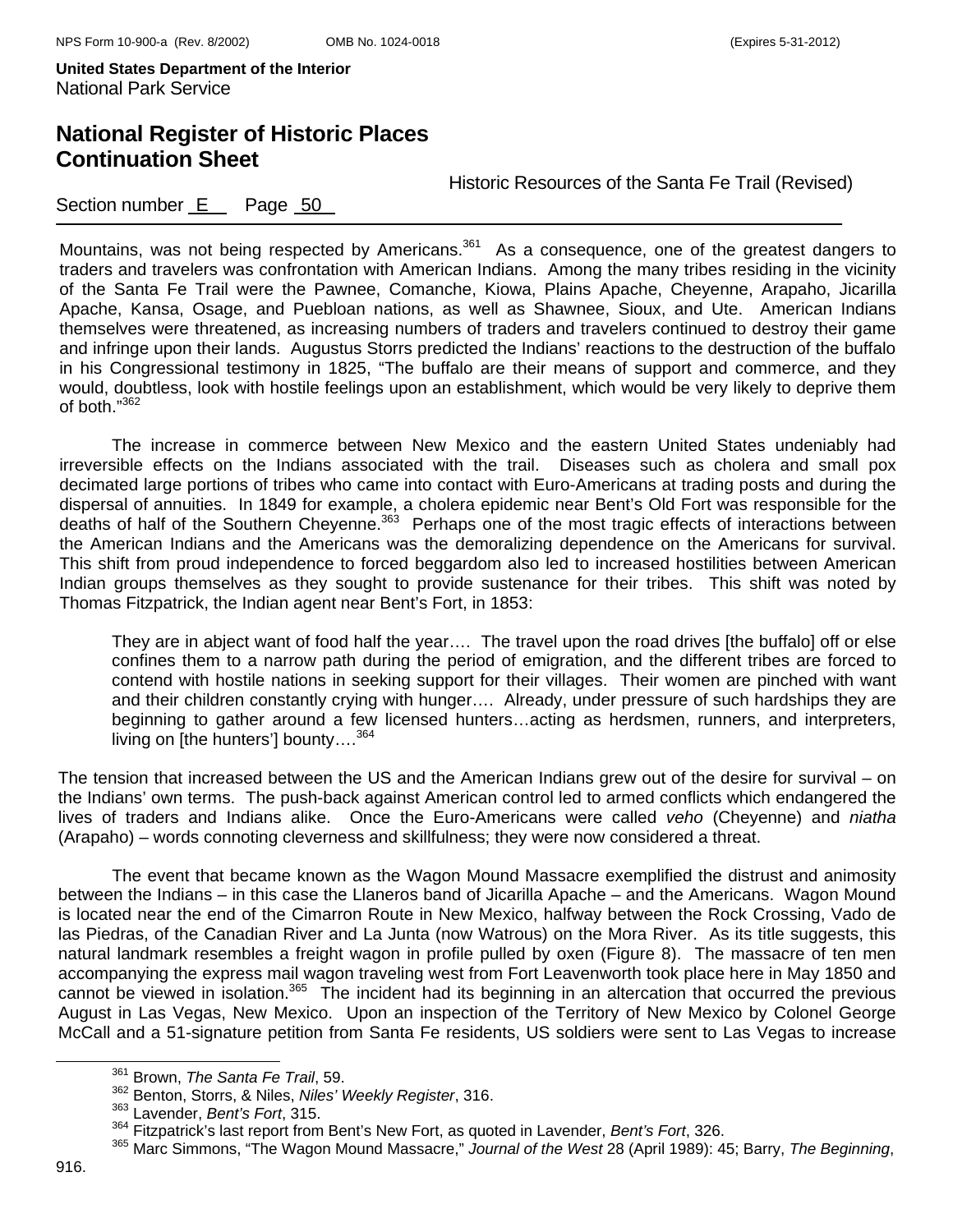# **National Register of Historic Places Continuation Sheet**

Historic Resources of the Santa Fe Trail (Revised)

### Section number E Page 51

protection of the trail in that vicinity from the Jicarilla Apache and their allies, the Ute.<sup>366</sup> On August 16, 1849, 40 Jicarilla appeared near Las Vegas and set up camp on the outskirts of the town.<sup>367</sup> Their expressed intention was to trade ammunition with the townspeople; however, the US soldiers under the command of Captain Henry B. Judd were suspicious of their intentions and forbade the townspeople to trade with them.<sup>368</sup> After ten Jicarilla entered a village ten miles south of Las Vegas, Lieutenant Ambrose E. Burnside led the American soldiers to the Jicarilla camp where they interpreted the Indians were prepared for combat.<sup>369</sup> According to Captain Judd, after talks failed, a battle began that resulted in the death of many Jicarilla and the taking of six prisoners, including Chief Lobo's daughter. $370$ 

Two years after the event, Jicarilla Apache Chief Chacón claimed that the American Indians were seeking peace when they were attacked, so violence against travelers increased on the trail. Travelers were attacked near Wagon Mound and two American girls were seized. Meanwhile in late October 1849 near Point of Rocks, about 40 miles northeast of Wagon Mound, Santa Fe trader James M. White, his wife, their daughter, and other members of the two-carriage train were attacked. $371$  Mr. White and all the other men in the party were killed, while his wife, daughter, and a female servant were abducted. Negotiations were proposed to exchange the Jicarilla warriors taken at Las Vegas for the prisoners held by the Jicarilla, but Colonel John Washington, Military Governor of New Mexico, refused.<sup>372</sup>

These events became linked with Wagon Mound when a unit of the US Army, under the command of Sergeant Henry Swartwont, left Las Vegas in search of the Jicarilla Apache. The soldiers brought one of the chief's daughters along as a guide and prisoner. Two contradictory accounts of questionable accuracy concerning the chief's daughter's death further emphasize the connection with Wagon Mound. The first account, furnished by Chief Chacón, reported that she was taken to the top of the mound to point to the Jicarilla camp, but instead seized a knife and was shot attempting to escape. The report given by John Greiner, an American Indian agent, also verified that they had taken her to Wagon Mound and that she cried and tried to signal the Inidans that trouble was on the way. The chief's daughter was shot the following morning after she grabbed a butcher's knife, tried to kill some soldiers, and stabbed a few of the mules. Chief Lobo, the girl's father, made a vow of revenge. Sergeant Swartwont's army unit returned to Las Vegas to reports that Mrs. White was found dead in a Jicarilla camp. Under the guidance of Kit Carson, soldiers stationed at Taos and Rayado had attacked the camp. During the attack, Carson and his men reported finding the "still warm body of Mrs. White;" the Whites' daughter and servant were also killed.<sup>373</sup> Several skirmishes followed, including the murder of one trail traveler and the wounding of another two by Jicarilla near the Pecos River crossing in late February 1850. The entire horse and mule herd belonging to Lucien Maxwell and other residents of Rayado was stolen by Jicarilla Apache on April 5, 1850, but they were recovered later by a company of dragoons scouted by Kit Carson in a conflict that cost five Jicarilla lives.<sup>374</sup>

366 Simmons, "The Wagon," 46-47; Barry, *The Beginning*, 780.

 $\frac{367}{368}$  Simmons, "The Wagon," 47.<br> $\frac{368}{368}$  Ibid.

<sup>369</sup> Ibid.

<sup>370</sup> Ibid. Chief Lobo Blanco (or just Lobo) was chief of the Llaneros band of Jicarillas; Chief Chacón was chief of the Olleros band, which was more peaceful toward the Americans.<br><sup>371</sup> Ibid., 48.

<sup>372</sup> Simmons, "The Wagon," 48; Barry, *The Beginning*, 885.

<sup>373</sup> Simmons, "The Wagon," 49; Barry, *The* Beginning, 885. 374 Simmons, "The Wagon," 48-49. Citation covers paragraph, unless otherwise noted.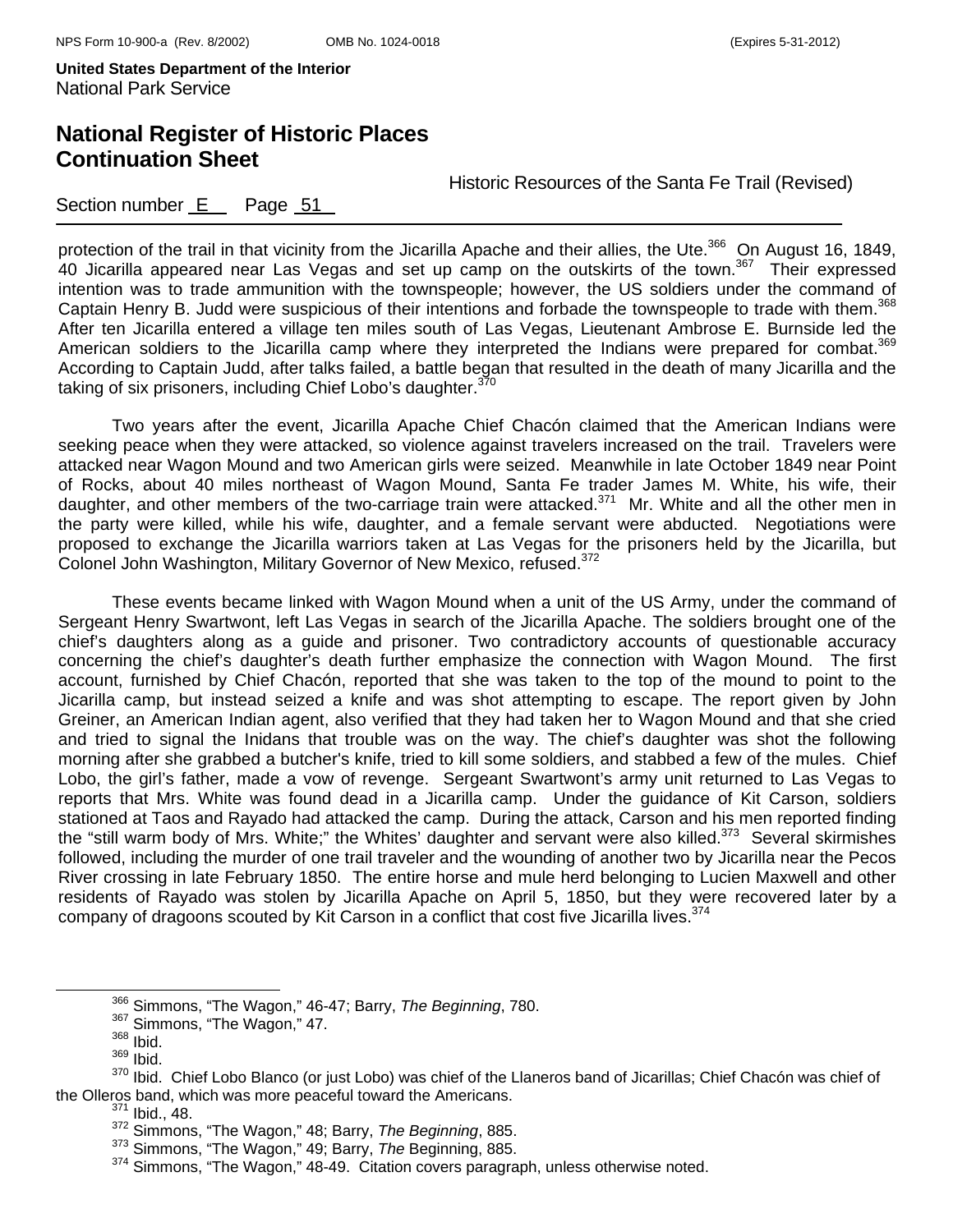# **National Register of Historic Places Continuation Sheet**

Historic Resources of the Santa Fe Trail (Revised)

### Section number  $E$  Page  $52$

All of these events culminated in the Wagon Mound Massacre. On April 18, 1850, Frank Hendrickson, James Clay, and Thomas E. Branton left Fort Leavenworth carrying mail bound for Santa Fe. This was part of a series of individual trip contracts to carry the US mail once a month from Fort Leavenworth to Santa Fe. These trips began in 1846 and lasted until 1850 when David Waldo, of Waldo, Hall, and Company, secured the first four-year contract to carry mail over the trail. The three-man party overtook a wagon caravan in central Kansas around a week into their journey and was joined by two members of that caravan - Thomas W. Flournoy and Moses Goldstein. A few days later they were joined by Benjamin Shaw, John Duffy, John Freeman, John Williams, and a German teamster, who were all members of an eastbound ox train that decided to turn around and go back to Santa Fe. The bodies of all ten men were found at Wagon Mound on May 19, 1850. The US Army report by Lieutenant Burnside stated that a combined force of over 100 Jicarilla Apache and Ute had overcome the men. A more plausible reconstruction of events was proposed by Chief Chacón, who suggested that the Jicarilla had intended to ambush the mail party at the Rock Crossing of the Canadian River, 20 miles northeast of Wagon Mound. The Indians had insufficient time to make preparations, resulting in a running fight with the mail party that brought them to Wagon Mound and nearby Pilot Knob. It

was there that the Jicarilla and the Ute combined forces the following day to murder the mail party in their camp, after a two day battle. $375$  At the time of this encounter, it was called "the most daring murder ever committed" by the American Indians and posed a serious threat to small-party trail traffic.<sup>376</sup>

#### Contract Freighting and Mail Service

The United States' acquisition of the Southwest, the increase in national trade, and the subsequent increase in American Indian hostilities witnessed after the Mexican-American War all led to the establishment of several military posts along or near the Santa Fe Trail. In 1849 there were seven posts scattered along the trail that were occupied by 987 soldiers; by the close of 1860 there were 16 military posts accommodating over 2000 troops.<sup>377</sup> The additional military outposts established to protect the trail, trade, and early settlers in the new territories included Forts Union, Riley, Wise, Larned, and Atkinson. Up until Fort Union was laid out in 1851, Santa Fe was the headquarters of the army in New Mexico and served as its supply depot. However, the establishment of Fort Union as a military supply depot meant that Fort Union became an important point of distribution.<sup>378</sup> Fort Riley was established in 1853; For Atkinson, near old Fort Mann, was active from 1850-1854. Camp Alert (later Fort Larned) started in 1859 primarily to protect a new mail station nearby. Fort Wise was established in 1860 and in 1861 became Fort Lyon. Both Fort Larned, Kansas, near Pawnee Fork, and Fort Wise (later Fort Lyon), Colorado, near Bent's New Fort, were established to protect smaller parties traveling to Colorado from an increasing number of Indian attacks.<sup>379</sup> These fortifications helped keep the Santa Fe Trail open for years after their construction (Figure 9).

Trading ranches opened along the Santa Fe Trail soon after the end of the Mexican-American War. These small businesses, also referred to as road ranches, stations, or stores, offered a variety of services to trail travelers, whether they were Santa Fe traders, civilians, or military travelers. Among the services and

<sup>&</sup>lt;sup>375</sup> Ibid., 48-50. Citation covers paragraph, unless otherwise noted.<br><sup>376</sup> Richard H. Kern, *Philadelphia Ledger*, July 2, 1850 as cited in Simmons, "The Wagon," 45.<br><sup>377</sup> Wyman, "The Military," 423.<br><sup>378</sup> Ibid., 424.

<sup>379</sup> Brown, *The Santa Fe Trail*, 61.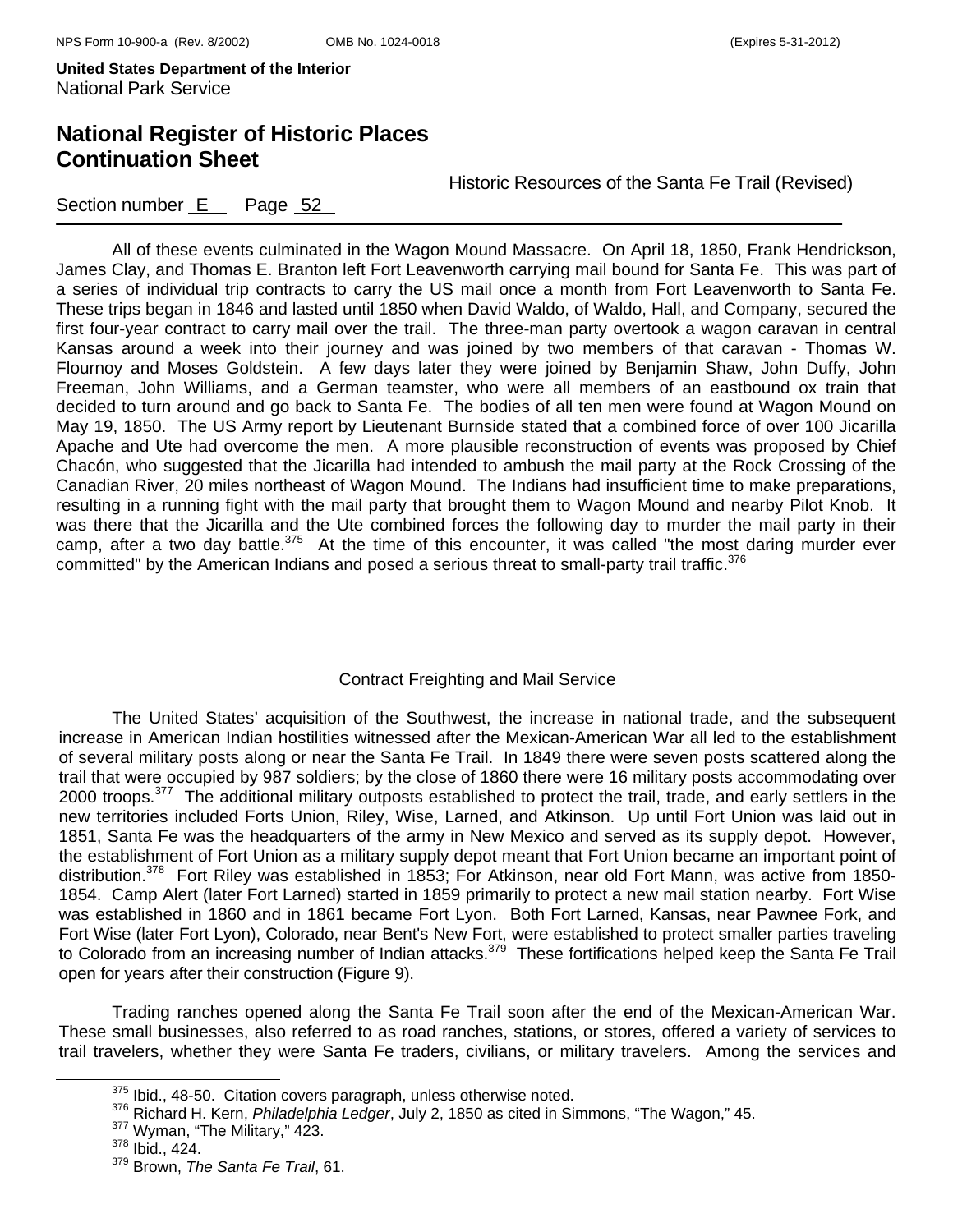Section number E Page 53

# **National Register of Historic Places Continuation Sheet**

Historic Resources of the Santa Fe Trail (Revised)

amenities offered were food and lodging, milk, whiskey, fresh water, groceries and provisions, stage service, a post office, fresh livestock, hay and grain for livestock, a blacksmith, corrals, purchase of hides or furs, hunting opportunities, and even prostitution. William Bent erected a new trading post, Bent's New Fort, at the Big Timbers on the Arkansas River, near modern Lamar, Colorado, in 1853. In 1852, William Mathewson built a trading post near modern Great Bend, Kansas, as well as, stores on Cow Creek (near Lyons) and at the Little Arkansas River crossing. After passage of the Kansas-Nebraska Act in 1854 opened Kansas Territory to white settlement, other trading ranches, hotels, and stage stations were established along the route, many at strategic trail crossings and campgrounds. Some merchants saw an opportunity to profit from travelers along this portion of the Santa Fe Trail.<sup>380</sup> While some trading ranches and stage stations remained in place for several years, other stations came and went quickly along the trail, as did the individuals who built them and provided the services (Appendix E). Several Kansas trading ranches also offered toll bridges so that travelers could avoid otherwise treacherous or time consuming fords across troublesome streams. By 1849 a toll bridge had been erected across Switzler Creek (referred to by the 1825 Sibley Survey as Bridge Creek), near modern-day Burlingame, Kansas, by John Switzler. By 1860 toll bridges were available at 110 Mile Creek, 142 Mile Creek, the Neosho River at Council Grove, the Little Arkansas River (Station Little Arkansas), and Cow Creek.<sup>381</sup>

The government adopted a system of contract freighting to serve the military forts and their occupants. Despite the delivery delays and damage to military freight, the transportation system that allowed for civilian contractors proved to be cheaper and more manageable than providing government trains.<sup>382</sup> The relative success of these civilian contracts resulted in more contracts being awarded to serve the increasing number of military outposts that developed along the trail. As the competition among civilian contractors increased, the cost of transportation of military supplies decreased; even so, transported items still increased up to five or six times their original value when transportation costs were included.<sup>383</sup> Since most (though not all) of the military freighting that did take place was fulfilled by civilian contractors, this activity presented the opportunity for military-civilian interaction.

Throughout the course of government contract freighting, the freighting companies varied and freighting rates fluctuated. In 1848, James Browne of Independence was the first to agree to transport military supplies over the trail; transportation expenses were set at \$11.75 per 100 pounds. Contract freighting for the government officially began in 1849, however, when James Browne partnered with William H. Russell. They contracted to transport military supplies at \$9.88 per 100 pounds. By 1850, several freighters transported military supplies from Fort Leavenworth to Santa Fe at an average rate of \$8.87-1/2. By 1853, Alexander Majors and J. B. Yager had become the principal government contractors and were transporting goods at a rate of \$16 per 100 pounds. Russell, Majors, & Waddell were contracted in 1857 to transport supplies at a rate between \$1.25 and \$4.50 per 100 pounds per 100 miles. The supplies were transported from Fort Leavenworth or Fort Riley, Kansas, to Fort Union, intermediate locations, or other posts in New Mexico. Russell, Majors, & Waddell became the principal government contractors in 1860 and 1861. By 1865, the total cost of military freighting by contractors was \$1,439,538.<sup>384</sup> Railroads – which were expanding ever westward

<sup>&</sup>lt;sup>380</sup> David K. Clapsaddle, "Trade Ranches on the Fort Riley-Fort Larned Road, Part I: The Other Ranch at Walnut Creek" *Wagon Tracks* 12, no. 2 (February 1998): 19-20; David K. Clapsaddle, "Trading Ranches on the Fort Riley-Fort Larned Road, Part II: Hohneck's Ranch" *Wagon Tracks* 12, no. 3 (May 1998): 16-17; Sondra Van Meter McCoy, "Central Kansas Trading Ranches on the Santa Fe Trail," *Adventure on the Santa Fe Trail,* Leo E. Oliva, ed. (Topeka: Kansas State Historical Society, 1988):108-122.<br>
<sup>381</sup> Clapsaddle, "Toll Bridges," 16-17.<br>
<sup>382</sup> Darlis A. Miller, "Freighting for Uncle Sam," *Wagon Tracks* 5 (November 1990): 11.<br>
<sup>383</sup> Miller, "Freighting for Uncle Sam," 12.<br>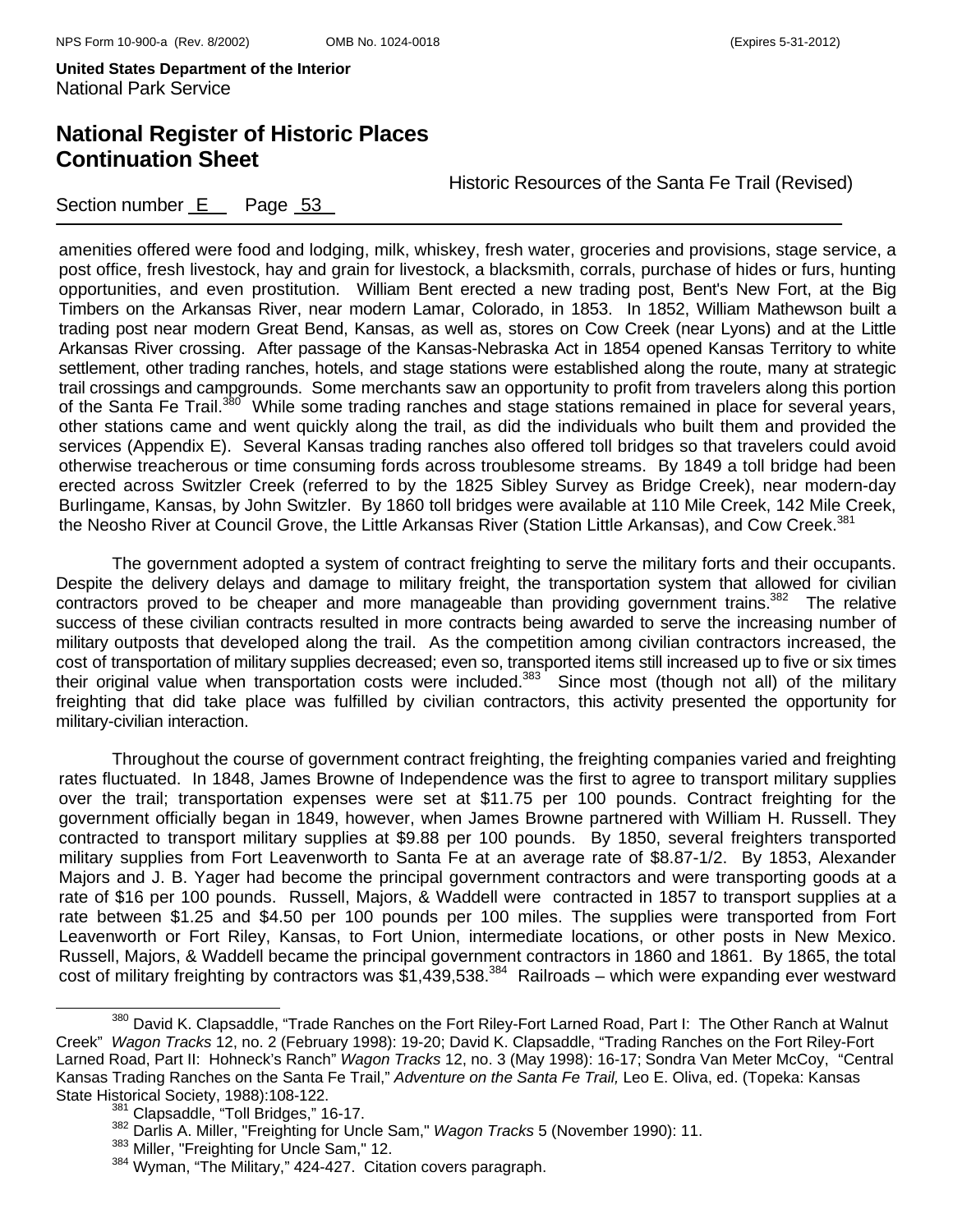## **National Register of Historic Places Continuation Sheet**

Historic Resources of the Santa Fe Trail (Revised)

#### Section number E Page 54

– slowly began to replace government contractors as the means of transporting military supplies to and between military posts in the Southwest; although, contractors in Colorado and New Mexico were still active until 1880.

After the Mexican-American War, expanding trade and the increase in traffic brought improvements in communication. Prior to 1846, the delivery of newspapers and letters was entrusted to traders and travelers. With the outbreak of hostilities between the United States and Mexico, the War Department organized a military pony express to various military units traveling in northern Mexico in order to maintain contact with its troops positioned in that region.385 An act of Congress in 1847 designated the Mountain Route of the Santa Fe Trail from Independence via Bent's (Old) Fort to Santa Fe as a postal route.386 As an example of an increase in communication, that same year, Captain Francois X. Aubry rode from Santa Fe to Westport, a distance of 775 miles, in five days and 13 hours from September 12 to 17 using relays.<sup>387</sup>

Military and non-military express mail was used for communication between Fort Leavenworth, Kansas, and Fort Marcy in Santa Fe during and after the Mexican-American War. The irregularity of this mail service was a common complaint among New Mexicans.<sup>388</sup> The establishment of a post office in Santa Fe in 1849 recognized the need for a more permanent system. In the following year, David Waldo and his partners successfully bid for the four-year contract to carry the mail, which was almost always accompanied by the development of passenger stage service to a region. From this time onward, stage traffic became an important component of Santa Fe Trail commercial traffic.

In 1850, the postmaster general ordered the establishment of a regular wagon mail service between Independence and Santa Fe.<sup>389</sup> Waldo, Hall, and Company of Independence was awarded the contract, which required the 30-day transport of mail once a month in both directions beginning on July 1 of that year.<sup>390</sup> Before 1850, Waldo, Hall, and Company used simple mail wagons to transport the mail; however, from 1850 onward, the government subsidized a contract mail service on the Santa Fe Trail, enabling the establishment of stagecoach lines along the trail. These stagecoach lines heavily depended on the revenues derived from contracts to deliver the mail. The contracts issued by the Post Office Department had a significant impact on the settlement and extension of US sovereignty over the West.<sup>391</sup>

Of necessity, stage stations were established along the trail to provide repairs to stages and fresh draft animals. Eventually, limited services were offered such as food and lodging for passengers and stage company workers.Beginning the 1850s, with feed and exchange animals available at stations along the route,

<sup>&</sup>lt;sup>385</sup> Bieber, "Some Aspects," 165.<br><sup>386</sup> Morris F. Taylor, *First Mail West: Stagecoach Lines on the Santa Fe Trail* (Albuquerque: University of New Mexico Press, 1971), 23; Brown, *The Santa Fe Trail*, 56. The route was not named the Mountain Route in the Congressional act; rather Taylor describes it as the "route from Independence, Missouri, via Bent's Fort to Santa Fe, capital of the recently occupied Mexican territory south of the Arkansas River."<br><sup>387</sup> Simpich, 249. Though Francois X. Aubry is his given name; writers sometimes refer to him as Felix Aubrey or

Felix Aubry. Fort Aubrey in Kearny County, Kansas was named for him, though the spelling of his last name was changed. 388 Taylor, *First Mail West*, 23.

 $\frac{389}{390}$  Bieber, "Some Aspects," 165.

<sup>391</sup> A synoptic overview of stagecoaches on the Santa Fe Trail is provided in Brown, *The Santa Fe Trail*, 55-58. See also Taylor, *First Mail West*.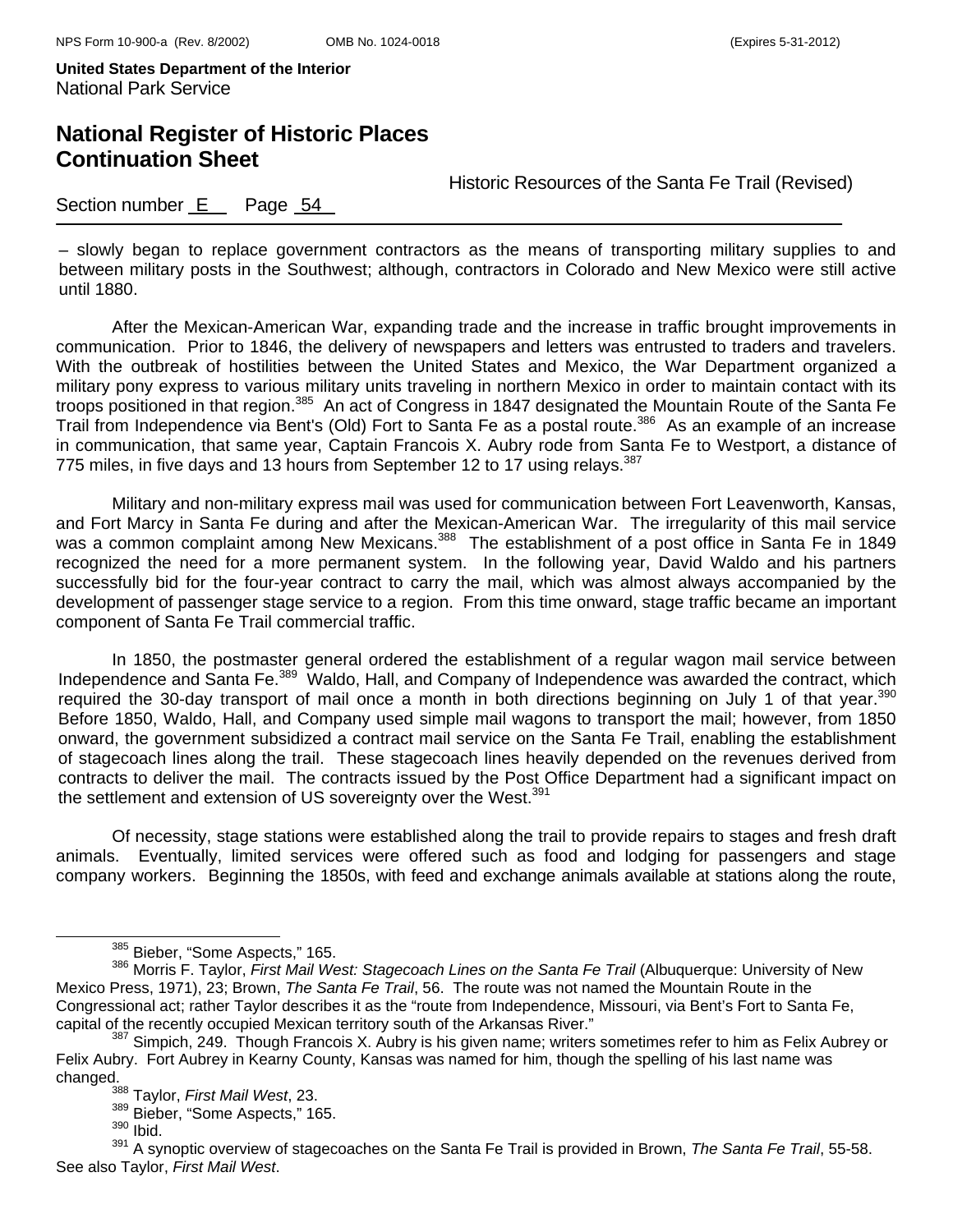## **National Register of Historic Places Continuation Sheet**

Historic Resources of the Santa Fe Trail (Revised)

### Section number E Page 55

stagecoaches could travel the trail year round, making the trip in a matter of days.<sup>392</sup> Stage stations and stops along the route provided simple meals for the passengers, sometimes a new driver, and a change of animals, though conditions were rough. WWH Davis describes a stop in Council Grove in the latter part of 1853:

The snow was falling fast when we drove up to the Grove, and all felt thankful we would have a roof to shelter our heads during the night. We took possession of a filthy old cabin, windowless and doorless, and which some of the boys named the 'Astor House,' in which we ate our supper. As soon as we arrived, the blacksmith was set at work shoeing the mules and mending up the wagons. … Mr. Withington, the agent for the mail-contractors, treated us in the kindest manner…he furnished our party with all the beds he had to spare. The next morning Mrs. W. prepared us a warm breakfast, of which we partook with thankfulness.<sup>393</sup>

Stations were established at Council Grove (1850), Fort Union (1851), and Diamond Spring (1852) during the Waldo, Hall, & Company's contract.<sup>394</sup>

Jacob Hall won the \$10,990 mail contract in 1854 and the \$39,999 mail contract in 1858. In these early years, the main purpose of the service was to transport mail, while passenger travel was only a subsidiary venture to the lucrative mail contract. The mail stagecoach could carry up to eight passengers at a cost of \$150 a person.<sup>395</sup> The stage was usually pulled by six mules and guarded by eight men, who collectively could fire 136 shots without reloading; each of the eight men carried one Colt revolving rifle, one Colt long revolver, and one small Colt revolver. 396 Often the mail entourage consisted of three wagons, including one for passengers, one for mail, and one for provisions.<sup>397</sup> In the 1850s, the trip usually took 25 to 30 days to complete. However, as late as 1860, irregularities in mail delivery still existed.

The 1854 mail contract evolved into a partnership between Jacob Hall and John Hockaday. The Hall-Hockaday partnership served official post offices in Independence, Westport, Santa Fe, Las Vegas, and Fort Union. Newer post offices were added to the route including eight Kansas post offices and one at Tecolote, New Mexico. Hall successfully bid for the next mail contract period in 1858 with Judge James Porter as a partner. Mail and stage routes proliferated throughout the Southwest and nationally as the new lands acquired through the successful conquest by the Americans during the Mexican-American War were opened for settlement and development.<sup>398</sup>

Santa Fe Trail stage lines formed an important part of the national postal and passenger stagecoach system. The regular mail route followed the Cimarron Route of the trail up until 1860. The constant hazard of confrontation with the American Indians of the Plains, coupled with the increasing traffic from Colorado gold seekers, made the Mountain Route of the trail increasingly attractive to stage operators. The new Colorado gold camps were burgeoning with emigrants, and after military protection, mail service was one of the first demands of the new settlers. By late 1860 the partnership of Hall and Porter requested that it be allowed to move its mail

<sup>&</sup>lt;sup>392</sup> Leroy R. Hafen, *The Overland Mail, 1849-1869: Promoter of Settlement, Precursor of Railroads (Cleveland: The* Arthur H. Clark Company, 1926), 304; Taylor, "The Mail Station," 28-29.<br><sup>393</sup> W.W.H. Davis, *El Gringo: or New Mexico and Her People* (New York: Harper & Bros., 1857), 23.<br><sup>394</sup> Taylor, *First Mail West*, 30, 33; see also

<sup>396</sup> Taylor, *First Mail West,* 29; *Brown*, *The Santa Fe Trail*, 56; and Duffus, 223.

<sup>397</sup> Brown, *The Santa Fe Trail*, 56.

<sup>398</sup> Taylor, *First Mail West*, 39-40, 48-49, 51-52, 54-55. Citation covers paragraph.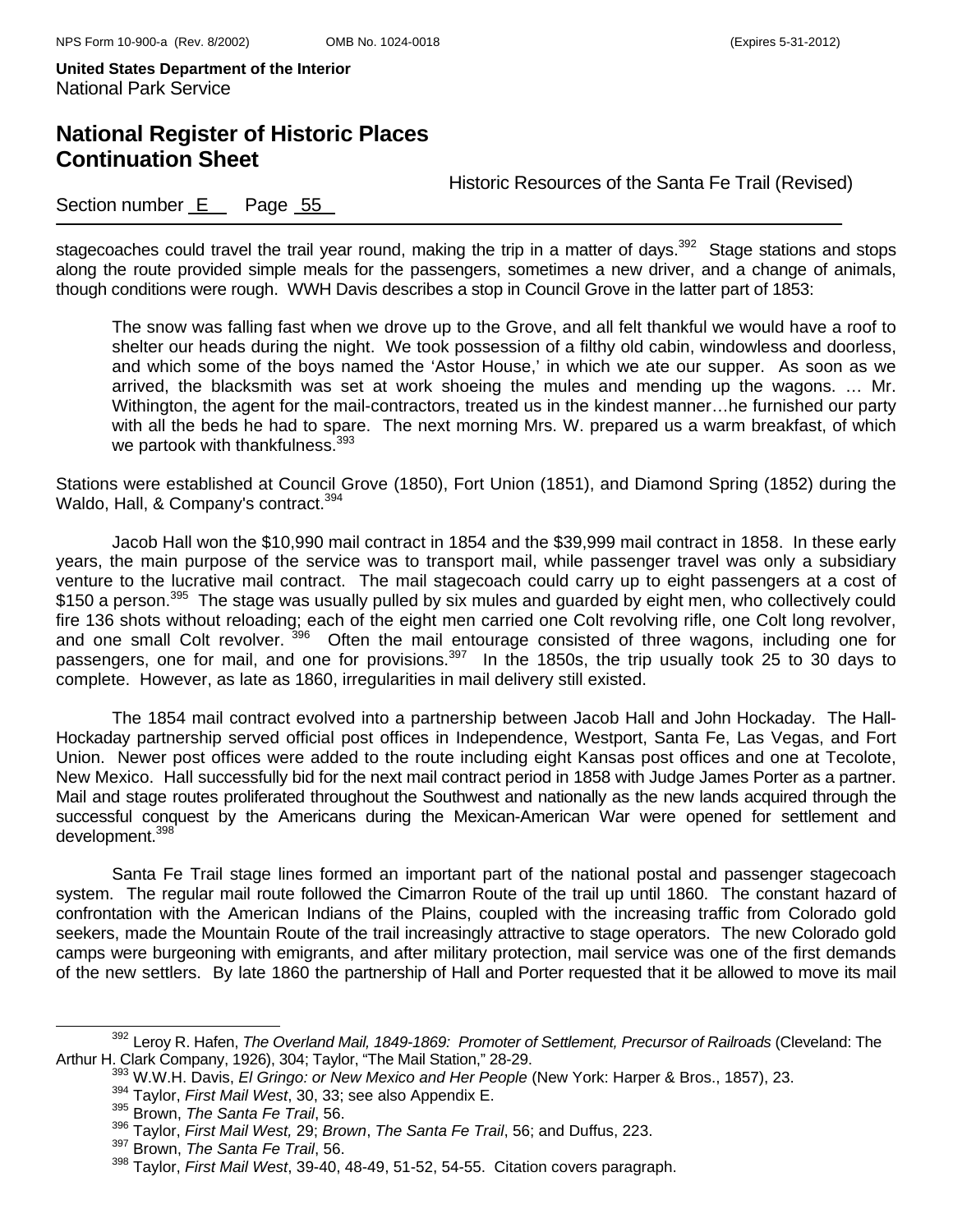# **National Register of Historic Places Continuation Sheet**

Historic Resources of the Santa Fe Trail (Revised)

### Section number E Page 56

service to the Mountain Route.<sup>399</sup> Shortly thereafter the Hall & Porter stage line was sold to the Missouri Stage Company, headed by Preston Roberts, Jr. Hall retained the current mail contract but transferred its operation to Roberts's firm. By early 1861 the postmaster general allowed the new firm to transfer the mail and stage route to the Mountain Route.<sup>400</sup> From 1863, until they went out of business with the coming of the railroad in 1880, the Barlow-Sanderson Overland Mail & Express Company operated stages and mail services between Kansas City and Santa Fe. Employing the use of relay stations, delivery of mail could be completed in 13 days and six hours.<sup>401</sup>

The development of stagecoach firms typically involved a host of investors. Often the partners under one contract would increase or reduce their level of involvement in subsequent contracts. Consequently, the names of the firms changed as often as the contracts themselves. After the Hall-Roberts partnership, contracts were awarded to Slemmons, Roberts, & Company (1860-1862), which expanded stage lines to newly founded Colorado mining communities. Contracts were also awarded to Cottrill, Vickory, & Company, also known as M. Cottrill & Company (1862-1865), which expanded stage lines even farther to other western towns.<sup>402</sup> The famous Concord stagecoaches did not appear on the Santa Fe stage lines until M. Cottrill & Company introduced them in 1864.403 A travel itinerary, published in 1867 as a circular from the depot quartermaster's printing office at Fort Union, New Mexico, was based on records kept by travelers Dr. John Locke and W. Wrightson in 1864. It includes measurements of distances between places on the Santa Fe Trail, many of which were stage stations, showing the prevalence of these amenities by 1864 (Appendix F).

Military protection was sought and obtained for the stagecoach and mail service,<sup>404</sup> as Army escorts were regularly provided to protect the mail service.<sup>405</sup> A fixed-point defense system, in the form of forts located at strategic points along the trail, was adopted in the 1850s and 1860s.<sup>406</sup> Fort Atkinson (near present-day Dodge City, Kansas) was established in 1850 as a sort of "half-way house" on the trail. In 1851, Fort Union, approximately 20 miles from Watrous, New Mexico, became the second fort to open along the route. The success of this type of defense system was limited since sporadic violence against trail travelers continued for the following two decades. $407$ 

Mail service brought news from abroad and from other parts of the United States in addition to mail and express to trail merchants and other frontier inhabitants.<sup>408</sup> While a daily stagecoach service had been available since 1862, mail was not carried on each stage.<sup>409</sup> Mail service was increased to semi-monthly in 1857,

399 Ibid., 73.

<sup>400</sup> Ibid., 77.

<sup>401</sup> Brown, *The Santa Fe Trail*, 57.

<sup>402</sup> Taylor, *First Mail West*, 94-95.

<sup>&</sup>lt;sup>403</sup> The Concord, New Hampshire firm of Abbot-Downing Company was the first to build these coaches. The structure of this vehicle resembled the English coach of the eighteenth century; however, it was functionally suited to the rough terrain encountered in western territories. They weighed 2500 pounds and could carry nine passengers. Jack Rittenhouse, *American Horse-Drawn Vehicles* (Los Angeles, California: Dillon Lithograph Company, 1948), 46-48; Taylor, *First Mail West*, 103; and William Y. Chalfant, *Cheyennes and Horse Soldiers: The 1857 Expedition and the Battle of Solomon's Fork* (Norman: University of Oklahoma Press, 1989), 78.<br><sup>404</sup> NPS, *Management and Use Plan*, 10.

<sup>405</sup> Oliva, *Soldiers*, 93; Taylor, "The Mail Station," 28, 35. 406 Brown, *The Santa Fe Trail*, 60.

 $\frac{408}{408}$  Bieber, "Some Aspects," 166.  $\frac{409}{409}$  Hurd, "Origin," 22.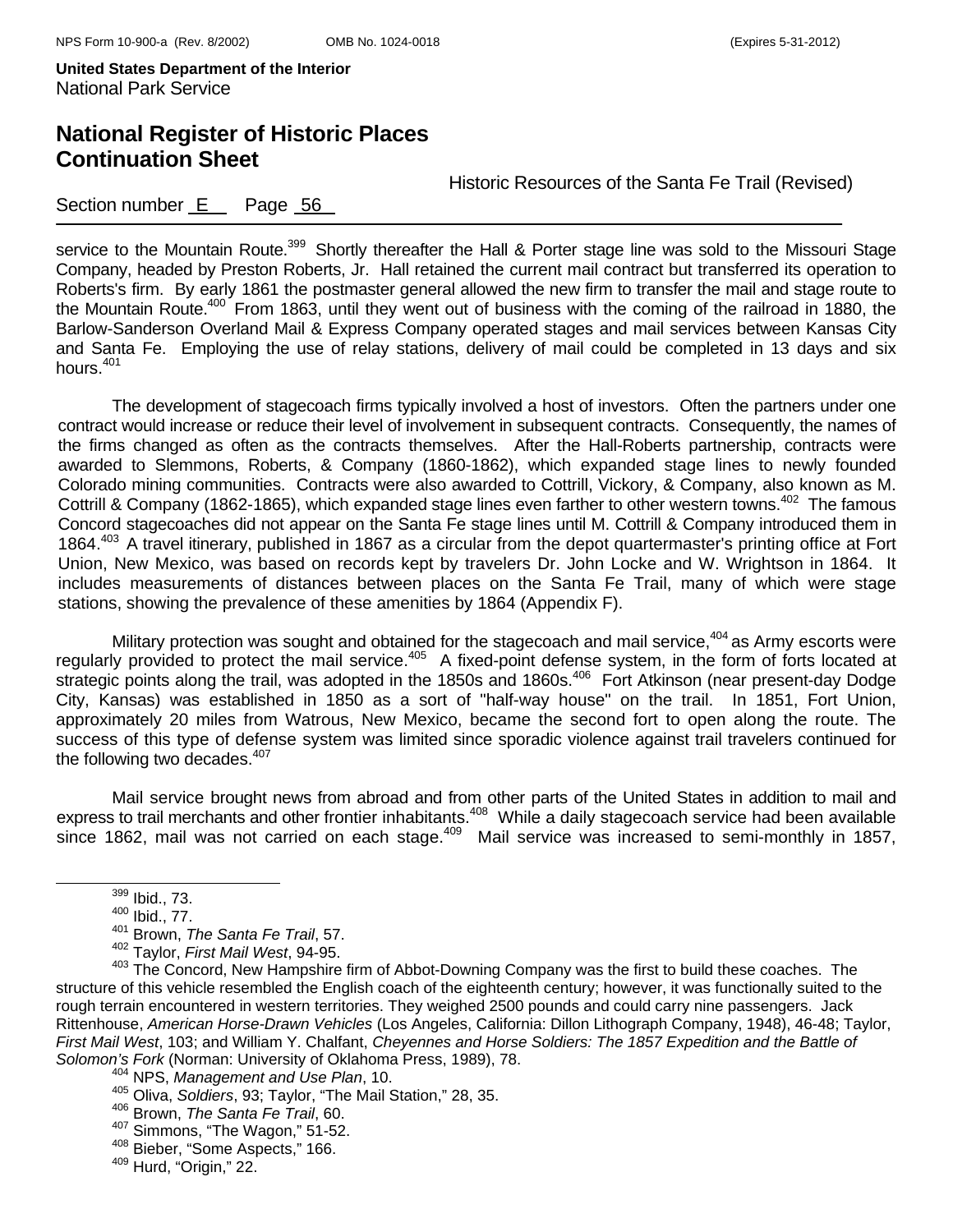### **National Register of Historic Places Continuation Sheet**

Historic Resources of the Santa Fe Trail (Revised)

Section number E Page 57

weekly in 1858, tri-weekly in 1866, and daily in 1868.<sup>410</sup> The Santa Fe stage was the quickest means of communication and transportation between the more settled parts of the United States and the Southwest territories before the introduction of railroad and telegraph services.411 These United States' westward territorial expansions, while resulting in greater confrontation and conflict with American Indian peoples, also contributed to the deepening sectional divisions between the North and the South.<sup>412</sup>

#### **IV. The Civil War and the Santa Fe Trail, 1861-1865**

 By the outbreak of the Civil War in April 1861, the Santa Fe Trail crossed portions of Missouri, Kansas, unorganized territory, Colorado Territory, and New Mexico Territory (Figure 10). The Civil War brought about many changes in the regional political divisions of the emerging nation. President Lincoln appointed pro-Union officials in the territories. Local volunteers and militia troops replaced or supported regular Union troops in much of the West, and Colorado volunteers supplemented regular troops guarding the Santa Fe Trail and fighting in New Mexico.

 In the western United States, the Civil War had a much different appearance than in the eastern states. No great strategic battles were won or lost nor were there major engagements comparable to those in the East; although, fighting was not confined to the area east of the Mississippi River. While the conflict in the East was a defensive war for independence on the part of the Confederates, in the West it was an attempt at conquest. Both the Confederate and Union forces saw the need to control the expanding western regions, and the Native peoples sought to maintain possession of their ever-shrinking lands. The significance of the Civil War in relation to the Santa Fe Trail is limited to military matters, such as the increase in the numbers of soldiers, escorts, patrols, and forts along the trail and was closely tied to Indian relations.

While national attention was drawn to the struggle between the North and the South east of the Mississippi River, activities along the Santa Fe Trail contributed to the preservation of the Union. Two battles along the trail dashed Confederate attempts at territorial expansion. The Confederacy sought diplomatic recognition from other nations and allies, and through expansion, it sought access to a Pacific seaport and to the wealth from western mining districts. To these ends, Confederate forces invaded New Mexico in 1862. The initial stage of the invasion was a success. Under the command of Brigadier General Henry Hopkins Sibley, 3500 officers and men mostly from Texas marched up the Rio Grande Valley in January, occupying Albuquerque on March 8 and Santa Fe on March 11, 1862<sup>413</sup> The invasion of New Mexico was only the initial thrust of a campaign that was intended to capture New Mexico, seize the Colorado mines, and eventually conquer California.

The key to Confederate control of New Mexico was Fort Union, located on the Santa Fe Trail near where the Cimarron and Mountain routes converged, about 100 miles from Santa Fe.<sup>414</sup> The capture of Fort Union would have considerably reinforced Confederate supplies and equipment. Under orders from Lieutenant Colonel Edward Richard Sprigg Canby, the defensive position of Fort Union was improved by moving the post in 1861 from its original location near a mesa and rebuilding it a mile into the valley.<sup>415</sup> The newly rebuilt Fort Union was a "square-bastioned fortification with earthen breastworks extending outward from the square to form the shape of an eight-pointed star"

<sup>&</sup>lt;sup>410</sup> Bieber, "Some Aspects," 165.<br><sup>411</sup> Ibid., 166.

<sup>412</sup> Oliva, *Soldiers*, 131.

<sup>413</sup> Oliva, *Soldiers*, 131-135.

<sup>414</sup> Ibid., 131-132.

 $415$  Ibid., 132.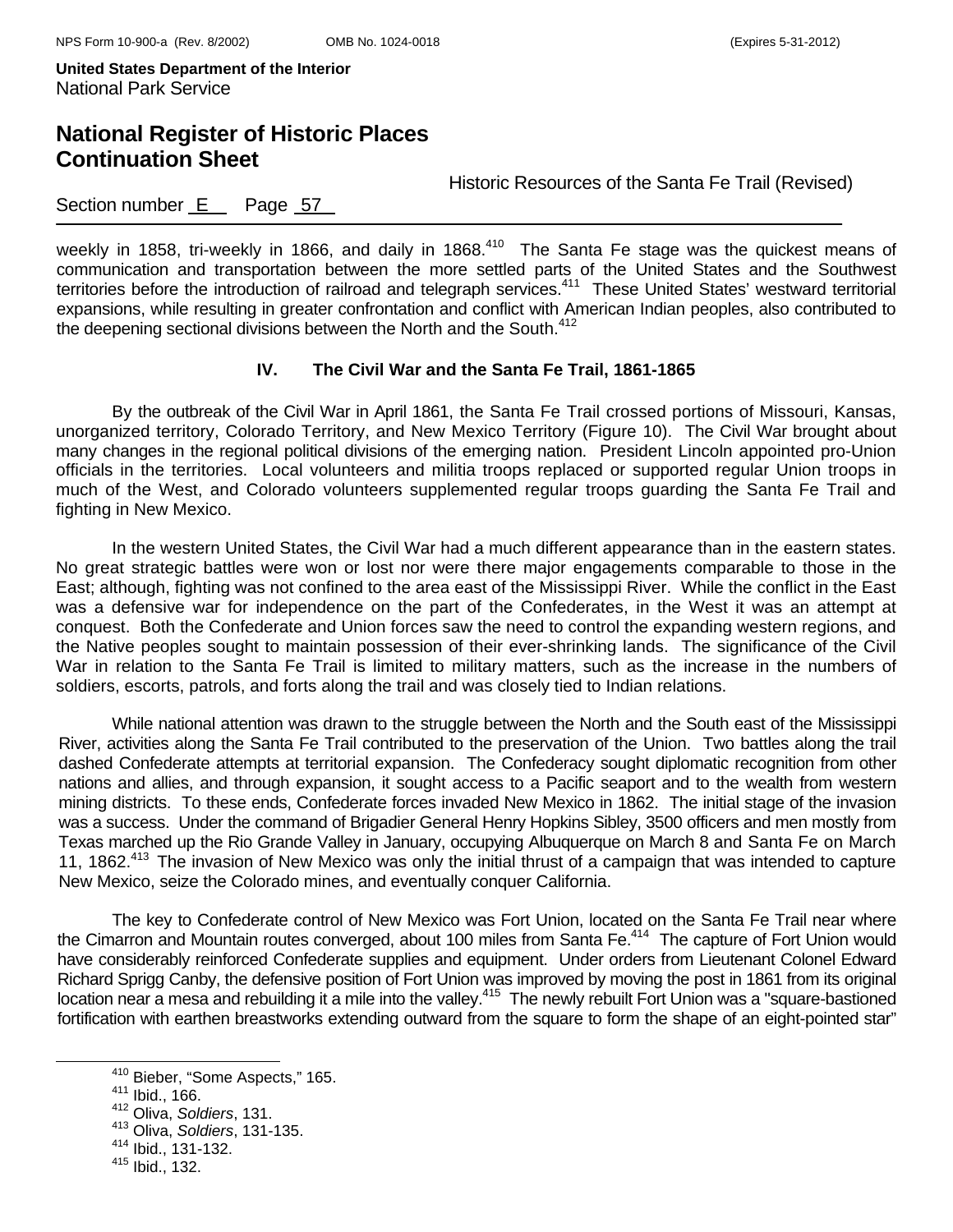### **National Register of Historic Places Continuation Sheet**

Historic Resources of the Santa Fe Trail (Revised)

### Section number  $E$  Page  $58$

(Figure 11).<sup>416</sup> Governor William Gilpin of Colorado sent the First Regiment of Colorado Volunteers, consisting of ten companies led by Colonel John P. Slough, Lieutenant Colonel Samuel F. Tappan, and Major John M. Chivington, to reinforce the garrison at Fort Union.<sup>417</sup> Colonel Slough, in command of 1342 troops, marched from Fort Union towards Santa Fe on March 22, 1862.<sup>418</sup> On March 26, Union forces, led by Major Chivington, and Confederate soldiers, under the command of Major Charles L. Pyron, clashed in the three-hour Battle of Apache Canyon. Union forces prevailed and dealt the Confederate invaders their first defeat since entering New Mexico. Following the battle, both armies fell back to regroup and gather reinforcements.<sup>419</sup>

On March 28, 1862, these opposing forces met once again, a few miles east of Apache Canyon, at Glorieta Pass – a defile of the Sangre de Cristo Mountains through which the Santa Fe Trail passed. A hard fought and bloody six-hour battle ensued between 1100 Confederate soldiers, led by Lieutenant Colonel William R. Scurry, and Union forces, composed of a 1300 infantry, cavalry and artillery, led by Colonel John B. Slough. The result was a stalemate.<sup>420</sup> However, a detachment of seven companies of Union soldiers under the command of Major Chivington was sent west to attack Confederate forces from the rear.<sup>421</sup> Chivington's men, having done so, came upon and destroyed a poorly guarded Confederate supply train with 73 wagons and hundreds of horses and mules.<sup>422</sup> Three Confederate soldiers were killed, several were wounded, and 17 were taken prisoner.<sup>423</sup> Since the Confederates now lacked supplies, they were not fully prepared for combat and had little choice but to retreat southward into Texas.<sup>424</sup> The Battle at Glorieta Pass (also known as the Battle of Pigeon's Ranch) turned out to be only a minor skirmish by Civil War standards.425 Nevertheless, it proved to be a decisive blow to the Confederate invasion of New Mexico, and its significance in the prevention of Confederate expansion westward cannot be overlooked. Unsupported by the New Mexican populace, pursued by Union soldiers, and with the approach of the California Column under General James H. Carleton providing reinforcements for the Union forces, the Confederates were driven from New Mexico during the late spring and early summer of 1862.<sup>426</sup>

At least three of the ten Civil War battles that took place in Kansas were in close proximity to the Santa Fe Trail. On September 7, 1862, a large force of William Quantrill's proslavery raiders surrounded and staged a bold night attack on Olathe, a small community on the Santa Fe Trail in eastern Kansas. Male civilians and soldiers were rounded up, and many were killed; horses were stolen; large quantities of property were looted or destroyed, and the town was set on fire. The border ruffians escaped unharmed and stirred up panic along the Kansas border with Missouri. On October 17 of that year, the small community of Shawnee, located only a short distance southwest of Kansas City, was sacked and burned. Townspeople were held in the town square while raiders looted stores and set fire to buildings. Civilians blamed General James Blunt for failing to have troops in position to protect border communities. A third battle took place in May 1863 when Dick Yeager led 24 proslavery men in a raid on Diamond Spring, a Morris County town located more than 100 miles west of

416 Ibid.

<sup>417</sup> Oliva, *Soldiers*, 132; Duffus, 246.

<sup>418</sup> Oliva, *Soldiers*, 132.

<sup>419</sup> Lamar, *The Reader's Encyclopedia*, 215; Oliva, *Soldiers*, 134-135.

<sup>420</sup> Brown, *The Santa Fe Trail*, 64; Rittenhouse, *The Santa Fe Trail*, 26.

<sup>421</sup> Franzwa, *Maps of the Santa Fe Trail*, 154.

<sup>422</sup> Brown, *The Santa Fe Trail*, 65.

<sup>423</sup> Oliva, *Soldiers*, 139.

<sup>424</sup> Rittenhouse, *The Santa Fe Trail*, 26.

<sup>425</sup> Brown, *The Santa Fe Trail*, 65.

<sup>426</sup> Ray C. Colton, *The Civil War in the Western Territories: Arizona, Colorado, New Mexico, and Utah* (Norman: University of Oklahoma Press, 1959), 40, 49, 82, 100-101; Lamar, *The Reader's Encyclopedia*, 215; and Oliva, *Soldiers*, 139.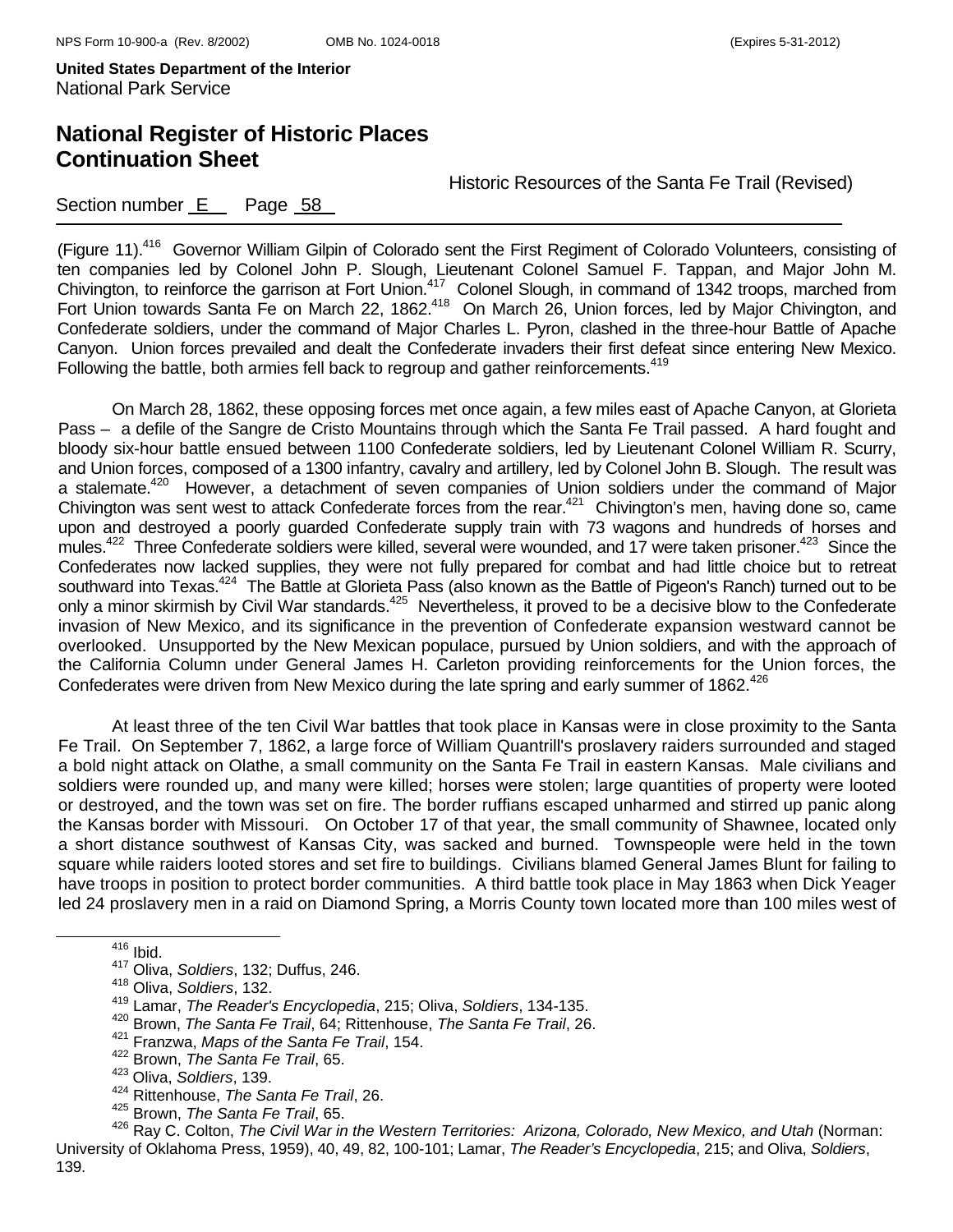## **National Register of Historic Places Continuation Sheet**

Historic Resources of the Santa Fe Trail (Revised)

### Section number E Page 59

the Missouri border. The proslavery force made its way back to Missouri along the Santa Fe Trail, attacking and looting the communities of Rock Springs, Black Jack, Gardner, and Shawnee on the return trip. The Kansas militia pursued Yeager's party but failed to stop them.<sup>427</sup>

The Battle of Westport in October 1864 was one of the last and largest Civil War battles fought in the trans-Mississippi area. This confrontation ended in the defeat of General Sterling Price and his Confederate troops.<sup>428</sup> Governor Thomas C. Fletcher announced the restoration of civil law in Missouri on March 7, 1865, even though hostilities did not cease until May of that year.<sup>429</sup>

The Civil War itself did not leave significant changes along the Santa Fe Trail. It did not change patterns of settlement or result in major political changes; however, violence related to the war did result in the temporary shift of the eastern terminus. The rise in violence from 1861 to 1863 between the border ruffians in Missouri and Jayhawkers forced the eastern terminus to be moved from Kansas City north to Fort Leavenworth.<sup>430</sup> The fort was far enough removed from the turmoil in and around Kansas City that it was safer for travelers and freighters to embark from here. Leaving from Fort Leavenworth also allowed US soldiers to escort the wagon trains to Council Grove in an attempt to prevent guerilla attacks.<sup>431</sup> The importance of the Santa Fe Trail as a military highway persisted and intensified throughout the course of the war.

#### Increased Military Presence along the Trail

On the whole, the Civil War years witnessed a continuation of lingering Indian wars that lasted until the 1880s. Both the loss of formally trained soldiers to the war in the East and the continuing pressure caused by advancing settlement have been cited as causes of the continuing American Indian hostilities. Fears of hostilities were so great that false rumors ran rampant through Kansas during the war that the various Indian tribes, acting in collusion with the Confederates, were planning major uprisings.<sup>432</sup> Rather, American Indian resistance intensified during the war in an effort to close the Santa Fe Trail as a means of protection from Euro-American encroachment. Attempts were foiled, though, by the military presence at forts Larned, Wise, and Union.<sup>433</sup>

At the beginning of the Civil War, not all of the Plains Indians were considered a threat to Santa Fe Trail trade and traffic. At Fort Wise in September 1861, American Indian agent Albert Boone succeeded in securing an agreement between the Kiowa and Comanche tribes and the United States. The tribes agreed to suspend all resistance, including the disruption of mail coaches, wagon trains, settlements, and trail travelers, in return for annuities issued by the US government.434 Furthermore, the parties agreed to negotiate a permanent treaty of friendship at the end of the year.

427 Albert Castel, *A Frontier State at War: Kansas, 1861-1865* (Lawrence: Kansas Heritage Press, 1958), 116; Socolofsky and Self, *Historical Atlas of Kansas*, 28.

<sup>428</sup> Rittenhouse, *The Santa Fe Trail*, 26.

<sup>429</sup> Wood, 246.

<sup>&</sup>lt;sup>430</sup> Brown, *The Santa Fe Trail*, 87. By the end of the Civil War in 1865, the eastern terminus was moved back to<br>Kansas City, due to de-escalation in border violence. Jayhawkers were the name for the free-state guerilla

<sup>&</sup>lt;sup>431'</sup> Duffus, 248.<br><sup>432</sup> Marvin H. Garfield, "Defense of the Kansas Frontier, 1864-'65" *Kansas Historical Quarterly* 1, no. 2 (February

<sup>1932): 140. 433</sup> Oliva, *Soldiers*, 131.

<sup>434</sup> Ibid., 142. Citation covers paragraph.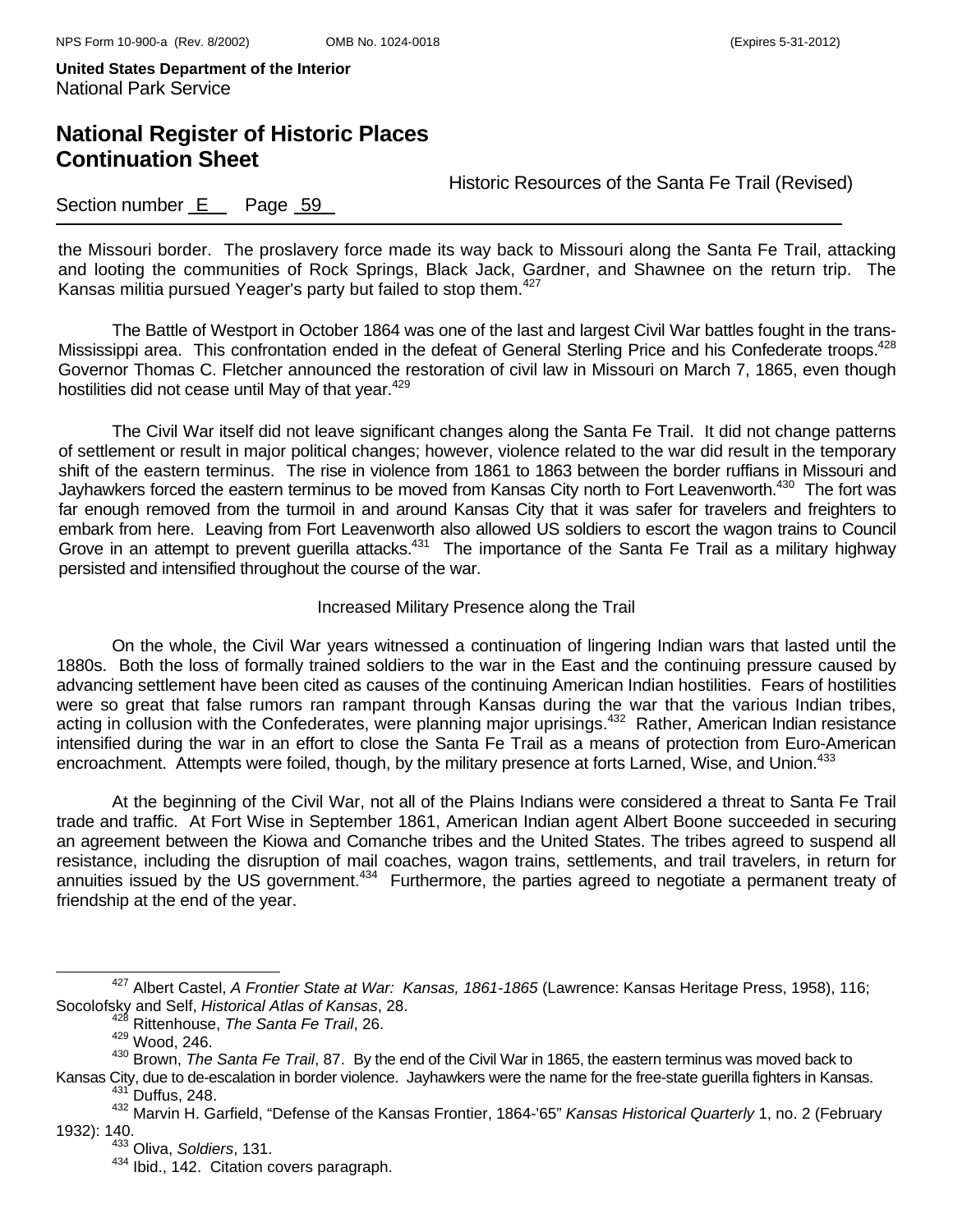# **National Register of Historic Places Continuation Sheet**

Historic Resources of the Santa Fe Trail (Revised)

### Section number E Page 60

The intended permanent treaty did not materialize due to violation of the agreement by the United States. Hostilities between the tribes and the travelers, therefore, arose again. Adequate protection was afforded the mail coaches and supply trains by military escorts and patrols in 1861 and early 1862. However, along the stretch of the trail from Walnut Creek to Cow Creek in May 1862, attacks on caravans occurred by Kiowa, Apache, and Arapaho. Captain Julius Hayden, stationed at Fort Larned, brought this to the attention of Brigadier General James G. Blunt, commander of the Department of Kansas, and urged him to take "prompt action" to secure the route and avert a possible American Indian war. Reinforcements were sent to Fort Larned, increasing military numbers from 63 to 292, and the resulting patrols were effective in removing that threat. After Indian Agent SG Colley was successful in deescalating the tension between Indians and travelers, Colonel JH Leavenworth announced the violence was sparked due to travelers camping on Indian land, hoping to buy Indian annuities for next to nothing. $435$ 

The threat of American Indian attacks shifted farther west and emerged in late August 1862 in northeastern New Mexico when a wagon train was robbed of 115 mules en route to Fort Union.<sup>436</sup> Steps were taken to protect the Cimarron Route, and minimal Indian opposition was evident during the winter of 1862-1863, likely because American Indians often suspended active opposition and warfare during the winter months. When spring arrived in 1863, the tribes began to assemble once again along the trail in pursuit of buffalo and to receive annuities promised in treaties.

By April 1864, interaction between Indians and trail travelers had erupted once again into open warfare. Cheyenne warriors attacked ranches along the Platte River and stole stock.437 During the spring and summer of 1864, other Plains tribes also maintained their efforts to close the trail. They wounded or killed a number of soldiers and civilians, killed or stampeded livestock, and burned wagons and settlements. Colonel JC McFerran traveled from Kansas City to Santa Fe and reported the situation as he saw it in a letter, written in Santa Fe, to Brigadier General James H. Carleton, dated August 28, 1864:

 Both life and property on [the Cimarron Route] is almost at the mercy of the Indians. Every tribe that frequents the plains is engaged in daily depredations on trains, and immense losses to the Government and individuals have occurred, and many lives have already been lost. Several persons were killed and large numbers of animals run off during my trip of fourteen days from Kansas City to this place. Many contractors and private trains are now corralled and unable to move from their camps for fear of Indiands [sic], and other trains have had their entire stock run off, and cannot move until other animals can be had…. This evil is on the increase, and the number of troops on the route is so small that they are unable to securely protect the public property at their respective stations. They have in several instances lost a large number of public horses and other animals, run off by these Indians, within a few hundred yards of their posts. Soldiers and citizens have been killed within sight of a large number of troops. You cannot imagine a worse state of things than exists now on this route. Women and children have been taken prisoners to suffer treatment worse than death.<sup>438</sup>

Indian resistance soon spread to other settlements and to traffic in different areas along the trail.

Perhaps as a result of the continuing warfare, additional military posts were established to provide escorts for wagon caravans. General Samuel R. Curtis established Fort Zarah in September 1864 on Walnut Creek,

 $435$  Ibid., 143-144. Citation covers paragraph.<br> $436$  Ibid., 145.

 $437$  Ibid., 150.

<sup>438</sup> Oliva, *Soldiers*, 155-156.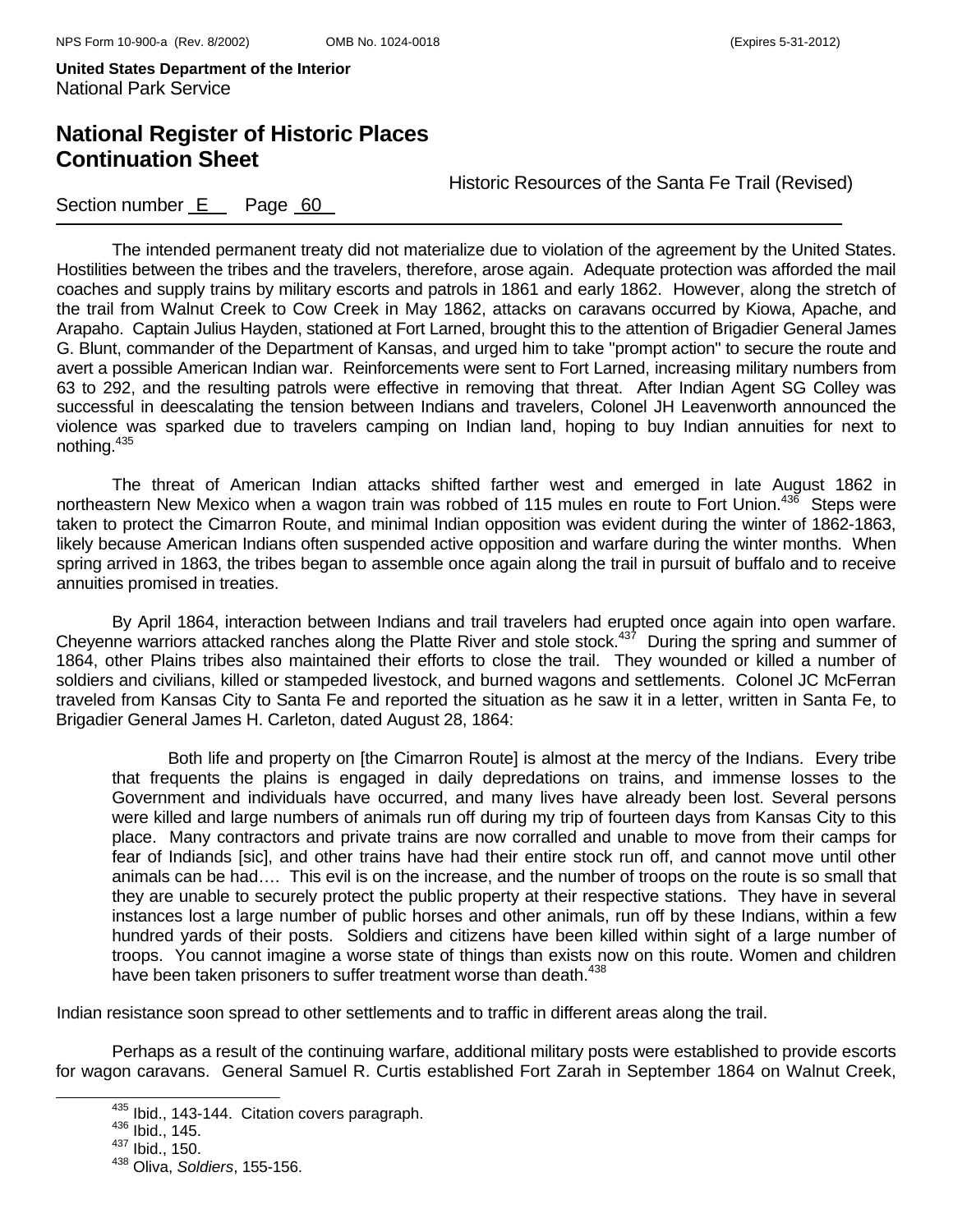# **National Register of Historic Places Continuation Sheet**

Historic Resources of the Santa Fe Trail (Revised)

Section number E Page 61

approximately one mile from its confluence with the Arkansas River, to guard commerce and travelers along the Santa Fe Trail. The post was situated near the point where the military road from Fort Riley met the trail. This site had been used for military camps since at least 1853.<sup>439</sup> On July 18, 1864, a party of Kiowa had attacked two civilian freight trains within sight of the Fort Zarah site. Ten of the teamsters were killed and some of the animals were taken in the skirmish, which became known as the Walnut Creek Massacre. One of the survivors was Robert McGee, then a 13-year old in the employ of the freighting company, who was partially scalped.<sup>440</sup> Fort Ellsworth was established on the Smoky Hill Trail in 1864, and in 1867 it was moved a short distance and renamed Fort Harker. While located north of the Santa Fe Trail, this military post was on the Kansas Stage route, which linked the Santa Fe and Smoky Hill trails. A new system of escorting mail caravans was implemented whereby Fort Union troops escorted the mail trains halfway to the Arkansas River where Fort Larned troops took over the duties.<sup>441</sup> During the Civil War and the continuing American Indian resistance, military authorities at Fort Larned ordered caravans to take the safer Mountain Route where a patrol system was in operation.442

With the approach of the winter of 1864-65, and despite the American Indians' reported willingness to enter into peace negotiations, US troops attacked a large Kiowa camp near the ruins of the fort at Adobe Walls, William Bent's old trading post on the Canadian River in northern Texas, and also an Arapaho and Cheyenne encampment on Sand Creek in eastern Colorado Territory, destroying both settlements. The period surrounding the Adobe Walls and Sand Creek attacks witnessed some of the most serious American Indian opposition in Santa Fe Trail history.<sup>443</sup> The winter of 1864-65 saw additional conflict between Indians, settlers, travelers, and the military. In January 1865, a large party of Cheyenne and Arapaho attacked a Santa Fe Trail wagon train at Nine Mile Ridge west of Fort Larned.<sup>444</sup> On April 10, 1865, Fort Dodge was founded along the course of the trail. This was soon followed the same year by Camp Nichols in late May and Fort Aubrey in September.<sup>445</sup> After spring and summer raids, the Cheyenne and Arapaho, Comanche, Kiowa, and Kiowa-Apache accepted US peace treaties in the autumn of 1865. The Treaties of the Little Arkansas, as they were known, encouraged these tribes to remain on reservations south of the Arkansas River and to not encamp within ten miles of towns, military posts, or the Santa Fe Trail in return for annuities for 40 years.<sup>446</sup> Though these treaties served to calm tensions along the trail through 1866, they did not bring a lasting peace. The terms of the agreement were violated by the Americans when the "reservations to be established never materialized."447

 By the end of the Civil War, more than 20,000 troops were stationed in the West, protecting settlers and trade routes from Indians and Confederates.<sup>448</sup> Western development continued during the course of the war. The first transcontinental telegraph was completed in October 1861, and on July 1, 1862, a bill passed Congress calling for the construction of a transcontinental railroad. In 1865 the Santa Fe Trail had survived the

439 Ibid., 102, 110-113, 143, 151-153, 165, 169, 185.

<sup>440</sup> Carolyn Lieberg. *Calling the Midwest Home: A Lively Look at the Origins, Attitudes, Quirks, and Curiosities of America's Heartlanders* (Berkley: Wildcat Canyon Press, 2003), 25. 441 Brown, *The Santa Fe Trail*, 62-63.

 $442$  Ibid., 62.

<sup>443</sup> Oliva, *Soldiers*, 160.

<sup>&</sup>lt;sup>444</sup> Garfield, "Defense," 146-147. Two other known attacks occurred here in January 1863 and October 1867.<br><sup>445</sup> Oliva, *Soldiers*, 162.

<sup>446</sup> Oliva, *Soldiers*, 166; Prucha, *The Great Father*, 150.

<sup>447</sup> Prucha, *The Great Father*, 151. Also, see Appendix G for a table of land cession treaties related to the Santa Fe Trail.

<sup>448</sup> Lamar, *The Reader's Encyclopedia*, 214.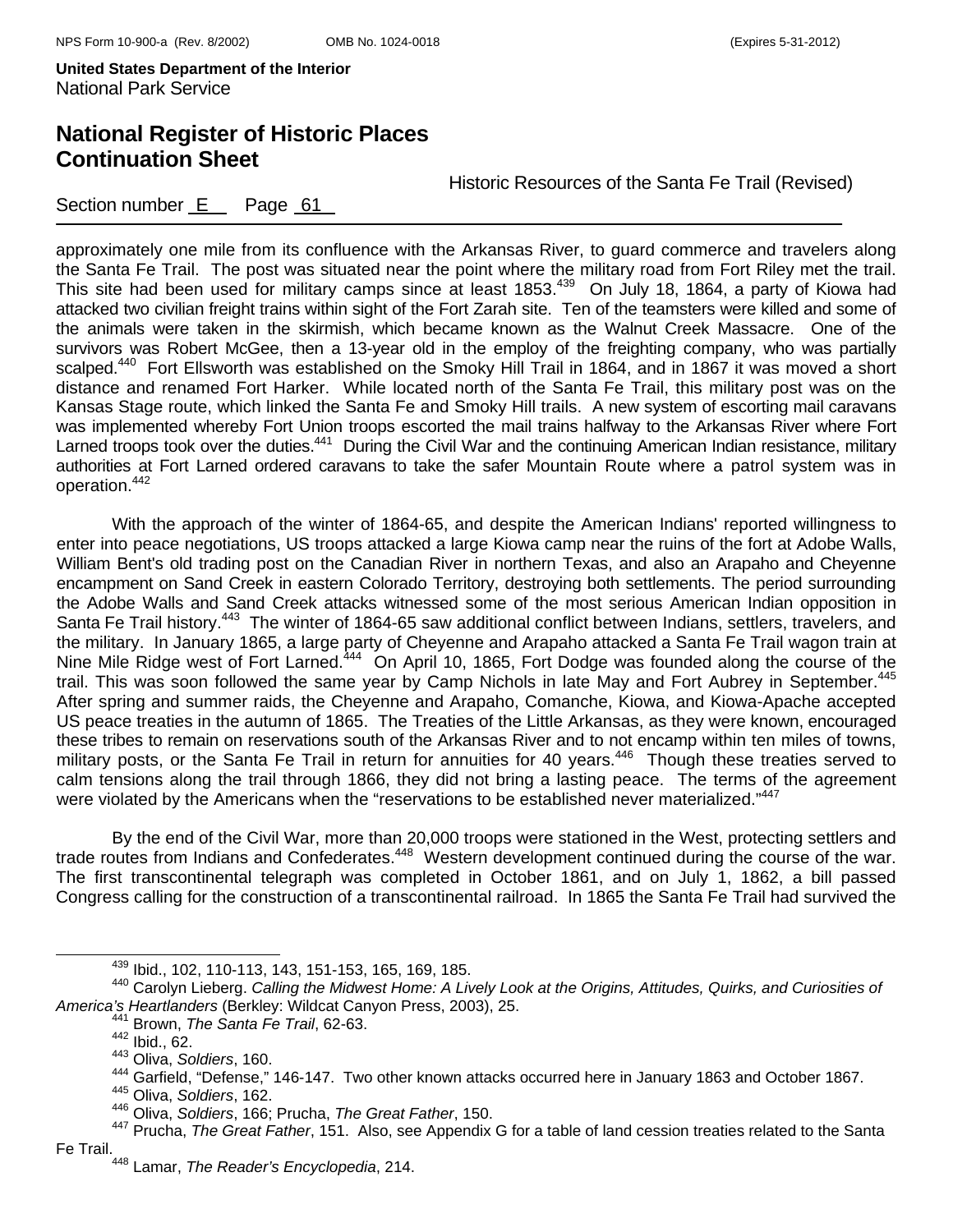### **National Register of Historic Places Continuation Sheet**

Historic Resources of the Santa Fe Trail (Revised)

Section number  $E$  Page  $62$ 

Civil War, but the real threat to its survival had just begun. Over the next 15 years steel rails to Santa Fe would replace wagons.

#### **V. The Santa Fe Trail and the Railroad, 1865-1880**

The railroad boom altered the character of the Santa Fe Trail more than any other period in the life of the trail, eventually leading to the trail's obsolescence as the wagon road to Santa Fe. Railroad expansion westward along the Santa Fe Trail began from its eastern terminus in 1866 (Kansas City, Kansas) and arrived in Santa Fe in 1880. By 1865, territorial and state boundaries had become more formalized, and these boundaries soon would be further refined to provide the basis for the continued formation of what would eventually become the 48 contiguous states (Figure 12). The development and implementation of the railroad network across the United States, particularly along the Santa Fe Trail, enabled freighters to ship larger and more frequent quantities of goods to and from the expanding territories, increasing profits and aiding in the settlement of these new territories. The importance of the railroad period is the fact that it produced the change in character of overland trade along the trail and throughout the country.

Advances in transportation technology were common along the trail before the railroad reached the Plains. Prior developments in transportation directly related to the Santa Fe Trail included the construction of larger wagons in the 1830s and the institution of regular mail delivery and stage traffic during the 1850s. However, these advances all were dependent on animal labor pulling some form of wagon or carriage. In the 1840s, an early east-coast railroad network was developed, and that new technology quickly was adopted in the Midwest, forever changing trade and travel.

#### Geographical Impacts on the Railroad to Santa Fe

The terrain of the Mountain Route provided many obstacles to wagon movement. One such obstacle was the tortuous 8000-foot, axle-breaking Raton Pass within the Raton Mountains. These mountains were a series of high mesas, separated by narrow, precipitous canyons, adjoining the Sangre de Cristo Mountains at right angles and extending eastward for over 100 miles along what is now the Colorado-New Mexico border. Raton Pass was by no means the only route over this mountainous terrain. There were four routes to its east - San Francisco Pass, Manco Burro Pass, Trinchera Pass, and Emery Gap - which could accommodate the passage of traders (Figure 1). Some of these routes remained difficult, if not impassable, for wagons. Recorded use of Raton Pass as an avenue of communication dates back to the early eighteenth century when Ulibarri (1706), Valverde (1719) and probably Villasur (1720), en route from Santa Fe via Taos, went over the Taos/Palo Flechado Pass through the Sangre de Cristo Mountains onto the plains of northeastern New Mexico and from there through Raton Pass into southeastern Colorado. New Mexico Governor Antonio Valverde y Cosio, who led an expedition through Raton Pass in 1719, documented that the difficulties of this route included "so many forests, ravines, canyons, and narrow places that it was necessary that day to divide the cavalry into ten groups to get over such a difficult trail."<sup>449</sup>

In 1865, Richens Lacy "Uncle Dick" Wootton assembled a group of Mexican laborers and commenced work on blasting overhangs and hairpin curves of the trail at Raton Pass.<sup>450</sup> Wootton had obtained charters from the Colorado and New Mexico legislatures to build a 27-mile long toll road with bridges and improved grades over Raton Pass from Trinidad to the Red (Canadian) River.<sup>451</sup> The toll road opened in 1866, allowing wagons easier

449 Lecompte, "Mountain," 56-57. Citation covers paragraph. 450 Brown, *The Santa Fe Trail*, 71.

<sup>451</sup> Lecompte, "Mountain," 62.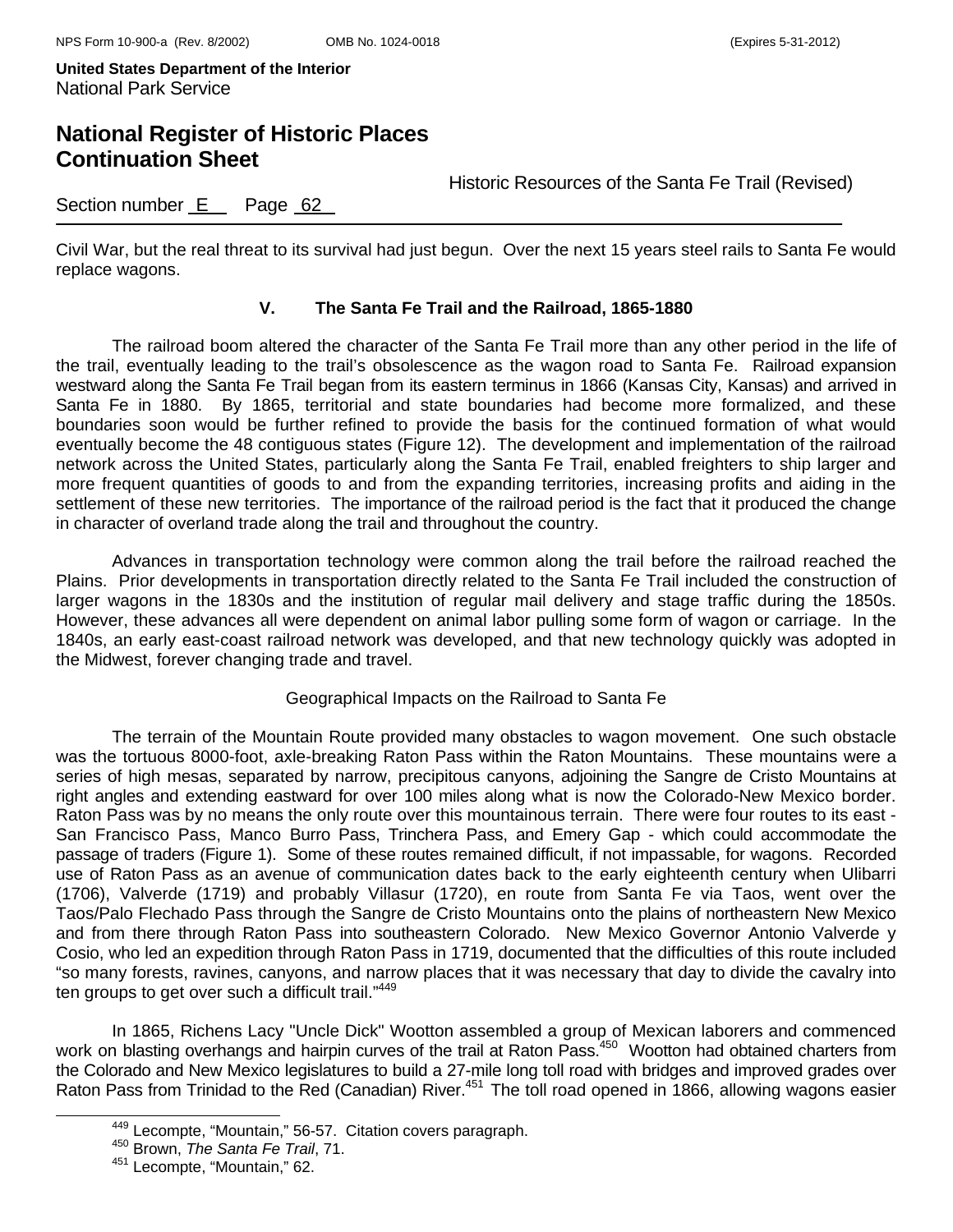# **National Register of Historic Places Continuation Sheet**

Historic Resources of the Santa Fe Trail (Revised)

### Section number  $E$  Page  $63$

access to the Mountain Route. Even with these improvements, pioneer Henry Smith recalled, "The ascent of the Raton pass was slow and difficult, with our heavily loaded wagons, so that we were several days traveling a few miles."<sup>452</sup> Wootton's venture proved to be extremely profitable with more than 5000 wagons using the toll road in 1866. In a one-year, three-month, and nine-day period in the 1860s, Wootton made \$9163.64 on receipts alone.453 The Sangre de Cristo Pass fell into disuse while Wootton's road became the principal artery between Colorado and New Mexico until the coming of the railroad.<sup>454</sup>

The railroad closely followed the Mountain Route of the Santa Fe Trail. While in 1863 the Atchison, Topeka, & Santa Fe Railroad (AT&SF) had planned to build over the Cimarron Route southwest to Santa Fe, this route's limited water availability for steam engines along *La Jornada* forced the railroad to choose a different path.<sup>455</sup>

#### Kansas Pacific and Atchison, Topeka, & Santa Fe Railroads

Given the cessation of Civil War-related violence, the years 1865 and 1866 saw Kansas City briefly reassume its prewar status of principal eastern trail terminus.<sup>456</sup> That hegemony, however, soon was threatened by two railroads – the Kansas Pacific and the Atchison, Topeka, & Santa Fe – that began building tracks westward into Kansas, shortening the trail as they raced to Santa Fe. Even though individual wagons left Kansas City for Santa Fe on the trail as late as 1868, the last large wagon caravans left Kansas City in the spring of  $1866.<sup>457</sup>$ 

The US railroad network had crept westward, and during the late 1850s and early 1860s, it had spread across Missouri. The first train arrived in Kansas City, Missouri, on September 21, 1865, over the Missouri Pacific Railroad lines. During the decade following the Civil War, the Kansas Pacific (Figure 13) and the Atchison, Topeka & Santa Fe railroads sped up construction, and stagecoach lines increased their services along the trail.<sup>458</sup>

The Kansas Pacific Railroad was originally started in 1855 under the name Leavenworth, Pawnee and Western Railroad. On July 6, 1863 it was reorganized as the Union Pacific Eastern Division, as part of a second transcontinental railroad competing with the more northerly Union Pacific Railroad under the *Pacific Railway Act*. 459 At that time, the line that later became the Kansas Pacific was an entirely separate entity from the Union Pacific. Within Kansas, the Kansas Pacific acquired approximately 3,000,000 acres in land grants from the federal government. In September 1863 the railroad began building its main line westward from Kansas City toward Denver, Colorado. The tracks reached Lawrence in 1864. In 1866 the rails reached Junction City, which briefly became the shipping center for the Santa Fe trade. The Kansas Pacific continued west along the route of

456 Switzler, *Report on Internal Commerce*, 565.

<sup>&</sup>lt;sup>452</sup> As quoted in Marc Simmons, ed., *On the Santa Fe Trail,* (Lawrence: University Press of Kansas, 1986), 70.<br><sup>453</sup> Henry P. Walker, *The Wagonmasters: High Plains Freighting from the Earliest Days of the Santa Fe Trai* 

<sup>&</sup>lt;sup>455</sup> Ellis J. Smith, "When Rails Replaced the Santa Fe Trail," *Wagon Tracks* 12, no. 2 (February 1998): 23.

<sup>457</sup> Wood, 258.

<sup>458</sup> Frank W. Blackmar, *Kansas: A Cyclopedia of State History, Embracing Events, Institutions, Industries,* 

*Counties, Cities, Towns, Prominent Places, Etc., vol .II* (Chicago: Standard Publishing Co., 1912), 266-267. 459 For clarity, the name "Kansas Pacific" is used to denote this railroad in its various iterations.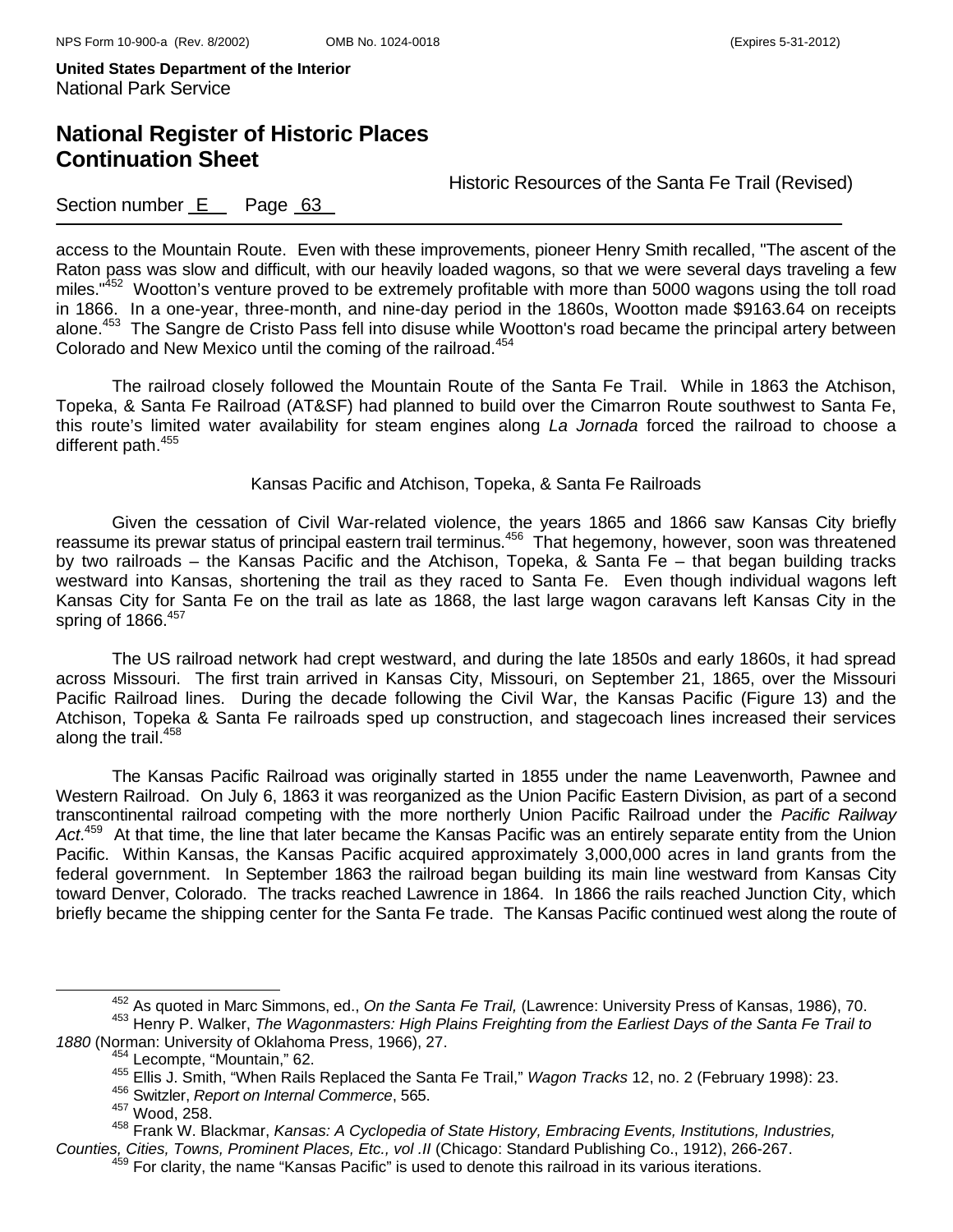# **National Register of Historic Places Continuation Sheet**

Historic Resources of the Santa Fe Trail (Revised)

### Section number E Page 64

the Smoky Hill Trail, reaching Salina, Ellsworth, and Hays City in 1867.<sup>460</sup> In 1869, the Union Pacific Eastern Division changed its name to the Kansas Pacific, in order to avoid confusion with the Union Pacific Railroad, which at the time was associated with corruption, fraud, and stock swindles.<sup>461</sup> In June 1868, the rails reached the Kansas town of Phil Sheridan, which remained a rail-end town until March 1870, when the rails reached Kit Carson in Colorado Territory.<sup>462</sup> Finally, in August 1870, the Kansas Pacific rails reached Denver, Colorado.

Cyrus K. Holliday chartered the Atchison & Topeka Railroad in Kansas Territory in 1859 (Figure 14). In 1863 it became the Atchison, Topeka & Santa Fe Railroad (AT&SF). That same year, Congress voted a large land grant for the railroad, which in Kansas alone equaled some 2,931,247 acres in alternate sections along the AT&SF easement. This grant was contingent upon the completion of the railroad to the Colorado border by March 3, 1873.<sup>463</sup> In 1868, the AT&SF acquired over 338,000 acres of the Potawatomie Reserve Lands, which they in turn began to sell to raise funds needed to finance construction.464 The sale of these lands also served to create additional markets for the railroad's services.

Planned to run from Topeka, Kansas to Santa Fe, New Mexico, construction began in 1868, but progress was slow. By July 1871 the AT&SF extended from Topeka to Newton, Kansas. The year 1872 saw a major construction push, with an extension completed from Topeka to Atchison, as well as westward expansion from Newton. The AT&SF reached Great Bend, Larned, and Dodge City in 1872.<sup>465</sup> As construction continued in this area, the rails were laid directly over the wagon ruts from the old Santa Fe Trail in some places. The Colorado border was reached in December 1872, and the following year, the rails reached Granada, Colorado Territory, on May 10. Construction slowed significantly in Colorado after the federal land grant requirements had been met. The railroad reached the New Mexico-Colorado line at Raton Pass in November 1878, following the AT&SF's acquisition of Wootton's toll road.

The Colorado towns of Kit Carson, Granada, and Las Animas each briefly served as the eastern terminus of the wagon road to Santa Fe.<sup>466</sup> Kit Carson remained the major Santa Fe Trail rail-end point until May 1873, when Granada, on the AT&SF, assumed that role. Kansas Pacific got the Santa Fe Trail traffic back when it opened a spur line to Las Animas (from Kit Carson) in October 1873. The Kansas Pacific remained in competition when it extended its spur to La Junta, Colorado, which opened in December 1875, two weeks before the AT&SF arrived. However, by September 1878, the Kansas Pacific gave up competing for Santa Fe Trail business when the AT&SF completed its line to Trinidad.

The AT&SF railroad line was laid in close proximity to the Mountain Route of the Santa Fe Trail.<sup>467</sup> In 1878. Wootton sold his toll road through Raton Pass to the AT&SF.<sup>468</sup> Since the AT&SF had won the race

<sup>&</sup>lt;sup>460</sup> Hays, KS was established as Hays City, KS in 1867. In 1885 Hays City was incorporated and the name was changed to Hays, KS. Blackmar, *Kansas,* 832; Paul T. Hellmann, *Historical Gazetteer of the United States* (New York:

Robert Athearn, *Union Pacific Country*, (Lincoln & London: Bison Books, 1976, reprinted edition of Chicago: Rand McNally & Co., 1971), 48; Henry Kirke White, *History of the Union Pacific Railway* (Clifton: A. M. Kelley, 1973), 41.<br><sup>462</sup> Phil Sheridan was a short-term name for the town, which was later known as Sheridan. The tow

population peaked at 89, ceased to exist by around January 20, 1870.<br><sup>463</sup> Keith L. Bryant, *History of the Atchison, Topeka, & Santa Fe Railway* (Lincoln & London: University of<br>Nebraska Press, 1982), 10.

<sup>&</sup>lt;sup>464</sup> Bryant, *History of the ATSF*, 12-13.

<sup>465</sup> Wood, 275; Bryant, *History of the ATSF*, 22.

<sup>466</sup> Switzler, *Report on Internal Commerce*, 564-565. 467 Smith, "When Rails," 23.

<sup>468</sup> NPS, *Management and Use Plan*, 10.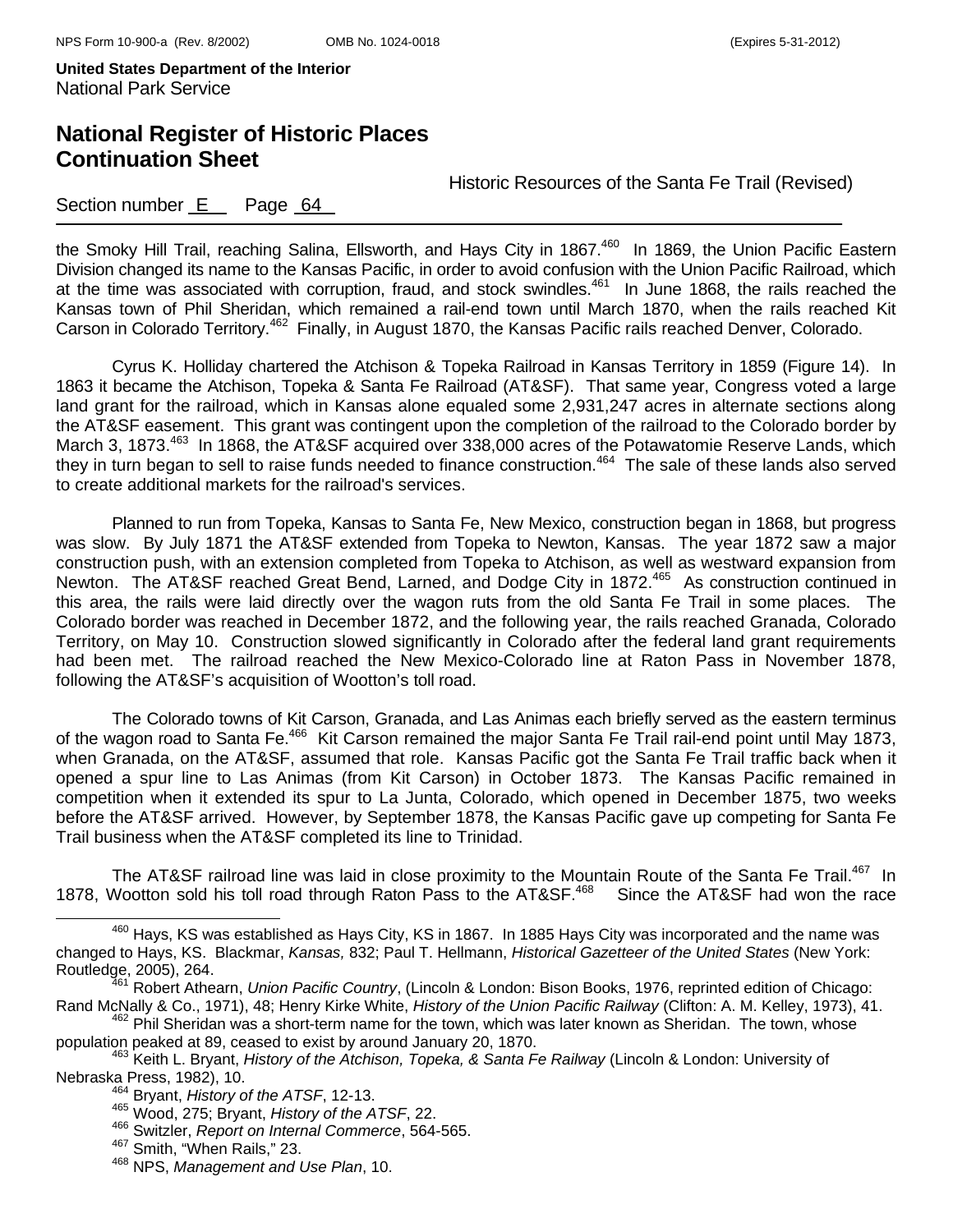# **National Register of Historic Places Continuation Sheet**

Historic Resources of the Santa Fe Trail (Revised)

### Section number E Page 65

against the Kansas Pacific for the right-of-way through Raton Pass, it was their trains that were to arrive in Las Vegas, New Mexico, on July 4, 1879. The final stretch to Lamy and on to Santa Fe was completed February 16, 1880. $469$ 

#### Rail-End Towns and the Contraction of the Santa Fe Trail

Construction of the railroads resulted in the creation of end-of-track towns that housed railroad construction workers and provided services for them. Some of these temporary construction communities were placed at or adjacent to existing military or civilian stops along the trails. In many cases these end-oftrack railroad settlements lasted for only the weeks or months necessary for the construction of a new segment of track or to build a bridge. In a few cases they burgeoned into towns.

The arrival of the railroad had a significant impact on the places it connected. Stations were built to supply trains with coal and water and sometimes to provide passenger and freight loading and unloading. In the areas where major settlement had already created well-established towns, these stations and depots were usually placed within or near these existing settlements. However, in western areas, where fewer settlers and settlements already existed, the railroad company built stations where it was convenient to do so.

Existing cities and towns fought hard to bring railroads into their midst because the failure of the railroad to pass through an area had detrimental impacts on the development of these places. As the eastern terminus of the trail moved westward, former locations on the Santa Fe Trail that relied on the influx of traders and trading suffered. In the case of Council Grove, the AT&SF followed a more southerly route than the Santa Fe Trail, bypassing Morris County entirely. In August 1867, six months after the railhead moved beyond Junction City to points westward, the *Junction City Union* reported that:

A few years ago the freighting wagons and oxen passing through Council Grove were counted by thousands, the value of merchandise by millions. But the shriek of the iron horse has silenced the lowing of the panting ox, and the old trail looks desolate.<sup>470</sup>

In bypassing Council Grove, much of the trade and business followed the railroad, and the general economy of Council Grove and Morris County declined.

As the railroads stretched farther and farther westward, the effective length of the Santa Fe Trail contracted. Trail end towns became transshipment points with freight off-loaded from trains and loaded onto wagons to continue to their destination. With each new western railhead a new eastern trail terminus was created, albeit only temporarily. With the completion of the Kansas Pacific Railroad to Junction City in August 1866, for example, this small settlement grew in size and importance. Junction City was the end of the first division of the railroad. A railroad roundhouse and other workshops were constructed here and many people arrived to settle in the town. As the new eastern terminus of the Santa Fe Trail, freighters met trains at Junction City, then followed the Fort Riley–Fort Larned military road, first along the Smoky Hill Trail (the Butterfield Overland Despatch route) west to Fort Ellsworth, and then southwest on the military road, joining the Santa Fe Trail at Fort Zarah, near the great bend of the Arkansas River at modern Great Bend, Kansas. Prior to 1866 this route had been used by the Kansas Stage Company. Afterwards the Barlow & Sanderson Stage Company used this modified and shortened route of the Santa Fe Trail (Appendix H). The route from

278.

469 James Marshall, *Santa Fe: The Railroad that Built an Empire* (New York: Random House, 1945), 398; Wood,

<sup>470</sup> Duffus, 258.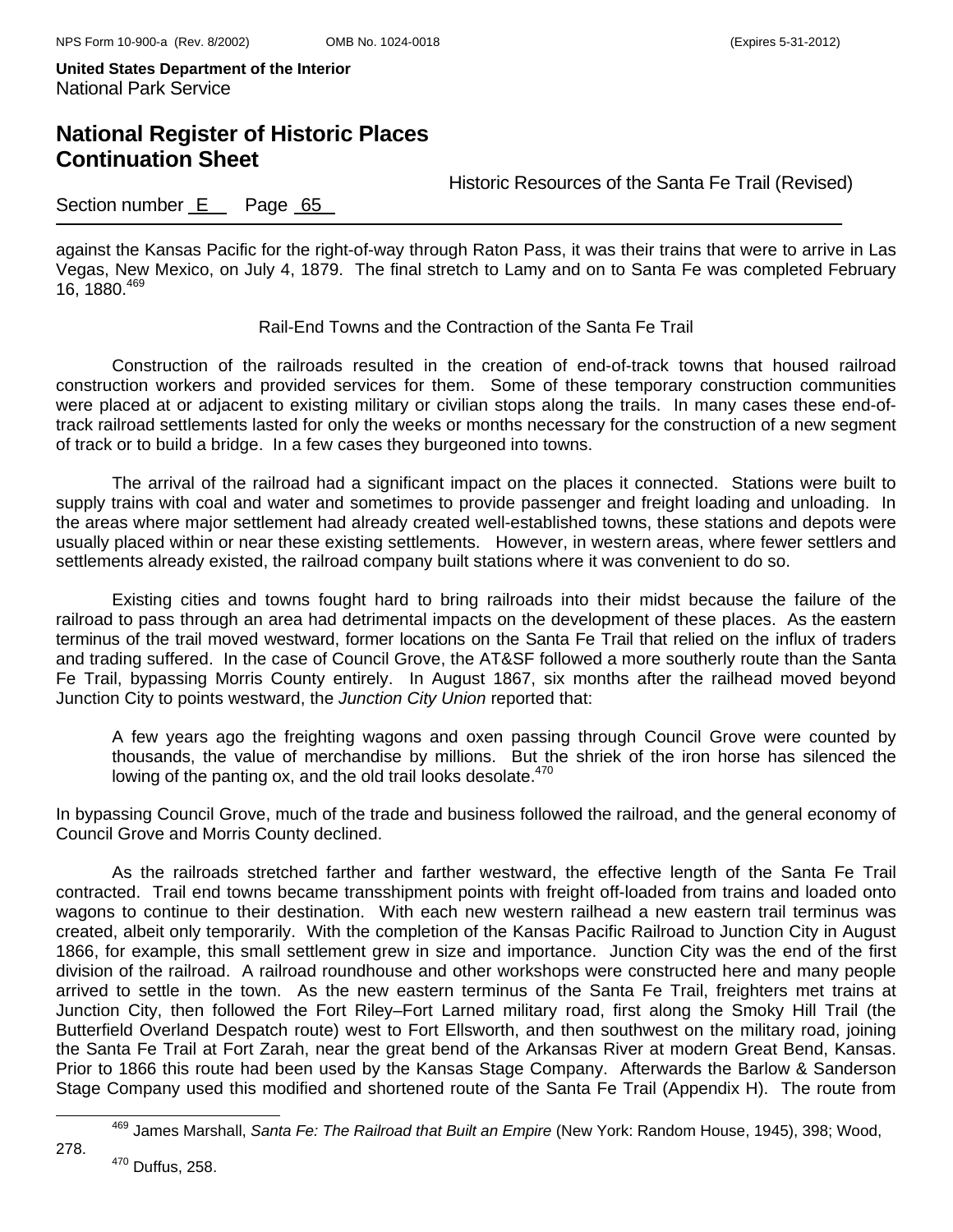# **National Register of Historic Places Continuation Sheet**

Historic Resources of the Santa Fe Trail (Revised)

### Section number E Page 66

the Kansas Pacific railhead in Junction City to forts Zarah and Larned and then on to Santa Fe soon became the major freight route. Long distance freighting on the portion of the trail east of Fort Zarah discontinued. Stage stations and trading ranches in eastern Kansas ceased operations or turned their efforts toward local business and settlers.<sup>471</sup>

When the Kansas Pacific reached Hays City in October 1867, freight traffic followed the Fort Hays–Fort Dodge military road, rejoining the Santa Fe Trail at Fort Dodge. Stages operated three times per week to Santa Fe along this new and shorter route.<sup>472</sup> The railroad reached the town of Phil Sheridan, about 12 miles from Fort Wallace, in June 1868, and the Fort Wallace–Fort Lyon military road assumed much of the freight and stage traffic. The Southern Overland Mail & Express Company moved its headquarters to Pond Creek Station near Fort Wallace, previously a station on the Butterfield Overland Despatch, and operated regular stages along this shorter route. In March 1870 the Kansas Pacific reached the town of Kit Carson in Colorado Territory. Wagon freight on the Santa Fe Trail started from Kit Carson during 1870 and 1871 on either of two routes: the stage route ran south, meeting the Mountain Route of the Santa Fe Trail at (New) Fort Lyon; the freight route ran southwesterly to the site of Bent's Old Fort. Both crossed the Arkansas River about five miles west of Bent's Old Fort and followed Timpas Creek southwest.<sup>473</sup> In 1871 a new stage route ran east from Iron Spring to Bent Canyon. It passed stage stations located at the junction of Bent and Stage canyons, at Lockwood Canyon, and Hogback Station on W.R. Burn's ranch. In October 1873 a spur line was constructed by the Kansas Pacific from Kit Carson to Las Animas, and the roads through Iron Spring were no longer used by the stage line. A new stage route following the Purgatoire hauled passengers and mail from Las Animas to Trinidad between 1873 and 1876. This route used a combination of old and new stations, running to Alkalai, Bent Canyon, Lockwood, Hogback, and M.G. Frost's station near Hoehne, then into Trinidad.<sup>474</sup>

Soon after the AT&SF Railroad entered southeastern Colorado in 1872, the railhead towns of Granada, and later Las Animas, became eastern termini of the wagon road to Santa Fe.<sup>475</sup> At first, the Kansas Pacific lost freight and passengers headed to Santa Fe, but the completion of the Kansas Pacific spur to Las Animas in October 1873 brought back business. The two railroads shared Santa Fe Trail business for the next two years. People and goods offloading from the AT&SF railroad at Granada went southwest on the Fort Union road in wagons, but Kansas Pacific business (to Las Animas) went west to La Junta and over Raton Pass. The Panic of 1873 dried up funds and stalled railroad construction. As a result, the Santa Fe Trail at this point, carrying both civilian and military freight traffic, remained in use for two years.

In the 1870s, the principal firms handling military freight for New Mexico were Otero, Sellar & Company and Chick, Browne & Company, which moved from Kit Carson to Granada to ship from the AT&SF railhead to Fort Union.<sup>476</sup> When the railroad built west to Las Animas, freight was hauled over the Mountain Route.<sup>477</sup>

471 David K. Clapsaddle, "A Frail Thin Line: Trading Establishments on the Santa Fe Trail, Part I" *Wagon Tracks* 24, no. 2 (February 2010): 22; David K. Clapsaddle, "A Frail Thin Line: Trading Establishments on the Santa Fe Trail, Part II" *Wagon Tracks* 24, no. 3 (May 2010): 19.

<sup>473</sup> Clapsadia,  $\frac{1}{100}$ ,  $\frac{1}{100}$ ,  $\frac{1}{100}$ ,  $\frac{1}{100}$  or this supposed stage stations, though primary documentation has yet to be found to describe them. They are listed here for future scholarship: Iron Spring, Hole-in-the-Rock at the head of the creek, Hole-in-the-Prairie, and Gray's Ranch at the confluence of the Purgatoire and Rito San Lorenzo, only four miles from Trinidad. It is worth noting that Dr. Locke & W. Wrightson's travel itinerary from 1864 lists these places, though it does not refer to them as stations (Appendix F).<br><sup>474</sup> David K. Clapsaddle, "The Stage Route From West Las Animas to Trinidad" *Wagon Tracks* 25, no. 2 (February

<sup>2011): 19. 475</sup> Switzler, *Report on Internal Commerce*, 565.

<sup>&</sup>lt;sup>476</sup> Miller, "Freighting," 14.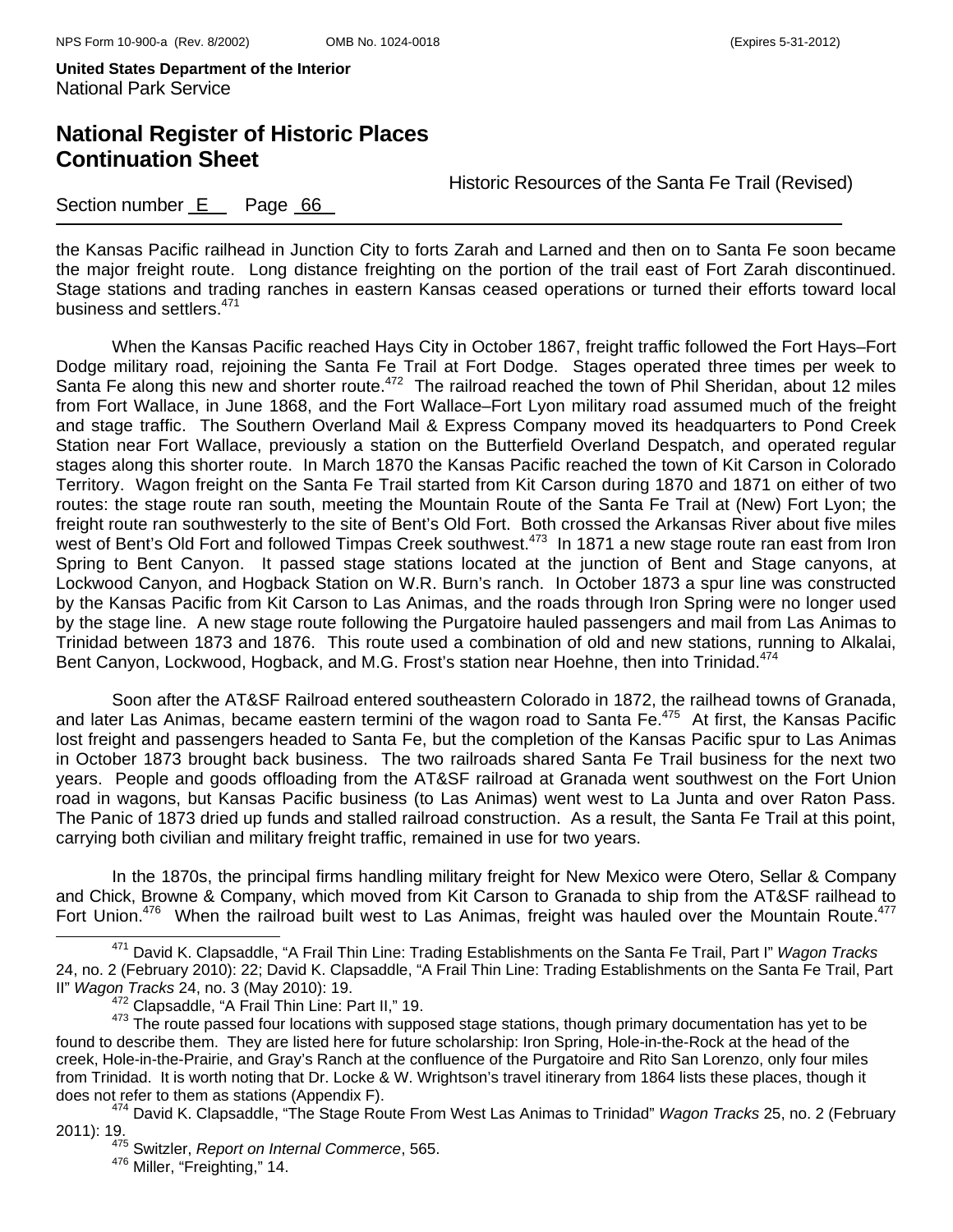## **National Register of Historic Places Continuation Sheet**

Historic Resources of the Santa Fe Trail (Revised)

### Section number E Page 67

Some traders responded to the impact of the railroad on wagon transport by moving their trading operations westward ahead of the railroad. One such trader was Don Miguel Antonio Otero who moved the eastern headquarters of his trading operations westward seven times in 11 years from Hays, Kansas in 1868 to Las Vegas, New Mexico in 1879.<sup>478</sup> When the AT&SF finally reached the western terminus of the trail in 1880, transportation costs declined and wagon hauls grew shorter. Railroad transportation allowed for faster, more frequent shipment of supplies resulting in less spoilage, loss, and deterioration of goods often characteristic of long wagon hauls.<sup>479</sup> With railroad service into Santa Fe, stages and wagon freight lines were no longer needed for long hauls.

#### Post-Civil War American Indian Relations

During the mid-nineteenth century, a number of factors increasingly outraged American Indians in the Plains. Treaty violations occurred in the form of increased numbers of Euro-American travelers, railroad construction crews, and settlers encroaching upon the reservations established in previous agreements. Further, the tribes agreed to smaller and smaller areas of land, sometimes ceding land previously promised to them (Appendix G). By 1880, the amount of land once claimed by various Indian tribes had shrunk dramatically (Figure 15). The destruction of the buffalo by Euro-Americans was also condemned by the American Indians, and in some cases, the killing of Euro-Americans by American Indians on the Santa Fe Trail was in direct response to this destruction.<sup>480</sup> Old Lady Horse, a Kiowa, described the decimation of the buffalo in a folktale:

Then the white men hired hunters to do nothing but kill the buffalo. Up and down the plains those men ranged, shooting sometimes as many as a hundred buffalo a day. Behind them came the skinners with their wagons. They piled the hides and bones into the wagons until they were full, and then took their loads to the new railroad stations that were being built, to be shipped east to the market. Sometimes there would be a pile of bones as high as a man, stretching a mile along the railroad track. $481$ 

The Indians relied on the buffalo as a source of food and clothing, while traders sought the commercial benefits of buffaloes whether from the sale of hides or the mere act of sport hunting. The extinction of the buffalo meant the disappearance of the Kiowa's, as well as other Plains tribes, way of life.<sup>482</sup>

Additional forts were established in western Kansas and eastern Colorado in response to continuing hostilities. Fort Hays, Fort Dodge, and Fort Wallace were all established in 1865 to protect freighters and travelers on the Santa Fe and Smoky Hill trails, as well as to protect military roads, railroad construction crews building the western railroads, and the increasing numbers of settlers.

Even with the establishment of more forts, American Indians continued to pose problems for traders and travelers along the trail. In answer to attacks along the Santa Fe and Smoky Hill trails, attacks on Kansas Pacific railroad crews laying track west of Salina, and a general feeling of unease among the American travelers and

477 Clapsaddle, "A Frail Thin Line: Part II," 22. 478 Oliva, *Soldiers*, 24.

<sup>&</sup>lt;sup>480</sup> Franzwa, Maps of the Santa Fe Trail, 3.

<sup>481</sup> Old Lady Horse, "The Buffalo Go," in *Native American Testimony: A Chronicle of Indian-White Relations from Prophecy to the Present, 1492-1992,* ed. Peter Nabokov (New York: Viking Penguin, 1991), 175. 482 Nabokov, *Native American Testimony*, 174.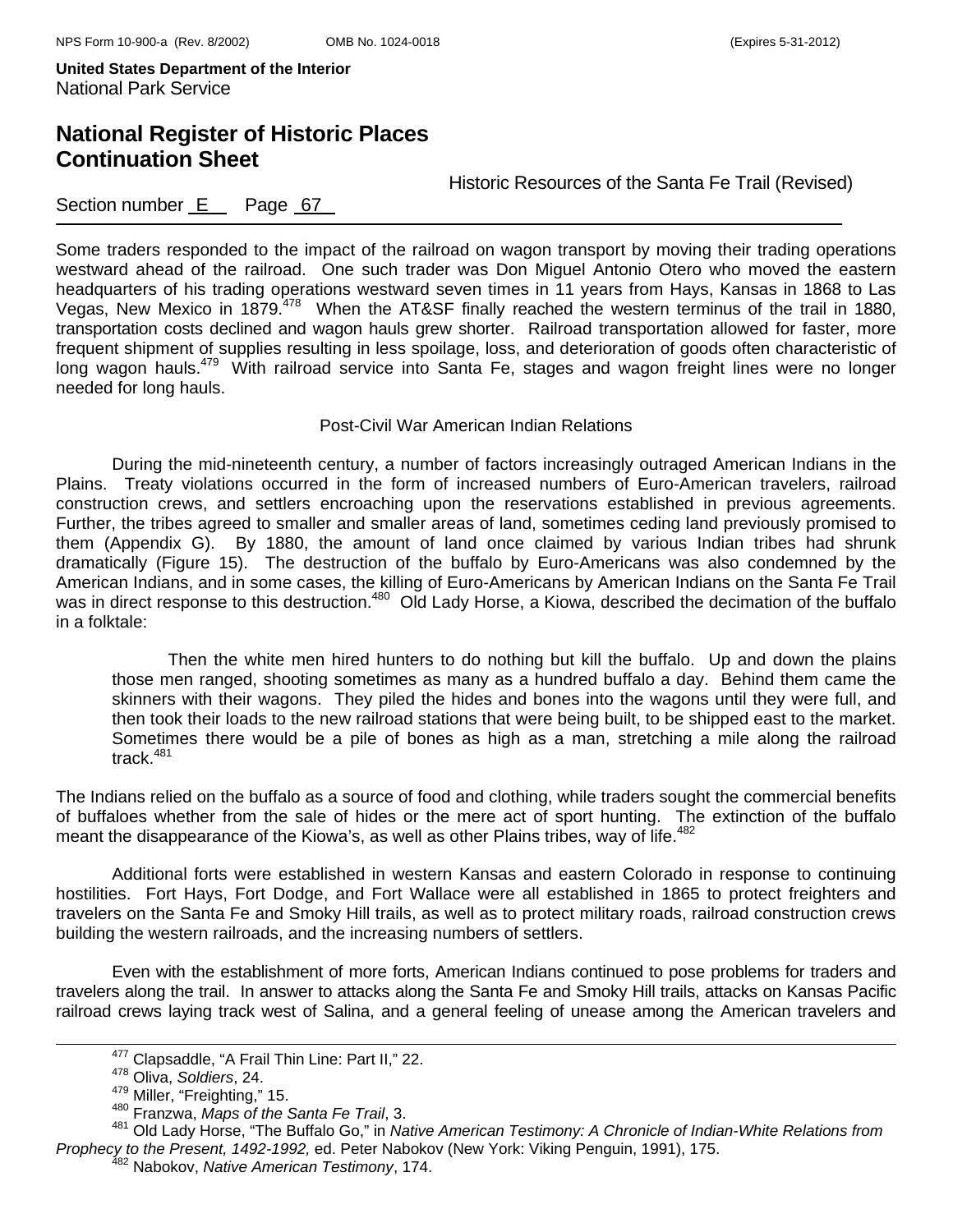# **National Register of Historic Places Continuation Sheet**

Historic Resources of the Santa Fe Trail (Revised)

Section number E Page 68

settlers, a major military expedition was organized in the late spring and early summer of 1867. The expedition, under the command of Major General Winfield S. Hancock, consisted of approximately 2000 men, including the  $7<sup>th</sup>$ US Cavalry, commanded by Lieutenant Colonel George Armstrong Custer, the 37<sup>th</sup> US Infantry under Captain John Rziha, Battery B of the 4<sup>th</sup> US Artillery, led by Captain Charles C. Parsons, and an Engineer Corps under command of Lieutenant Micah Brown. "Wild Bill" Hickok was attached as a scout, and a number of Delaware Indians accompanied the troops in the capacity of scouts, guides, hunters, and interpreters.<sup>483</sup> General Hancock attempted to hold council near Fort Larned with representatives of the Cheyenne and Sioux tribes to threaten the Indians that the Army was "able to chastise any tribes who may molest people who are travelling across the plains," and to assure them that he meant to treat "them with justice and according to our treaty stipulations."484 Whether out of fear and distrust of the Army or because of preexisting provocation, the Cheyenne and Sioux continuously avoided a full council, meeting General Hancock only to determine where next to meet.<sup>485</sup> Among the chiefs involved were Tall Bull, Pawnee Killer, White Horse, and Bull Bear.486 No formal meeting occurred; instead the Cheyenne abandoned their village during the night, which Hancock viewed as a hostile act. As a result, he ordered the village to be burned. Intended to "overawe" or defeat any hostile Indians, Hancock's expedition failed to do either. The campaign instead only managed to provoke full-scale war during the summer of 1867, known as Hancock's War.<sup>487</sup>

As the Santa Fe Trail was shortened with the westward construction of the railroads and as military concerns on the Plains faded, many of the forts that had protected the trail were closed. Fort Zarah was abandoned December 4, 1869. Fort Larned remained an active post until 1878 when the US military abandoned it. Fort Dodge was abandoned as an active military post on October 2, 1882. Fort Union continued to be the Quartermaster's Depot, servicing garrisons in New Mexico, Colorado, and Arizona, into the late 1870s. From its location only a few miles from the junction of the Cimarron & Mountain routes in the Mora Valley at present day Watrous, thousands of wagonloads of military supplies arrived at Fort Union annually over the trail, to be stored and redistributed. Fort Union remained active until 1891 because of its usefulness as an established post near the railroad where troops could be garrisoned. Fort Lyon, previously Fort Wise, was relocated 20 miles up the Arkansas River in 1867 due to flooding issues. Some of the buildings at Old Fort Lyon were briefly used as a station by a stage line, but the old post was later burned by Indians. The new post, renamed Fort Lyon No. 2, was abandoned by the Army in 1897.<sup>488</sup>

### **VI. Reuse and Commemoration of the Santa Fe Trail, 1880-1987**

Soon after the February 1880 completion of the railroad to Santa Fe, wagon use of the trail became obsolete as a means of long distance transportation; however, the trail was not completely abandoned. Territories and states incorporated trail sections into their road network, and local cities and counties used trail segments as city and county roads. Some partial stage and freight routes remained in service along portions of the trail after 1880 for local passenger and freight traffic, and settlers continued to travel along many segments. In some areas, local roadways sometimes followed the old trail next to the railroad tracks. As areas were settled and new state and county roads were planned, often along section lines, some of the Santa Fe Trail

483 General G.A. [George Armstrong] Custer, *My Life on the Plains*, (New York: Sheldon & Co., 1876), 33-34. 484 Major General William Hancock, as quoted in Oliva, *Soldiers*, 185.

<sup>485</sup> Oliva, *Soldiers*, 186; Custer, *My Life*, 23-27.

<sup>486</sup> Custer, *My Life*, 26.

<sup>487</sup> William H. Leckie, *The Buffalo Soldiers: A Narrative of the Negro Cavalry in the West* (Norman: University of Oklahoma Press, 1967), 19; Strate, *Sentinel*, 42. For an in-depth study of this war, see William Y. Chalfant, *Hancock's War: Conflict on the Southern Plains* (Norman: Arthur H. Clark Co., an imprint of the University of Oklahoma Press, 2010).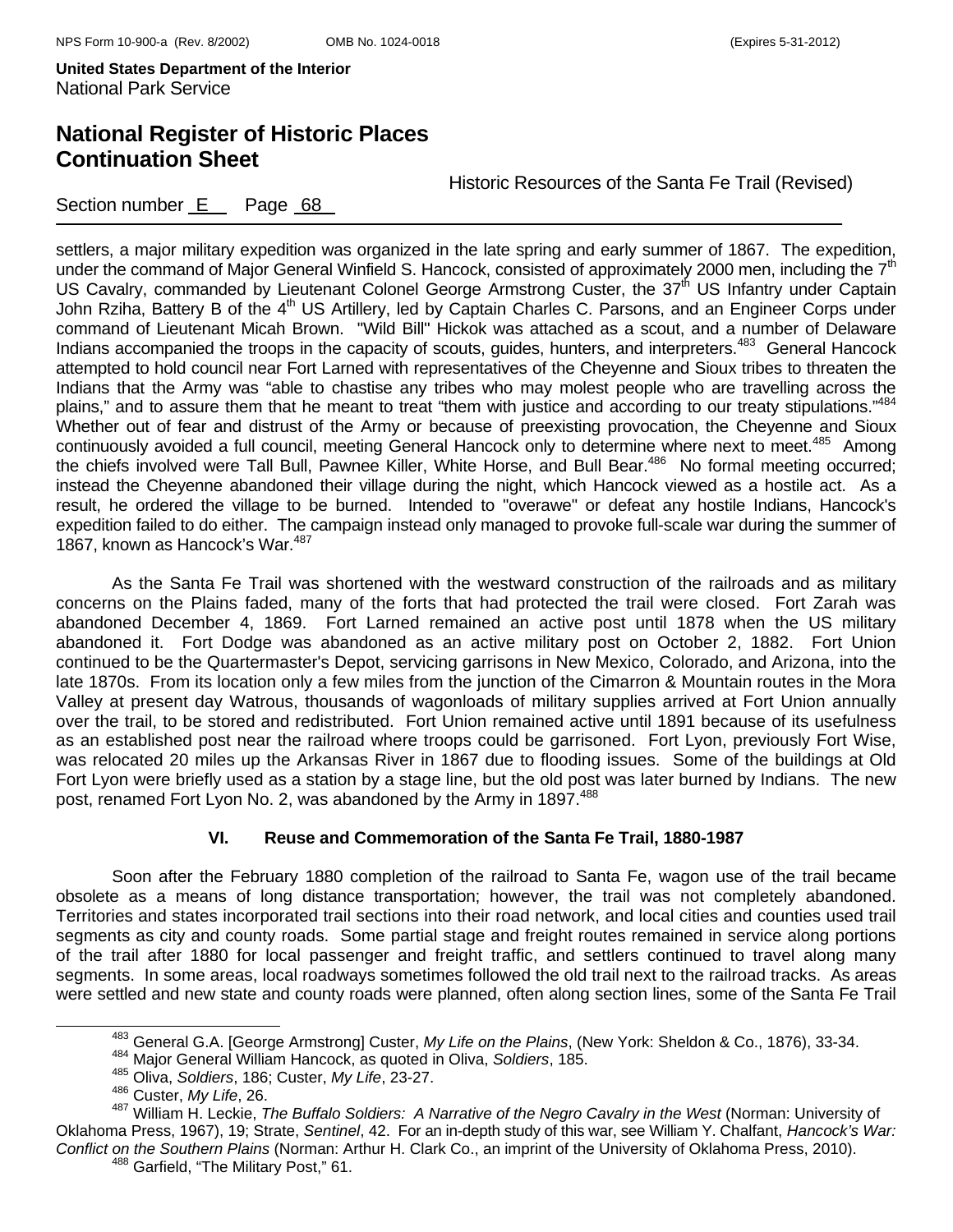# **National Register of Historic Places Continuation Sheet**

Historic Resources of the Santa Fe Trail (Revised)

### Section number E Page 69

was plowed. Some trail sections remained in native sod with the ruts made by heavily loaded wagons still visible. Other portions of the old trail were incorporated into the modern road and highway system.

The concept of a national network of improved roads emerged in the 1890s, in part because the US Postal Service initiated Rural Free Delivery in 1896. Auto clubs formed throughout the country and several met in Chicago in 1902 to form the American Automobile Association (AAA), whose original intent was to explore a transcontinental road from New York to California. Early advocates of good roads – including local governments, farmers, businesses, and chambers of commerce – began selecting existing local roads to improve and link with others. Many roads were given a name and associations formed to promote them – such as the National Old Trails Road, the Lincoln Highway, and the Victory Highway, to name a few.

This discussion of the need for a national network of good roads coincided with nostalgic remembrance of those who traveled along the one of the nation's original highways – the Santa Fe Trail. In her memoirs written in 1897, Marion Russell poignantly recalled the end of the Santa Fe Trail:

When the railroads came the old trail was neglected. Weeds sprang up along its rutted way. The old trail, the long trail over which once flowed the commerce of a nation, lives now only in the memory of a few old hearts. It lives there like a lovely, oft repeated dream... What the old grass-grown ruts could tell!<sup>489</sup>

Colonel Henry Inman ends his 1897 book, *The Old Santa Fe Trail: The Story of a Great Highway*, with a similar reminiscence on the occasion of the arrival of the railroad in Santa Fe:

…and the Old Trail as a route of commerce was closed forever. The once great highway is now only a picture in the memory of the few who have travelled its weary course, following the windings of the silent Arkansas, on to the portals that guard the rugged pathway leading to the shores of the blue Pacific.<sup>490</sup>

Such were the memories held by those who played an active role along the Santa Fe Trail.

The arrival of the railroad in Santa Fe in 1880 signaled the end of the Santa Fe Trail as a trade route but not the end of the route's local and national significance. The trail's significance was extended as segments of the trail were converted to roadways and the adventures of the trail's heydays were romanticized in American folklore.

#### Roots of Nostalgia

Contemporary accounts, details of events, and sketches of places and people on the trail appeared in popular magazines such as *Harper's Weekly*, *Harper's New Monthly Magazine*, and *Frank Leslie's Illustrated Newspaper*, many of which appeared while the trail was still an active, long distance route. A Theodore Davis sketch of the interior of the "Sutler's Store at Fort Dodge, Kansas" appeared in the May 25, 1867 issue of *Harper's Weekly*, and a painting of "An Army train crossing the plains" was printed in the April 24, 1868 issue of this popular magazine. An article entitled "The Old Santa Fe Trail and Railroad Switchback Over Raton Pass Near Trinidad," appeared in the August 23, 1879 edition of *Frank Leslie's Illustrated Newspaper*. These magazines provided news about events that had happened recently in an age when news did not travel fast.

489 Russell, *Land of Enchantment*, 18-19.

<sup>490</sup> Henry Inman, *The Old Santa Fe Trail: The Story of a Great Highway*, (London: MacMillan & Co., Ltd., 1897),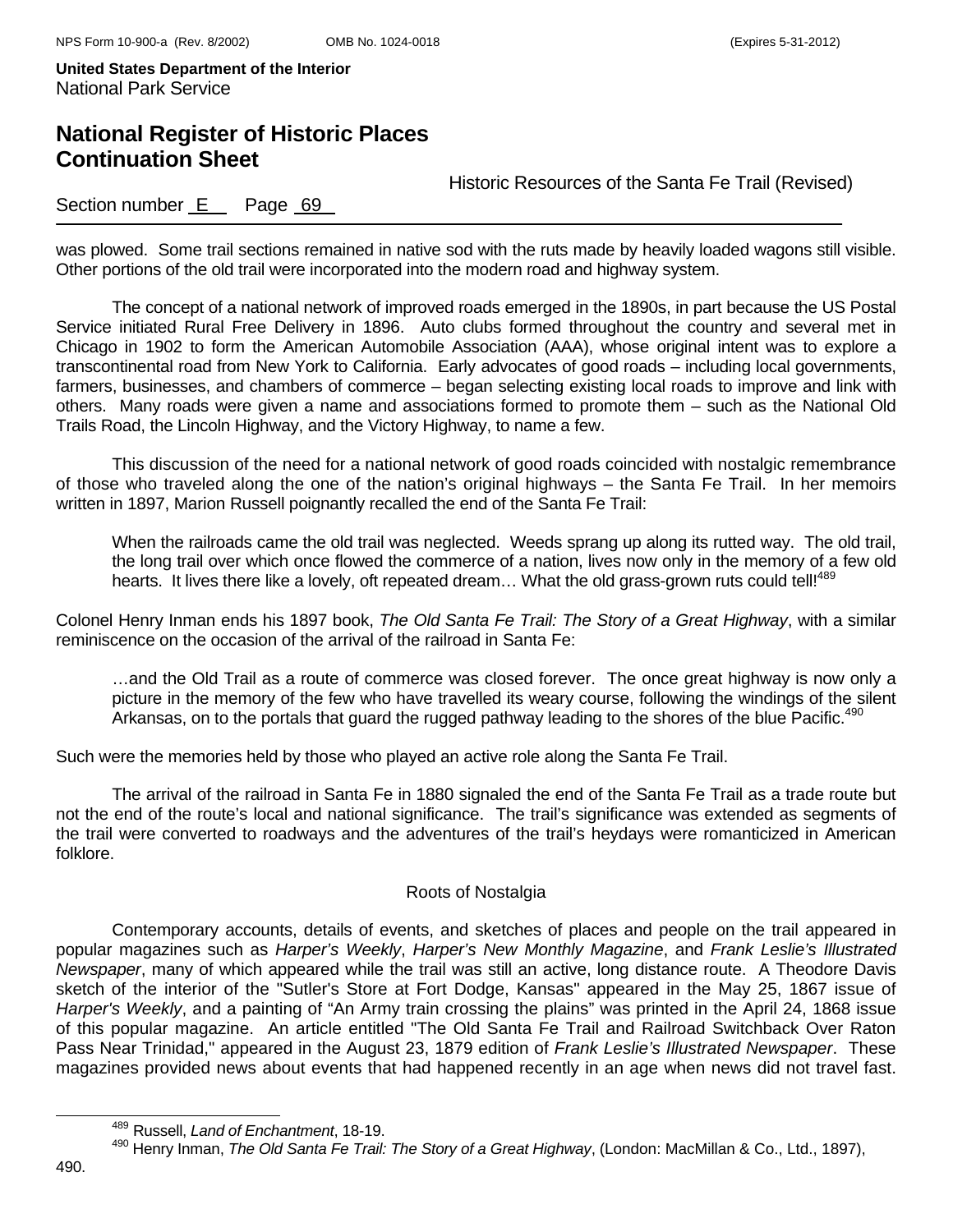# **National Register of Historic Places Continuation Sheet**

Historic Resources of the Santa Fe Trail (Revised)

### Section number E Page 70

However, many of the pictures and stories resembled modern tabloid news. They allowed eastern readers to share vicariously the danger and excitement of trail life and meetings with exotic cultures.

Dime novels written contemporaneously with and after the Santa Fe Trail, like many western novels written more recently, also romanticized and popularized the trail, or a not very accurate version of it, in fictional form. The "dime novel" was inexpensive, generally costing less than the name implies, during the midnineteenth to early twentieth century. They were pulp fiction, but they provided a major form of entertainment in the 1800s. Their usually sensational stories of adventure were aimed at a young male audience. The heroes in these books were frequently cowboys, mountain men, explorers, soldiers, detectives, or Indian fighters. Beadle and Adams of New York published most of these books. In 1865 Beadle and company published a dime novel set along the trail entitled *The Two Hunters; or, The Canon Campus. A Romance of the Santa Fe Trail*. Many of the authors of these dime novels likely never had been west of New York, garnering their knowledge of western locales from newspapers and magazines. However, some dime novels were written by participants in the events, or the type of events, they depicted. An example of an early twentieth century dime novel is the story *Young Wild West and the Sand Hill "Terrors"; or, The Road-Agents of the Santa-Fe Trail*, which appeared in *Wild West Weekly*, issue number 293, published in New York City on May 29, 1908.491

The trail continued to provide a setting for novels, and later movies, through the mid-twentieth century. In 1940 Errol Flynn, Olivia de Havilland, Raymond Massey, and Ronald Reagan starred in a motion picture titled *Santa Fe Trail*. The plot has virtually nothing to do with the trail nor is it historically accurate. According to the IMBD website, the United Artists' film, directed by Michael Curtiz, was the "story of Jeb [J.E.B.] Stuart, his romance with Kit Carson Holliday, friendship with George Custer and battles against John Brown in the days leading up to the outbreak of the American Civil War." The Santa Fe Trail figured prominently in two books by Zane Grey (1872-1939), the best-selling author of western fiction in the first half of the twentieth century. In *Fighting Caravans*, published in 1929 by Harper & Brothers, the story moves along the trail from Council Grove to Santa Fe. This book was made into a movie of the same name in 1931 starring Gary Cooper as the guide of a wagon train fending off Indians and evil traders. The Cimarron Route is the setting for Grey's *The Lost Wagon Train*, published in 1936.492 Another twentieth century example of a novel that was set along the trail is Walker A. Tompkins' 1948 novel *Santa Fe Trail*, about the exploits of Bob Pryor, the Rio Kid, leading a wagon train to Santa Fe.

#### Marking the Trail

The first major collective effort to mark the trail and commemorate those who traveled it began with the Daughters of the American Revolution (DAR) in Kansas in 1902. The national organization had long emphasized the importance of local history and patriotism, and the Kansas Daughters sought to contribute their part. A 1915 history, compiled by then-DAR historian Almira Cordry of Parsons, recounts the Kansas project. Cordry credits State Regent Fannie Geiger Thompson of Topeka with first suggesting the idea of marking the trail in her annual address on November 5, 1902 in Ottawa, Kansas.<sup>493</sup> Thompson died before the next state conference, but DAR

491 University of Missouri Libraries, "Dime Novels," *Special Collections and Rare Books Online* [Dime Novels page on-line]; available from http://mulibraries.missouri.edu/specialcollections/dimenovels.htm; Internet; accessed 6 October 2011.

<sup>&</sup>lt;sup>492</sup>Charles G. Pfeiffer, "Zane Grey and the Santa Fe Trail" *Wagon Tracks* 5, no. 4 (August 1991): 17.<br><sup>493</sup> Mrs. T. A. [Almira] Cordry, *The Story of the Marking the Santa Fe Trail* (Topeka, KS: Crane and Company,

<sup>1915), 14.</sup> While Cordry's history of the project is accurate, the locations of markers is often erroneous in her book. According to Kansas Society DAR immediate Past State Regent (2007-2010), Shirley S. Coupal, in a February 23, 2012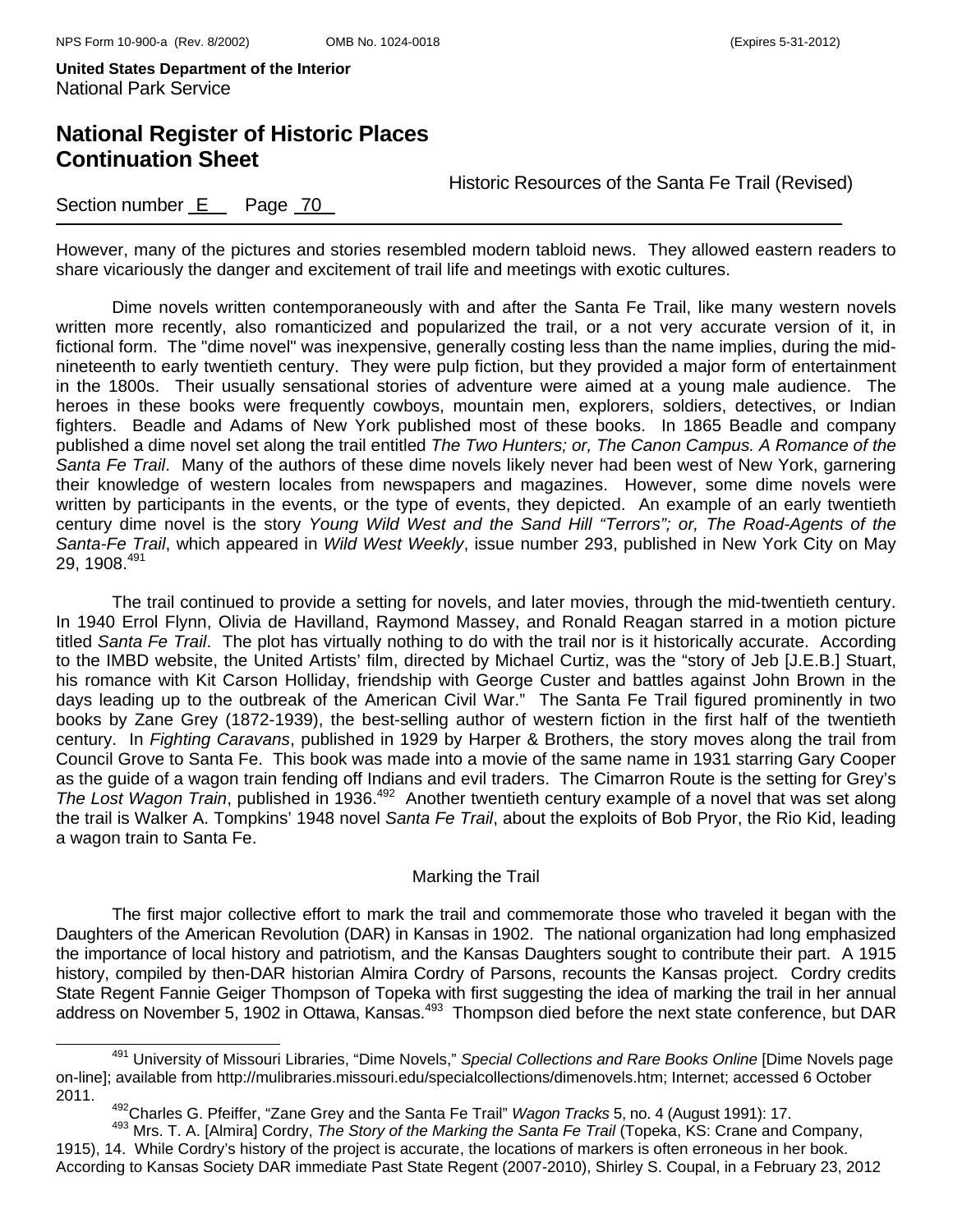# **National Register of Historic Places Continuation Sheet**

Historic Resources of the Santa Fe Trail (Revised)

Section number E Page 71

members voted to undertake her project to place markers along the Santa Fe Trail. The project began in 1904 when the Daughters consulted the Kansas State Historical Society (KSHS) for assistance in finding a map of the trail, to which Roy Marsh agreed to help. Additional assistance came from DAR member and KSHS librarian Zu Adams. With the assistance of the KSHS, the Daughters raised enough money to contact county superintendents and/or women's clubs in the various counties through which the trail passed to judge their interest and request their cooperation in marking the trail.<sup>494</sup> Fundraising efforts included a request to schoolchildren for their pennies and to the Kansas Legislature, which appropriated \$1000 toward the marker project.<sup>495</sup> The Daughters even arranged for the markers to be shipped free of charge by the AT&SF railroad from Topeka to their final destinations. The summer of 1906 was spent finalizing the marker specifications and finding places to mark along the trail. In partnership, the DAR and the KSHS contracted with C. W. Guild of Topeka to complete an order of 70 red granite boulders; due to demand, the actual number was 89.<sup>496</sup> The inscription was to read, in white lettering: SANTA FE TRAIL / 1822 – 1872 / MARKED BY THE / DAUGHTERS OF THE / AMERICAN / REVOLUTION / AND THE / STATE OF KANSAS / 1906.<sup>497</sup> The contract further specified the dimensions of the markers to be "at least two feet in height and not less than sixteen inches in breadth" with an area of "not less than two square feet."<sup>498</sup>

Payment included \$16 per boulder, and the entire order was to be complete by February 1, 1907.<sup>499</sup> The first markers were erected in 1906 along the trail in Rice County between Sterling and Lyons. In his annual report of the Kansas State Historical Society in 1907, Secretary George W. Martin recalls the completed project as "a most inspiring one." He continues, "The markers have excited an historical interest never before reached," and some people will "drive miles out of their way to see the markers."500 In all, 95 granite markers were erected as part of this effort across the 500-mile trail route in the state from 1906 to 1914.<sup>501</sup> Eighty-nine markers follow the basic wording pattern as described above (Figure 16). Four special markers were erected, each differing in scale or design from the 89 smaller granite markers. These special markers were erected at Baldwin City (Trail Park), Burlingame (Fannie Geiger Thompson Memorial), Lost Spring (Eunice Sterling Chapter), and Lyons (Sterling Chapter). Two additional markers were placed in Olathe and Gardner by The Old Settlers

499 Ibid.*,* 73-74.

500 Ibid., 142.

501 According to Cordry, two of Morton County's five markers were not placed until 1914 (the one at the state line and the one at Point of Rocks). Cordry, 130. Cordry gives the total number of markers as 96; this number includes markers that were counted twice and ones that were not accounted for.

i<br>L email to Amanda Loughlin, KSHS Survey Coordinator, "From Lyons [Rice County] west … there were very few DAR chapters in 1906-14. Mrs. Cordry was a wonderful Kansas DAR historian but she never actually went out and surveyed the markers. She depended on others and the KSHS 1906 and 1908 minutes to identify where the markers were placed. She often misplaced the markers and we know now she didn't identify all of them. We also know that the KSHS minutes are not accurate either." Coupal and Patricia Dorsch Traffas located all existing markers in the state between 1995 and 1996.

<sup>494</sup> Cordry, *The Story*, 29.

 $495$  Ibid.,  $37, 43$ .

<sup>496</sup> Ibid., 73, 99.

<sup>497</sup> Ibid., 7.0, 00.<br><sup>497</sup> Ibid., 72. There are eight different arrangements of the wording on the markers, though they all contain the same information. See Shirley S. Coupal and Patricia Dorsch Traffas, *The Century Survey of the Kansas Santa Fe Trail*  DAR Markers Placed by the Kansas Society Daughters of the American Revolution in 1906, Unpublished report of the "Historical [sic] Preservation Project of the 'At Home on the Plains Administration,' Shirley S. Coupal, State Regent, Patricia Dorsch Traffas, Honorary State Regent and Project Coordinator, 2007-2010," (2011), 8. 498 Cordry, *The Story,* 74.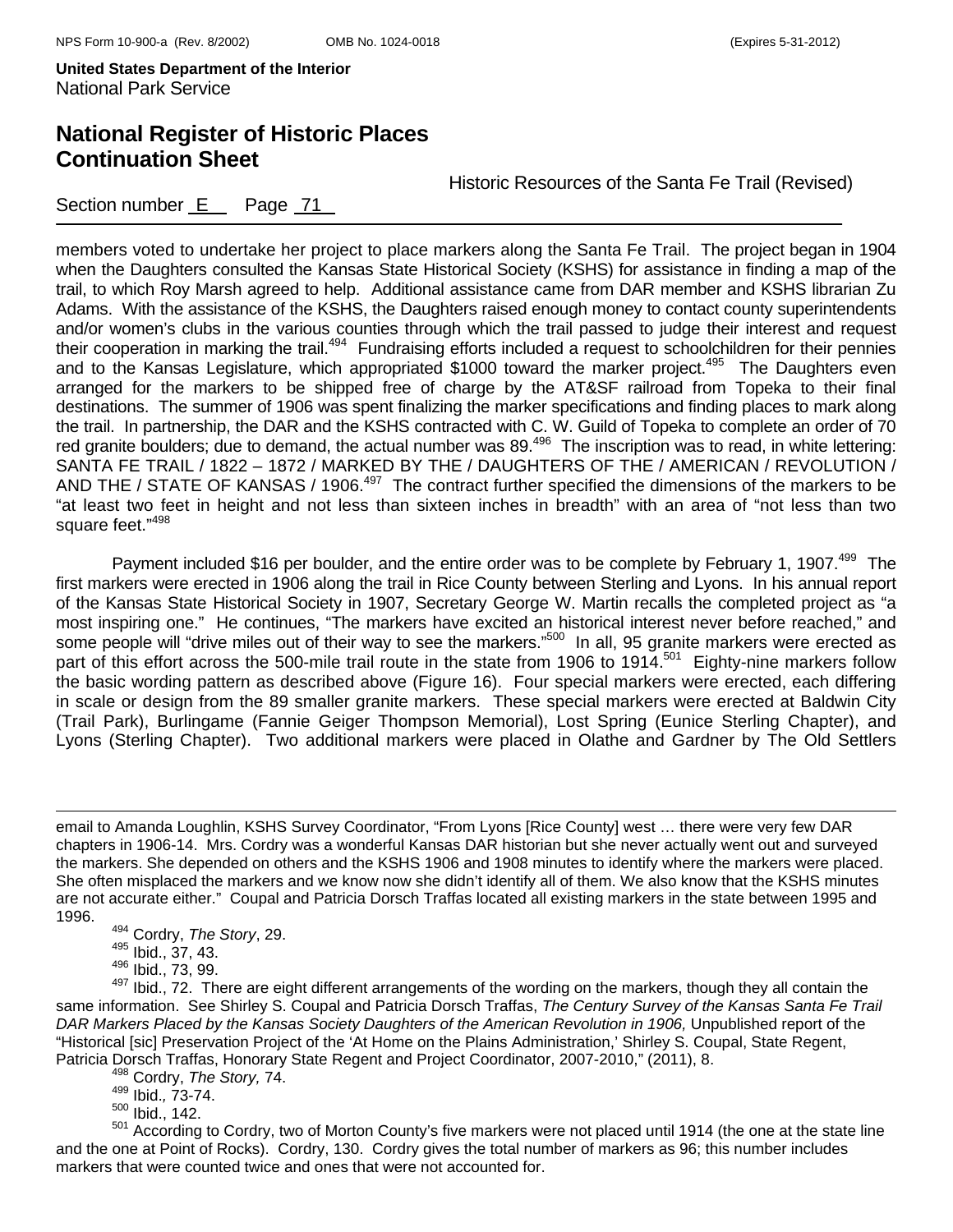## **National Register of Historic Places Continuation Sheet**

Historic Resources of the Santa Fe Trail (Revised)

### Section number E Page 72

Association as part of this effort. An additional marker was placed at Ralph's Ruts in Rice County in 1996 in honor of the trail's 175<sup>th</sup> anniversary.<sup>502</sup>

Kansas was the first state in which the DAR marked the trail, but chapters in Colorado, Missouri, and New Mexico followed Kansas' example.503 The DAR in Colorado began the process of marking their portion of the Santa Fe Trail in 1906. The last marker in Colorado was erected in 1912 at the site of Bent's Old Fort. Mr. A.E. Reynolds of Denver, then-owner of the land where Bent's Old Fort was located, donated the marker. A statewide DAR committee requested and received \$2000 from the state legislature to aid in the project. Upon completion of the initial project to place 27 granite markers and after paying all costs, the Colorado DAR returned \$600 to the legislature. The DAR also received contributions from the AT&SF Railroad, the Denver and Rio Grande Railroad, the city council of Trinidad, and many private citizens. A total of 36 DAR markers are now located along the route that Santa Fe Trail wagons traveled through Colorado: 33 on the Mountain Route and three along the Cimarron Route.<sup>504</sup> In 1909, DAR members in Missouri began a project to commemorate the Santa Fe Trail by locating and marking its route through their state. Daughters met with the Independence City Council to announce their project, and on September 3, 1909, DAR members attended the first reunion meeting of the Old Plainsmen's Association to garner public sentiment for the effort. The Old Plainsmen's Association was established in 1909 by aging traders, wagon freighters, and bullwhackers, mostly from Missouri, who had crossed the Plains over the trail. The organization held annual reunions at a fair in Independence, Missouri, where they shared their memories of their heydays on the trails. The first reunion of the Old Plainsmen was held September 3, 1909, in conjunction with a gathering of long-time settlers of Jackson County, Missouri. The event was organized and hosted by local Independence historian W. Z. Hickman. The 168 registered Old Plainsmen were between 56 and 85 years of age. On August 25, 1916, the organization issued certificates to members, giving the member's name, date of birth, the year when they "first crossed the Great American Desert," and the number of trips made. The organization attempted to fund a project to erect a statue of a bullwhacker in Independence, but the plan never came to fruition. The last reunion was held in 1919, by which time only a few old timers who had experienced the trails firsthand were left.<sup>505</sup>

The Missouri Legislature appropriated \$3000 for the purchase of markers, and the state's highway engineer, Curtis Hill, was asked to map the route so that markers could be located close to the Santa Fe Trail and within the right-of-way of existing roads. Markers were purchased from the Rice Monument Company of Kansas City in 1909, but they were not erected until 1912-1913. DAR members and dignitaries dedicated the 29 granite markers during a two-day auto tour from Kansas City to New Franklin in 1913.<sup>506</sup>

Missouri DAR project leaders included Elizabeth Butler Gentry and Mrs. John Van Brunt.<sup>507</sup> Gentry combined her interests in history and commemoration with efforts to improve roads by serving as the chairman of the national organization's "National Old Trails Road Committee," which was formed in 1911, and as Jackson

502 Coupal and Traffas, *The Century Survey*, 8. Oklahoma's DAR erected a marker along the trail around the same time as the marker placed at Ralph's Ruts. This is the only marker in Oklahoma. 503 Cordry, *The Story*, 142.

<sup>504</sup> Mary B. Gamble and Leo E. Gamble, *Santa Fe Markers in Colorado - placed by The Colorado State Society Daughters of the American Revolution, 1906-1909* (Spearville, Kansas: Spearville News, Inc., 1987), 13-50; Mary B. Gamble, "DAR Markers on the Santa Fe Trail, Part III: Colorado," Wagon Tracks 6, no. 2 (February 1992): 11-12.<br><sup>505</sup> Marc Simmons, *The Santa Fe Trail Association: A History of its First Decade, 1986-1996* (Larned, KS: The

Santa Fe Trail Association, 1997), 1; Donald R. Hale, "The Old Plainsman's Association," Mark L. Gardner, ed. *Wagon* 

<sup>&</sup>lt;sup>506</sup> Virginia Lee Fisher, "DAR Marker Moved," *Wagon Tracks* 5 (February 1991): 9.<br><sup>507</sup> Jane Mallinson, "DAR Markers on the Santa Fe Trail," *Wagon Tracks* 5, no. 4 (February 1991): 8.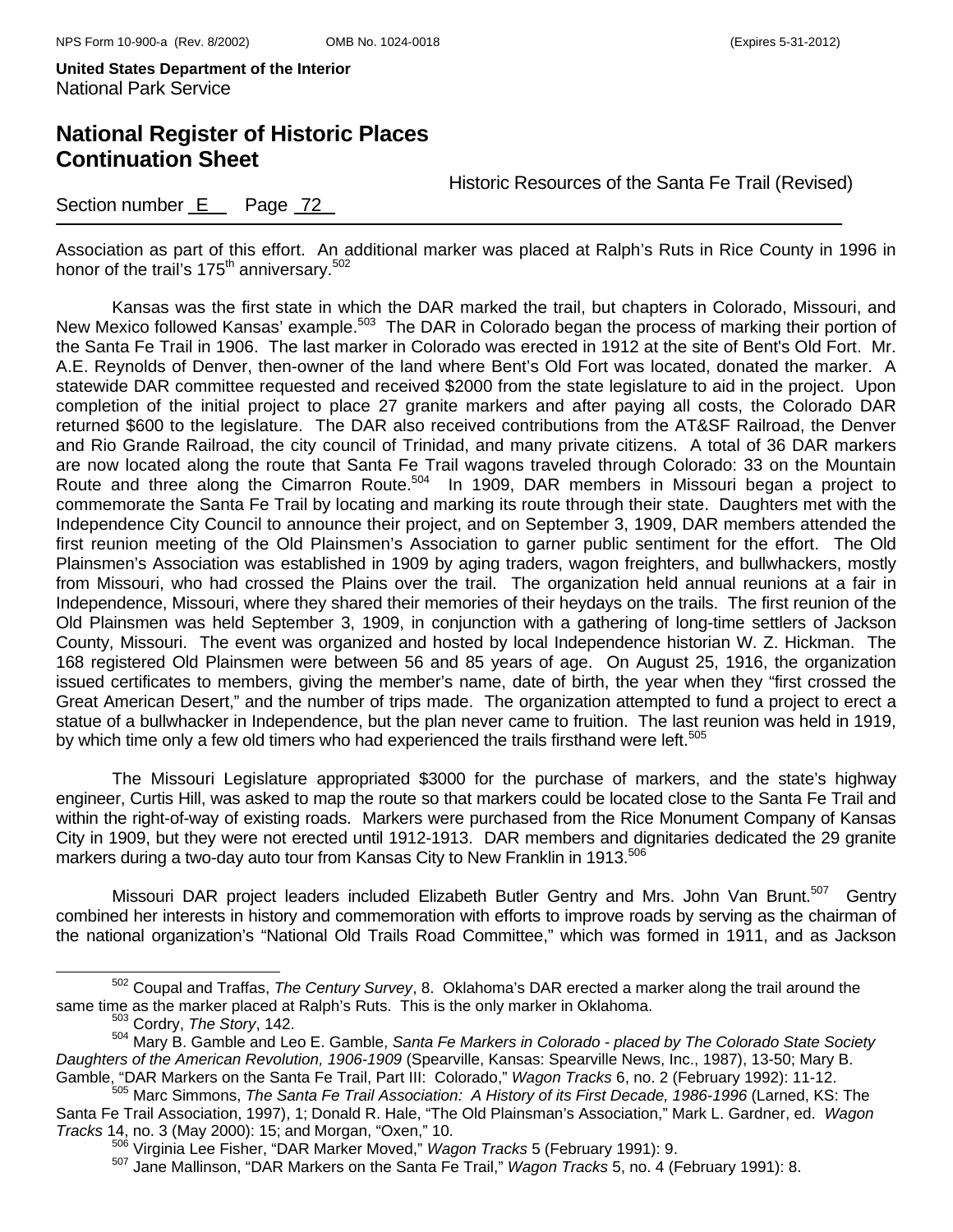# **National Register of Historic Places Continuation Sheet**

Historic Resources of the Santa Fe Trail (Revised)

### Section number E Page 73

County's chairman of the Missouri Good Roads Committee.<sup>508</sup> As part of her DAR duties, she penned a regular column in *Daughters of the American Revolution Magazine* during the early and middle 1910s.509 Excerpts from the column suggest DAR chapters throughout the United States were documenting and marking sites of local and national historical significance.

In New Mexico, the territorial government set aside funding for the "establishment of a public highway through the Territory of New Mexico."510 Section 1 of the 1905 *Session Laws of New Mexico* describes the location of the highway: "for its northern terminus a point in the Raton Mountains on the State Line between Colorado and New Mexico where the old Barlow & Sanderson stage road, known as the 'Santa Fe Trail,' crossed the State Line, running thence in a southerly direction and following the old Santa Fe Trail as nearly as practicable."511 Further, Section 9 stipulates that commemorative stone monuments be placed "at suitable points along said highway...to be erected by the labor of penitentiary convicts."<sup>512</sup> The DAR placed 18 markers along the trail in New Mexico. On July 2, 1910, a large celebration was held in Las Vegas, New Mexico to dedicate a new concrete bridge over the Gallinas River at the site where the Santa Fe Trail had forded this stream a short distance from the Las Vegas Plaza. As part of this celebration, a reunion of "old trailers" was held at the event. Local city and county officials spoke. The chairman of the San Miguel County Board of Commissioners, Ramon Gallegos, noted that the bridge would "stand as an everlasting monument to that once great highway of commerce, the Santa Fe Trail."<sup>513</sup> Thomas Catron, who had traveled from Westport Landing to Santa Fe in 1866, vividly described the trail and its history. About 100 old trailers attended the gathering and participated in a parade, either walking or riding in carriages. As a lead up to this grand event, the *Optic* printed lists of "pioneers who traveled the Santa Fe Trail," eventually coming up with 450 individuals.<sup>514</sup> A quick glance at the list suggests about 250 of the surnames appear to be of Hispanic origin.<sup>515</sup>

These DAR-related markers in the states through which the trail passes have been well documented. Often, historic photographs and local newspaper articles document the original dedication and unveiling of the markers. Later efforts throughout the twentieth century to compile documentation on and photographs of the markers have been undertaken by DAR members and Santa Fe Trail enthusiasts, the result of which have been maps, travel guides, and even websites. Many markers have been relocated, usually just a short distance often due to road- or farm-related development. For instance, of the 27 original markers placed along the trail in

 $511$  Ibid. Confusingly, this new road was to be called El Camino Real.<br> $512$  Ibid.

10.

508 Robert F. Weingroff, *The National Old Trails Road Part 1: The Quest for a National Road* (Washington, DC: FHWA, n.d.), 7 [electronic copy on-line]; available from the *Federal Highway Administration Website,*

<sup>&</sup>lt;http://www.fhwa.dot.gov/infrastructure/trailstoc.cfm> (accessed 1 November 2011.) 509 For examples, see: Elizabeth Butler Gentry, "National Old Trails Road Department," *Daughters of the American Revolution Magazine* (December 1913): 733-736; Elizabeth Butler Gentry, "National Old Trails Road Department," *Daughters of the American Revolution Magazine* (August-September 1914): 132-135; and Elizabeth Butler Gentry, "National Old Trails Road Department," *Daughters of the American Revolution Magazine* (October 1914): 663- 665.

<sup>510</sup> Jane Mallinson, "DAR Markers on the Santa Fe Trail in New Mexico," *Wagon Tracks* 7, no. 2 (February 1993):

<sup>513</sup> Michael L. Olsen, "The Fourth of July 1910 in Las Vegas, New Mexico: Was it the Last Roundup for Santa Fe Trail Veterans?" *Wagon Tracks* 8, no. 3 (May 1994): 9. 514 Ibid.

 $515$  Ibid., 9-12.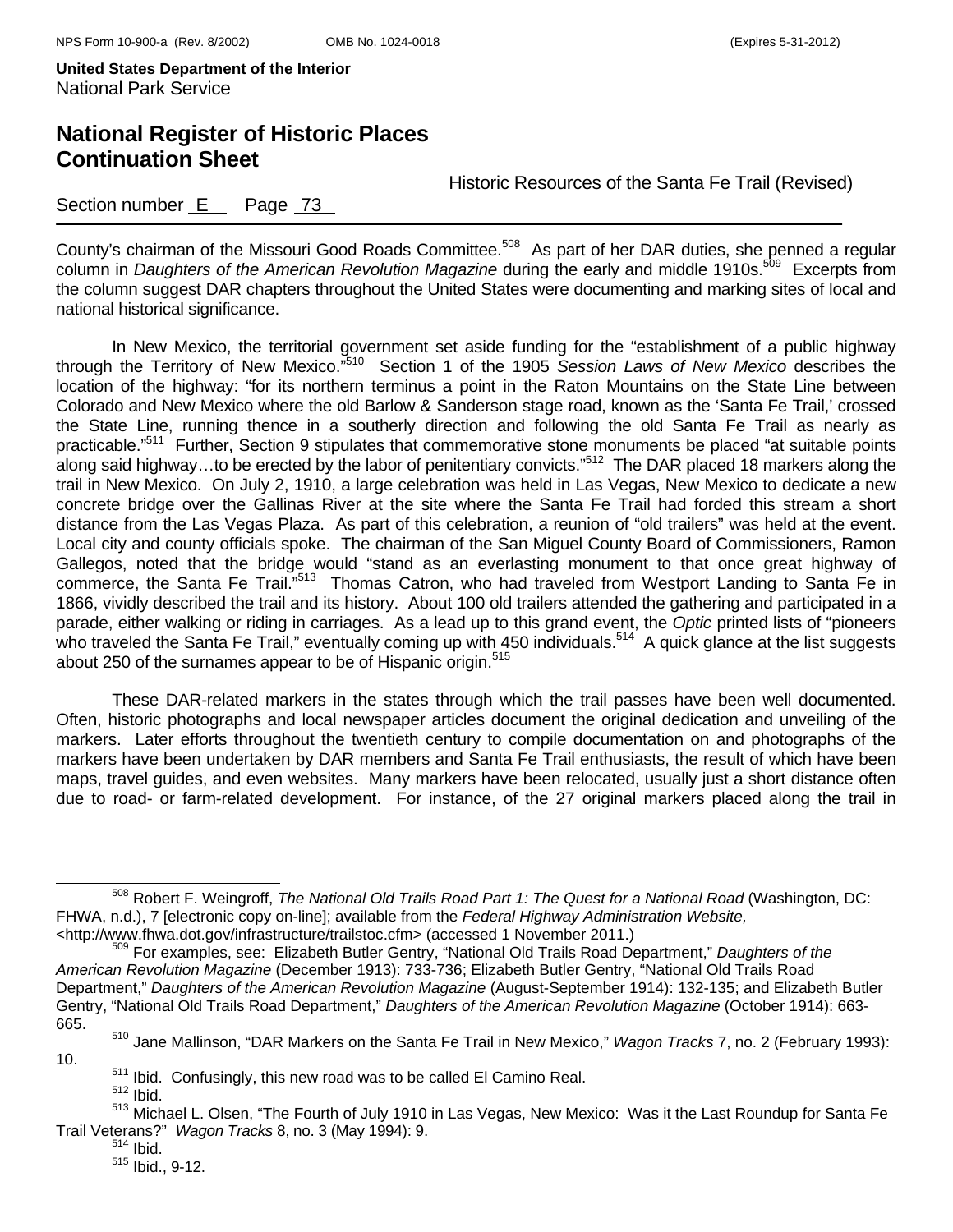## **National Register of Historic Places Continuation Sheet**

Historic Resources of the Santa Fe Trail (Revised)

### Section number  $E$  Page  $74$

Colorado by DAR chapters, at least 10 have been relocated.<sup>516</sup> Similar patterns of relocation have been documented in the other states.

Efforts to mark the trail during the early twentieth century coincided with the dawn of the automobile era. Auto-related publications of the early 1910s, such as *Motor Age*, regularly printed articles about auto-treks and scenic routes that would appeal to local and cross-country travelers. The Daughters' national publication printed similar articles promoting local history and travel. Cordry's 1915 account of the marker project in Kansas suggests the Daughters were aware of the tremendous educational opportunity in erecting these monuments, as the public would be traveling roads that paralleled and crossed the trail. The fact that Missouri's highway engineer was instrumental in determining locations for markers within rights-of way provides more evidence of the importance of catching the eye of the motoring public.

In 1912, the National Old Trails Road Association was formed in Kansas City. The primary mission of this group was to garner political support for the creation of a new national highway system that would follow and commemorate routes such as the Santa Fe Trail and the Boonslick Road. Created out of the efforts of this organization, the National Old Trails Road became "the first transcontinental route to have an organization created for its improvement."517 This road stretched from Maryland to California and generally followed four historic trails: the National Pike (from Washington, DC to St. Louis) the Boonslick Trail (from St. Louis to Old Franklin), the Santa Fe Trail (from Old Franklin to Santa Fe), and the Padres Trail (from Santa Fe to the Pacific Coast).518 Anton L. Westgard, chairman of the Committee on Tours of the Touring Club of America, was a strong proponent of using the Santa Fe Trail to form this automobile highway, stating, "In the far west, old trading routes, abandoned since the advent of railroads, had to be followed. While these old trails cunningly meandered along the line of least topographical resistance, they were, for the most part, owing to long years of disuse, in a condition which made them practically impassable."<sup>519</sup> In 1910, Westgard had traveled from New York to California to determine road conditions and possible amenities and the best route for the first transcontinental highway.<sup>520</sup> The corridor was already in place, and its improvement and popularity were a result of the efforts of the motor car industry, the Good Roads Movement, and motor tourism.<sup>521</sup> In 1914 alone, two million dollars were spent on the highway's improvement, which had provided macadam paving for most of the section to Missouri and road construction throughout Missouri and Kansas.<sup>522</sup>

The idea of a highway in Kansas that followed the Santa Fe Trail was discussed even before the National Old Trails Road Association was formed. Disputes arose over which route in Kansas would be best for the highway. Boosters in Hutchinson and Reno County, Kansas, for instance, organized in 1910 to map a route from Newton to the Colorado border. Using existing roads, they cobbled together a rather straight route that eventually became US Highway 50. A route connecting Newton to the state's eastern border soon emerged and

http://www.americanroads.us/articles/New\_York\_Times\_1910\_11\_27.html; Internet; accessed 23 March 2012.

516 Gamble and Gamble, *Santa Fe Markers in Colorado*, 13-50

<sup>517</sup> A.L. Westgard, "Major Routes to the California Expositions," *Motor*, March 1915 [transcription on-line];

available from http://www.fhwa.dot.gov/infrastructure/westgard.cfm; Internet; accessed 23 March 2012.<br><sup>518</sup> Ibid. Westgard notes that the portion of the 1825 National Pike west of Indiana was only surveyed and not constructed.<br><sup>519</sup> Westgard, "Major Routes," n.p.

<sup>519</sup> Westgard, "Major Routes," n.p. 520 "A.L. Westgard's Transcontinental Trip Ends This Week at Los Angeles," *New York Times*, 27 November 1910, n.p., [transcription on-line]; available from

<sup>&</sup>lt;sup>521</sup> Westgard, "Major Routes," n.p.<br><sup>522</sup> Ibid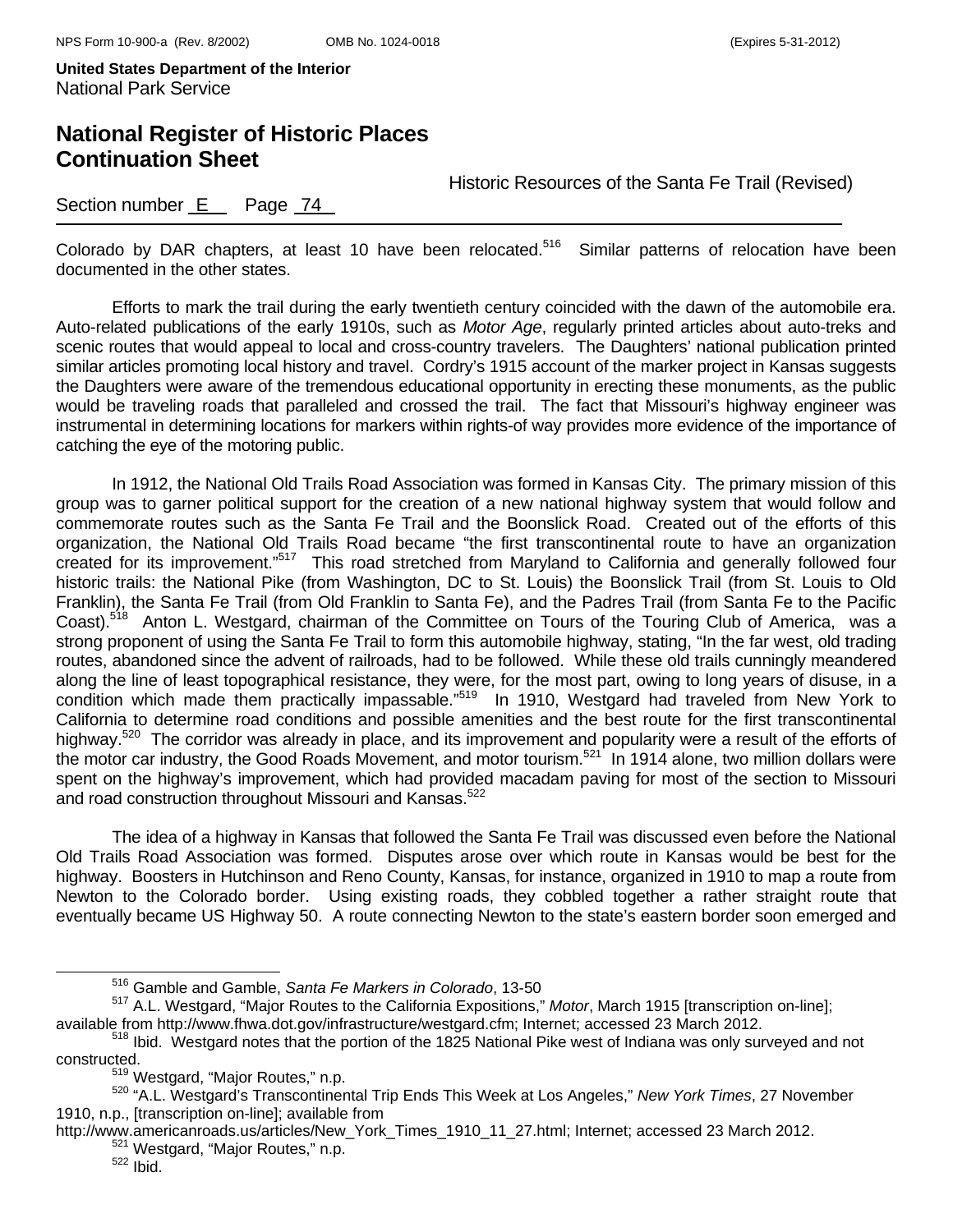## **National Register of Historic Places Continuation Sheet**

Historic Resources of the Santa Fe Trail (Revised)

### Section number E Page 75

became known as the New Santa Fe Trail.<sup>523</sup> In 1911, a competing association formed in Herington, Kansas and mapped the Old Santa Fe Trail, which attempted to follow the historic trail route as closely as possible. The two routes were largely the same west of Lyons, Kansas.<sup>524</sup> As a result, the National Old Trails Road had two routes in the state, splitting at Edgerton.525 The National Old Trails Road Association disbanded during World War I but was revived in 1928 as the National Old Trails Association under the leadership of Independence judge and future US President Harry S. Truman.<sup>526</sup>

The DAR, working with Truman from the National Old Trails Association, collected donations, and between 1928 and 1929, had 12 "Madonna of the Trail" or "Pioneer Mother" statues erected along the National Old Trails Road, mostly along Old US Highway 40.<sup>527</sup> The 18-foot tall statues, created by sculptor August Leimbach, depict a 10-foot tall pioneer mother wearing a long dress and bonnet stepping forward, usually facing west (Figure 17). She is carrying a rifle in one hand, has an infant on her other arm, and clinging to her skirt is a small child. On one side of the base is inscribed "NSDAR Memorial / Pioneer Mothers / Covered Wagon Days." On the north side are the words "Into the primitive West / Face upswung toward the sun / Bravely she came, her children beside her, here she made a home / Beautiful pioneer mother." On the south side the inscription reads: "To the pioneer mother of America / Through whose courage and sacrifice / The desert has blossomed / The camp became a home / The blazed trail the thoroughfare." The Madonna monuments were intended by the DAR to provide a symbol of the courage and faith of the women whose strength and love aided so greatly in conquering the wilderness and establishing permanent homes.<sup>528</sup>

There was tremendous competition between communities within the 12 states of the National Old Trails Association designated to receive the Madonna statues. In New Mexico there was also opposition from some in Santa Fe to the placement of one of the statues there. Some Santa Fe citizens' objections were artistic in nature or due to not being involved in the selection of the artist or final appearance of the statue. Others in Santa Fe objected that the statue did not reflect the region's Hispanic pioneer mothers. Finally the State Conference of the DAR in New Mexico chose to place the Madonna statue near downtown Albuquerque in McClellan Park on the corner of Fourth Street and Marble Avenue NW. While not solely commemorating the Santa Fe Trail, four of the statues were placed along or in proximity to the Santa Fe Trail in Lexington, Missouri; Council Grove, Kansas; Lamar, Colorado; and Albuquerque, New Mexico.<sup>529</sup> The Madonna statue in Council Grove was dedicated on September 7, 1928. It has several local inscriptions on its base: 1) "Here, east met west when the Old Santa Fe Trail was established August 10, 1825 at a council between the United States Commissioners and Osage

523 Sherry Lamb Schirmer and Theodore A. Wilson, *Milestones: A History of the Kansas Highway Commission and the Department of Transportation* (Topeka, KS: Kansas Department of Transportation, 1986), 1-20. As quoted in Elizabeth Rosin and Dale Nimz, "Roadside Kansas" National Register of Historic Places multiple property documentation form (Topeka, KS: Kansas State Historical Society, 2011), E-9. 524 Weingroff, *The National Old Trails Road*, 20-24.

<sup>525</sup> Westgard, "Major Routes," n.p. 526 Simmons, *The Santa Fe Trail Association*, 1.

<sup>527</sup> Ibid. According to KSDAR past-president, Shirley Coupal, these statues are still owned and maintained by the DAR and are the responsibility of the local chapters and state societies.

<sup>528</sup> Jane Mallinson, "Harry Truman and the Selection of Sites for the DAR Madonna Statues, Part II," *Wagon Tracks* 9, no. 3 (May 1995): 6; Doug Kirby, Ken Smith, and Mike Wilkins, "Madonnas of the Trail," *Roadside America Online* [Madonnas of the Trail page on-line]; available from http://www.roadsideamerica.com/set/madonna.html; Internet; accessed 21 March 2011.

<sup>529</sup> Jane Mallinson, "Harry Truman and the Selection of Sites for the DAR Madonna Statues, Part I," *Wagon Tracks* 9, no. 1 (November 1994): 11; Mallinson, "Harry Truman, Part II," 6; Jane Mallinson, "Harry Truman and the Selection of Sites for the DAR Madonna Statues, Part III," *Wagon Tracks* 9, no. 4 (August 1995): 10-11; and Shirley Coupal, "DAR Madonna Rededication at Council Grove September 7, 2003" *Wagon Tracks* 17, no. 4 (August 2003): 13.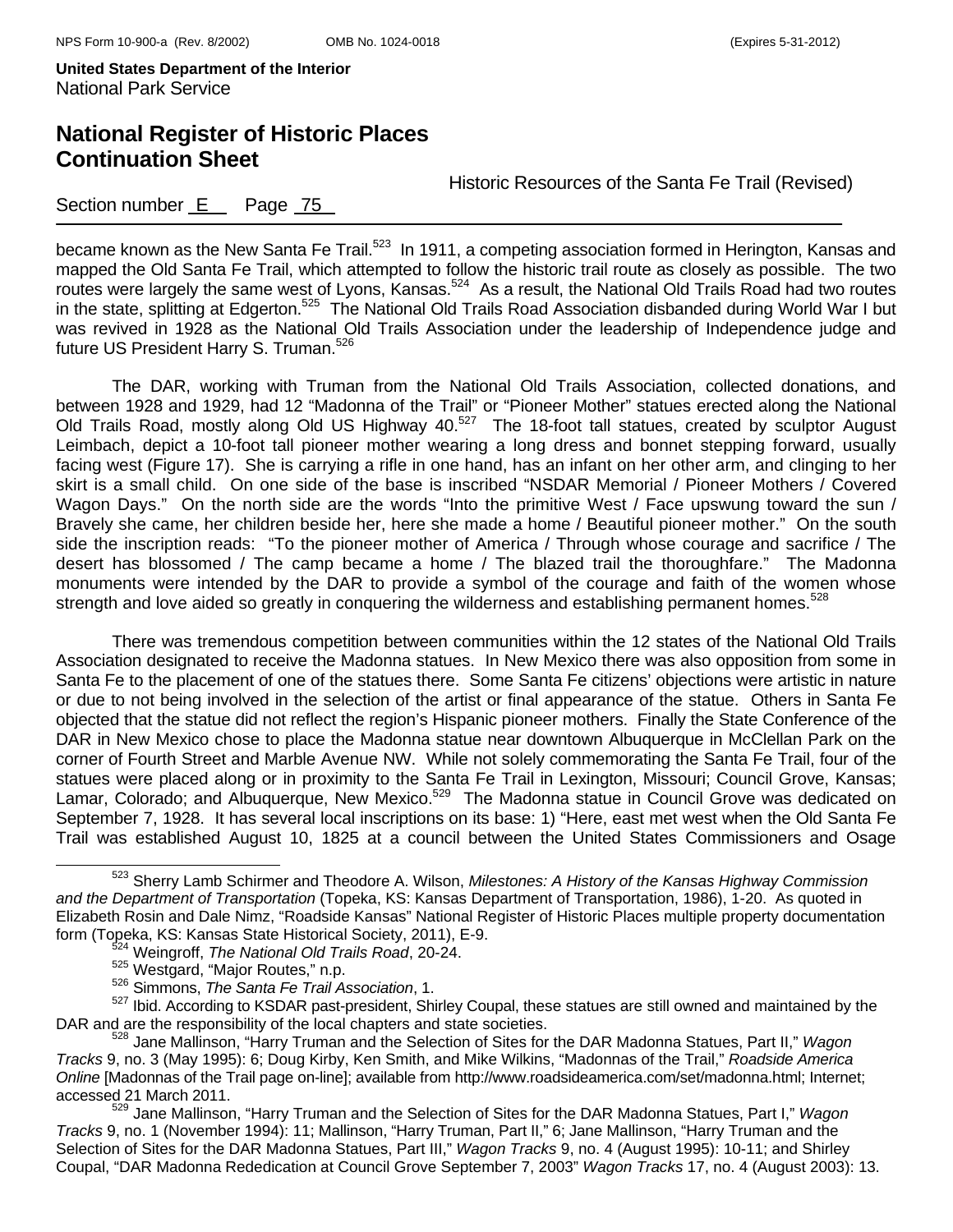# **National Register of Historic Places Continuation Sheet**

Historic Resources of the Santa Fe Trail (Revised)

### Section number E Page 76

Indians;" 2) "1825-1866 Trailsmen camped on the spot. 1847-1873 Kaw Indians lived here. 1847 – first white settler Seth Hays. 1847 – Council Grove a trading post." On September 7, 2007, the Kansas Society Daughters of the American Revolution hosted a 75<sup>th</sup> anniversary and rededication celebration of the Council Grove Madonna of the trail statue. The other eight Madonna of the Trail statues were erected in Bethesda, Maryland; Beallsville, Pennsylvania; Wheeling, West Virginia; Springfield, Ohio; Richmond, Indiana; Vandalia, Illinois; Springerville, Arizona; and Upland, California.<sup>530</sup> Each statue erected by the DAR is still owned and maintained by the local chapters and state societies in which they are located.

 In addition to the DAR, other organizations including museums, associations, and communities have erected markers, monuments, and memorials to acknowledge and commemorate the lasting legacy of the Santa Fe Trail. For example, three historical markers denote the location of "The Caches" on the Santa Fe Trail west of Dodge City in Ford County, Kansas. A large white concrete marker is located at the northeast corner of US-50 and 107 Road. In part this marker reads: "1823-CACHES-N.W. 1100. Ft., Famous Old Trail Campsite, Early Army Hdq." The inscription on the base of the monument identifies the location of "The Caches" as being "N.W. 1100 Ft." This large marker was manufactured and erected with funds donated by the citizens of Dodge City to preserve the memory of their pioneer heritage. It was dedicated at a ceremony on October 1, 1926 to honor the several sites and events inscribed on the monument.<sup>531</sup> The other two historical markers are located together on the west side of 107 Road about 250 yards north of US Highway 50.<sup>532</sup> The adjacent sign consists of a brass plaque on a limestone post that simply reads "The Caches / Santa Fe Trail." "The Caches" in Ford County was one of 186 historic sites and structures within Kansas identified by the Kansas State Historical Society, during a survey conducted of such properties undertaken in compliance with a 1955 act of the state legislature. The 1957 report presented to the legislature described "The Caches" as "a famous landmark on the Santa Fe trail near these military posts [Fort Mann, Camp Mackay, and Fort Atkinson]" that was "first used by a pack train outfit in 1822 for temporary storage of supplies." "The Caches" site was identified as being on "privately owned farm land" "about three-fourths of a miles northwest of the fort site." The Society recommended that a historical marker be erected to mark the location of this site.<sup>533</sup>

 In 1948 the Kansas City Chapter of the American Pioneer Trail Association, a successor to the Oregon Trail Memorial Association, organized a project to mark the entire length of the Santa Fe Trail with oval metal signs, depicting a covered wagon pulled by mules above the words "Santa Fe Trail." These markers were placed that same year on or near schools located along the Santa Fe Trail. Thornton Cooke was chairman of the association committee that worked on the trail marking plan. Irvin "Shorty" Shope, a western painter, illustrator, and muralist from Montana, created the image for the markers. Amateur historian Dean Earl Wood raised funds for the project. In 1950 an additional 27 signs were placed on trees and poles to mark the precise trail route through Kansas City. Very few of these oval signs remain where they were originally placed.<sup>534</sup>

 $^{530}$  Coupal, "DAR Madonna," 13; Kirby, Smith, and Wilkins, "Madonnas of the Trail," website.<br> $^{531}$  Dodge City Journal, September 30, 1926, vol.46, no.39.

<sup>532</sup> Dodge City Journal, September 30, 1926, 1916, 1916, 1926, 1926, 1938, p. 1936, s. a. 1946, s. a. 1946, s. s<br><sup>532</sup> The larger sign, erected by the Wet/Dry Chapter of the Santa Fe Trail Association, reads, "At this point the Caches, so called for the pits dug by the Baird/Chambers party to store / trade goods in 1823. Here, the Dry Route of the Santa Fe Trail merged with the Wet Route. / At a later date, the Dry Route merged with the Wet Route one mile east

of Fort Dodge." 533 Kansas State Historical Society, "A Survey of Historic Sites and Structures in Kansas," *The Kansas Historical Quarterly* 23 (Summer 1957): 131.

<sup>534</sup> Simmons, *The Santa Fe Trail Association*, 1-2; Santa Fe Trail Research, "Historic Santa Fe Trail Markers," *Santa Fe Trail Research Online* [Oval Santa Fe Trail Signs page on-line]; available from

http://www.santafetrailresearch.com/research/oval-sft-signs.html; Internet; accessed 21 March 2011.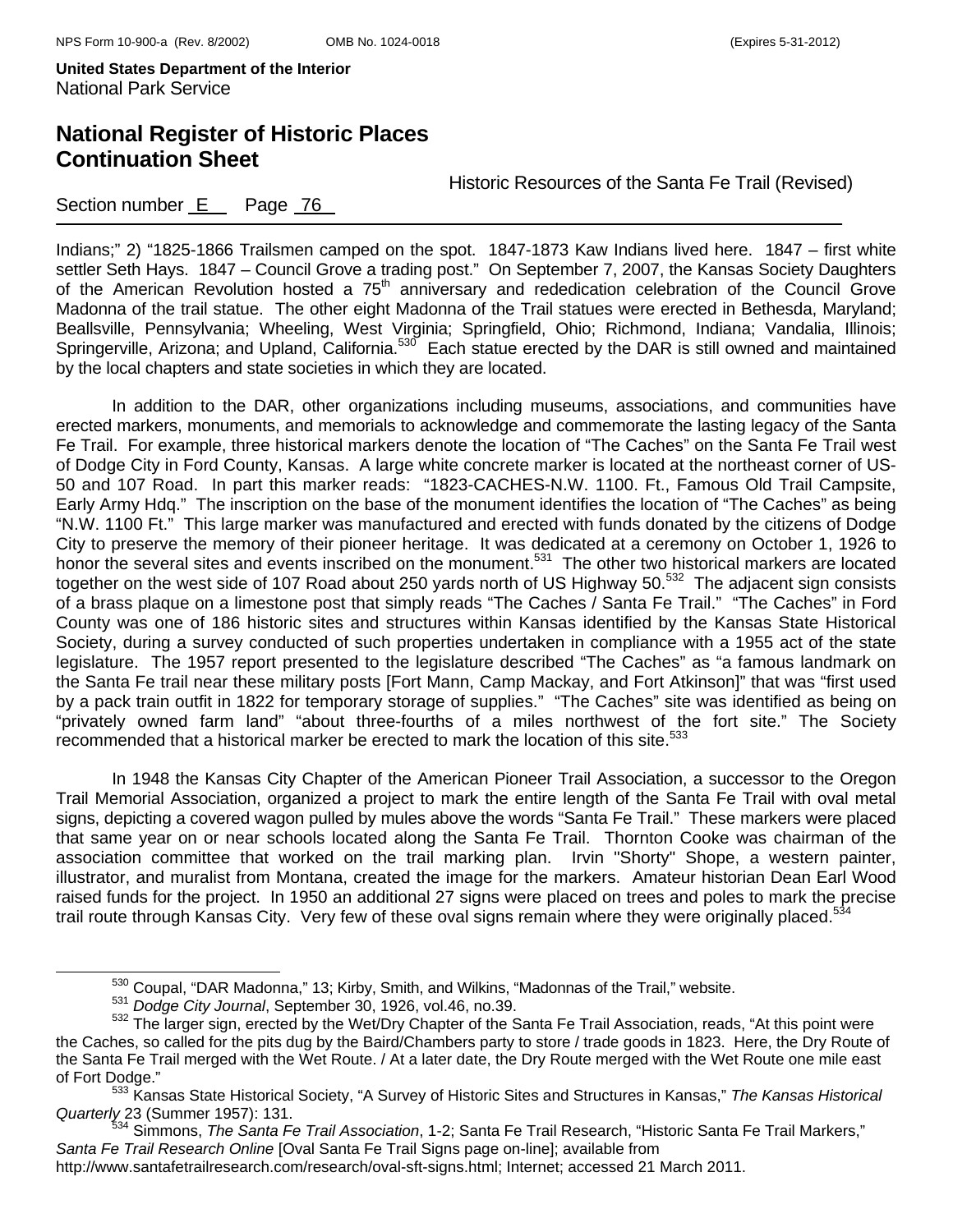## **National Register of Historic Places Continuation Sheet**

Historic Resources of the Santa Fe Trail (Revised)

Section number  $E$  Page  $77$ 

Beyond Monuments

 After World War II, efforts to mark and re-mark the trail transitioned to producing brochures, maps, and related literature for locals and travelers. With the Kansas centennial approaching, the Santa Fe Trail Highway Association was founded in about 1960 and took advantage of historical interest in Kansas generated by the state's upcoming commemoration. Grace Collier of Great Bend, Kansas was one of the leaders of this group. The organization lobbied the Kansas Legislature, and as a result, US Highway 56 was formally designated as the "Santa Fe Trail Highway." Meanwhile, New Mexico State Senator William Wheatley of Clayton supported the lobbying effort in Kansas and later worked to get a string of trail sites near his hometown in New Mexico, the "Clayton Complex," designated as a National Historic Landmark. In addition to lobbying efforts, the Santa Fe Trail Highway Association marketed the trail and its history using tourist brochures, maps, bumper stickers, postcards, restaurant place mats, and commemorative coins; in addition, it briefly published a bulletin. The organization also attached green and white signs with the words "Santa Fe Trail" to posts of US 56 Highway signs. With their efforts focused on US-56 roughly following the Cimarron Route, the Santa Fe Trail Highway Association virtually ignored the Mountain Route, which more closely followed US Highway 50.<sup>535</sup> More than 300 members attended the 1961 meeting of the Santa Fe Trail Highway Association in Lyons, including the governors of Kansas and New Mexico.

 The Historical Santa Fe Trail Association was formed on November 6, 1961, by Colorado residents who focused their efforts on the Mountain Route. Led by Fred Betz, Sr. of Lamar, the group wanted to publish a "colorful, informative trail brochure…to attract and hold tourist travel on Highway 50." It does not appear that the group held further meetings or accomplished their goal.<sup>536</sup>

In 1974 the Fort Larned Historical Society built and dedicated the Santa Fe Trail Center, a museum and archive located just west of Larned, Kansas. The center began holding scholarly three-day conferences, referred to as Rendezvous, in even-numbered years. Presentations, tours, and historical entertainment focused on the Santa Fe Trail, frontier forts, and local and regional history.<sup>537</sup>

 In 1984 Joy Poole, then-administrator of the Baca and Bloom Houses museum in Trinidad, Colorado, persuaded the Colorado Historical Society to sponsor a Santa Fe Trail symposium in Trinidad. While initially the idea was to invite historians, trail scholars, and museum personnel, the event was later thrown open to the public. The Santa Fe Trail Center helped by supplying contacts and a list of trail scholars and persons who might be interested in attending. Poole conferred with Marc Simmons concerning her hopes that the symposium would provide an opportunity to organize a new organization focused on the Santa Fe Trail. Simmons was asked and agreed to serve as president of such an organization. A number of trail luminaries were lined up to give presentations and serve on panels, including David Lavender, Sandra Myres, Jack D. Rittenhouse, Leo Oliva, David Dary, Ruth Olson, David Sandoval, and Bill Pitts.<sup>538</sup>

As efforts were underway to set up the Trinidad symposium and start a new Santa Fe Trail organization, Congress was considering legislation to designate the Santa Fe Trail as a national historic trail. The National Parks and Trails Act of 1978 amended the National Trails System Act by recognizing national historic trails as a new trail type and establishing criteria for its evaluation. In order for a trail to be designated as national historic trail, it needed to: 1) be a trail established by historic use and be historically-significant for that use; (2) be of

535 Simmons, *The Santa Fe Trail Association*, 2.

<sup>537</sup> Simmons, The Santa Fe Trail Association, 3.

 $538$  Ibid., 4-5.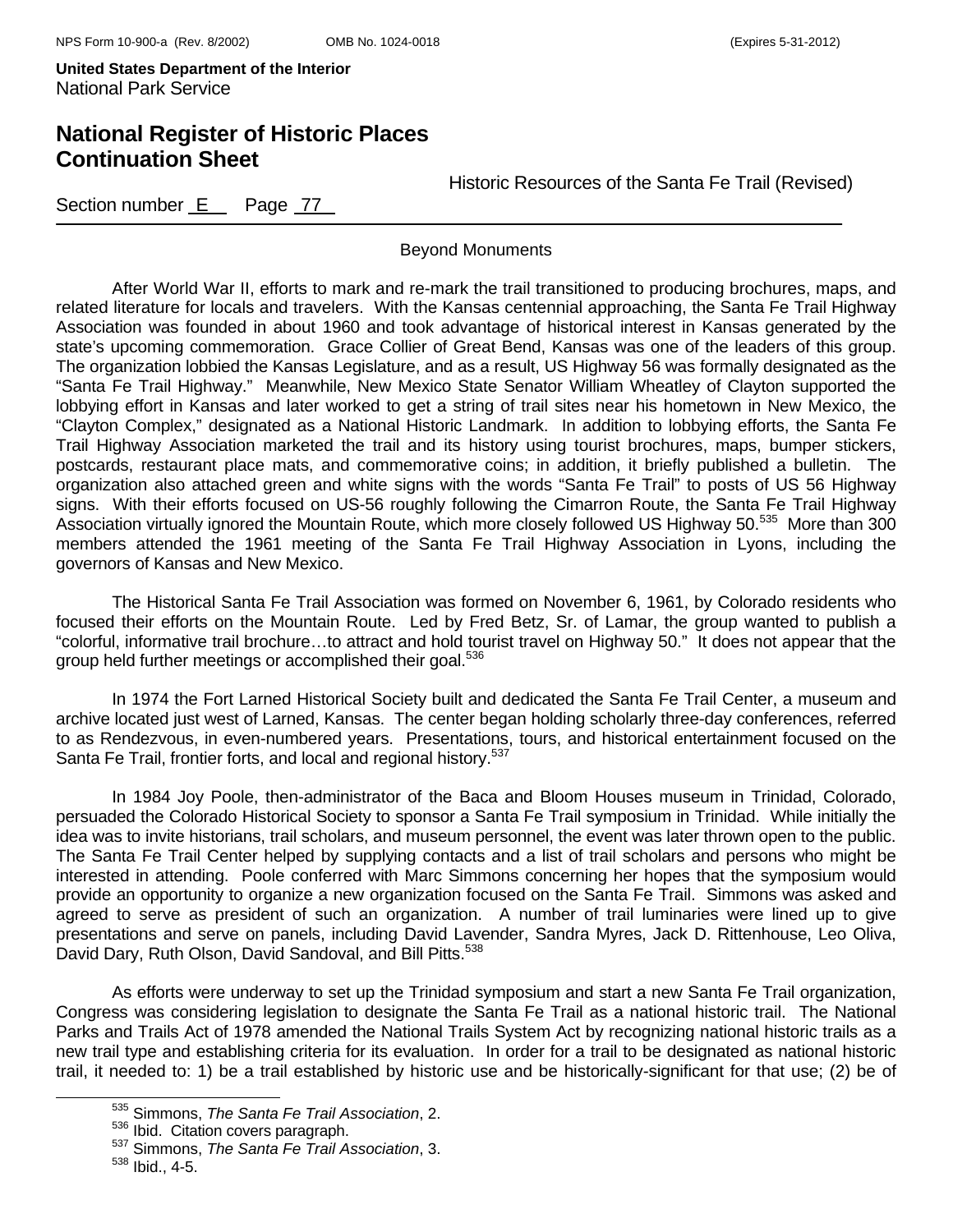# **National Register of Historic Places Continuation Sheet**

Historic Resources of the Santa Fe Trail (Revised)

Section number E Page 78

national significance with respect to American history; and (3) have significant potential for public recreation use or historical interest based on historic interpretation and appreciation.<sup>539</sup> In order to move the Santa Fe Trail along in this process, an advocacy group focused on the trail was needed. In light of this need – in September 1985, in advance of the symposium – Joy Poole incorporated the new organization as the Santa Fe Trail Council under the laws of the State of Colorado.

Just before the start of the 1986 symposium in Trinidad, Poole and Simmons met with Leo Oliva, Merrill J. Mattes, and others to discuss the new organization. At this meeting Oliva agreed to become the editor of a quarterly newsletter, and the name *Wagon Tracks* was selected. The future of the new organization hinged on the symposium attendees and their response. The symposium drew 230 individuals, with the original target group of scholars and museum professionals in the minority. Many of those who attended lived in communities along the trail; some owned property on the trail, and for many this was their first serious historical conference. Mark Simmons's keynote address, which ended with the phrase "The Santa Fe Trail lives on!" proved prophetic. The symposium was the beginning of the Santa Fe Trail Association (SFTA). At an inaugural business meeting held on the evening of September 12, 1986, Simmons explained the birth of the organization and introduced the board of directors. Provisional bylaws drafted by Poole and based on those of the Oregon-California Trail Association (OCTA) were reviewed. It was decided that a biennial symposium should be held in odd-numbered years so as not to interfere with the Santa Fe Trail Center's Rendezvous on even years. Attendees approved of the organization and the symposium was broadly considered a success. $540$ 

On March 10, 1987, the US House of Representatives passed a bill in which the Santa Fe Trail was proposed as a National Historic Trail, and the Senate passed it on April 21, 1987. The bill was signed to become Public Law 100-35 on May 8, 1987, by President Ronald Reagan.<sup>541</sup> Prior to the approval of this bill by the 100<sup>th</sup> Congress, Representative Bill Richardson (D-NM) first introduced a Santa Fe Trail National Historic Trail bill on May 8, 1986. His bill was passed by the House on September 16 and was moved to the Senate where Senator Nancy Kassebaum (R-KS) attempted to move it further. Her bill died but was ready to go in the early days of the new Congress. The status awarded to the trail meant that it joined the select group of trails that also enjoy this distinction.

The Santa Fe Trail Council board meeting, held just before the opening of the September 1987 Santa Fe Trail symposium in Hutchinson, Kansas, was productive. Membership in the young organization had grown to nearly 500 members, and finances were sound. It was decided to have a contest to design a logo for the organization. The bylaws were discussed and revised. The organization's name had been a problem as it was easily confused with the Santa Fe Trail National Historic Trail Advisory Council organized after passage of the 1987 bill. The word "council" also had legal connotations that were limiting and inappropriate for the promotional group envisioned. The name of the organization was changed to the Santa Fe Trail Association at the 1987 symposium. David Gaines from the National Park Service reviewed the successful legislation, which added the trail to the National Historic Trails System. Gaines noted that a comprehensive survey of the trail would be undertaken and an advisory council (as noted above) would be set up to consult on the project. He indicated that SFTA members would be involved in both activities. At the general business meetings, the bylaws revisions were approved and new officers were elected. The framed original signed Santa Fe National Historic Trail bill was displayed and turned over to Ruth Olson to be put in the SFTA archives at the Santa Fe Trail Center.<sup>542</sup>

539 NPS, *Management and Use Plan*, 3.

<sup>540</sup> Simmons, *The Santa Fe Trail Association*, 7-9.

<sup>541</sup> NPS, M*anagement and Use Plan*, 3.

<sup>542</sup> Simmons, *The Santa Fe Trail Association*, 12-14.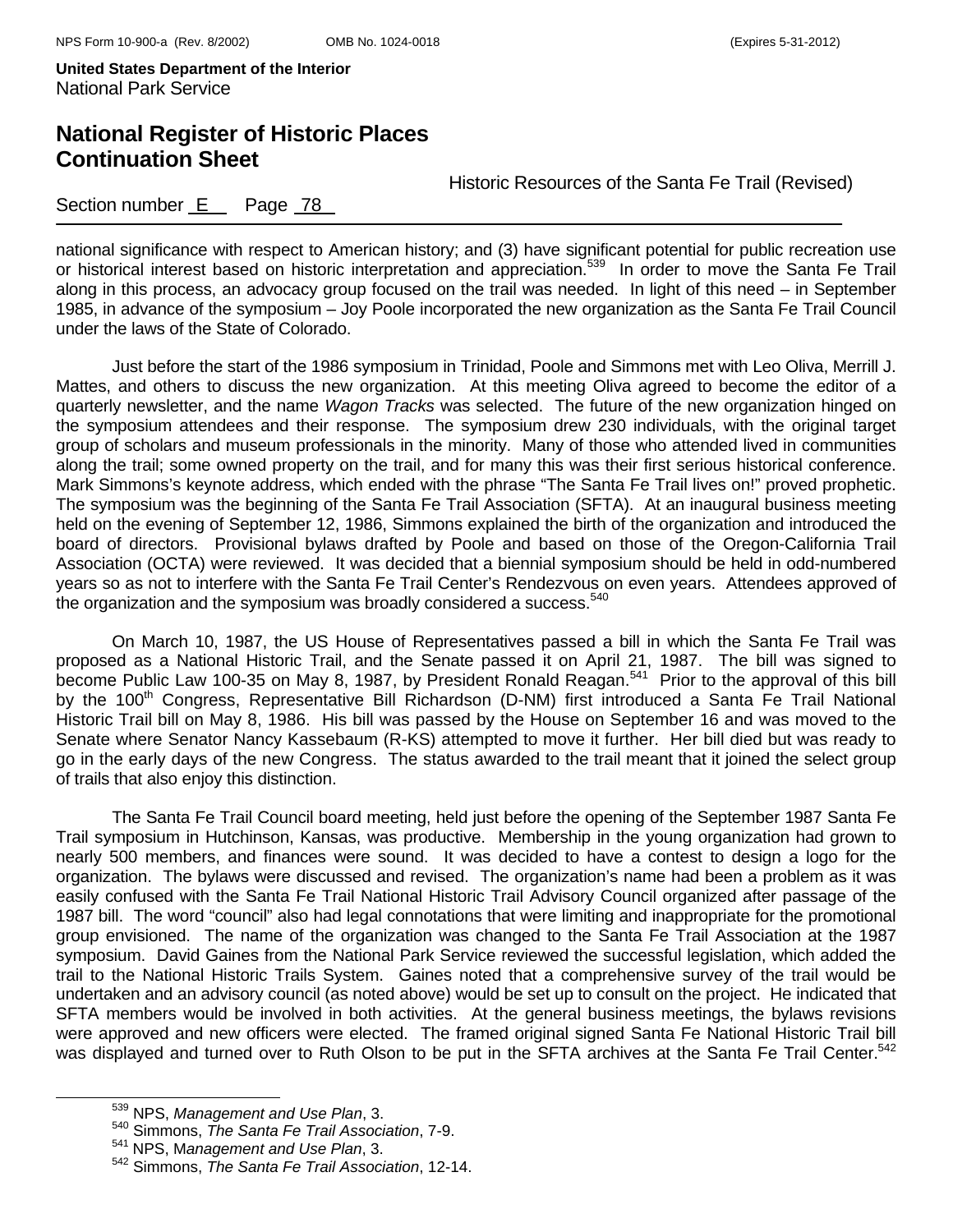## **National Register of Historic Places Continuation Sheet**

Historic Resources of the Santa Fe Trail (Revised)

Section number E Page 79

Since its creation, the SFTA has continued to hold regular symposia and Rendezvous and to publish *Wagon Tracks*.

The commemoration and documentation of the Santa Fe Trail has occurred over a longer period than the number of years the trail was used to transport goods and people. As evidenced by the long and colorful history of commemoration along the trail, there are many ways in which an event, a place, a person, or a trail can be commemorated and remembered. For many years the Santa Fe Trail was held and shared through the memories of those pioneers who had traveled the route and had firsthand knowledge of the joys and hardships associated with it. Some of them saw fit to share their memories with their contemporaries and with future generations by leaving behind diaries, memoirs, articles, and books telling their stories. The government documents, wagon manifests, business records, and personal papers may tell the story far beyond what their creators had in mind when they were written, and will likely be reexamined and reinterpreted for generations to come. The trail has been memorialized through monuments, signs, and even the renaming of streets and highways. Its story has been told through historical tomes and fictionalized in books and movies for adults and children. The Santa Fe Trail has also been commemorated by the protection and preservation of trail segments, buildings, archeological sites, and associated properties along the route by private individuals, government bodies, museums, or historical societies. Some trail-related properties have been recognized locally or statewide as important historic places, or listed in the National Register of Historic Places, and a few nationally significant sites have been declared to be national historic landmarks.

#### **VII. The Santa Fe Trail in Missouri**

The Santa Fe Trail was important in the early history of the State of Missouri. Missouri had been a United States territory since 1812 and attained statehood in 1821; therefore, unlike the other four states along the trail, Missouri was already a state when the trail opened. The trail and the trade with Mexico provided a much-needed boost to, and continuing support of, the economy of the young state. New settlements were formed and developed as outfitting points for the trail, and existing settlements such as St. Louis expanded and grew wealthy on the profits made from the trade.

The Santa Fe Trail crossed the western portion of Missouri, generally following the Missouri River. In total, as measured from Franklin in the central part of the state, Missouri contained 130 miles of the trail, with no distinction between the Cimarron and Mountain routes.<sup>543</sup> The Osage Trace, a secondary route of the Santa Fe Trail, ran between the Arrow Rock ferry and Fort Osage. The tertiary route of the Boonslick Trail connected St. Louis with the Franklin area. Missouri towns, trails, and rivers provided the link between the Santa Fe Trail and the cities, merchants, and ports in the eastern US.

#### Geographical Characteristics

The Santa Fe Trail followed the Missouri River through the West Central Loess Hills in western Missouri.<sup>544</sup> These rolling, silty hills extend about 25 miles on either side of the river and its broad flood plain.

<sup>&</sup>lt;sup>543</sup> For clarification, Franklin refers to the current location of Old Franklin. At the time of its role in the trade, it was known simply as Franklin.

<sup>&</sup>lt;sup>544</sup> Loess is a windblown deposit. Deposits are "typically are very silty but may contain significant amounts of clay and very fine sand." Soil Survey Division Staff, *Soil Survey Manual, Soil Conservation Service, US Department of*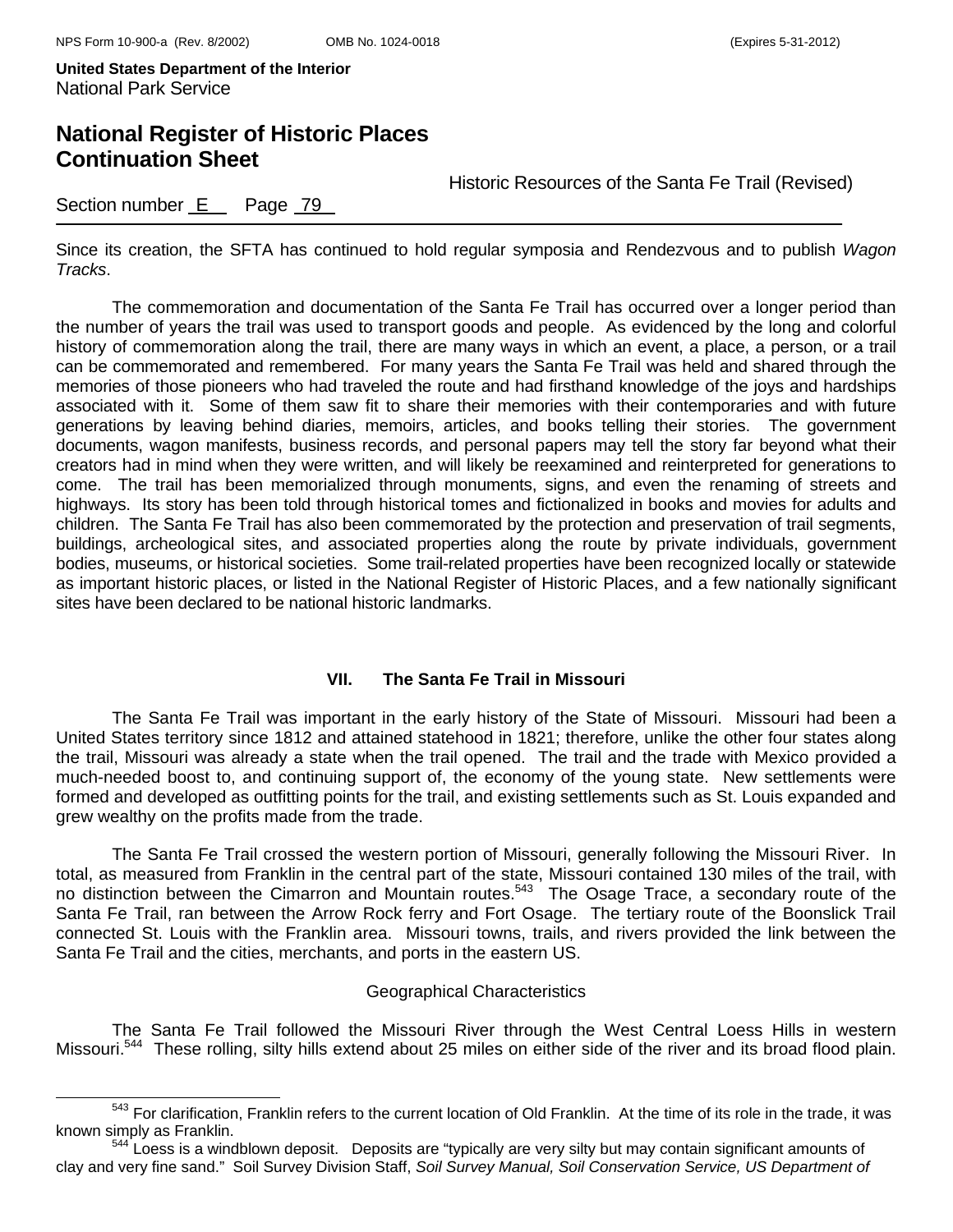# **National Register of Historic Places Continuation Sheet**

Historic Resources of the Santa Fe Trail (Revised)

### Section number E Page 80

Physiographically, the trail was situated at the sectional junction of the Central Dissected Till Plains and the Osage Plains within the Central Lowland province of the Interior Plains division.<sup>545</sup> The Central Dissected Till Plains cover northern Missouri to a short distance south of the Missouri River, and consist of glacial drift deposits of loess atop limestone bedrock. The Missouri River was the southern limit of the last major glaciation in the state. The Osage Plains extend from the southern portion of the Kansas City area into southwestern Missouri, stopping north of Carthage. Vegetation on either side of the river, at least along the trail, consists of bottomland hardwoods and small section of tall-grass prairie, with big and little bluestem.<sup>546</sup> Specifically, from Franklin to Arrow Rock in Saline County, the trail was in the bottomlands on the left bank of the river; the trail crossed the river at Arrow Rock. From here to the Kansas City area in northwest Jackson County, the area along the trail, which was itself on the high bluffs and ridges along the river, was mainly prairie except where it crossed the streams.

#### Pre-Santa Fe Trail Missouri

Prior to European incursions and settlement, seven principal Indian tribes resided in what became the State of Missouri. The two tribes claiming the majority of land in the state were the Missouri, located north of the Missouri River, and the Osage, south of the river.<sup>547</sup> Other tribes were also present in the state. The Iowa, Sac and Fox claimed lands extending a short distance into north central Missouri; the Otoe were found in little more than Atchison County in the extreme northwest corner. Kansa tribal land crossed the Missouri River into western Missouri north of the confluence of the Kansas and Missouri rivers (in modern Kansas City).

The land contained within the boundaries of Missouri had, at various times, been claimed by France and Spain. Spanish claims to the Mississippi River valley stemmed from the 1542 explorations of Hernando de Soto. France laid claim to the Mississippi River Basin in 1682 for King Louis XIV, based on the explorations of Marquette and Joliet in 1673. French Canadian *coureurs des bois* and *voyageurs* traveled wilderness trails and rivers during the seventeenth and eighteenth centuries, trading with Indian inhabitants and trapping furbearing animals.<sup>548</sup>

Claims to Missouri, which was part of France's Province of Louisiana, changed from French back to Spanish ownership in the eighteenth century. In the 1750s the first French settlement in Missouri was established on the west side of the Mississippi River at Ste. Genevieve. In 1764 Auguste Chouteau, with a party of 30 employees of Maxent, Laclède, & Company, went up the Mississippi River to a point just south of the mouth of the Missouri River where Pierre Laclède had found a location for a settlement the previous year. Chouteau began to clear the site and build a new company trading post, which became St. Louis.<sup>549</sup> In 1762 Spain assumed control of this land. Under the 1764 Treaty of Fontainebleau near the end of the Seven Years' War, France officially gave up its claims and recognized Spain as the owner of the Province of Louisiana,

*Agriculture Handbook 18* (1993):14 [electronic copy on-line]; available from *USDA Soil Survey Online*, <http://soils.usda.gov/technical/manual> (accessed 11 August 2011).545 Milton D. Rafferty, *Historical Atlas of Missouri*, (Norman: University of Oklahoma Press, 1982), 10. 546 Ibid.*,* 15.

÷,

548 Meyer, *The Heritage of Missouri*, 188. *Coureurs des bois* literally means "woods runners." *Voyageurs* were

fur-trappers. 549 Rick Montgomery and Shirl Kasper, *Kansas City: An American Story*, (Kansas City, MO: KC Star Books, 1999), 21. Auguste Chouteau (1749-1829) was the son of French immigrants that settled as inn- and tavern-keepers in New Orleans. After settling in upper Louisiana, he became a trader and traveled up and down the Mississippi River on trade expeditions; William E. Foley and C. David Rice, *The First Chouteaus: River Barons of Early St. Louis* (Urbana: University of Illinois Press, 1983), 1-2, 4-5.

<sup>547</sup> Ibid.*,* 25.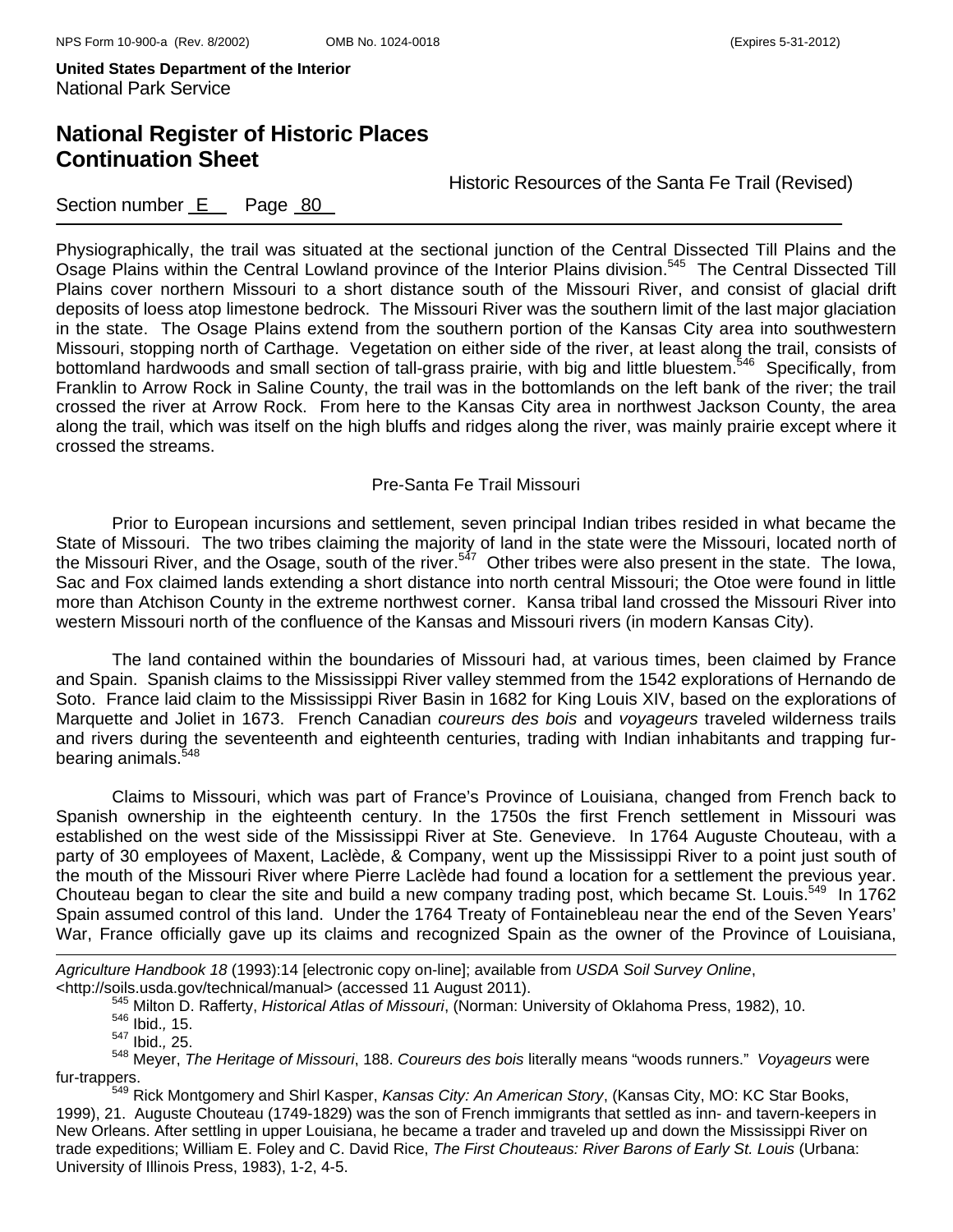# **National Register of Historic Places Continuation Sheet**

Historic Resources of the Santa Fe Trail (Revised)

### Section number E Page 81

which at that time encompassed the lands between the Rocky Mountains and the Mississippi River.<sup>550</sup> The first Spanish governor of the new territory did not arrive until 1766. Spanish land grants were located along the Mississippi River, including Missouri.<sup>551</sup> In 1773, a census of Upper Louisiana, taken by Don Pedro Piernas, the Lieutenant Governor of New Mexico, found 444 white inhabitants and 193 slaves living in St. Louis; in Ste. Genevieve, there were 400 white residents and 276 slaves.<sup>552</sup>

The Treaty of San Ildefonso, signed October 1, 1800, transferred title to Louisiana Territory from Spain to Napoleonic France.<sup>553</sup> The United States acquired Missouri through the Louisiana Purchase a few years later, and the land included in the purchase was called Louisiana Territory.<sup>554</sup> President Thomas Jefferson sent Robert R. Livingston to negotiate with French diplomat Bishop Talleyrand for lands in the northeastern part of the Province of Louisiana. Talleyrand offered to sell the entire province to the United States. Livingston quickly agreed, and a deal was negotiated for the Americans to assume claims against France, paying 60 million francs (approximately \$15,000,000) in total.<sup>555</sup> The treaty of cession was signed April 30, 1803. Congress ratified the purchase agreement, and the lands transferred to the United States on November 3, 1803, though the southern boundary was not settled until 1819. On March 10, 1804, Louisiana Territory, including the entire future state of Missouri, was officially transferred to US ownership, and US agent Amos Stoddard proclaimed US authority. By an act of Congress on March 26, 1804, the newly acquired lands were divided into the Territory of Orleans, which later became the state of Louisiana, and the District of Louisiana, which was initially placed under the jurisdiction of the Territory of Indiana.<sup>556</sup> A March 2, 1805, act of Congress changed the District of Louisiana to the Territory of Louisiana.

In 1805, St. Louis, an important trading hub, became the seat of government for the new territory encompassing the southern half of the former Louisiana Purchase lands.<sup>557</sup> St. Louis was already a major outpost for the fur trade by the time it became part of the United States. After 1804 the fur trade expanded under US control and settlements began to be established along the Mississippi and Missouri rivers. On May 14, 1804, Meriwether Lewis and William Clark began their journey of exploration from St. Louis, traveling up the Missouri River and on to the Pacific Ocean. The Lewis and Clark expedition returned to St. Louis September 23, 1806.<sup>558</sup>

In 1807, Daniel Morgan and Nathan Boone began laying out a new trail from the Mississippi River at St. Charles west into the interior of the future state. In large part following migratory and Indian trails, the

550 Morris, Goins, and McReynolds, *Historical Atlas of Oklahoma*, 14. The Treaty of Fontainebleu was signed in 1762 but became public in 1764. The same transfer of territory was included in the Treaty of Paris in 1763.<br><sup>551</sup> Rafferty, *Historical Atlas of Missouri*, 28; Morris, Goins, and McReynolds, *Historical Atlas of Oklahoma*,

<sup>552</sup> Louis Houck, *The Spanish Regime in Missouri, Vol I,* (Chicago: R.R. Donnelly & Sons, 1909), 61; Edwin C. McReynolds, *Missouri: A History of the Crossroads State* (Norman: University of Oklahoma Press, 1962), 21; Meyer, *The Heritage of Missouri,* 761.

<sup>553</sup> Meyer, *The Heritage of Missouri,* 109. Napoleon wanted to acquire the area that became the Louisiana Territory, and Spain wished to hold title to Tuscany. In an exchange between France and Spain, the territories were traded via the conditions and signing of the Treaty of Ildefonso (1800) by both parties.<br><sup>554</sup> During its time under French ownership, the area encompassing Louisiana Territory was referred to as the

Province of Louisiana. After the United States' purchase, it was known as Louisiana Territory and was divided into two smaller districts: 1) The New Orleans Territory (which became the state of Louisiana), and 2) the District of Louisiana (which later was transferred to the Territory of Indiana after Louisiana gained statehood). 555 Socolofsky and Self, *Historical Atlas of Kansas*, 10.

<sup>556</sup> Barry, *The Beginning*, 48.

<sup>557</sup> Meyer, *The Heritage of Missouri*,117, 170, 762.

<sup>558</sup> Meyer, *The Heritage of Missouri*, 762; Montgomery and Kasper, *Kansas City*, 21.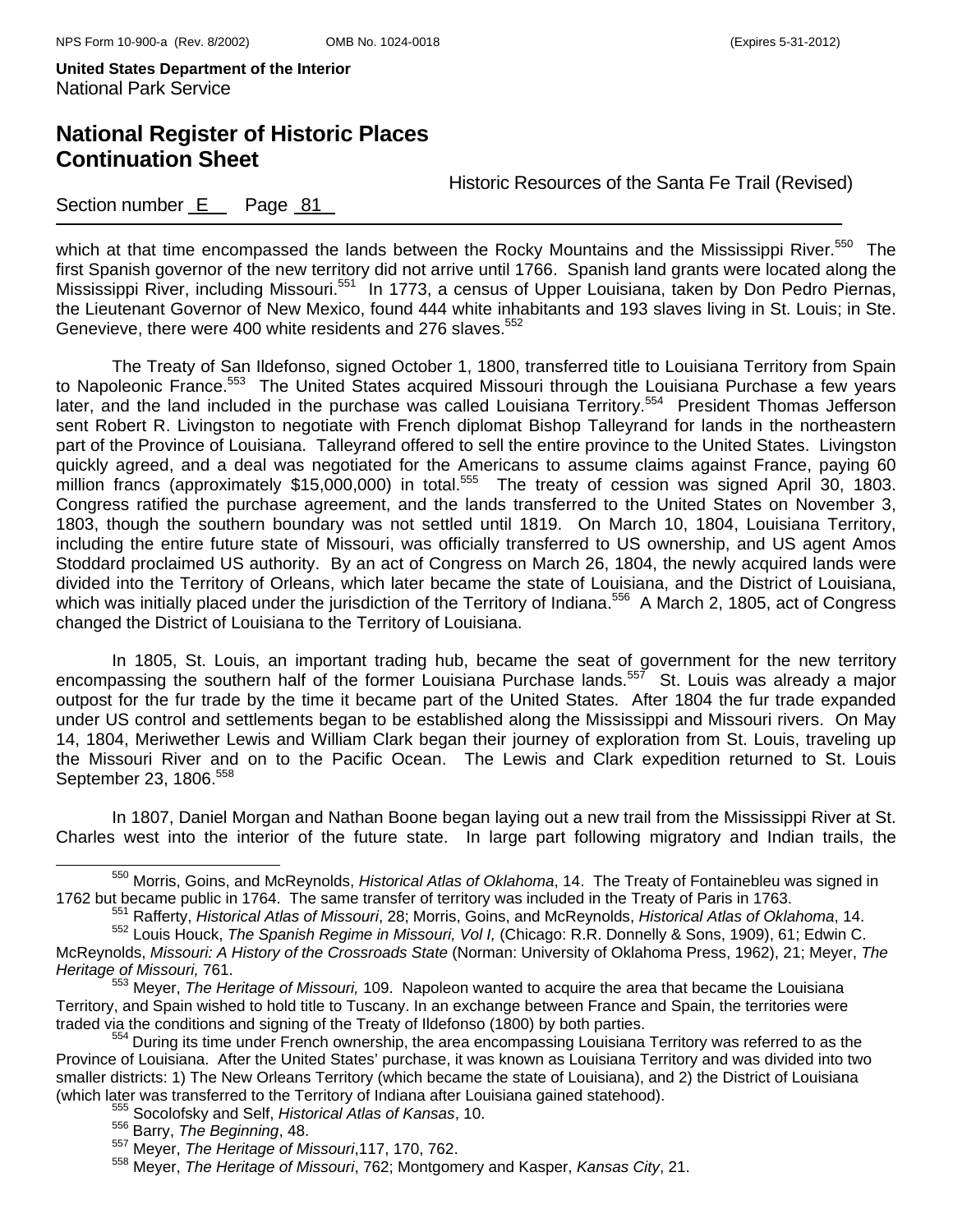## **National Register of Historic Places Continuation Sheet**

Historic Resources of the Santa Fe Trail (Revised)

### Section number  $E$  Page 82

Boonslick (Boone's Lick) Trail extended west to the Boone family's salt lick (Boone's Lick), situated between modern Boonville, Glasgow, and Arrow Rock. From 1807 to 1812 this trail followed a more northerly route at some distance from the Missouri River. Towns along the route included: Warrenton, Danville, Fulton, Columbia, and Franklin (the trail's end point). The Boonslick Trail helped to open up Boone's Lick Country in central Missouri for settlement and development. Numerous resources (e.g. salt springs, timber, good soil, plenty of water, and the Missouri River) made this area attractive for settlement.<sup>559</sup> After the War of 1812 the original route of the Boonslick Trail was used more frequently by travelers due to a decrease in Indian attacks. However, Boonslick Trail moved closer to the north bank of the Missouri River in 1822.<sup>560</sup>

In 1808, Fort Osage was established to trade with the Osage Indians, who in September of that year inequitably ceded most of their land in Missouri and Arkansas – some 30 million acres – in return for \$1200 worth of presents, an annuity of \$500, and services of a blacksmith and grist mill at the fort. Fort Osage was one of 28 government Indian "factories" (trading posts) that operated between 1796 and 1822 as part of the government factory system, which attempted to control trade with the tribes.<sup>561</sup> Under the command of William Clark, US Infantry and Territorial Militia built the post at a strategic location on the Missouri River. Fort Osage became an important location in the fur trade, collecting furs and pelts that were then shipped down the Missouri River to St. Louis. Until it ceased in 1827 to be an active post and military storage facility, Fort Osage also served as a convenient rendezvous for trappers, mountain men, explorers and, later, traders in the early years of the Santa Fe trade.<sup>562</sup> Fort Osage was the site from which the 1825 Sibley Survey of the Santa Fe Trail embarked.<sup>563</sup>

By the *Territory of Missouri Act* of June 4, 1812, the Territory of Louisiana became the Territory of Missouri to avoid confusion with the newly formed State of Louisiana.<sup>564</sup> Under this Organic Act, Missouri Territory – now minus the state of Louisiana – was divided into five counties, and President James Madison appointed a governor.<sup>565</sup> Benjamin Howard served as the first governor until his resignation in July 1813. At that time William Clark was appointed to the position, which he held until 1821, when Missouri became a state. $566$ 

On June 18, 1812, the United States declared war on Britain. Hostility toward the British ran hotly in Missouri. The American inhabitants were particularly irate about British traders providing weapons for Indian tribes and inciting the tribes. As a result, many settlers in central Missouri moved east during the war. In the expectation of Indian attacks, Missourians built a series of stockade posts along the Mississippi frontier. The war between the US and Britain ended on December 24, 1814, with the signing of the Treaty of Ghent.<sup>567</sup> The end of the war and signing of the treaty resulted in a steady decrease in warfare between the British and

<sup>561</sup> Factory is synonymous with trading post. However, the term "trading post" is rooted in America while "factory" has its origins in England. They mean the same thing. Kristie C. Wolferman, *The Indomitable Mary Easton Sibley:* 

<sup>562</sup> James W. Goodrich and Lynn Wolf Gentzler, *Marking Missouri History* (Columbia: State Historical Society of Missouri, 1998), 96.<br><sup>563</sup> Gregg, *The Road to Santa Fe*, 54.

559 Rafferty, *Historical Atlas of Missouri,* 33.

<sup>560</sup> Bill Earngey, *Missouri Roadsides: The Traveler's Companion* (Columbia: University of Missouri Press, 1995), 21-22.

<sup>564</sup> *Organic Acts for the Territories of the United States with Notes Therein* (Washington D.C.: Government Printing Office, 1900), 35.<br><sup>565</sup> McReynolds, *Missouri*, 60.

<sup>566</sup> Barry, *The Beginning*, 69.

<sup>567</sup> Meyer, *The Heritage of Missouri*, 763; McReynolds, *Missouri*, 57.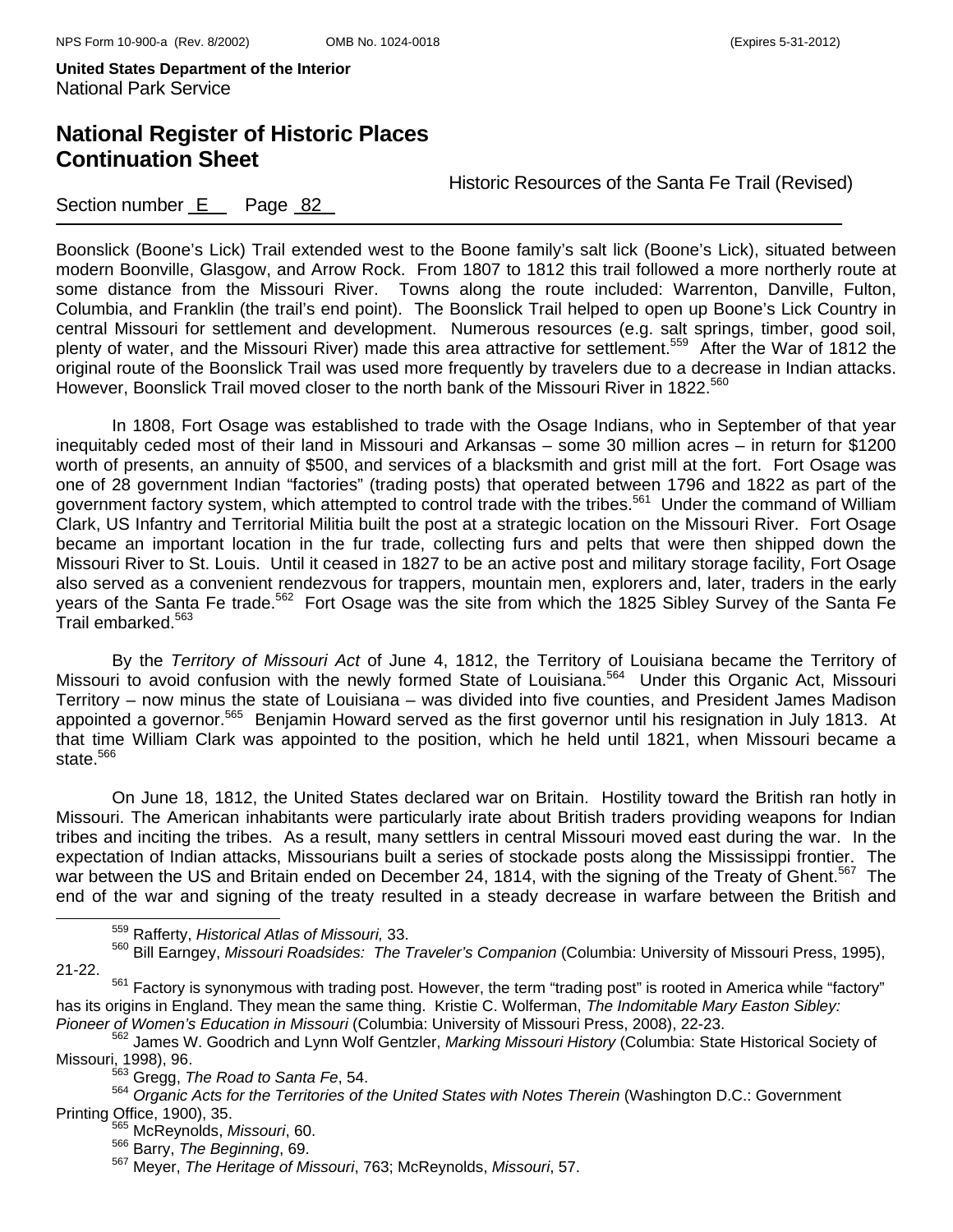## **National Register of Historic Places Continuation Sheet**

Historic Resources of the Santa Fe Trail (Revised)

### Section number E Page 83

Americans;<sup>568</sup> however, the US government did not immediately make peace with the Indian nations, so hostilities between Indians and Missourians continued. Not until 1816, after the signing of peace treaties with several tribes, was immigration to Missouri renewed.<sup>569</sup>

The first few years of the 1820s were very important for Missouri. A stagecoach line was established in 1820, linking St. Louis to Franklin (organized in 1816) in Howard County.<sup>570</sup> This stage line helped to increase the number of people in central Missouri. That same year, the US Congress finalized the first *Missouri Compromise*. This agreement stated that in order to maintain the balance of free and slave states in the Senate, the admission of a new pro-slavery state required the admission of a new free state. Maine, a free state, became the 23<sup>rd</sup> state; pro-slavery Missouri was the 24<sup>th</sup>. On March 6, 1820, the Missouri Enabling Act, which allowed the people of Missouri to form a state constitution, was passed by the US Congress and subsequently signed by President James Monroe. Saline and Lafayette (then Lillard) counties were organized later that year. On August 10, 1821, President Monroe admitted Missouri, with its pro-slavery constitution, into the Union.<sup>571</sup> In 1821, François and Bérénice Chouteau traveled up the Missouri River to a point near the confluence of the Kansas River; they established a new trading post there.<sup>572</sup> Clay County was organized in 1822, and Jackson County was laid out in 1826.573 In the June 2, 1825 Treaty with the Osage (7 Stat., 240) negotiated at St. Louis, the tribe ceded their remaining lands in western Missouri, including modern Jackson, Cass, Bates, Vernon, Barton, Jasper, Newton, and McDonald counties.574 This opened the way for increased settlement in the state. On October 1, 1826, Jefferson City became the capital of Missouri.<sup>575</sup>

Missouri's Role in the Santa Fe Trade

The same year Missouri became a state, Mexico gained its independence from Spain, and legal trade between the United States and Mexico began. The profits made by Becknell's first trading trip brought much needed money and valuable goods into central Missouri where the Panic of 1819 had a devastating effect on the economy. This economic depression was caused, in large part, by a short supply of money. With no banking system, paper money was considered worthless in Missouri, so only gold and silver coins were accepted as payment. No markets existed for farmers to sell their produce or for merchants to peddle their wares, and many people were in debt.<sup>576</sup> The influx of Mexican specie significantly helped Missouri's economy

568 McReynolds, *Missouri,* 57.

<sup>569</sup> Kappler, *Indian Affairs*, 110-117, 119-124, 126-128. Treaties were signed on July 18, 1815 (ratified December 26) with the: Potawatomi (7 Stat., 123) and Piankashaw (7 Stat., 124). Treaties were signed July 19, 1815 (ratified December 26) with the: Teton (7 Stat., 125); Sioux of the Lakes (7 Stat., 126); Sioux of St. Peter's River (7 Stat., 127); Yankton Sioux (7 Stat., 128); and Makah (7 Stat., 129). On September 2, 1815 (ratified December 26), treaties were signed with the Kickapoo (7 Stat., 130). Between September 12-16, 1815, treaties were signed (ratified December 26) with the: Osage (7 Stat., 133); Sauk (7 Stat., 134); Foxes (7 Stat., 135); and Iowa (7 Stat., 136). The Treaty with the Kansa, 1815 (7 Stat., 137) was signed October 28 and ratified December 26, 1818; the Treaty with the Sauk, 1816 (7 Stat., 141) was signed May 13. 570 Meyer, *The Heritage of Missouri,* 763-765.

<sup>571</sup> Meyer, *The Heritage of Missouri,* 763; Montgomery and Kasper, *Kansas City*, 21.

<sup>572</sup> Meyer, *The Heritage of Missouri,* 764; Earngey, *Missouri Roadsides*, 138. Francois and Bérénice Chouteau (1797-1838). The Chouteaus settled in the location now known as Kansas City. Bérénice is known at "The Mother of Kansas City" because she was the first white settler to live and raise a family in the location that became Kansas City. 573 Meyer, *The Heritage of Missouri,* 763-765; Montgomery and Kasper, *Kansas City*, 21.

<sup>574</sup> Meyer, *The Heritage of Missouri,* 765; Kappler, *Indian Treaties,* 217-221.

<sup>575</sup> Meyer, *The Heritage of Missouri,* 765.

<sup>576</sup> Dickey, *Arrow* Rock, 61.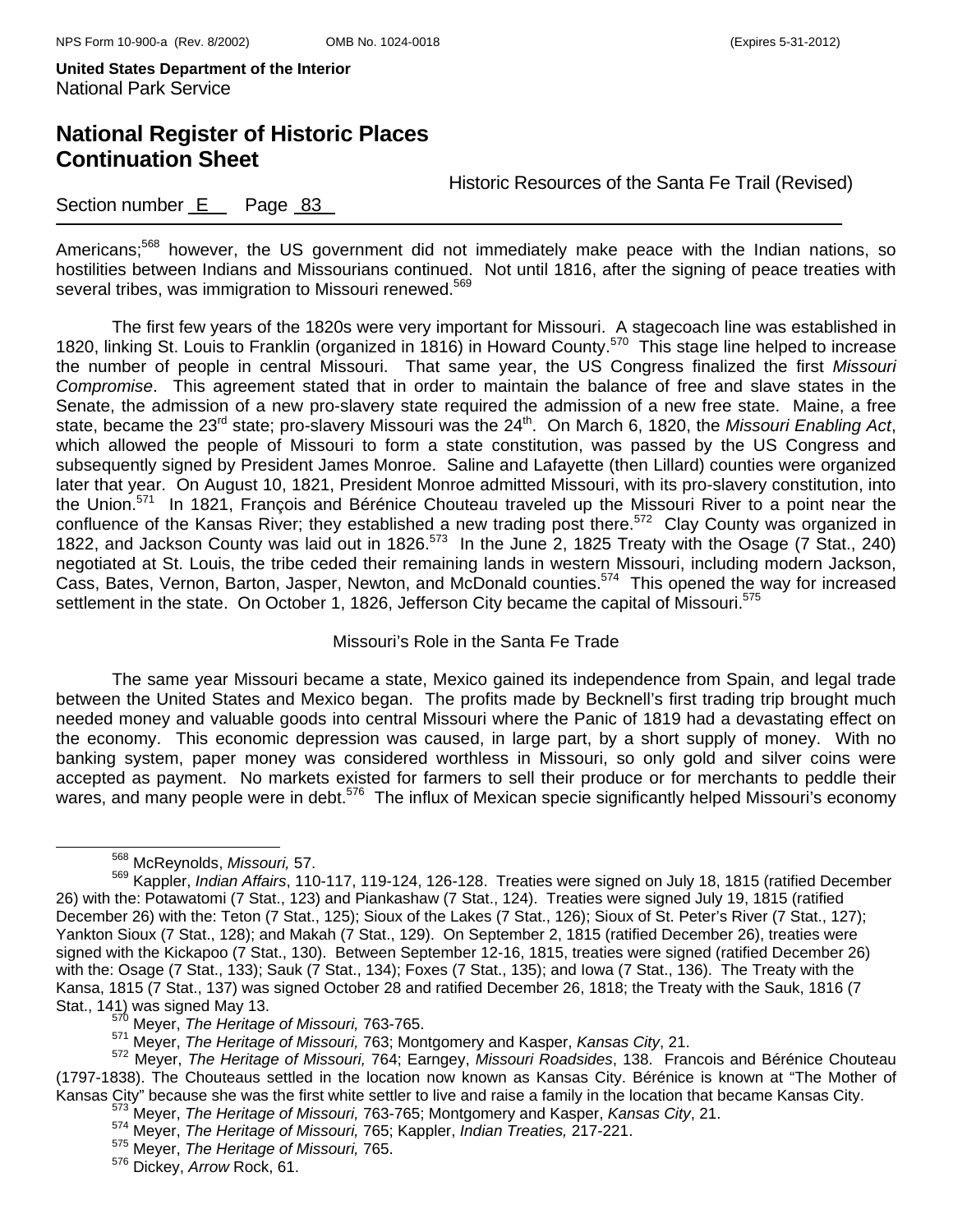# **National Register of Historic Places Continuation Sheet**

Historic Resources of the Santa Fe Trail (Revised)

### Section number E Page 84

as farmers and local merchants found a new market for their goods.<sup>577</sup> The advent of legal trade with Mexico promised to counteract the effects of the economic panic in Missouri.

The gold and silver coins brought into the state by Becknell's expedition from Mexico spurred additional trade along two previously established Missouri trails: the Boonslick Trail and the Osage Trace. Travelers and traders followed the Boonslick Trail from the Mississippi River in the St. Louis vicinity overland to Franklin, located on the Missouri River. The river west of Franklin then was crossed by ferry at Arrow Rock – a landmark where the town of Arrow Rock was founded in 1829. From Arrow Rock, the Osage Trace provided an overland route to Fort Osage, which was approximately 100 miles west. The trace was created soon after Fort Osage was established in 1808 and followed the south side of the Missouri River. The river was often muddy in the spring, and several tributaries had to be crossed.<sup>578</sup> From Fort Osage, travelers followed the Santa Fe Trail to Santa Fe and Chihuahua, Mexico. Franklin, with direct access to both St. Louis and Fort Osage became an important trading center in the region, albeit only briefly. Becknell's 1821 expedition left from the Franklin area, and soon after his successful trip, ferry traffic in the region increased, hauling US and Mexican traders heading to and from Santa Fe.<sup>579</sup>

In the decade leading up to 1821, Missourians began utilizing the Missouri River to transport trade goods from St. Louis into central Missouri. The first boats on the Missouri River were ferries, but steamboats slowly followed these. A ferry may have been in operation across the Missouri River at Arrow Rock by 1813, but Judiah Osman is the first documented ferry operator here, under a license from Howard County in April 1817. The ferry at Arrow Rock was one of at least two major ferries at this location of the river where the riverbanks were narrower and rocky, providing a stable, solid landing.<sup>580</sup> On August 2, 1817, the first steamboat, the *Zebulon M. Pike*, arrived at St. Louis – nearly two years before a steamboat, the *Independence*, made it up the Missouri River to Franklin.<sup>581</sup> This was the beginning of an increase in travel and trade along the lower portion of the Missouri River.

Steamboats became the preferred means of transportation in the late 1820s, and as a result, the eastern terminus of the Santa Fe Trail moved west. Before 1826, there were virtually no civilian steamboats maneuvering the river. Central Missouri towns along the Missouri River, which was navigable between March and November, provided the perfect eastern termini for the Santa Fe Trail. Merchandise for the trade could be brought in from St. Louis by riverboat at lower rates than those offered by overland routes. In the 1820s, the Arrow Rock ferry was heavily used by both Euro-American traders leaving Franklin bound for Santa Fe and Mexican merchants heading to Franklin.<sup>582</sup> At least until 1827, some travelers may have used the landing at Fort Osage near Sibley, Missouri. With the establishment of Fort Leavenworth in May 1827, a new steamboat landing was available for military freight, which could then be transported along the Santa Fe Trail via a military trail, linking the post to the trail. By 1830 new river towns with steamboat landings had been established along the Missouri River between Arrow Rock and Fort Leavenworth, including: the town of Arrow Rock, Glasgow, Chariton, Brunswick, Lexington, Liberty, and Independence. Above the Kansas River, the only landing at this

577 Dickey, *Arrow* Rock, 63; Sandoval, "Gnats*,"* 23.

<sup>578</sup> David K. Clapsaddle, "Wood, Water, and Grass: But the Greatest of these is Water" *Wagon Tracks* 25 (November 2010): 18; Hyslop, *Bound for Santa* Fe, 109.

<sup>579</sup> Dickey, *Arrow Rock*, 65.

<sup>580</sup> Dickey, *Arrow Rock*, 56-57.

<sup>581</sup> Meyer, *The Heritage of Missouri,* 763.

<sup>582</sup> Dickey, *Arrow Rock*, 65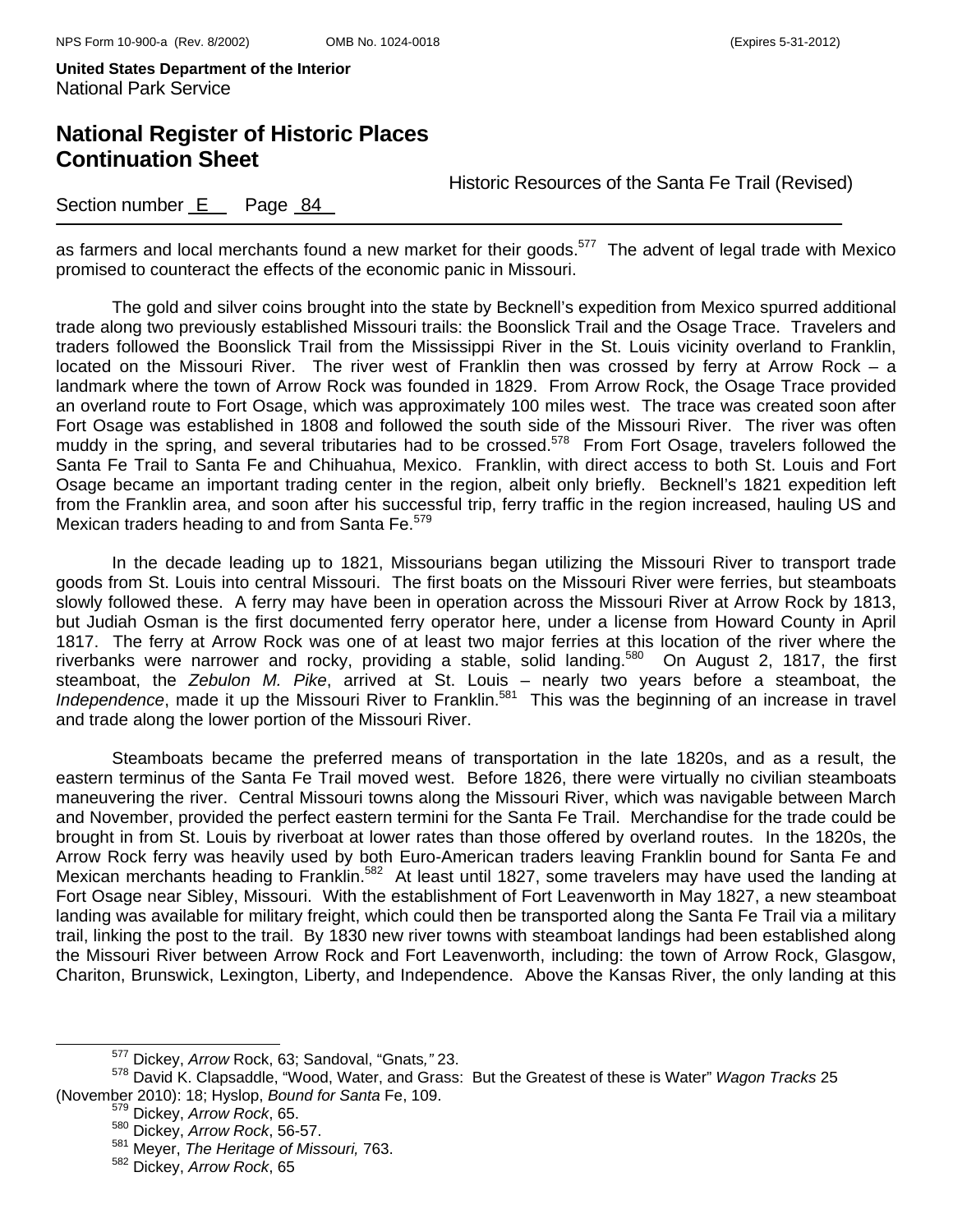# **National Register of Historic Places Continuation Sheet**

Historic Resources of the Santa Fe Trail (Revised)

### Section number E Page 85

time related to the Santa Fe Trail was Fort Leavenworth.<sup>583</sup> The various trailhead towns and St. Louis all experienced rapid growth in part due to providing for the needs of traders and travelers on the Santa Fe, Oregon, and California trails. Travelers needed supplies for the journey across the plains, including fresh livestock, food, camp supplies, and some trinkets for trading with Indians encountered along the way. As a result of this demand for supplies, various stores, warehouses, freight company offices, and homes were built in Missouri trail towns to outfit Santa Fe traders and other travelers. Traders needed the access to manufactured goods for trade from cities on the east coast and imports from European markets that was possible from St. Louis.

Steamboat landings near the big bend in the Missouri River in Jackson County, Missouri, offered the greatest advantage to traders. By freighting goods farther on the river, nearly 100 miles of unimproved and often muddy roads could be avoided.<sup>584</sup> The town of Independence was platted in Jackson County in 1827 a few miles southwest of the Blue Mills landing and southeast of the Independence landing. For two decades after that, it served as the principal eastern trailhead and outfitting point for the Santa Fe trade.<sup>585</sup> The new town soon boasted a number of settlers and a store run by James Aull. In 1832 Westport Landing was established on the Missouri River a short distance east of the confluence of the Kansas River, on the site of present-day Kansas City, Missouri. The Chouteaus' trading post, established in 1821, flooded out in 1830 and was moved to Westport Landing.<sup>586</sup> In 1833 John Calvin McCoy established a store focused on trading with Indians west of Missouri in what later became Kansas Territory. On February 13, 1835, McCoy platted the Town of Westport about four miles south of the landing, and over the next few years, he significantly improved the trail leading from Westport Landing to Westport. Westport Landing was acquired by the Kansas Town Company, of which McCoy was a member, in 1838.<sup>587</sup> With a better river landing than Independence, some traders began stopping at Westport Landing and using Westport as an outfitting point by about 1840.<sup>588</sup> By the mid-1840s trail traffic, using Westport as an outfitting point and trailhead, had caught up with and possibly exceeded Independence.<sup>589</sup> The growth of Westport as an outfitting point can be partially attributed to the Mexican traders that stopped here en route from Santa Fe. Compared to Independence, the landscape of the Westport area offered better areas for herds to graze and water while these traders awaited the arrival of their goods purchased in the eastern United States to arrive at the various river landings. To accommodate the travelers themselves, outfitting operations opened in Westport itself.<sup>590</sup> In 1846 McCoy drew the first plat map of the Town of Kansas (including Westport Landing), which became an official municipality in 1850. By this time, the town was beginning to develop into a significant place.<sup>591</sup> Kansas City's location on the elbow of the Missouri River gave the town an advantage over inland trailheads such as Independence and supply points such as Westport, making it a substantial terminus for the Santa Fe Trail.<sup>592</sup>

<sup>583</sup> James Sterling Pope, "Still They Come: Wagon Wheels on Paddle Wheels to the Heads of the Oregon Trail," *Overland Journal* 6, no. 2 (Spring 1988): 2-3 584 Crease, "Trace," 9.

<sup>585</sup> Goodrich and Gentzler, *Marking* Missouri, 98-99.

<sup>586</sup> Meyer, *The Heritage of Missouri*, 764; Earngey, *Missouri Roadsides*, 138.

<sup>587</sup> Earngey, *Missouri Roadsides,* 138.

<sup>588</sup> Miller, *Westport,* 37-39.

<sup>589</sup> Craig Crease, "Boom Times for Freighting on the Santa Fe Trail, 1848-1866" *Wagon Tracks* 23, no.2

<sup>(</sup>February 2009): 16-17. 590 Charles P. Deatherage, *Early History of Greater Kansas City Missouri and Kansas*, vol. 1, *Early History, 1492-*

*<sup>1870</sup>* (Kansas City, MO: Interstate Publishing Co., 1927), 248. 591 Barry, *The Beginning,* 575, 1293; Earngey, *Missouri Roadsides*, 138.

<sup>592</sup> Paul C. Nagel, *Missouri: A Bicentennial History* (New York: Norton, 1977), 69, 81.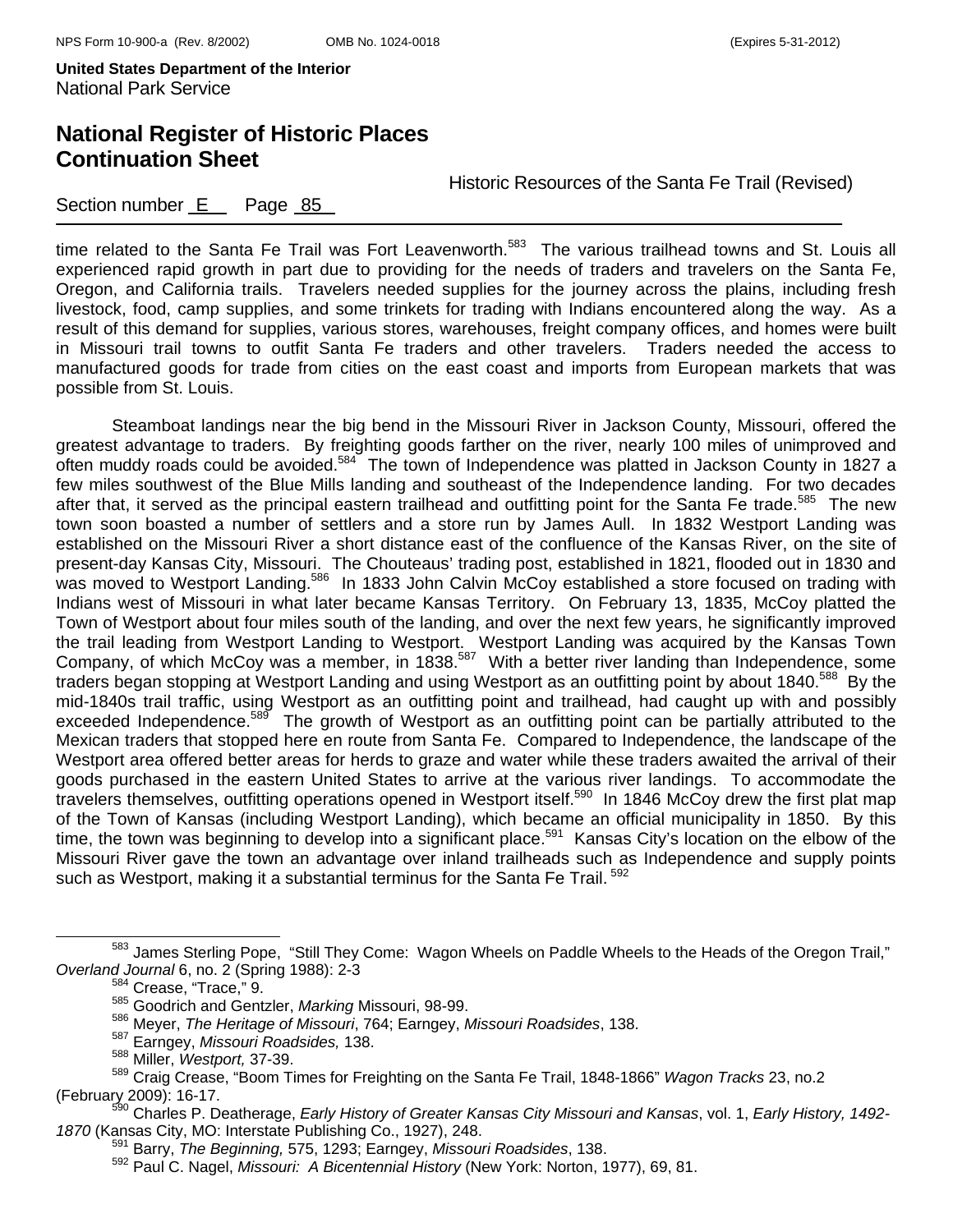# **National Register of Historic Places Continuation Sheet**

Historic Resources of the Santa Fe Trail (Revised)

### Section number E Page 86

With the establishment of new Missouri River landings and trailhead towns in the greater Kansas City area, the Santa Fe Trail evolved to follow three main alternate routes through the area (Figure 6). The use of these routes depended on which river landing and trailhead was used and where the Big Blue River was crossed. This tributary of the Missouri River was the major impediment to travel through Jackson County because of its steep banks. In the early years of the trail, when most traders used pack animals, there were several possible crossings of the Big Blue. The lower crossing, which was less frequented than the upper crossing, was located in modern Swope Park near 73<sup>rd</sup> Street. The upper crossing was situated near the Missouri-Kansas state line, just north of the Jackson-Cass county line, 18 miles south of the Kansas River, and about four miles south of the later town of New Santa Fe.<sup>593</sup>

Two early routes existed in the 1820s before the three main routes were frequented. One early route left from Fort Osage heading southwest, passing southeast of the later location of Independence. This route crossed the Big Blue River at the lower crossing and continued west across the Missouri border approximately nine miles south of the Missouri River, passing Round Grove (later Lone Elm) near modern 167<sup>th</sup> and Lone Elm Road in Johnson County, Kansas. The other early Santa Fe Trail route through the Kansas City area left from Blue Spring some 12 miles south of Fort Osage on Harmony Road, the generally north-south road between Fort Osage and Harmony Mission to the Osage Indians. Traders followed this mission road south several miles before heading southwest along the high ground. The route then crossed the Big Blue River at the upper crossing. These two early routes converged near present-day Gardner, Kansas.<sup>594</sup>

The three major routes through Kansas City were the Blue Spring Route, the Independence Route, and the Westport Route. The easternmost route was the Blue Spring Route. This left the Missouri River at Fort Osage and traveled south-southwest, passing the east side of Raytown. It then crossed the Big Blue River at the upper crossing and the Missouri-Kansas state line south of New Santa Fe before joining the trail in eastern Kansas. To the west of this route was the Independence Route, which carried the majority of traffic. Typically leaving the Missouri River at Independence Landing, traders passed through Independence Square, Minor Park in Kansas City, and New Santa Fe, Missouri before joining the trail near Gardner, Kansas. The westernmost of the three major routes was the Westport Route, which avoided the Big Blue River by leaving the river west of the mouth of the Big Blue. Merchandise was off-loaded from steamboats at Westport Landing, and traders headed south-southwest, crossing the Missouri border nine miles south of the Missouri River and continuing west to modern Olathe. The Westport Route then joined the other routes near Gardner in Johnson County, Kansas. The eastern trail routes from Blue Spring and Fort Osage were used and modified up to about 1840. After 1828 more traffic bypassed Blue Spring and left from Independence; however, traffic continued south out of Independence and crossed the Big Blue at the upper crossing. This route was shortened by about 1839 when the Red Bridge crossing of the Big Blue, near modern Red Bridge Road in southern Kansas City, Missouri replaced the upper crossing.<sup>595</sup>

#### Trail into Missouri Roads

Until the railroad reached western Missouri in the late 1850s, Kansas City remained the major eastern terminus for the Santa Fe Trail. The Pacific Railroad – Missouri's first – arrived in St. Louis in 1851; by February 1859, the Hannibal & St. Joseph railroad had reached St. Joseph, Missouri. At the outbreak of the Civil War, the Hannibal & St. Joseph railroad was the only line completed across Missouri.<sup>596</sup> After the war,

 $^{593}_{594}$  Crease, "Trace," 9. New Santa Fe is now part of south Kansas City.<br> $^{594}_{594}$  Ibid. Crease mentions Round Grove which is near present-day Gardner, Kansas.<br> $^{595}_{595}$  Crease, "Trace," 14.

<sup>596</sup> Nagel, *Missouri*, 67.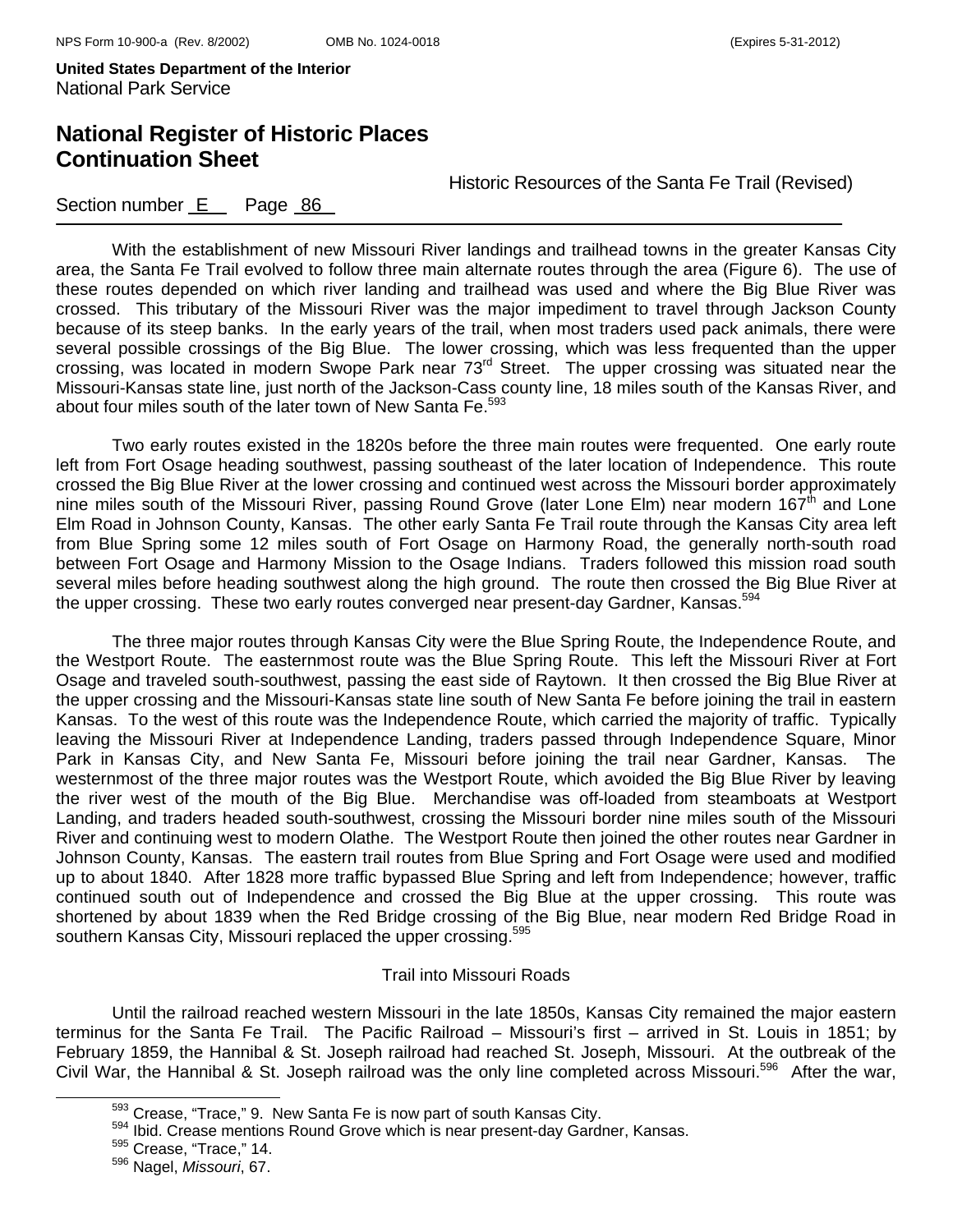# **National Register of Historic Places Continuation Sheet**

Historic Resources of the Santa Fe Trail (Revised)

### Section number  $E$  Page 87

Missouri saw a boom in railroad construction, with the Pacific Railroad reaching Kansas City in 1865.<sup>597</sup> Shortly after the railroad reached the trailhead towns of Independence, Westport, and Kansas City, the eastern terminus of the trail continued to move westward into Kansas and Colorado, ending Missouri's major role in the Santa Fe trade. However, portions of the trail were converted into public roadways soon after the trail left Missouri.

An April 1869 Jackson County, Missouri road order signed by road commissioner James Yeager and reviewed by the county court, clearly described incorporating the lower Big Blue River crossing, referred to in the document as "the old Santa Fe Crossing" that "has fallen nearly into disuse," into a proposed public road right of way.<sup>598</sup> In the Kansas City Area (inclusive of Independence), several modern roadbeds overlay portions of the Santa Fe Trail system. These include Westport Road as it leaves Independence Square, heading southwest until it hits Blue Ridge Boulevard.<sup>599</sup> At this junction, the Blue Ridge Cutoff heads south to the Rice-Tremonti house at present-day E 66<sup>th</sup> Street.<sup>600</sup> The Rice-Tremonti house is also the location where the main branch of the Santa Fe Trail reunites with the cutoff as present-day Blue Ridge Boulevard.<sup>601</sup> The boulevard follows the trail south and east to this location from approximately where it intersects with I-70 and US-40 Hwy in eastern Kansas City until E 83<sup>rd</sup> Street in southern Raytown.<sup>602</sup> Portions of Broadway Boulevard, Westport Road, and US-40 Hwy, along with other minor streets in the Kansas City area were also portions of the Santa Fe Trail.

Missouri's role in the Santa Fe trade began with the first legal trading expedition to New Mexico in 1821 and lasted until the railroad removed the eastern terminus from the state in 1866. As the oldest state of the five through which the Santa Fe Trail passed, Missouri was an important intermediary between Mexico, the frontier, and the rest of the country. Both Independence and Kansas City owe their beginnings to the successful role they played in this important trade.

### **VIII. The Santa Fe Trail in Kansas**

The Santa Fe Trail is highly significant to the history of what became the State of Kansas. During the course of the trade, the land now encompassing Kansas changed from being partly under the control of Mexico, to Indian Territory under the governance of Missouri, to Kansas Territory, and eventually into the 34<sup>th</sup> state of the United States. This trail, other major trails, and subsequent railroads increased the Euro-American population while at the same time decreasing the American Indian populations, forever changing the state's demographics.

Unlike the other four states along the trade route, the trail crossed the entire length of the present-day state of Kansas and included both major routes that shared 358 miles as measured from the Missouri border. From the Middle Crossing of the Arkansas River (near Ingalls) to the border with Oklahoma, the Cimarron Route totaled 88 miles in Kansas and included the 60-mile waterless stretch known as *La Jornada*. The Mountain Route totaled 43 miles from Upper Crossing of the Arkansas River (near Lakin) to the Colorado state

597 Nagel, *Missouri*, 68; Rafferty, *Historical Atlas of* Missouri, 62.

<sup>598</sup> Crease, "Trace," 10-11.

<sup>599</sup> Franzwa, *Maps of the Santa Fe Trail*, 29.

<sup>600</sup> Ibid., 29, 43-45.

<sup>&</sup>lt;sup>601</sup> Ibid., 45. Actually, this junction occurs one-half block north of the Rice-Tremonti house where Blue Ridge Boulevard intersects with Blue Ridge Cutoff.<br><sup>602</sup> Ibid., 43-45.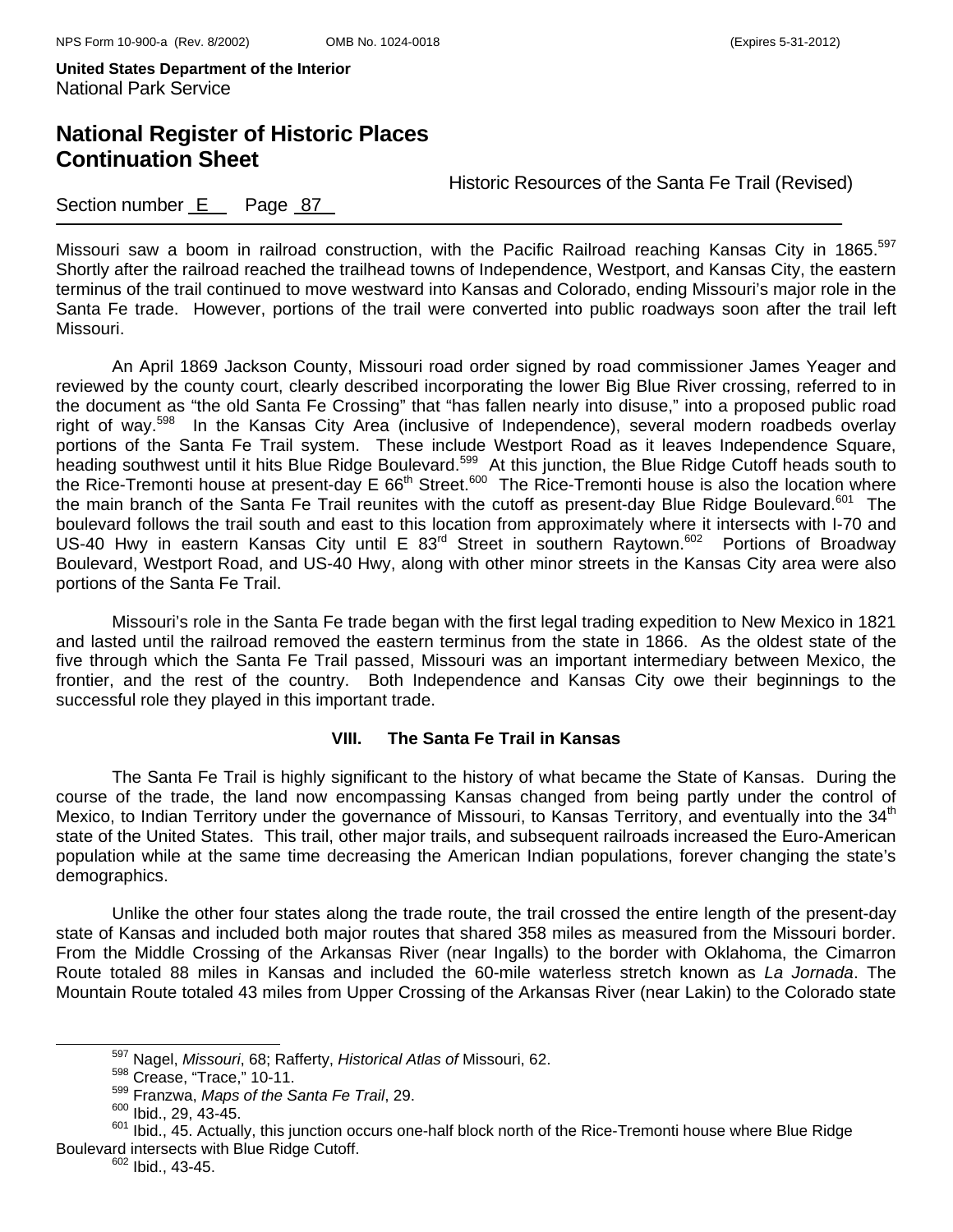## **National Register of Historic Places Continuation Sheet**

Historic Resources of the Santa Fe Trail (Revised)

### Section number E Page 88

line.<sup>603</sup> Several alternate route segments also linked to the trail; some of these were used primarily by the military prior to the mid-1860s. After the Civil War, these trail linkages were used by freight wagons and stagecoaches to carry cargo and passengers from railheads on the Kansas Pacific Railroad south to the Santa Fe Trail. These alternate routes included the Fort Riley-Fort Larned military road via Junction City and Forts Harker and Zarah, the Fort Hays-Fort Dodge military road, and the northeastern (Kansas) portion of the Fort Wallace-Fort Lyon military road. Each of these routes could be considered the eastern portion of a shortened Santa Fe Trail until the railroad built farther west and other linking routes replaced them.

#### Geographical Characteristics

 The Santa Fe Trail crossed the entire length of Kansas from east to southwest. It passed through at least two physiographic provinces within the Interior Plains division: the Central Lowlands and the Great Plains. The Central Lowlands in eastern Kansas is a varied and well-watered landscape. The trail crossed the southern edge of the Glaciated Region and through the Flint Hills and Smoky Hills before reaching the Great Bend Prairie in the Arkansas River Lowlands near the Arkansas River. Vegetation along the eastern border of the state consists of mixed bluestem prairie and oak-hickory forest, until reaching the bluestem prairie of the Flint Hills and bluestem-grama prairie of the Smoky Hills. The Great Plains region in the western two-thirds of Kansas has a more even ground surface which gradually rises toward the Rocky Mountains in the west. Along the north side of the Arkansas River, the trail passed through northern floodplain forest immediately adjacent to the river and bluestem-grama prairie to the north. In extreme western Kansas to the north of the river was a grama-buffalo grass prairie. South of the Arkansas River on the Cimarron Route, the trail crossed through the Sand Hills and High Plains. Along this section of the trail was grama-buffalo grass prairie interspersed with sandsage and bluestem.<sup>604</sup>

The route of the Santa Fe Trail through the state crossed several major drainages. In eastern Kansas the trail generally remained on the ridge between the Kansas and Marais des Cygnes rivers but crossed several of their tributaries. At Council Grove, the Neosho River was crossed. In central Kansas, the trail crossed tributaries of the Smoky Hill and Arkansas rivers. In western Kansas, tributaries of the Arkansas were crossed. The Cimarron Route crossed the Arkansas River in western Kansas and the Cimarron River in the southwestern part of the state.<sup>605</sup>

#### Pre-Santa Fe Trail Kansas

When trade between Missouri and Santa Fe began in 1821, the area now comprising the State of Kansas was neither a state nor even a territory, yet several groups claimed ownership to the land. At least seven Indian tribes claimed portions of Kansas: the Kansa in the northeast, the Osage in the southeast, the Pawnee in the north central, the Cheyenne and Arapaho in the northwest, and the Kiowa and Comanche in the southwest.<sup>606</sup> Land was also claimed by England, France, and Spain at various times, based on early explorations, charters granted by monarchies, and results of armed conflicts and treaties in Europe and America. Among the early Spanish explorers who crossed through the area in the sixteenth and seventeenth centuries were Francisco Vásquez de Coronado and Juan de Oñate. French explorers in Kansas during the

603 NPS, *Management and Use Plan*, 15. The management plan gives the total miles of the Cimarron Route as 446 and the total miles of the Mountain Route as 401. These numbers include the specified miles of the individual routes plus the shared mileage in the state. 604 Socolofsky and Self, *Historical Atlas of Kansas*, 5.

 $605$  Ibid., 17.

 $606$  Ibid., 11.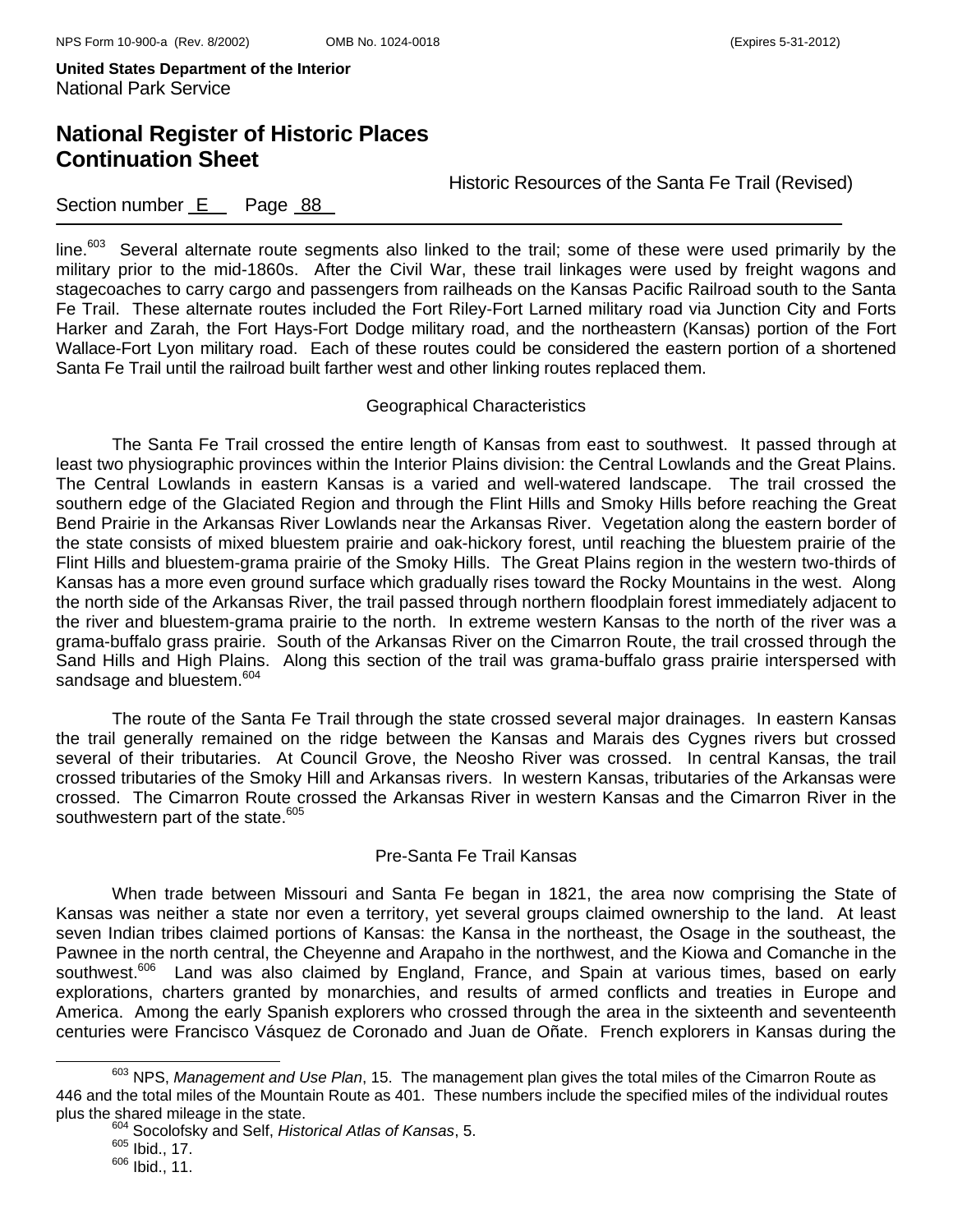# **National Register of Historic Places Continuation Sheet**

Historic Resources of the Santa Fe Trail (Revised)

### Section number E Page 89

early eighteenth century included Étienne Veniard de Bourgmont, Paul and Pierre Mallet, and Claude Charles du Tisne. Between 1744 and 1764 a French fort and fur-trading outpost, Fort de Cavagnial, operated on the west bank of the Missouri River approximately three miles north of Fort Leavenworth, Kansas.<sup>607</sup> Under the 1763 Treaty of Paris at the end of the Seven Years' War, France gave up its claims and recognized Spain as the owner of the Province of Louisiana, which was comprised of the lands between the Rocky Mountains and the Mississippi River and included Kansas. The Treaty of San Ildefonso in 1800 transferred title to this province from Spain to Napoleonic France, and the official transfer of control from France to the United States took place on March 10, 1804 through the Louisiana Purchase.

When acquired from France, the boundaries of the Louisiana Territory were not well defined. This was particularly true of the boundary with Spain's New World territories. As part of the 1819 Florida Purchase (or Adams-Onís Treaty with Spain), US Secretary of State John Quincy Adams and Spanish diplomat Luis de Onís established the boundary between the United States and Spain as the right (west) bank of the Sabine River, the right (south) bank of the Red River, the 100<sup>th</sup> meridian, the right (south) bank of the Arkansas River, a line from the headwaters of the Arkansas to the 42<sup>nd</sup> parallel, and then west on this parallel to the Pacific Ocean. These boundaries placed all but the southwestern corner of the modern State of Kansas, that part lying south of the Arkansas River and west of the 100<sup>th</sup> meridian, within the United States.<sup>608</sup>

Beginning shortly after the United States acquired this territory from France in 1803 through the Louisiana Purchase, numerous American explorers – civilian and military – and frontiersmen began to investigate the region and map the territory. Official early expeditions by the military included: Captain Zebulon Pike's expedition in 1806, Major Stephen H. Long's party in 1819-1821, and Colonel Henry Dodge's expedition to the Rocky Mountains in 1835.<sup>609</sup> In 1811 George C. Sibley, a government factor (or trader), traveled west from Fort Osage, Missouri, to trade with the Kansa and Pawnee.<sup>610</sup> Unofficial exploration was also conducted by civilians, most of whom were fur trappers and traders. These individuals soon established profitable commercial relations with the various Indian tribes and contributed to efforts to open trade with Santa Fe. Among the early trappers and traders were Robert McKnight, James Baird, Benjamin Shreve, Michael McDonough, and Samuel Chambers in 1812.

#### The Santa Fe Trail in Indian Territory

William Becknell is credited as being the first legal trader to enter Santa Fe in 1821. Jacob Fowler closely followed him in 1821-22. Other early traders were Sylvester Pattie in 1824 and Jedediah Smith, who completed multiple trips between 1824 and 1831. Portions of the routes followed by many of these travelers later closely resembled parts of the Santa Fe Trail. In the 1820s, with the establishment of the Santa Fe Trail as an important and busy route of commerce between the Missouri and Mexican frontiers, numerous American and Mexican traders crossed the area.<sup>611</sup>

During the first week of June 1825, William Clark, acting for the United States government, signed treaties with the Osage and Kansa Indians at St. Louis. The treaties ended Indian title to some three to four million acres of land in Missouri and Arkansas and to nearly 100 million acres west of Missouri and Arkansas.

607 Barry, *The Beginning*, 22-23.

<sup>608</sup> Morris, Goins, and McReynolds, *Historical Atlas of Oklahoma*, 15; Socolofsky and Self, *Historical Atlas of Kansas*, 10.

<sup>609</sup> Socolofsky and Self, *Historical Atlas of Kansas*, 14; Barry, *The Beginning*, 54-56, 83, 287, 294.

<sup>610</sup> Barry, *The Beginning*, 65.

<sup>611</sup> Socolofsky and Self, *Historical Atlas of Kansas*, 17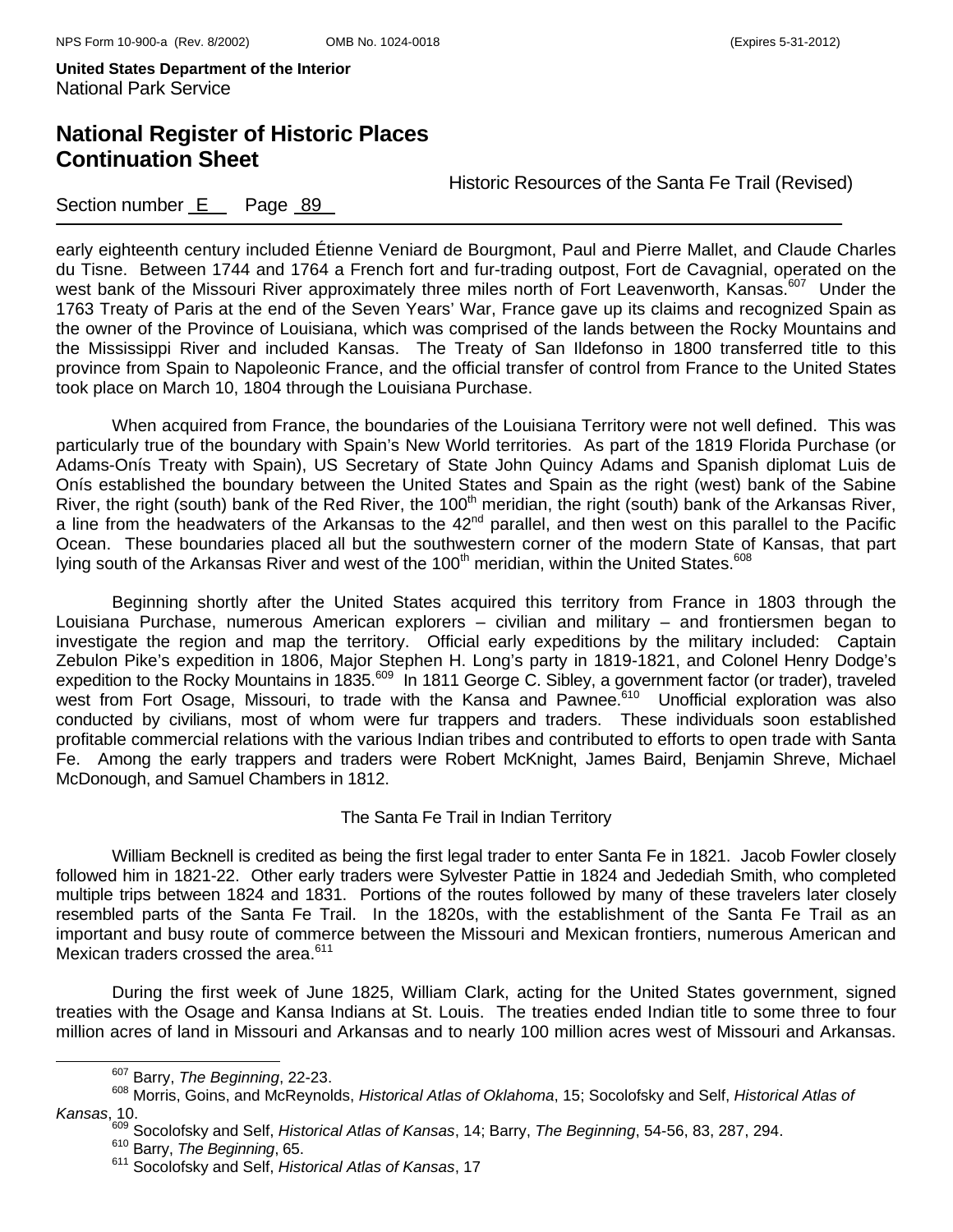# **National Register of Historic Places Continuation Sheet**

Historic Resources of the Santa Fe Trail (Revised)

Section number E Page 90

Reservations were established for both tribes in these western lands. The remaining land was opened for the resettlement of emigrant eastern Indian tribes.<sup>612</sup>

During the 1820s and 1830s, treaties made between the government and various tribes residing east of the Mississippi River resulted in the removal of large numbers of American Indians west onto reservations in what became eastern Kansas. On May 28, 1830, Congress passed the *Indian Removal Act*. This act embodied President Andrew Jackson's Indian policy, calling for the voluntary emigration of Indians in the eastern US to reservations on lands west of the Mississippi River. These lands were actually west of the western boundaries of Missouri and Arkansas. Generally, eastern tribes residing north of the Ohio River removed to what later became Kansas and Nebraska, while tribes living south of the Ohio River moved to lands in what is now eastern and central Oklahoma. A few eastern tribes were removed by 1817 before the act was passed; some into eastern Kansas. Many tribes moved during the 1830s, but a few did not remove to Kansas until the 1840s.<sup>613</sup> In all, 28 eastern Indian tribes (either entire tribes or factions of the tribes) took up new lands in eastern Kansas. By 1846 these tribes were settled on 15 reservations, mostly situated immediately west of the western border of Missouri, and included: the so-called New York Indians (Seneca, Onondaga, Cayuga, Tuscarora, Oneida, St. Regis, Stockbridge, Munsee, and Brothertown), as well as the Otoe and Missouri, the Iowa, the Sac (Sauk) and Fox of Missouri, the Sac (Sauk) and Fox of Mississippi, the Kickapoo, the Delaware and Wyandot, the Shawnee, the Chippewa, the Ottawa, the Peoria and Kaskaskia, the Wea and Piankashaw, the Pottawatomi, and the Miami. In addition, the Kaw and the Osage had reservations in the future state. There were also three other parcels of land set aside for Indian tribes, the Cherokee Neutral Lands, the Quapaw Strip immediately to the south of the Cherokee reservation, and the Cherokee Strip extending west of the Quapaw lands on the south border of the future state.<sup>614</sup> The route of the various Santa Fe Trail branches in northeast Kansas passed through or in close proximity to several reservations, including those of the Delaware, Wyandotte, Shawnee, and Sauk and Fox of Mississippi. A branch of the trail originating in Westport, Missouri, passed close to the Shawnee Methodist Mission just west of the Missouri state line in what is now Fairway, Kansas.<sup>615</sup>

During the first half of the nineteenth century, as established by the *Indian Trade and Intercourse Act*, white settlement in present-day Kansas legally was limited to the military, missionaries, workers at the mission farms and shops, a few licensed traders, and family members of these individuals. This act was actually a series of laws enacted between 1790 and 1847 to improve relations with American Indians by granting the United States government sole authority to regulate interactions between Indians and non-Indians. An 1834 renewal of this act designated all US lands west of the Mississippi River, with the exception of Louisiana, Missouri, and Arkansas Territory, as Indian Territory.<sup>616</sup>

On July 2, 1836, President Jackson signed a law providing for construction of frontier military posts situated along a north-south line roughly following the western border of Missouri, and for survey and construction of a military road linking these forts.617 Fort Scott, named for General Winfield Scott, was established May 30, 1842 at the Marmaton River crossing on the Fort Leavenworth-Fort Gibson military road,

612 Barry, *The Beginning*, 119-121.

<sup>613</sup> Lamar, *The Reader's Encyclopedia,* 866.

<sup>614</sup> Socolofsky and Self, *Historical Atlas of Kansas,*13.

<sup>615</sup> NPS, *Management and Use Plan,* 94.

<sup>616</sup> Prucha, *The Great Father*, 104.

<sup>617</sup> Barry, *The Beginning*, 311.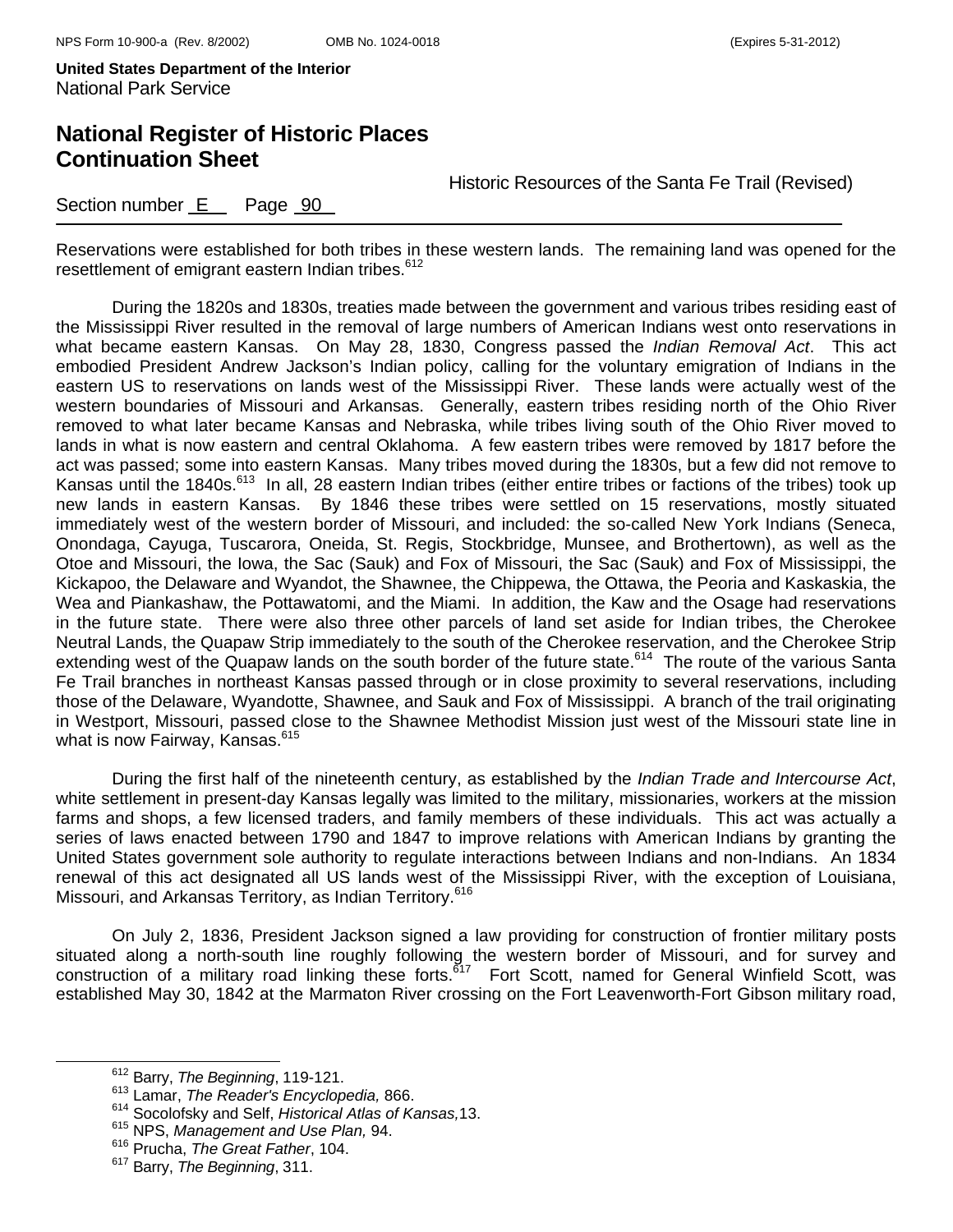# **National Register of Historic Places Continuation Sheet**

Historic Resources of the Santa Fe Trail (Revised)

### Section number E Page 91

which was laid out in 1837. Fort Scott's mission was to prevent encroachment into the "permanent Indian frontier" to the west and to protect settlers, Indians, and the military road.<sup>618</sup>

Despite these well-intentioned efforts, the end of the "permanent Indian Country" was in the works as early as the spring of 1853. This Indian country encompassed land west of the Missouri River and west of the western borders of Missouri and Arkansas. A rider attached to an Indian appropriation bill on March 3, 1853, authorized negotiations with Indian tribes west of Missouri to extinguish Indian title to the land and to get the tribes to agree to allow US citizens to settle there.<sup>619</sup> The new generation of politicians focused on western expansion over permanent Indian policy, with progressive plans such as railroad expansion and new town sites.<sup>620</sup>

Fort Riley was established on the north bank of the Kansas River near the junction of the Smoky Hill and Republican rivers on May 17, 1853. Originally designated as Camp Center due to its location near the geographical center of the country, it was renamed on June 27 of that year to honor Colonel Bennett Riley, 1st US Infantry, who had died on June 9. This fort, along with later forts Larned and Zarah, was intended to protect commerce and travel along the Santa Fe and other overland trails. Fort Riley, which was closer than Fort Leavenworth to the location of much Indian activity, became a point of departure for many mounted expeditions against the tribes.<sup>621</sup> Commissioner of Indian Affairs George W. Manypenny visited eastern "Kansas" between September 2 and October 11, 1853. In his report of the tour he noted:

On the 11th of October, the day on which I left the frontier, there was not settlement made in any part of [Kansas and] Nebraska. From all the information I could obtain, there were but three white men in the territory except such as were there by authority of law, and those adopted, by marriage or otherwise, into Indian families.<sup>622</sup>

It was not until 1854, with the passage of the Kansas-Nebraska Act, that non-Indian permanent settlement was officially allowed within Kansas Territory.

#### The Santa Fe Trail in Kansas Territory

On May 30, 1854, President Franklin Pierce signed the Kansas-Nebraska Act into law. The act created the territories of Kansas and Nebraska, opened the new territories to white settlement, repealed the Missouri Compromise, and introduced the principle of popular sovereignty, allowing residents to decide whether the states would enter the Union with or without slavery.<sup>623</sup> The boundaries of Kansas were established by this act as the Missouri border to the east, the 40<sup>th</sup> parallel to the north, the 37<sup>th</sup> parallel to the south, and the summit of the Rocky Mountains to the west (Figure 18).<sup>624</sup> President Pierce, a staunch pro-slavery Democrat, appointed the territorial officials: a governor, a secretary, a marshal, a chief justice, two associate justices, and a district attorney. Two legislative bodies were also created: a council consisting of 13 members and a house of

618 Barry, *The Beginning*, 1294; Leo Oliva, *Fort Scott on the Indian Frontier* (Topeka: Kansas State Historical Society, 1984), 1.<br><sup>619</sup> H. Craig Miner and William E. Unrau, *The End of Indian Kansas: A Study in Cultural Revolution, 1854-1871* 

<sup>(</sup>Lawrence: Regents Press of Kansas, 1978), 6. 620 Miner and Unrau, *End of Indian* Kansas, 5.

<sup>621</sup> Wiliam McKale and William Young*, Fort Riley: Citadel of the Frontier West* (Topeka: Kansas State Historical Society, 2000), xi; and Garfield, "The Military Post," 53.<br><sup>622</sup> Barry, *The Beginning*, 1178.

<sup>623</sup> Ibid., 1192-1193, 1218.

<sup>624</sup> Ibid., 1218.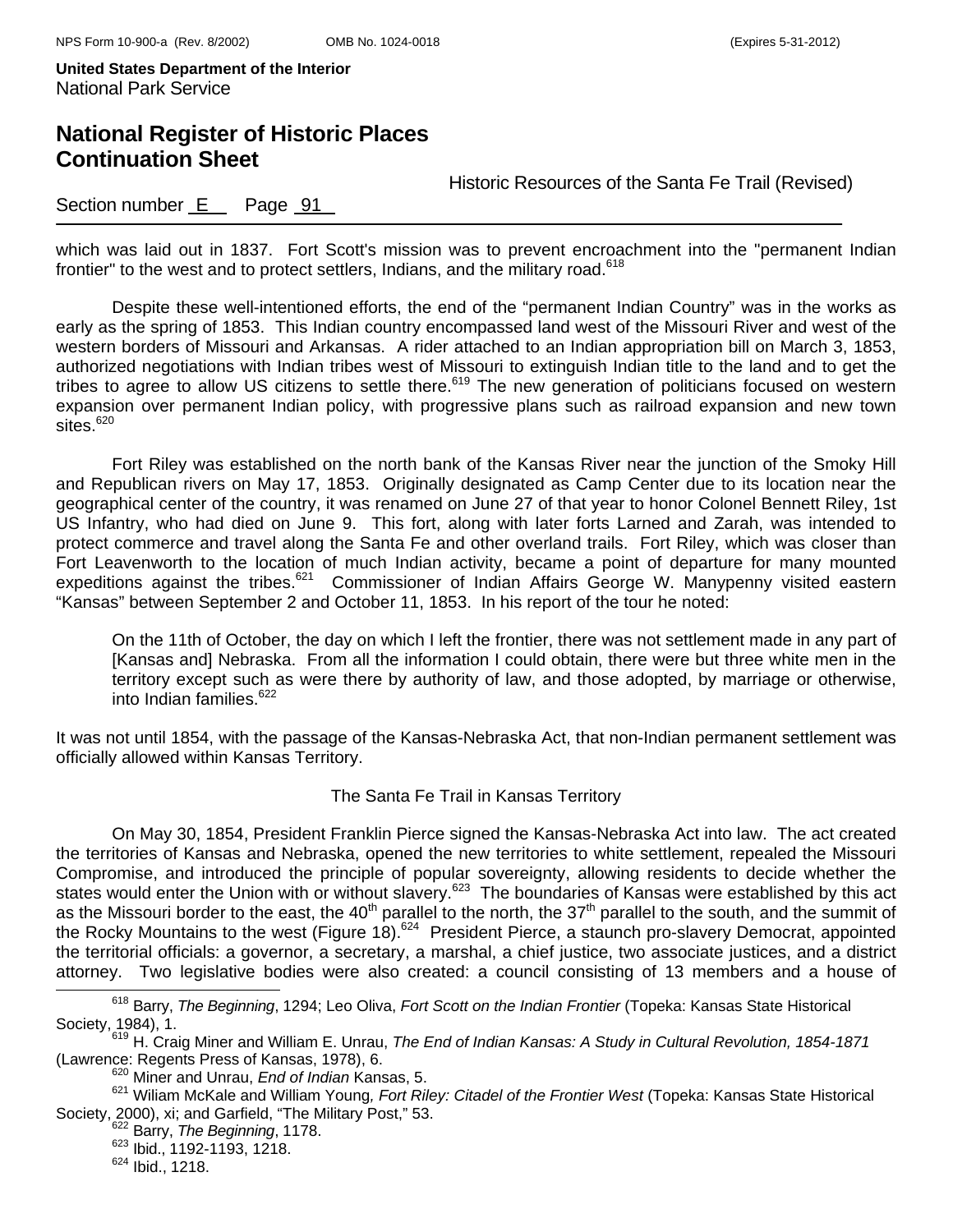## **National Register of Historic Places Continuation Sheet**

Historic Resources of the Santa Fe Trail (Revised)

### Section number E Page 92

representatives with 26 members. These were to be elected positions. The president's choice of governor of Kansas Territory was Andrew Reeder, from Easton, Pennsylvania, who was appointed on June 26, 1854. Upon arriving in Kansas on October 4, Reeder expressed his support for "popular sovereignty," the right of citizens of the territory to vote on territorial matters, including the issue of slavery. Under provisions of the Kansas-Nebraska Act, the first temporary capital of Kansas Territory was established at Fort Leavenworth, though it remained there for only 49 days, as Governor Reeder considered the "accommodation for the executive departments...too limited" and removed to Shawnee Mission in Fairway.<sup>625</sup>

 Even before Kansas Territory was officially opened for settlement and long before Indian claims to the lands were cleared, white settlers began arriving. Among the first white settlements were trading ranches along the Santa Fe Trail, including Diamond Spring (established circa 1852). Within only a couple of years after passage of the Kansas-Nebraska Act, at least nine new service stops along the Santa Fe Trail were added. These included trading ranches and stage stops at 110 Mile Creek, 142 Mile Creek, and Rock Creek, all in 1854, Walnut Creek and Running Turkey Creek in 1855, Cottonwood Creek and Station Little Arkansas in 1857, and Cow Creek and Great Bend of the Arkansas River by 1858.<sup>626</sup>

 Among the first acts of the early Kansas Territorial Legislature were a number directly related to the Santa Fe Trail and locations along the route. The 1855 legislature passed acts making portions of the "Santa Fe Road" a territorial road. The first of these, "An Act to declare the Santa Fe road a territorial road," described the new territorial road as:

Commencing at the eastern territorial line of the territory of Kansas, near the house of Samuel McKinney, of Johnson County, Missouri; thence by the way of R. McCamish's, on Bull Creek; thence by the way of the town of Salem, at Hickory Point; thence by the way of McGee's, on One Hundred and Ten creek; thence by the way of C. Withington's, on One Hundred Forty-Two creek; thence by way of A.J. Baker's, at the crossing of Rock Creek, to Council Grove, in the territory of Kansas, and the same is hereby declared a territorial road.<sup>627</sup>

According to this act, the counties through which the road passed were ordered to keep the road in good repair and not less than 100 feet wide. Another territorial act in 1855, "An Act to declare the road leading from Fort Atkinson to Bent's Old Fort a territorial road," did not further describe the route or the width of the road but did require it to be maintained.<sup>628</sup> Several other acts passed by the territorial legislature in 1855 established roads that either departed from or into the "Santa Fe road," connecting the preexisting trail to other destinations in the growing territory. Among these connecting roads were: "a territorial road from the point where the Atchison, Kickapoo and Leavenworth roads converge by way of Osawatomie and Tecumseh, to intersect the Santa Fe road at or near One Hundred and Ten Creek;" "a road from One Hundred and Ten, via Glendale and the town of Douglas, to intersect the Military road from Fort Leavenworth to Fort Riley;" "a road from Black Jack Point, on the Santa Fe road, thence by the way of Joel M. Bernard's store, to a point on the Santa Fe road, at or near

625 George W. Martin, ed., *Collections of the Kansas State Historical Society, 1911-1912*, *Vol. XII* (Topeka: State Printing Office, 1912), 332-333. This movement was not made by an act of Congress, so the official capital remained Ft.<br>Leavenworth until the territorial legislature appointed another location.

<sup>626</sup> Clapsaddle, "A Frail Thin Line, Part I," 23-25; Clapsaddle, "A Frail Thin Line, Part II," 14-19.<br>627 Kansas Territorial Legislature, first session, Chapter 118, Special Laws, The Statutes of the Territory of *Kansas; Passed at the First Session of the Legislative Assembly, One Thousand Eight Hundred and Fifty-Five* (Shawnee Manual Labor School, KT: John T. Brady, 1855), 960.<br><sup>628</sup> Ibid., Chapter 128, 967.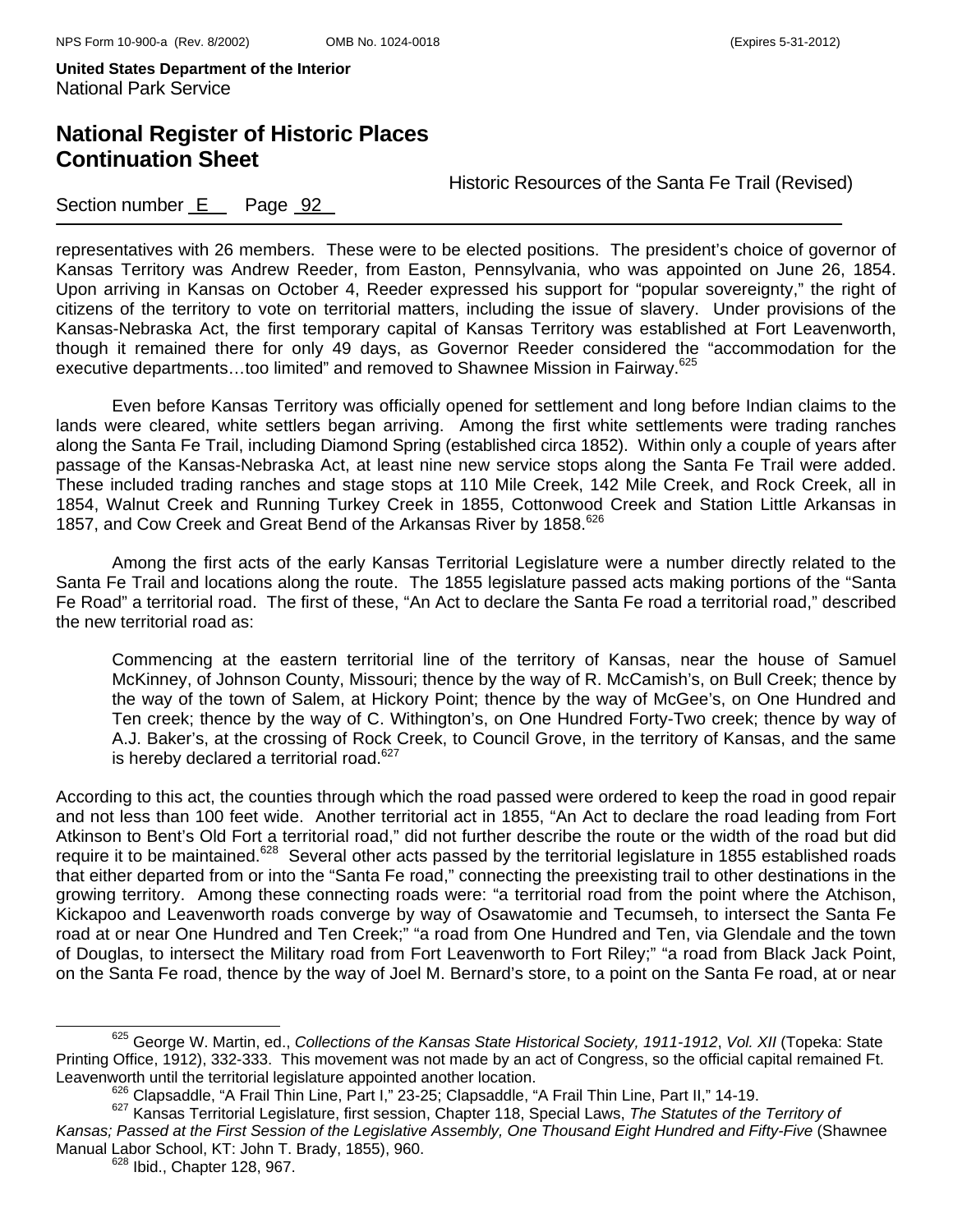# **National Register of Historic Places Continuation Sheet**

Historic Resources of the Santa Fe Trail (Revised)

### Section number  $E$  Page  $93$

McGee's, on the One Hundred and Ten creek;" and "a territorial road from Leavenworth city to the town of Salem, on the Santa Fe road, in Kansas territory."<sup>629</sup>

The 1858 Kansas Territorial Legislature passed several acts relating to towns and bridges along the Santa Fe Trail. Several of these acts incorporated town companies and authorized them to make bylaws and regulations for towns that had already been located along the trail, including Brookline [Brooklyn], Gardner, Burlingame, and Wilmington.<sup>630</sup> One 1858 act granted "sole and exclusive privilege" for a bridge across the Little Arkansas River to:

E.F. Gregory and his associates, and their assigns, for the period of twenty-one years, to build, erect, and construct, a bridge across the Little Arkansas river, where the Santa Fe road from Westport, Missouri, to Santa Fe crosses the same; Provided, that said bridge shall be completed within one year.<sup>631</sup>

The bridge company was to maintain the bridge in good repair "at all times and held in readiness for the accommodation of the traveling public."632 No one else was to build or maintain another bridge or a ferry within four miles of this bridge for the same period. The bridge company was further authorized to collect the following tolls for the use of the bridge:

For every wagon or other vehicle, fifty cents; for every animal attached thereto, ten cents; for every loose or drove head of horses, cattle, mules or jacks, ten cents; for every head of swine, sheep and goats, and for every person, five cents; and no more.<sup>633</sup>

It would appear that Gregory failed to meet the one-year deadline for completion of the bridge across the Little Arkansas as the 1859 territorial legislature passed an "Act to authorize William T. Williamson and others to build a bridge across Little Arkansas River."634 The wording of this act is nearly identical to that passed in 1858, except that the bridge privileges were granted to William T. Williamson, Columbus Hornsby, Thomas Lounds, and James C. Horton. The same stipulations remained: the 21-year privilege, the one-year construction deadline, the four-mile buffer, and the toll rates.<sup>635</sup> Additional acts in 1859 authorized construction across several other streams along the Santa Fe Trail and included the same or very similar wording and stipulations. Asahel Beach, Samuel K. Huson, R.W. Eddy, and James C. Horton were authorized to erect and maintain a toll bridge "across Cow creek, where the Santa Fe road, leading from Westport in Missouri to Santa Fe in New Mexico, crosses the same, near Beach's Trading Post."<sup>636</sup> Alvin N. Blacklidge and his associates were authorized to build a toll bridge "across Pawnee fork of the Arkansas river, at or near where the great Santa Fe road, leading from Westport, Mo., to Santa Fe, crosses said Pawnee fork," but were given only six months to complete the structure.<sup>637</sup> Another act passed by the territorial legislature in 1859 incorporated

629 Ibid., Chapters 99, 139, and 140, 947.

<sup>630</sup> Kansas Territorial Legislature, fourth session, Chapter XCVII, *Private Laws of the Territory of Kansas; Passed at the Fourth Session of the Legislative Assembly* (Lecompton, KT: S.W. Diggs & Co., 1858), 305-306; Chapter CXXIII,

<sup>338-339;</sup> Chapter XCIX, 309-310; and Chapter CLXVII, 395.<br><sup>631</sup> Kansas Territorial Legislature, fourth session, Chapter XVII, 35.<br><sup>632</sup> Kansas Territorial Legislature, fourth session, Chapter XVII, 35.<br><sup>633</sup> Ibid.

<sup>634</sup> Kansas Territorial Legislature, fifth session, Chapter III, *Private Laws of the Territory of Kansas; Passed at the Fifth Session of the Legislative Assembly* (Lawrence, KT: Herald of Freedom Steam Press, 1859), 15-16.<br><sup>635</sup> Ibid., Chapter VI, 18-19.<br><sup>636</sup> Ibid., Chapter VI, 18-19.

<sup>637</sup> Examples Territorial Legislature, fifth session, Chapter XV, 26-27.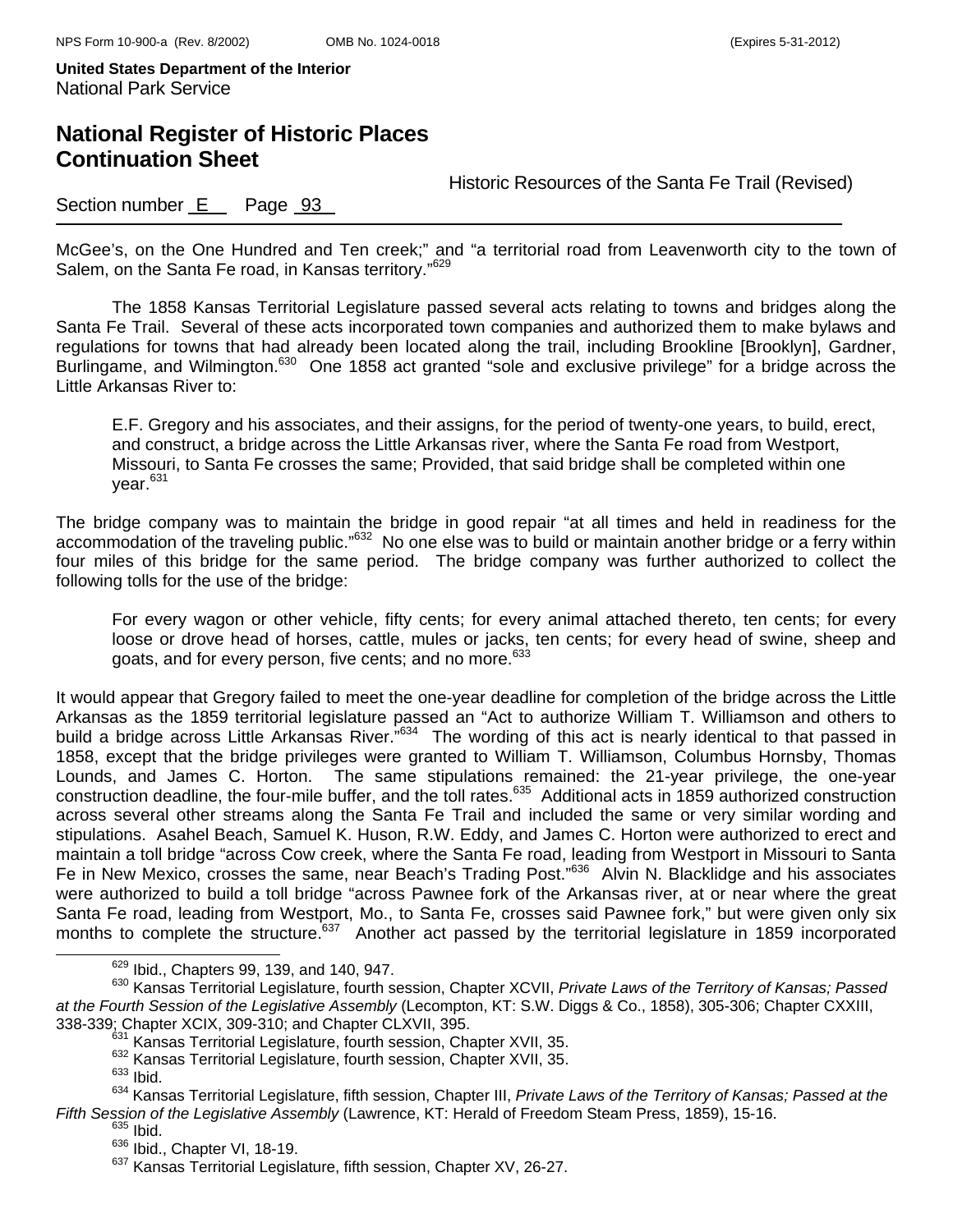## **National Register of Historic Places Continuation Sheet**

Historic Resources of the Santa Fe Trail (Revised)

### Section number E Page 94

George Parks, William Wilson, Fielding Johnson, Alfred Gray, and Peter Dunkle as a corporate body under the name of the "Kansas and Missouri Stage Company" with \$50,000 in capital stock. The bill did not detail destinations, stage routes, or stage stations.<sup>638</sup>

During the 1860 session of the Kansas Territorial Legislature, three additional bridge authorization acts were passed: "William D. Harris and Alexander Street to build a bridge across the 110 Creek, at the town of Washington;<sup>"639</sup> "I.E. Moore, M.L. Wood, A.J. Chipman, George Crawford and others to build a bridge across the Cottonwood River, at the Santa Fe Crossing;"640 and the authorization of "the Rock Creek Bridge Company." 641

The history of the Santa Fe Trail within the state of Kansas is vast. The entire length of the state was crossed either by the trail itself or the railroads as they pushed through into Colorado. In the span of less than 60 years, the landscape and demographics of Kansas were significantly altered. As a result, established American Indian populations were disrupted as Americans established themselves. The trail also significantly contributed to the growth and development of the area from unorganized territory to US territory to the 34<sup>th</sup> US state in 1861. After the end of the Civil War, the railroads began to push their way through the new state, shortening the actual length of the trail in Kansas. By 1872, the railroads had pushed into Colorado, making the portion of the trail in Kansas obsolete.

#### **IX. The Santa Fe Trail in Oklahoma**

Of the five states located along the Santa Fe Trail, Oklahoma's growth and development was least affected by the historic trade route. However, Oklahoma played an important role in sustaining travelers along the Cimarron Route – after their encounter with the 60-mile *La Jornada* – by providing abundant water and campsites.

The smallest portion of the Santa Fe Trail was in Oklahoma. Of the two major trail branches, only the Cimarron Route crossed into the state through the western portion of the Oklahoma panhandle, in modern Cimarron County. The Cimarron Route within Oklahoma was only 46 miles long from the northern border with Colorado southwest to the border with New Mexico.642 The lesser-used Aubry Cutoff was also partially within Oklahoma. This route started near Fort Aubrey in western Kansas, crossed the Arkansas River at the crossing downstream from the fort, forded the Cimarron River in northern Cimarron County, Oklahoma, and ended near Cold Spring Campground, northwest of modern Boise City.

#### Geographical Characteristics

The Santa Fe Trail in Oklahoma passed through the High Plains physiographic section of the Great Plains. The Cimarron River to the north and the North Canadian to the south drain this portion of the Arkansas River Basin. This section is characterized by its extensive, broad plain with occasional tablelands.<sup>643</sup> It is a

- -

<sup>&</sup>lt;sup>638</sup> Ibid., Chapter LVIII, 77.<br><sup>639</sup> Kansas Territorial Legislature, special session, Chapter XII, *Private Laws of the Territory of Kansas, Passed at* the Special Session of the Legislative Assembly, 1860 (Lawrence, KT: S.A. Medary, 1860), 18.<br><sup>640</sup> Kansas Territorial Legislature, special session, Chapter XVI, 21-22.<br><sup>641</sup> Ibid., Chapter XXI, 29-30.<br><sup>642</sup> NPS, *Managemen* 

<sup>643</sup> W. Henry McNab and Peter E. Avers, comp., *Ecological Subregions of the United States* (Washington DC: USDA Forest Service, 1994, updated 1996) [electronic copy on-line]; available from *USDA Forest Service Online,*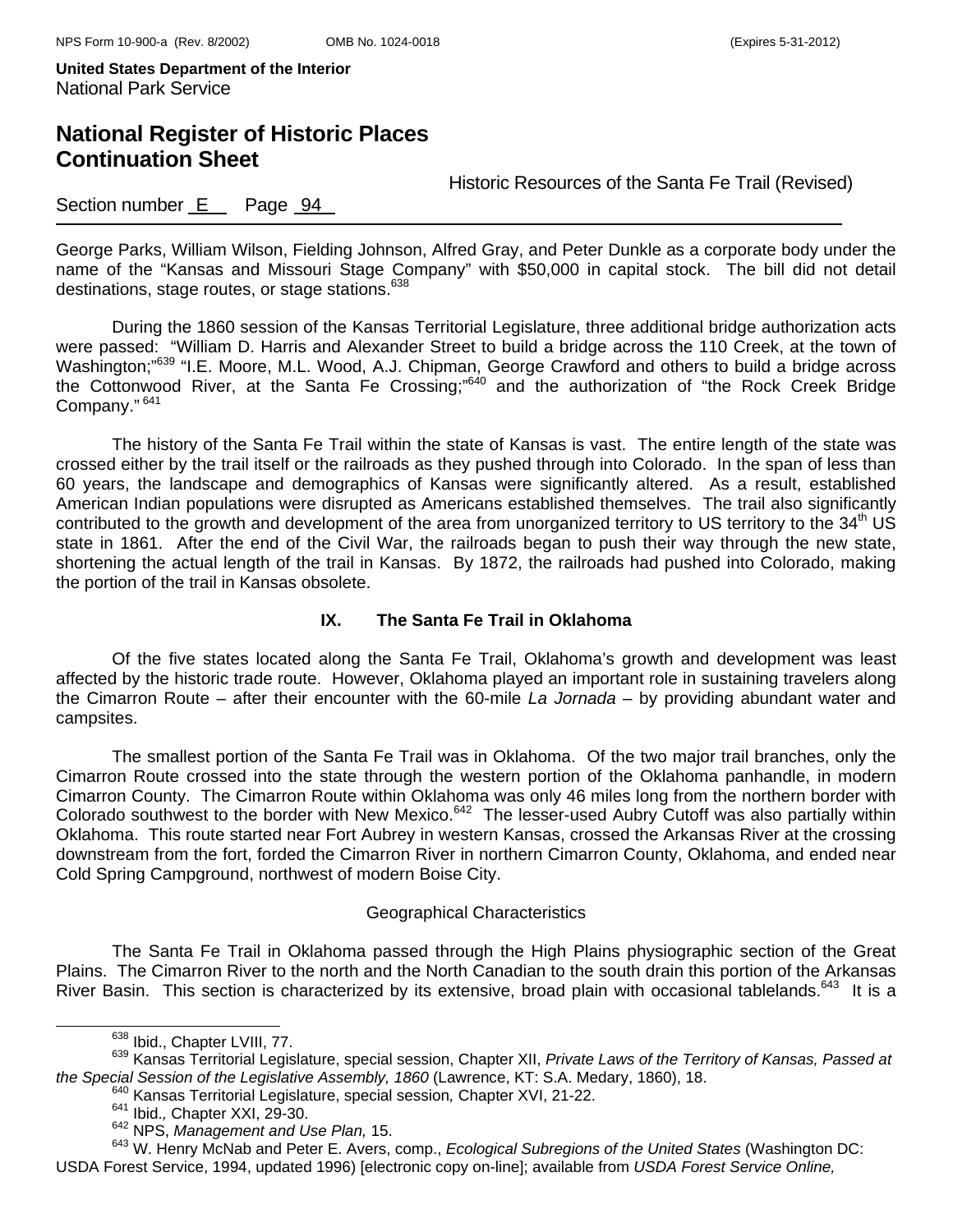## **National Register of Historic Places Continuation Sheet**

Historic Resources of the Santa Fe Trail (Revised)

### Section number E Page 95

semi-arid environment with short to mid-height grassland vegetation bisected by sandsage-bluestem prairie and bluestem-grama prairie grasslands along streams and rivers.<sup>644</sup> Major vegetation includes bluegrama, buffalograss, hairy grama, and little bluestem.<sup>645</sup>

#### Early Ownership and Occupation of Oklahoma

When trade between Missouri and Santa Fe began in 1821, the lands now comprising the State of Oklahoma were not a state. Like Missouri and Kansas noted above, England, France and Spain had each laid claim to these lands at various times. When France recognized Spain as the owner of the Province of Louisiana at the end of the Seven Years' War, this land came under Spanish jurisdiction. From 1763 to 1800 Spain maintained ownership, but with the Treaty of San Ildefoso in 1800, title was transferred to Napoleonic France, and by 1804, the U.S owned this portion of North America.

However, when acquired from France, the boundaries of the Louisiana Territory were not well defined. This was particularly true of the boundary with Spain's New World territories, including the Oklahoma panhandle. As part of the 1819 Florida Purchase (or Adams-Onís Treaty), US Secretary of State John Quincy Adams and Spanish diplomat Luis de Onís established the boundary between the United States and Spain as the right (west) bank of the Sabine River, the right (south) bank of the Red River, the 100<sup>th</sup> meridian, the right (south) bank of the Arkansas River, a line from the headwaters of the Arkansas to the  $42^{nd}$  parallel, and then west on this parallel to the Pacific Ocean. As the Red River and 100<sup>th</sup> meridian now form parts of the south and western boundaries of Oklahoma, this placed all but the panhandle within the United States.<sup>646</sup>

#### Indian Country

Before the emigration of eastern tribes, at least four indigenous tribes were located in Oklahoma, including the Wichita, Arapaho, Cheyenne, and Comanche. The Wichita were located in northern Oklahoma, and the Comanche lands were in the short grass plains in the general vicinity where the states of Kansas, Oklahoma, Colorado, and New Mexico come together. The Cheyenne and Arapaho were located on the west edge of the High Plains in western Kansas, eastern Colorado, and western Oklahoma.

From 1803 until 1830 the US portion of Oklahoma was left as part of Indian country – an unorganized region to which eastern Indian tribes were removed as white settlers encroached upon tribal lands. In fact, the same year that the US government purchased Louisiana, President Thomas Jefferson considered the possibility of exchanging land in the west for tribal lands in the east. Some Indian factions and tribes viewed ceding their land as a way to maintain their culture without continual pressure from whites, but others objected, causing tribal rifts. Voluntary removal of consenting tribes occurred in the first decades of the nineteenth century, with members of the Five Civilized Tribes arriving in Arkansas by 1817.<sup>647</sup> When Missouri petitioned

i<br>L

<sup>&</sup>lt;http://www.fs.fed.us/land/pubs/ecoregions/ch41.html#331B> (accessed 25 August 2011); Morris, Goins, and McReynolds, *Historical Atlas of Oklahoma*, 3, 24.

<sup>644</sup> Morris, Goins, and McReynolds, *Historical Atlas of Oklahoma*, 3, 5; McNab and Avers, *Ecological Subregions,*  website.

<sup>645</sup> McNab and Avers, *Ecological Subregions,* website.

<sup>646</sup> H. Wayne Morgan and Anne Hodges Morgan, *Oklahoma: A Bicentennial History* (New York: W.W. Norton & Company, 1977), 3; Morris, Goins, and McReynolds, *Historical Atlas of Oklahoma*, 15.

<sup>647</sup> Morgan and Morgan, *Oklahoma*, 21-22; Lamar, *The Reader's Encyclopedia*, 866. The Choctaw, Chickasaw, Creek, Seminole, and Cherokee tribes were known as the Five Civilized Tribes because of their willingness to conform to the Euro-Settler socio-political structure. Each tribe was organized into a republic that represented a similar structure to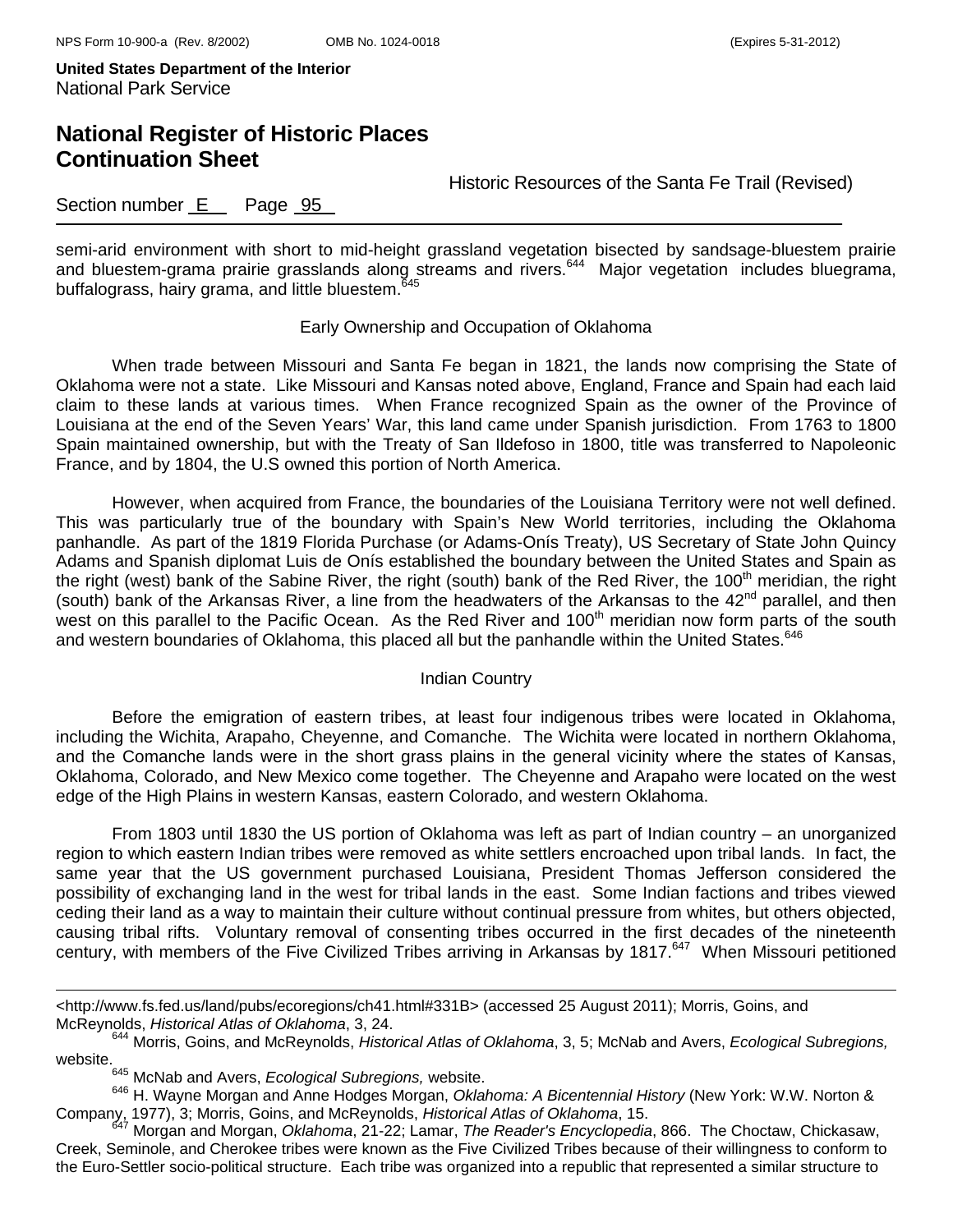# **National Register of Historic Places Continuation Sheet**

Historic Resources of the Santa Fe Trail (Revised)

### Section number E Page 96

for statehood in 1819, Congress established Arkansas Territory, which included all of the present state of Arkansas and the part of Oklahoma east of the 100<sup>th</sup> meridian. Beginning in 1820, most of what would become the state of Oklahoma "was divided among the Five Civilized Tribes."<sup>648</sup>

Before 1825 the boundary between Indian lands and white settlement areas included a strip of presentday eastern Oklahoma. Two forts near this border were established to replace Fort Smith, Arkansas, in guarding traders and travelers from Indian attacks along the Indian frontier. The more northern of these was Fort Gibson, located at the forks of the Arkansas, Verdigris, and Grand rivers. To the south was Fort Towson that was situated near the mouth of the Kiamichi River.<sup>649</sup> In 1825, due to objections from the Cherokee and Choctaw about the encroachment of white settlers, a new treaty was negotiated to adjust the western boundary of Arkansas Territory to the current Arkansas-Oklahoma state line and remove settlers to the area east of the border.<sup>650</sup> Under this Treaty with the Choctaw, 1825 (7 Stat., 234), the western half of Arkansas Territory remained officially unorganized Indian Territory, as created under the 1834 renewal of the *Indian*  Trade and Intercourse Act.<sup>651</sup> The only Euro-Americans legally residing within Indian Territory were Indian agents, missionaries, military personnel, and a few whites who had married into tribes. Despite that ban, Euro-American settlers, primarily from Texas and southern states, began entering this area illegally in the 1820s-1830s.652 The panhandle remained part of Spain until Mexican independence in 1821 when it came under Mexican authority.<sup>653</sup>

Indian resettlement within Oklahoma mostly involved the southeastern Indian nations (i.e. Cherokee, Choctaw, Chickasaw, Muscogee [Creek], and Seminole) known together as the Five Civilized Tribes. With the election of President Andrew Jackson in 1828 the issue of Indian removal reached a climax.<sup>654</sup> On May 28, 1830, Congress passed the *Indian Removal Act*. This act embodied President Andrew Jackson's Indian policy, calling for the voluntary removal of Indian tribes from the eastern US.<sup>655</sup> By the end of the 1830s, however, this policy shifted from voluntary to forced cession of Indian lands in the East to the United States and the emigration of eastern tribes to reservations west of the boundaries of Missouri and Arkansas. Precedent for this policy change came as eastern Cherokee, objecting to the move that had been agreed to by a faction of the tribe in the 1835 Treaty of New Echota (7 Stat., 478), refused to voluntarily leave their lands, fields, homes, and towns in Georgia.<sup>656</sup> During the spring of 1838, Major General Winfield Scott was dispatched by the War Department to forcefully remove the Cherokee. In what became known as the Trail of Tears, more than 1000 Cherokee eventually died en route from the heat, unfamiliar diet, unsanitary conditions,

that of the American form. Grant Foreman, *The Five Civilized Tribes: Cherokee, Chickasaw, Choctaw, Creek, Seminole* (Norman: University of Oklahoma Press, 1971), 13-14.<br><sup>648</sup> Arrell Morgan Gibson, *Oklahoma: A History of Five Centuries*, 2<sup>nd</sup> ed. (Norman: University of Oklahoma Press,

÷,

650 Dianna Everett, "Encyclopedia of History and Culture," (2007) [encyclopedia on-line]; available from *Oklahoma Historical Society Online,* <http://digital.library.okstate.edu/encyclopedia/entries/I/IN018.html> (accessed 25 August 2011). 651 Kappler, *Indian Affairs*, 211-214.

652 David J. Wishart, *Encyclopedia of the Great Plains* (Lincoln: University of Nebraska Press, 2004), 682. 653 Morris, Goins, and McReynolds, *Historical Atlas of Oklahoma*, 19.

654 Morgan and Morgan, *Oklahoma,* 22.

655 Generally, eastern tribes residing north of the Ohio River removed to what later became Kansas and

Nebraska, while tribes living south of the Ohio River moved to land in what is now eastern and central Oklahoma. Lamar, *The Reader's Encyclopedia*, 866.

656 Kappler, *Indian Affairs*, 439-449.

<sup>1981), 71. 649</sup> Morgan and Morgan, *Oklahoma*, 20.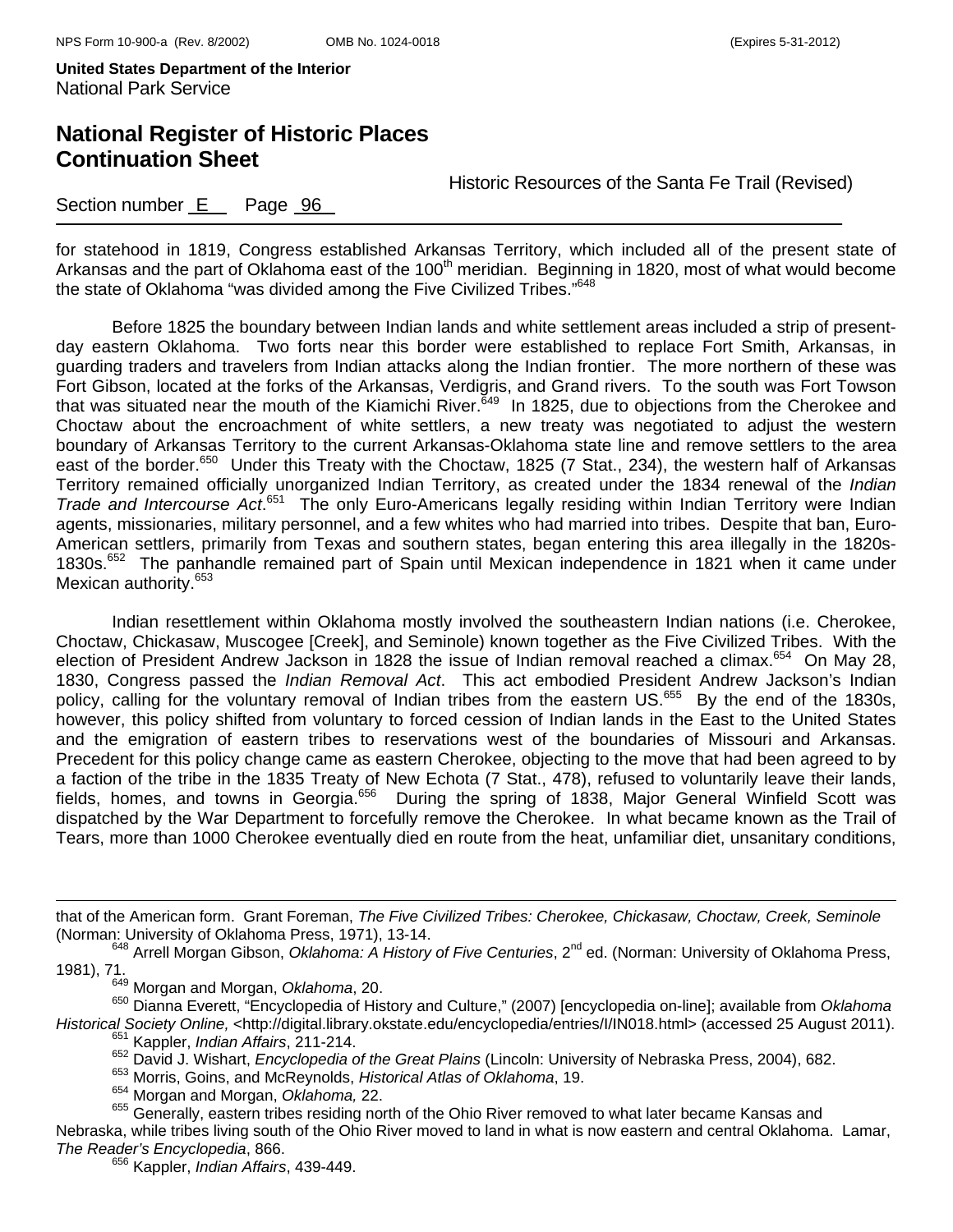# **National Register of Historic Places Continuation Sheet**

Historic Resources of the Santa Fe Trail (Revised)

### Section number E Page 97

and grief over the move. The other four tribes had been forced to remove from the lands in the southeastern US before the Cherokee; although, smaller groups of Seminole arrived in Oklahoma by 1842.<sup>657</sup>

After the Civil War and into the 1880s, additional Indian tribes were removed to Indian Territory. These included indigenous tribes from the west and north, as well as tribes that had previously been removed to Kansas. Among these tribes were the: Delaware, Sac and Fox, Potawatomie, Shawnee, Peoria, Otoe and Missouria, Kickapoo, Iowa, Ottawa, Miami, Illinois, Mowhawk, Kaskaska, Chippewa, Cayuga, Seneca, Piankashaw, Wea, Tuscarora, Wyandotte, Quapaw, Ponca, Kaw, Pawnee, Arapaho, Cheyenne, Comanche, Kiowa, Kiowa-Apache, and Wichita.658 Forts Sill, Reno, and Supply were established in the western portion of Indian Territory in an attempt to discourage Indian attacks, especially by the Kiowa, Comanche, Cheyenne, and Arapaho.<sup>659</sup>

The land now comprising the Oklahoma panhandle became part of the Republic of Texas in 1836, as a result of the defeat of Santa Anna's army at the battle of San Jacinto and Texas independence from Mexico. In 1842 Fort Washita was established on the Washita River about 15 miles north of the Red (Canadian) River – the Texas border. President James Polk signed a proclamation on December 29, 1845, making Texas a state. It was not until the Compromise of 1850 that Texas relinquished the Oklahoma panhandle to the United States, and Texas's present boundaries were set. Due to the late acquisition of the panhandle by the United States, it was not a part of any state or territory.<sup>660</sup>

Increasing numbers of whites entered Indian Territory after the Civil War. Many of them worked on railroads, in mining, in the cattle trade, and as agricultural tenants on Indian lands. White ownership of land in what became Oklahoma was not permitted until 1889. At this time, white settlement was limited to the "Unassigned Lands" in the central portion of the future state. White settlers in significant numbers did not arrive in central and western portions of Indian Territory or in the panhandle (known as No Man's Land) until the last decade of the nineteenth century.<sup>661</sup> The *Organic Act* of May 2, 1890, created Oklahoma Territory from the Unassigned Lands, the area west of the Five Civilized Tribes that was not assigned to any tribe, and from No Man's Land.<sup>662</sup> Additional lands were added as Indian lands were surveyed and made available under the 1887 *Dawes Act* (24 Stat. 388) and the *Curtis Act* of 1898, which broke up reservations, gave individual title to up to 160 acres for each Indian, then allowed remaining "surplus" lands to be sold to non-Indians.<sup>663</sup> The Oklahoma land rushes between 1889 and 1905 opened surplus Indian land from the old Indian Territory to the east and unorganized land in Oklahoma Territory to homesteaders, disposing of millions of acres. The *Oklahoma Enabling Act*, signed June 16, 1906, allowed for the formation of the new state of Oklahoma, though the question of what to include within the new state was debated. There was strong support, especially among the Five Civilized Tribes, for two separate states – Oklahoma (a non-Indian state) and Sequoyah (an Indian state). <sup>664</sup> However, on November 16, 1907 during the administration of President Theodore Roosevelt,

62.

657 Morgan and Morgan, *Oklahoma,* 24-26.

<sup>658</sup> Morris, Goins, and McReynolds, *Historical Atlas of Oklahoma*, 34.

<sup>659</sup> Morgan and Morgan, *Oklahoma,* 36.

<sup>660</sup> Lamar, *The Reader's Encyclopedia*, 868, 1170; Morris, Goins, and McReynolds, *Historical Atlas of Oklahoma*,

<sup>661</sup> Morgan and Morgan, *Oklahoma,* 4, 38-40.

<sup>662</sup> Morris, Goins, and McReynolds, *Historical Atlas of Oklahoma*, 48, 62.

<sup>663</sup> Lamar, *The Reader's Encyclopedia*, 868; Francis Paul Prucha, ed., *Documents of United States Indian Policy*, <sup>3</sup>rd edition. (Lincoln: University of Nebraska Press, 2000), 170-173, 195-196. 664 Prucha, *The Great Father,* 261-262.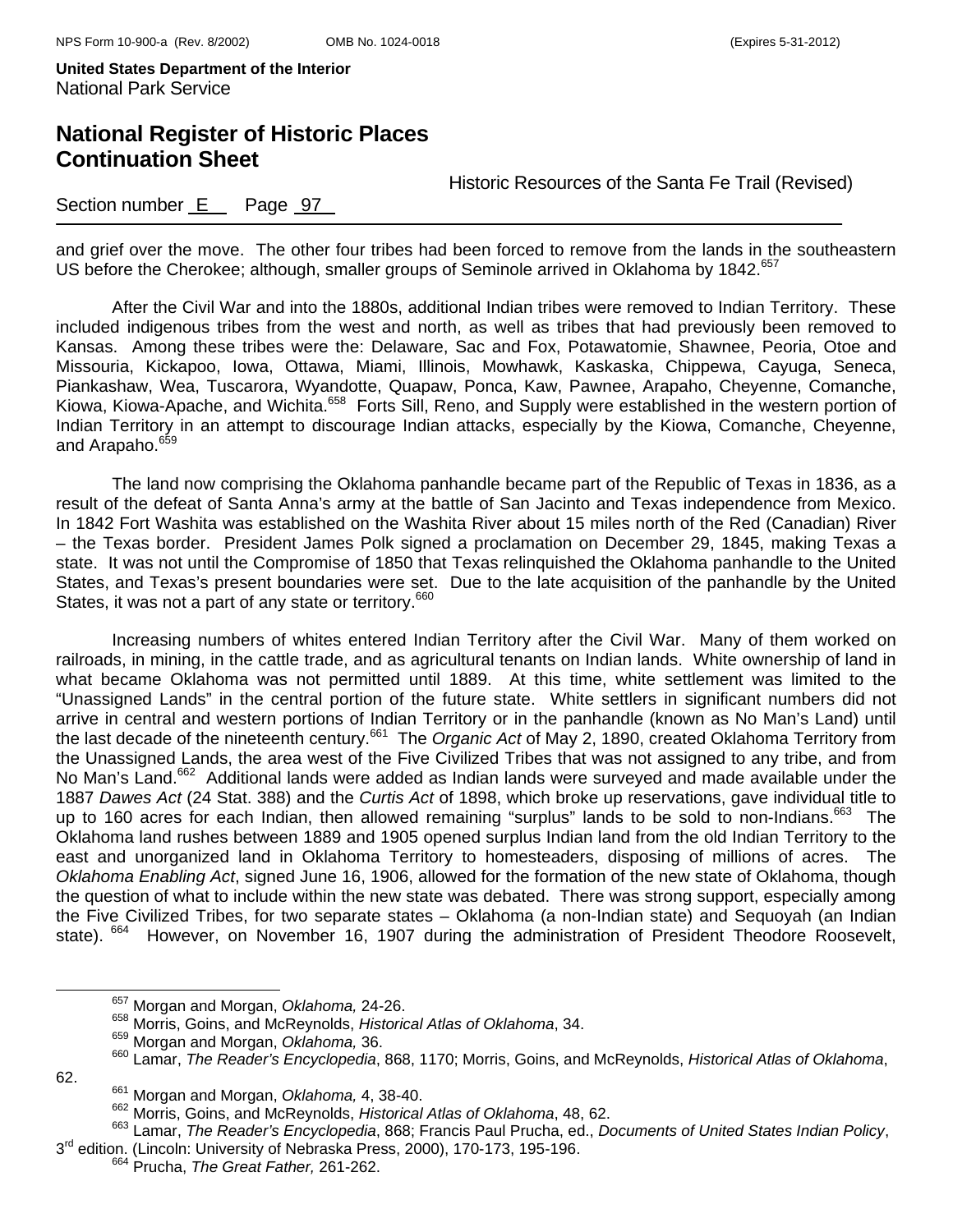### **National Register of Historic Places Continuation Sheet**

Historic Resources of the Santa Fe Trail (Revised)

### Section number E Page 98

Oklahoma Territory and Indian Territory were joined and Oklahoma became the 46<sup>th</sup> state, subsequently dissolving Indian Territory.<sup>665</sup>

#### The Civil War and the Santa Fe Trail in Oklahoma

During the Civil War, Union forces withdrew into Kansas Territory, leaving Indian Territory to the Confederacy. Some factions within the Five Tribes, led by John Ross of the Cherokee and Opothle Yahoa of the Creek, argued for neutrality during the war. With the exception of the Choctaw, the Five Tribes did not unanimously agree to side with the Confederacy at first; however, with the removal of Union forces – and federal allotment monies – an alliance was sought. The decision to side with the Confederates after Union removal was driven by negotiations and treaties made with the Five Tribes by Albert Pike, a Confederate.<sup>666</sup> In his negotiations he promised that each tribe would hold title to their lands that they lived on.<sup>667</sup> Confederate president Jefferson Davis had other ideas. He stated clearly in a report that the lands owned by the Five Tribes would be "turned into a state."668 Deception was both the driving force behind the joining with and the controversy over aligning with the Confederacy; thousands of individuals from the Five Tribes joined the war effort, divided between the opposing forces. No major Civil War battles were fought in Oklahoma, but there was heavy fighting in a number of skirmishes, mostly in the eastern quarter of the future state. During the war both Union and Confederate forces and guerilla bands plundered the tribal fields, orchards, and livestock and burned homes, schools, and churches. By the end of the conflict, much of the area was devastated. The tribes' alliance with the Confederacy was used against them as the rationale for annulling and abrogating earlier treaty agreements. Eventually, in 1866, Congress decided to authorize the cancellation of all existing treaties with the Five Tribes. They were forced to cede large portions of their lands in Indian Territory to immigrant tribes being expelled from Kansas.<sup>669</sup>

 Established just after the Civil War, Camp Nichols was the only military post along the Oklahoma portion of the Santa Fe Trail. In May 1865 General James H. Carleton, commander of the Department of New Mexico, ordered Colonel Christopher "Kit" Carson to establish a post about halfway between the Cimarron Crossing of the Arkansas River and Fort Union in New Mexico. Founded as the western terminus of the Aubry Route, the intent of this new post was to protect wagon trains traveling along the Cimarron and Aubry routes from Indian raids.<sup>670</sup> The small fortified post was located on high ground between two forks of South Carrizozo Creek about one half mile north of the Santa Fe Trail and a short distance east of Cedar Spring. The post was constructed and manned by three companies of New Mexico and California volunteers who escorted wagon trains along the trail and protected traffic primarily from raids by Kiowa, Comanche, Cheyenne, and Arapaho. Lieutenant Richard Russell and his wife Marion arrived at the post in June 1865 about two weeks after construction began. Marion noted that the soldiers built several stone walled dugouts with dirt floors and dirt roofs supported by logs. The stone walls of the dugouts formed an enclosure, outside of which was a moat. These structures housed the seven officers and had other functions, such as a hospital. Some 300 soldiers lived in tents and dugouts within the enclosure. There were also ten Indian scouts, two Indian women, and two laundresses who were wives of Hispanic soldiers at the post.<sup>671</sup> Wagon trains outbound from New Mexico assembled at this post situated about 130 miles east of Fort Union. From here they were escorted by

665 Lamar, *The Reader's Encyclopedia*, 868; Wishart, 682; and Prucha, *The Great Father,* 262.

<sup>666</sup> Morgan and Morgan, *Oklahoma*, 34.

<sup>667</sup> Ibid.

<sup>668</sup> Ibid.

<sup>669</sup> Morgan and Morgan, *Oklahoma*, 34-35; Morris, Goins, and McReynolds, *Historical Atlas of Oklahoma*, 33.

<sup>670 &</sup>quot;Council Trove-Documents: Camp Nichols" *Wagon Tracks* 3, no. 3 (May 1989): 13. 671 Russell, *Land of Enchantment*, 106.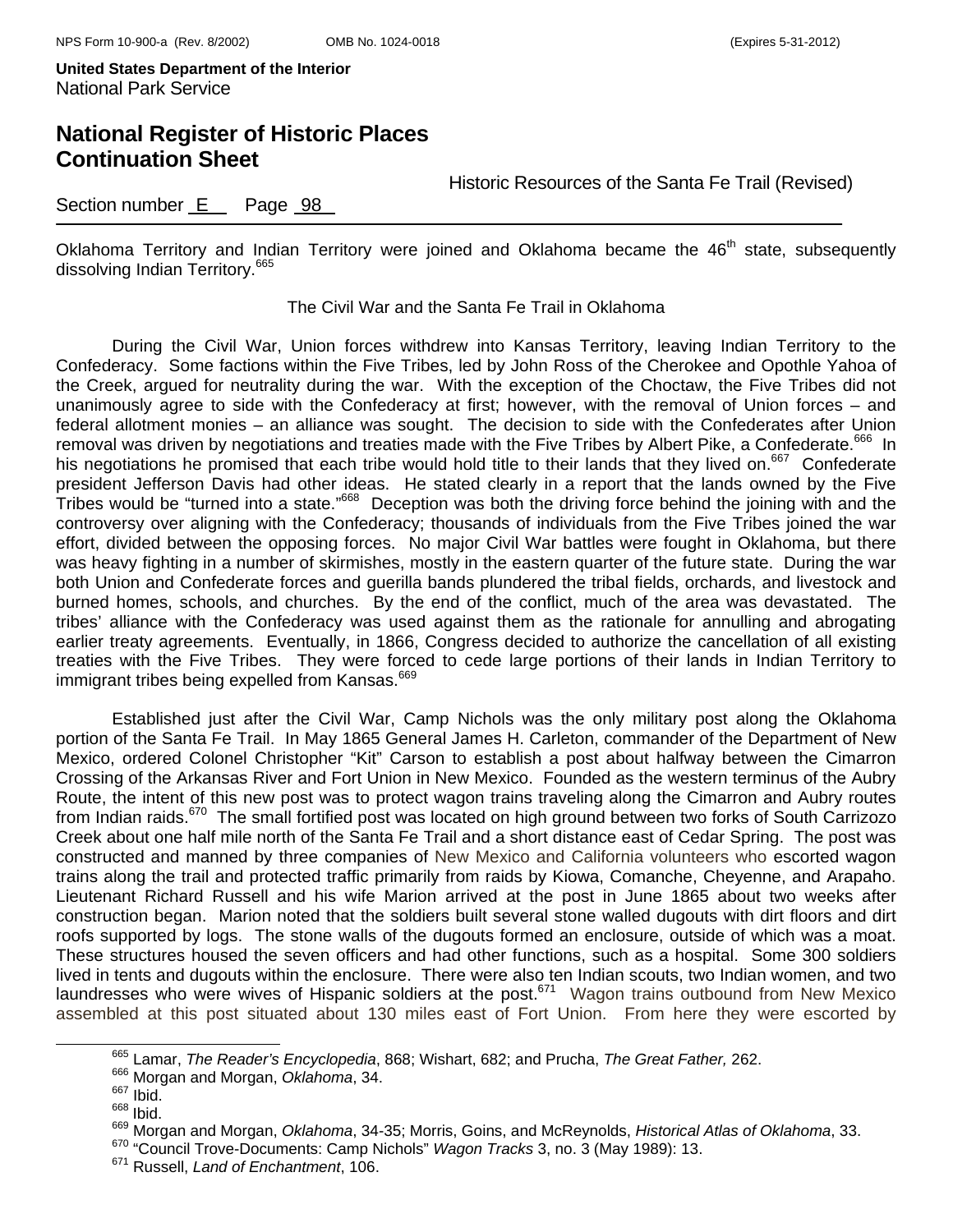# **National Register of Historic Places Continuation Sheet**

Historic Resources of the Santa Fe Trail (Revised)

Section number E Page 99

detachments of troops to the Arkansas River. Camp Nichols was only occupied for a few months before being abandoned in late September by the Army when raids by Indians decreased.<sup>672</sup>

 Although the Santa Fe Trail crossed Cimarron County in the Oklahoma panhandle, it had little impact on trade and development of Indian Territory, Oklahoma Territory, or the future county or state. The route from Missouri to Santa Fe was less significant to Oklahoma than to the other states through which it crossed. The less well-known route used by Josiah Gregg's livestock traders, which ran across Oklahoma from Van Buren, Arkansas, into New Mexico generally following the Canadian River had a greater impact on this state than did the Cimarron Route. No towns were laid out along the Santa Fe Trail in Oklahoma while the route was active. The unincorporated town of Wheeless, the only populated place in the general trail corridor, was not settled until 1907 and was a few miles south of the trail – about three miles from Camp Nichols. The only manmade structures built during the 59-year Santa Fe Trail period were Camp Nichols and Cold Spring stage station, both of which were semi-permanent and of short duration. A branch of the Atchison Topeka & Santa Fe Railroad was built across Cimarron County; however, it did not follow the route of the trail. No roads or highways follow the route of the trail through the Oklahoma panhandle. Some individuals from the Indian Nations were likely employed by trail freighters as teamsters or drovers, and some who worked or traveled along the trail may have subsequently settled in Oklahoma.<sup>673</sup>

### **X. The Santa Fe Trail in Colorado**

The Santa Fe Trail is significant to the history of what became the State of Colorado. When legal trade began in 1821, over half of the land now comprising Colorado was under Mexican ownership; the other half was unorganized territory. Southeastern Colorado's dramatic landscape inspired the name for one of the main routes of the trail; the Mountain Route became especially important as the railroads moved into the state.

Both the Mountain and Cimarron routes of the Santa Fe Trail crossed the southeastern corner of Colorado, though the Cimarron Route traversed approximately only 14 miles of Baca County. In contrast, the Colorado segment of the Mountain Route was much longer, totaling 181 miles.<sup>674</sup> This route crossed present Prowers, Bent, Otero, and Las Animas counties before entering New Mexico.

### Geographical Characteristics

The Santa Fe Trail passed through three physiographic sections within the Interior Plains. Much of southeastern Colorado lies within the Great Plains province and includes the High Plains and the Colorado Piedmont sections.<sup>675</sup> The extreme eastern edge of Colorado is semi-arid High Plains. The Colorado Piedmont is a basin comprised of dissected hills and valleys situated between and separating the High Plains and the front range of the Southern Rocky Mountains. Vegetation communities consist of shortgrass steppe, floodplain shrubland, and salt meadow. While blue grama is the dominate plant cover, buffalo grass (*Buchloe dactyloides*), prickly pear cactus, rabbitbrush (*Chrysothamnus nauseosa*), and saltbush (*Atriplex canescens*) are also present.<sup>676</sup> Most of the trail within Prowers, Bent, and Otero counties, especially the portion following

672 NPS, *Management and Use Plan,* 103.

<sup>673</sup> Morris, Goins, and McReynolds, *Historical Atlas of Oklahoma*, 24.

<sup>&</sup>lt;sup>674</sup> NPS, *Management and Use Plan,* 15.<br><sup>675</sup> Nevin Melancthon Fenneman, *Physiography of Western United States* (New York: McGraw-Hill, 1931).

<sup>&</sup>lt;sup>676</sup> Colorado State University, "About the Shortgrass Steppe, Shortgrass Steppe (SGS) Long Term Ecological *Research (LTER) project Web site* [Shortgrass Steppe page on-line]; available from http://sgs.cnr.colostate.edu/about\_location.aspx; Internet; accessed 23 March 2012.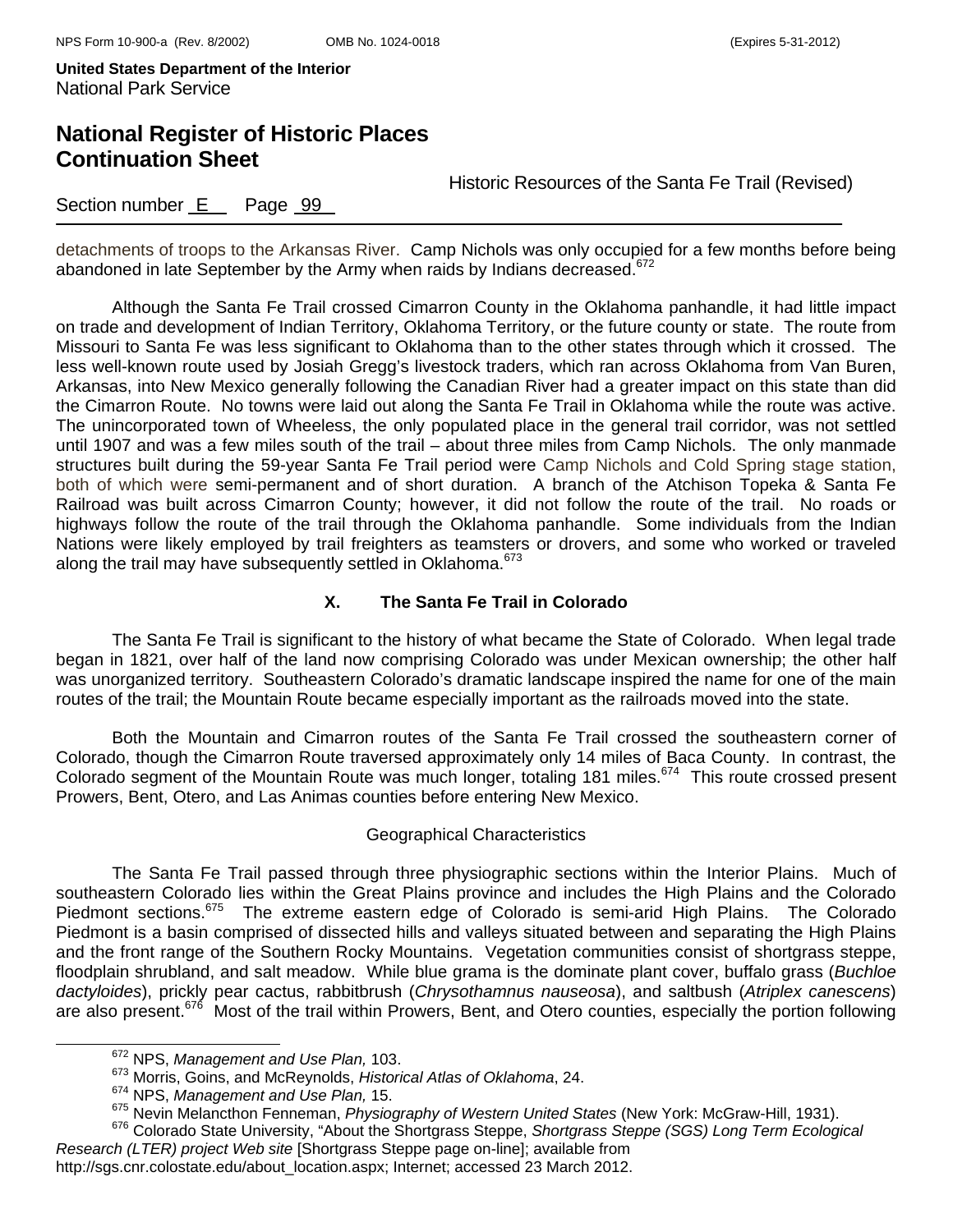# **National Register of Historic Places Continuation Sheet**

Historic Resources of the Santa Fe Trail (Revised)

### Section number E Page 100

the Arkansas River, passed through the Colorado Piedmont section. Southern Otero County and most of Las Animas County lie within the Raton section of the Great Plains province. This section is a relatively flat inclined plain that slopes up to the west and has major intrusive igneous features.

The principal river basin along the Santa Fe Trail through Colorado was the Arkansas River, whose headwaters originate from the Colorado Rocky Mountains. This river has many tributaries within the state, including Big Sandy, Adobe, and Horse creeks to the north, as well as Two Buttes Creek, the Purgatoire River, and Timpas Creek to the south. Both the Purgatoire River and Timpas Creek generally flow eastnortheastward from their sources. The Purgatoire River joins with the Arkansas River near the city of Las Animas in Bent County, while Timpas Creek empties into the Arkansas River near the town of Swink in Otero County.

### Pre-Santa Fe Trail Colorado

When trade between Missouri and Santa Fe began in 1821, the area now comprising the State of Colorado was claimed by several groups. Prior to the arrival of white settlers, the lands in what is now eastern Colorado were claimed by at least four different Indian tribes. The Northern Cheyenne and Northern Arapaho were located in the northeastern portion of the future state; the Kiowa, Comanche, and Jicarilla Apache/Apache extended into the southeastern portion. With the Louisiana Purchase in 1803, a vast area that included what is now most of eastern Colorado was claimed by the United States. The Louisiana Purchase did not specify the southwestern boundary with Spain, so in 1819, the Adams-Onís Treaty, established the boundary between the United States and Spain as the right (west) bank of the Sabine River, the right (south) bank of the Red River, the 100<sup>th</sup> meridian, the right (south) bank of the Arkansas River, a line from the headwaters of the Arkansas to the 42<sup>nd</sup> parallel, and then west on this parallel to the Pacific Ocean. The Arkansas River divided eastern Colorado with the land north of the river belonging to the United States and lands south of the Arkansas to Spain.<sup>677</sup> Following Mexican independence from Spain in 1821, the Arkansas River formed the border between US and Mexico in the portion of the future State of Colorado lying east of the continental divide until 1848.<sup>678</sup>

### Political Development

The area now known as Colorado went through various claim and boundary phases before becoming a state in 1876. When Texas became an independent republic in 1836, it claimed a narrow strip of mountain territory extending northward through Colorado to the 42<sup>nd</sup> parallel. During the early 1840s, Mexico granted lands to some of its wealthy citizens in the San Luis Valley, south of the Arkansas Valley and within the Rocky Mountains, hoping to secure claims against Texas or the United States. Through the Treaty of Guadalupe-Hidalgo following the Mexican-American War in 1848, Mexico ceded to the United States most of that portion of Colorado that had not already been acquired through the Louisiana Purchase. Between 1848 and 1861 the border between New Mexico Territory and Colorado was an east-west line just south of Bent's Fort.<sup>679</sup> In 1850, the Federal Government purchased Texas' claims in Colorado.

677 Morris, Goins, and McReynolds, *Historical Atlas of Oklahoma* 15; Socolofsky and Self, *Historical Atlas of Kansas,* 10.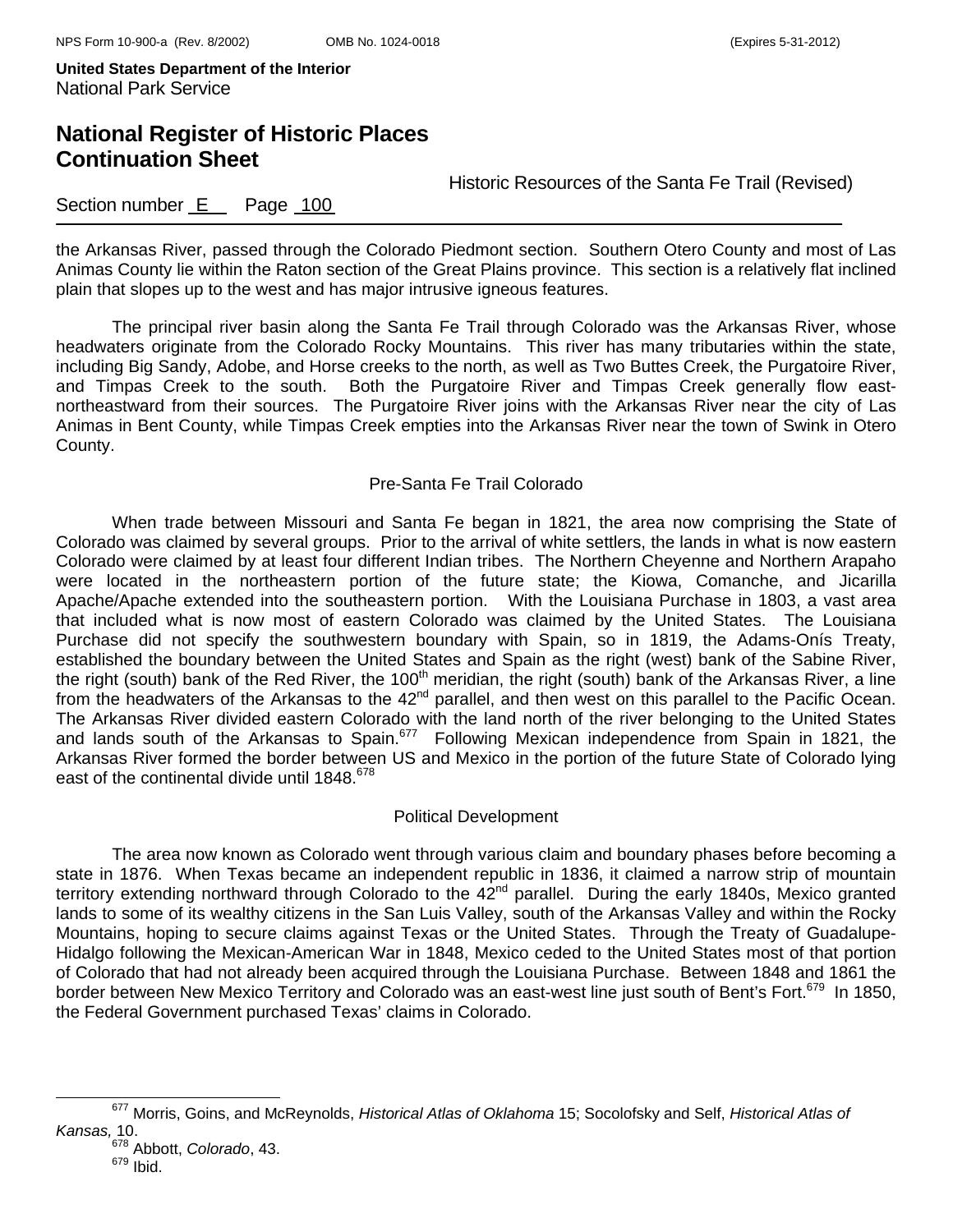# **National Register of Historic Places Continuation Sheet**

Historic Resources of the Santa Fe Trail (Revised)

### Section number E Page 101

On May 30, 1854, President Franklin Pierce signed the Kansas-Nebraska Act into law. The act created the territories of Kansas and Nebraska.<sup>680</sup> This act defined the boundaries of Kansas Territory as the Missouri border to the east, the 40<sup>th</sup> parallel to the north, the 37<sup>th</sup> parallel to the south, and the summit of the Rocky Mountains to the west.<sup>681</sup> Lands in what is now eastern Colorado were part of Kansas Territory until the 1859 Wyandotte Constitutional Convention placed the western boundary of Kansas Territory a few miles west of the 102 $^{\text{nd}}$  meridian – 18 months before Kansas statehood.<sup>682</sup>

The discovery of gold on the slopes of the Colorado Rockies was the occasion for a sudden immigration into a deserted stretch of mountains and plains. Early in 1859, gold was found by George A. Jackson along Chicago Creek on the present site of Idaho Springs. On May 6 of the same year, John Gregory made the famous gold-lode strike on North Clear Creek, stimulating a rush of prospectors, who established the camps of Black Hawk, Central City, and Nevadaville. Rich discoveries caused a stampede of miners to California Gulch on the present site of Leadville in 1860.<sup>683</sup> In the first three years after the Jackson and Gregory discoveries, 100,000 people made the pilgrimage to the diggings. Half of them reached the mountains, and half of those who arrived survived the disappointments and decided to settle here. This small population of prospectors and settlers, totaling only 25,371 in 1861, became a community, then a territory, and 15 years later, a state.<sup>684</sup> Before Colorado Territory was established, it included portions of the Nebraska, Utah, Kansas, and New Mexico territories. Along with admitting the state of Kansas, Congress finally established Colorado's current boundaries, forming Colorado Territory in 1861.<sup>685</sup> In 1876, Colorado was finally admitted to the Union as the  $38<sup>th</sup>$  state.<sup>686</sup>

### The Santa Fe Trail in Colorado

After Mexican Independence in 1821, American and Mexican traders developed the Santa Fe Trail. It quickly became a commercial and cultural link between the United States and Mexico. It also served as a road of conquest during the Mexican-American War and later the Civil War. Early in the history of the Santa Fe Trail, the Cimarron Route was used by wagon traffic. The Mountain Route could be used by pack animals, but was rarely used before 1846. This route of the trail included several notable sites.

In the late summer of 1832, a Bent, St. Vrain & Company wagon train eastbound out of Santa Fe pioneered what would become the Mountain Route (or Bent's Fort Route) of the Santa Fe Trail. The party left Santa Fe via Taos, crossed Raton Pass into what is now southeastern Colorado, and reached the Arkansas River near the future location of Fort William eight miles northeast of present-day La Junta. From there they traveled down the Arkansas River, joined the Cimarron Route and reached Independence, Missouri in

<sup>&</sup>lt;sup>680</sup> Barry, *The Beginning*, 1192-1193, 1218. Popular Sovereignty was first introduced in the Compromise of 1850.<br><sup>681</sup> Ibid., 1218.

<sup>682</sup> Socolofsky and Self, *Historical Atlas of* Kansas, 24.

<sup>683</sup> Colorado Department of Personnel & Administration, "Colorado State Archives, Colorado History Chronology," *Colorado Department of Personnel & Administration Online* [History Chronology page on-line]; available from

http://www.colorado.gov/dpa/doit/archives/history/histchron.htm; Internet; accessed 3 November 2011. See James E. Fell, PhD and Eric Twitty, *The Mining Industry in Colorado* National Register of Historic Places MPDF (2008), on file with the Colorado Office of Archaeology and Historic Preservation.<br><sup>684</sup> James Grafton Rogers, *The Rush to the Rockies: Background of Colorado History* (Denver: The State

Historical Society of Colorado, 1957), 5, 17. 685 Abbott, *Colorado*, 43.

<sup>686 &</sup>quot;Colorado State Archives, Colorado History Chronology," website.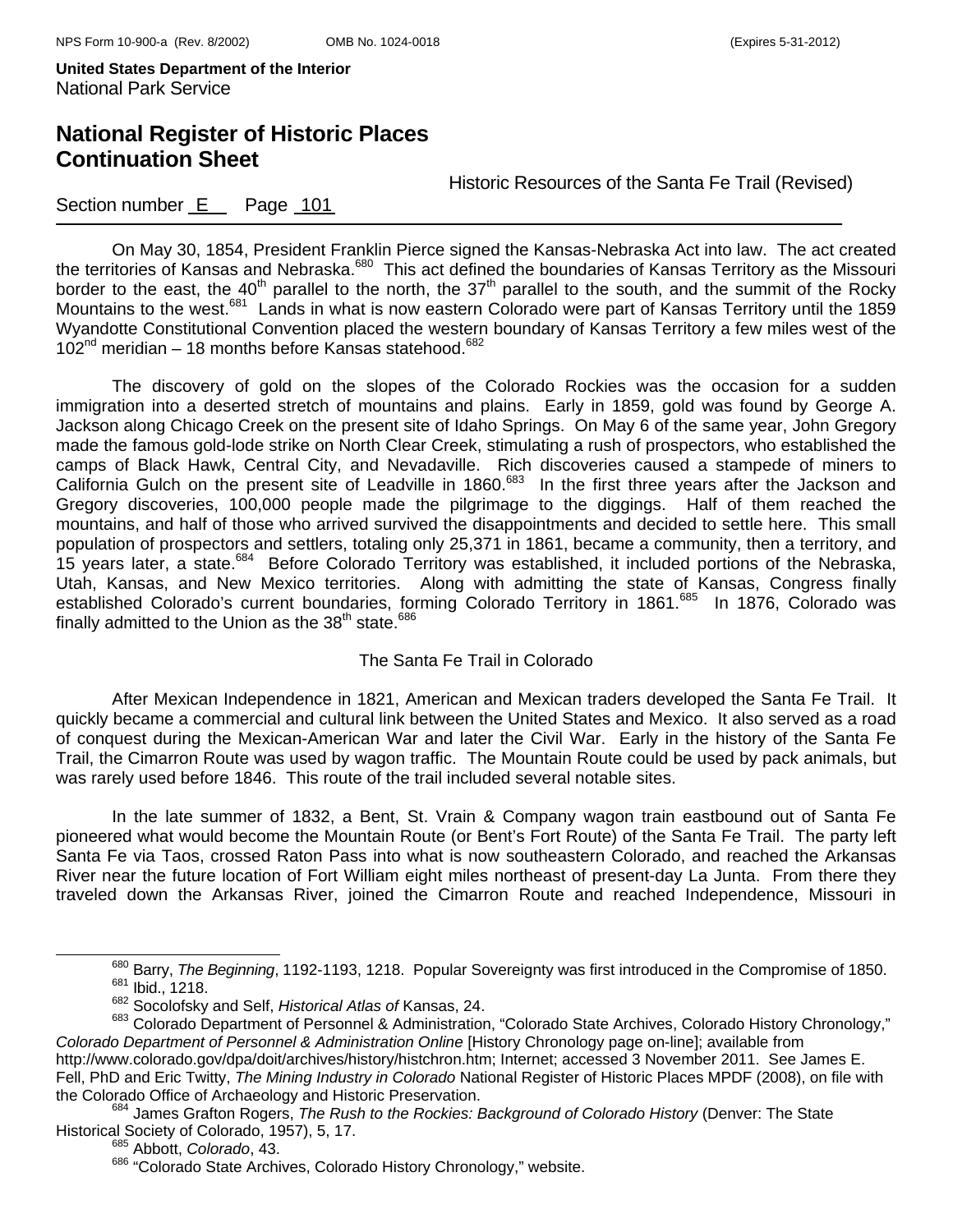## **National Register of Historic Places Continuation Sheet**

Historic Resources of the Santa Fe Trail (Revised)

### Section number E Page 102

November.<sup>687</sup> Fort William, named for William Bent and later known as Bent's Old Fort, occupied an area that at the time was the border between the United States and the newly independent Mexico. The rectangular adobe fort faced eastward and had towers at each corner and 14 foot walls of three foot thickness.<sup>688</sup> Constructed by Mexican laborers employed by brothers Charles and William Bent and partner Ceran St. Vrain, the fort was completed in 1834.<sup>689</sup> It was a trading post from late 1833 – before the fort was completed – through 1849.

In 1849, William Bent became the sole owner of the fort, but the prosperity of Bent's Old Fort was dwindling due to a decrease in trade and an increase in American Indian hostilities.<sup>690</sup> Bent held the Army partially responsible for the decline of his business due to their presence at the fort before and during the Mexican-American War, which led to increased tensions with and between the neighboring American Indians.<sup>691</sup> In response to the increased tensions, the US Army considered establishing a fort in the area; Bent attempted to sell his fort to them but considered the Army's offer too little recompense for his losses.<sup>692</sup> Concurrently with his attempt to sell the fort to the Army, a major cholera epidemic attacked large groups of American Indians – including the Southern Cheyenne whom Bent considered his strongest ally in the region. When the epidemic passed, half of the Southern Cheyenne had died.<sup>693</sup> In August 1849 after sending his employees and family off with the remaining trade goods, Bent set fire to the adobe fort's wooden substructure and rolled powder kegs into the main rooms of the fort in order to destroy it. Several conjectures exist as to why he would see the fort destroyed: 1) to deny the Army occupancy of the fort; 2) to prevent the Ute, Apache, Comanche, and Arapaho from using it in the fight against the US Army; and 3) in response to the cholera epidemic.<sup>694</sup> Whatever the reason, he moved 38 miles down the Arkansas River to the Big Timbers.<sup>695</sup>

At the Big Timbers, Bent resumed trading with the local Indians. He built three log structures joined together to form a U with the open side facing the river.<sup>696</sup> In the winter of 1852-1853, however, he built a more impressive fort of stone having 12 rooms around a central courtyard and 16 foot tall walls.<sup>697</sup> He operated this smaller post from 1853 to 1860. Although he failed to sell Bent's New Fort to the US Army, they did lease it for use as the Upper Arkansas Indian Agency and commissary and quartermaster storehouse for nearby Fort Wise (Old Fort Lyon).<sup>698</sup>

693 Lavender, *Bent's Fort*, 315.

- 696 Lavender, *Bent's Fort*, 318.
- <sup>697</sup> Ibid., 323-324.

687 Lavender, *Bent's Fort*, 131-132; Barry, *The Beginning*, 256, 276-277, 1293; and Franzwa, *The Santa Fe Trail Revisited*, 240-241.

<sup>688</sup> Lavender, *Bent's Fort*, 136.

<sup>689</sup> Ibid.

<sup>690</sup> Franzwa, *The Santa Fe Trail Revisited*, 241; Lavender, *Bent's Fort*, 312.

<sup>691</sup> Lavender, *Bent's Fort*, 312.

<sup>692</sup> Franzwa, *The Santa Fe Trail Revisited*, 241; Lavender, *Bent's Fort*, 312.

<sup>&</sup>lt;sup>694</sup> Ibid., 315, 318.

<sup>695</sup> Franzwa, *The Santa Fe Trail Revisited*, 241-242; Brown, *The Santa Fe Trail*, 177-178; and Lavender, *Bent's Fort*, 324.

<sup>698</sup> Lavender, *Bent's* Fort, 345; Santa Fe Trail Research, "Mountain Route of the Santa Fe Trail," *Santa Fe Trail Research Online* [Mountain Route page on-line]; available from http://www.santafetrailresearch.com/mileagecharts/sftmountain.html; Internet; accessed 3 November 2011; Santa Fe Trail Association, "Bent's Fort Chapter," *Santa Fe Trail Association Online* [Bent's Fort Chapter page on-line]; available from http://www.santafetrail.org/chapters/bentsfort; Internet; accessed 3 November 2011.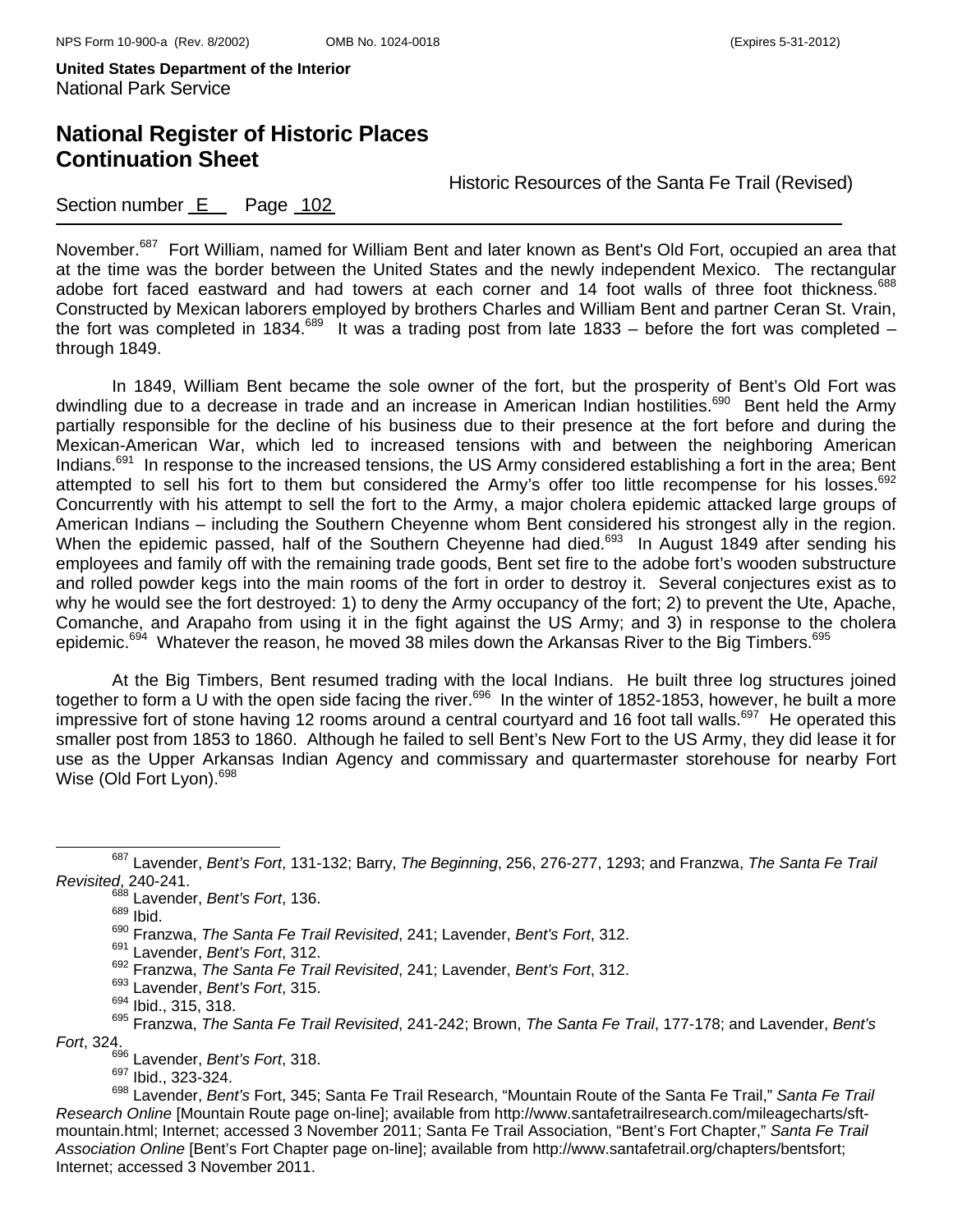# **National Register of Historic Places Continuation Sheet**

Historic Resources of the Santa Fe Trail (Revised)

### Section number E Page 103

Old Fort Lyon, established as Fort Wise, was built less than one mile west of Bent's New Fort by the Army in 1860. It was named for Henry Wise, Governor of Virginia; however, in 1861 the name was changed to Fort Lyon in honor of General Nathaniel Lyon, who was killed at the Battle of Wilson's Creek in Missouri. Fort Wise/Old Fort Lyon served as an important military link on the Santa Fe Trail between Fort Leavenworth, Kansas and Fort Union in New Mexico, being the "principal guardian of the Mountain Branch."<sup>699</sup> It was deeply involved in the Indian troubles of this region during and after the Civil War. The 1861 Treaty with the Arapaho and Cheyenne (12 Stat., 1163) was signed here, but it was not honored by either side. Due to its location in the Arkansas River flood plain and subsequent flooding, the fort was relocated to its present location east of Las Animas in 1867.<sup>700</sup> New Fort Lyon was active from 1867 to 1889, being abandoned as a fort by an act of Congress in 1890.701 Beginning in 1867, New Fort Lyon served as part of the Army's Department of the Missouri, a regional network of forts and military facilities in the Missouri River drainage. This post replaced Old Fort Lyon and helped guard the Santa Fe Trail and later the railroad line.<sup>702</sup>

Approximately two miles south of Las Animas is the location of Boggsville, which is one of Colorado's earliest extant agriculture and trade centers. This small complex of two trading stores, owned separately by John W. Prowers and Thomas O. Boggs, was a stage stop on the Santa Fe Trail.<sup>703</sup> Boggsville was founded in 1862 on the west bank of the Purgatoire River, three miles from New Fort Lyon. It was built on 2040 acres of the original four million-acre 1843 Vigil & Saint Vrain, or Las Animas, Mexican Land Grant, comprising most of southeastern Colorado. Boggsville served as a center of commerce and agriculture between 1867 and 1873; it was also the first county seat of Bent County. Thomas and Rumalda (Luna) Boggs, John W. and Amache (Ochinee) Prowers, and Kit and Josepha (Jaramillo) Carson called Boggsville their home.<sup>704</sup>

Las Animas City was the first town established in southeastern Colorado and was located on the Arkansas River across from Fort Lyon. It served as the home station for the Barlow and Sanderson Stage Company and later became the county seat for Bent County. It was abandoned after 1873 when the Kansas Pacific Railroad built West Las Animas (present-day Las Animas).<sup>705</sup>

Raton Pass sits astride the existing Colorado-New Mexico border. Although the Mountain Route of the Santa Fe Trail had been in use since the 1830s, its terrain provided many obstacles to wagon movement. One such obstacle was the tortuous 8000-foot, axle-breaking Raton Pass. Both a barrier and a gateway, the Raton Ridge symbolized the Mountain Route of the Santa Fe Trail.<sup>706</sup> This pass was difficult to cross until the Army made improvements during the Mexican-American War.

The Mountain Route and its most important feature, Raton Pass, played a significant role in military history. Kearny's Army of the West used this route in 1846 on its way to the conquest of New Mexico. Also, in 1862, Colorado Volunteers poured through Raton Pass on their way to Glorieta Pass, where they defeated troops of the Confederate Army. However, the pass was not widely used until "Uncle Dick" Wootton started

699 Brown, *The Santa Fe Trail*, 179.

<sup>700</sup> Brown, *The Santa Fe Trail*, 179; "Bent's Fort Chapter," website; and "Mountain Route of the Santa Fe Trail," website.

<sup>701</sup> Brown, *The Santa Fe Trail*, 180. Subsequent continued use of the site has included status as a Navy hospital and occupancy by the Veterans Administration.<br><sup>702</sup> "Mountain Route of the Santa Fe Trail," website.

<sup>703</sup> Brown, *The Santa Fe Trail*, 180.

 $704$  "Bent's Fort Chapter," website.<br> $705$  Ibid.

<sup>706</sup> Brown, *The Santa Fe Trail*, 185.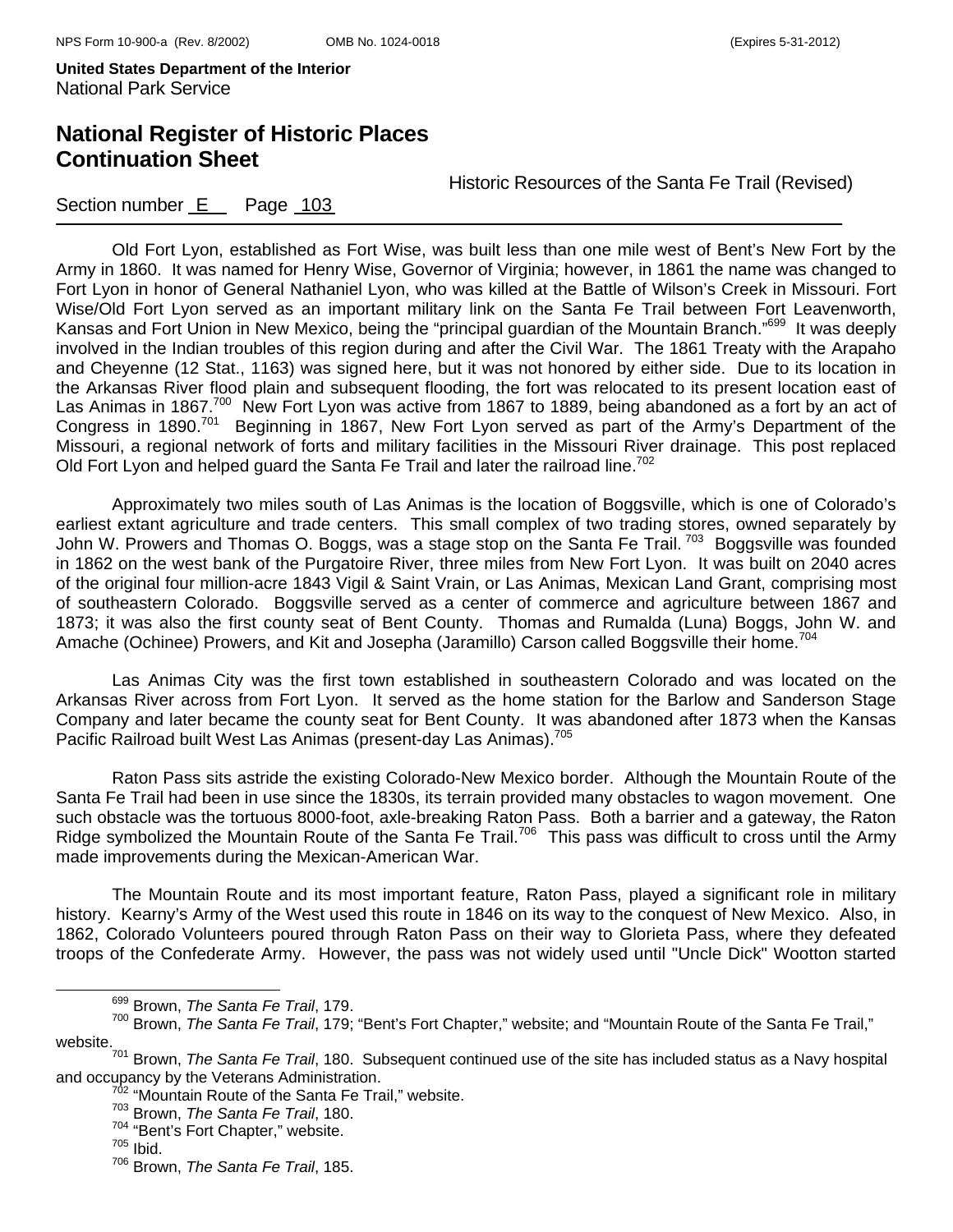## **National Register of Historic Places Continuation Sheet**

Historic Resources of the Santa Fe Trail (Revised)

### Section number E Page 104

improving it in 1865 as part of his toll road. The improvements continued to promote many travelers, including the operators of the stagecoach lines, to use to the Mountain Route instead of following the Cimarron Route. 707

#### Railroad Impacts on the Santa Fe Trail in Colorado

After the completion of the Atchison, Topeka, & Santa Fe Railroad in 1880, the trail was abandoned as a national route. The railroad closely followed the Mountain Route of the Santa Fe Trail. While in 1863 the Atchison, Topeka, & Santa Fe Railroad (AT&SF) had planned to build over the Cimarron Route southwest to Santa Fe, this route's geography forced the railroad to adjust its route due to limited water availability for steam engines along La Jornada.<sup>708</sup> Further, the lack of settlement along the Cimarron Route would limit traffic through the area.<sup>709</sup> The AT&SF railroad line instead was laid in close proximity to the Mountain Route of the Santa Fe Trail.<sup>710</sup> In 1878, Wootton sold his toll road through Raton Pass to the AT&SF.<sup>711</sup>

The Mountain Route was a significant route of the Santa Fe Trail and continued to be a significant route for the railroad. Once called the Raton or Bent's Fort Route during trail days, the Mountain Route was longer and more difficult than the Cimarron Route, but it was considered safer due to the abundance of water and lack of Indian attacks. Though the railroad boom led to the trail's obsolescence as the wagon road to Santa Fe, it maintained – and produced a change in character of – overland trade along the trail. The development and implementation of the railroad network across the United States, particularly along the Santa Fe Trail, enabled freighters to ship larger and more frequent quantities of goods to and from the expanding territories, increasing profits and aiding in the settlement of these new territories.

#### **XI. The Santa Fe Trail in New Mexico**

The establishment and growth of the Santa Fe trade was a turning point in the history and development of what is now the State of New Mexico. In less than 30 years, Santa Fe went from being a northern outpost of Spain in North America, to a city in the Mexican state of Nueva Mexico, to the capital of the American Territory of New Mexico. Finally, in 1912, it became the capital of the State of New Mexico.

Both major routes of the Santa Fe Trail (i.e., the Cimarron Route and the Mountain Route) crossed the northeastern corner of New Mexico. The Mountain Route entered the state on the northern border at Raton Pass and traversed 197 miles within the state, while the Cimarron Route entered on the eastern border near the Corrumpa Creek (North Canadian River) and traversed 228 miles. In conjunction, the routes went through five counties in New Mexico, including Colfax, Mora, San Miguel, Union, and Santa Fe counties.

#### Geographical Characteristics

707 Brown, *The Santa Fe Trail*, 185-187; History Colorado, "Las Animas County," *Colorado Historical Society Online* [Las Animas page on-line]; available from http://www.historycolorado.org/content/las-animas-county; Internet; accessed 15 November 2011; and "Mountain Route of the Santa Fe Trail," website.

<sup>&</sup>lt;sup>708</sup> Smith, "When Rails," 23.

<sup>709</sup> Bryant, *History of the ATSF*, 44.

<sup>710</sup> Smith, "When Rails," 23.

<sup>711</sup> NPS, *Management and Use Plan*, 10. See also Clayton B. Fraser and Jennifer H. Strand, *Railroads in Colorado 1858-1948* National Register of Historic Places MPDF (1998), on file with the Colorado Office of Archaeology and Historic Preservation.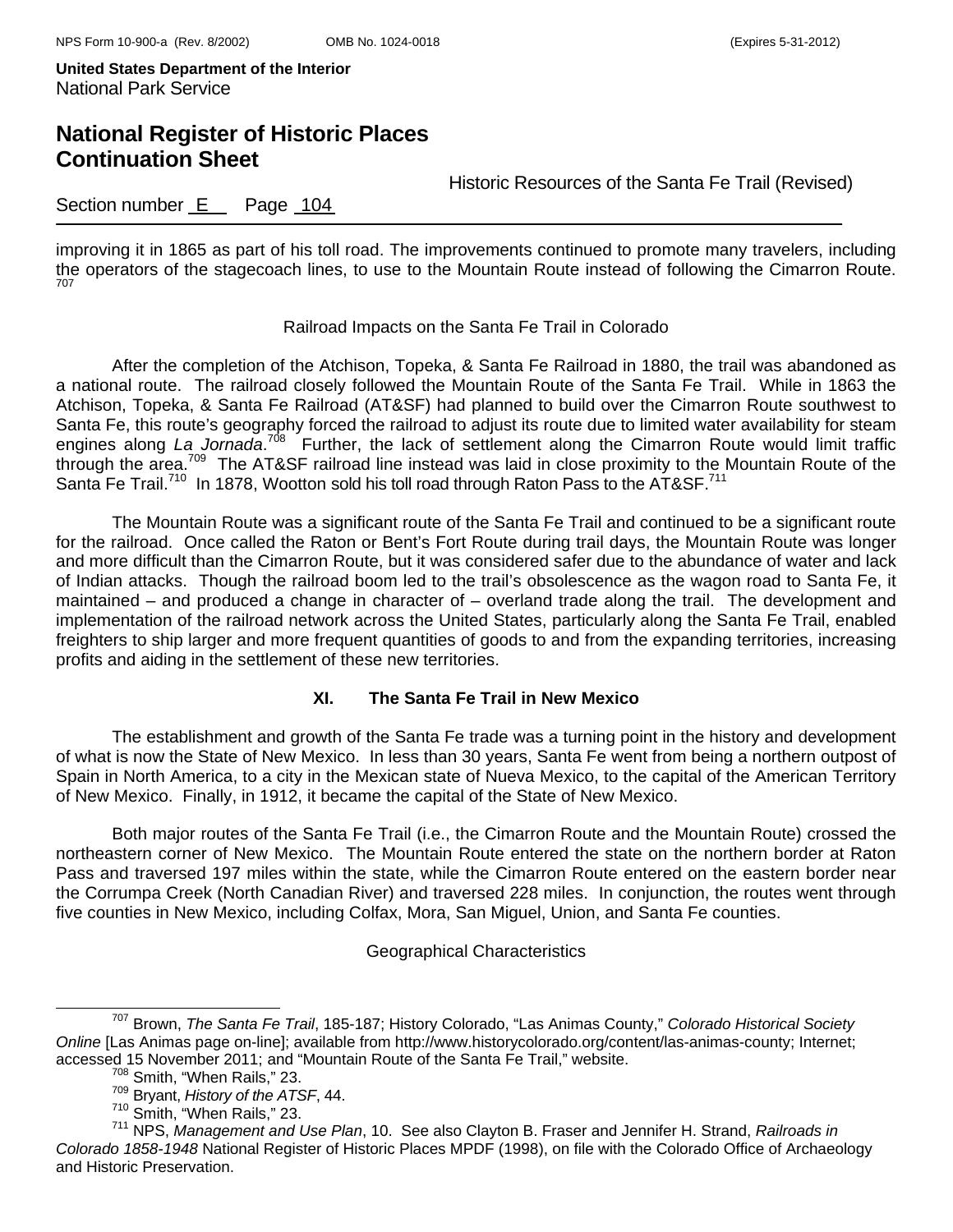# **National Register of Historic Places Continuation Sheet**

Historic Resources of the Santa Fe Trail (Revised)

### Section number E Page 105

New Mexico has a complex geography due to its variety of landforms, which include parts of the Rocky Mountains and the Great Plains, in addition to plateaus, basins, and ranges. Two portions of the Rockies intrude into the state: the San Juan and Jemez Mountains on the west side and the Sangre de Cristo Mountains on the east. A 140-mile wide plateau separates the two ranges. Plains are found between the mountains and made from deposits of sedimentary matter, such as sand or mud, washed down the uplifted rim over a long period of time. These numerous alluvial basins have been very important in developing the state's agriculture.712

The six life zones of native vegetation in New Mexico include: the Lower Sonoran, the Upper Sonoran, the Transition, the Canadian, the Hudsonian, and the Arctic-Alpine (listed from warmest to coldest and driest to wettest). Altitude – more than latitude – accounts for climatic differences within the state. The Lower Sonoran makes up most of the southwestern part of New Mexico, spanning 19,500 square miles. It contains mesquite and black grama grass; at altitudes below 4500 feet, the grass coverage in this zone permits more grazing than would be possible at higher elevations, making it more economically valuable. The Upper Sonoran covers about three-fourths of the state and has a considerable variation in vegetation due to the vast region. Most of the plains, foothills, and valleys lying above 4500 feet are included within this zone. At lower altitudes, vegetation is scanty as a result of arid conditions; at higher altitudes (8000 to 8500 feet), blue grama and buffalo grass, sagebrush, piñon, and juniper show the obvious effect of more rainfall. The Transition zone makes up 19,000 square miles of New Mexico and is identified by the ponderosa pine found on the middle mountain slopes of the high ranges at altitudes of 7000 to 8500 feet on the northeast slopes and 8000 to 9500 feet on the southwest slopes. The Canadian spans 4000 square miles, contains blue spruce and Douglas fir, and is known for lumbering; it is the most humid area in the state and its precipitation feeds the streams that irrigate the more arid region. The Hudsonian takes up only 160 square miles of New Mexico and is identified by dwarf spruce occurring in a narrow shabby timberline belt around the higher peaks (above 9500 feet); pasture for sheep in the summer is its only commercial use. Finally, a small portion of the state is within the Arctic-Alpine zone is the treeless zone of the low and hearty alpine plants associated with arctic tundra, found on the caps of the highest peaks; these areas are important because they frequently retain snow until late summer, when moisture is most needed in the dry valleys below.<sup>713</sup>

The major drainages crossed by the route of the Santa Fe Trail through New Mexico were the Canadian and Dry and Wet Cimarron rivers. The headwaters of the Canadian River lie on the east side of the Sangre de Cristo Mountains in southeastern Las Animas County, Colorado, and from there it quickly flows east-southeast into New Mexico.

### Pre-Santa Fe Trail in the Province of New Mexico

Before the Spanish had begun exploring what is now New Mexico in the 1500s, among other areas in North America, Puebloan Indians had established villages along the Rio Grande and its tributaries. Between 1609 and 1610, Spanish Governor Pedro de Peralta established a new capital at Santa Fe and construction began on the Palace of the Governors. The seventeenth century was full of conflict between the church and

712 Warren A. Beck and Ynez D. Haase, *Historical Atlas of New Mexico* (Norman: University of Oklahoma Press, 1969), 2, 4. 713 Beck and Haase, *Historical Atlas of New Mexico*, 2,4.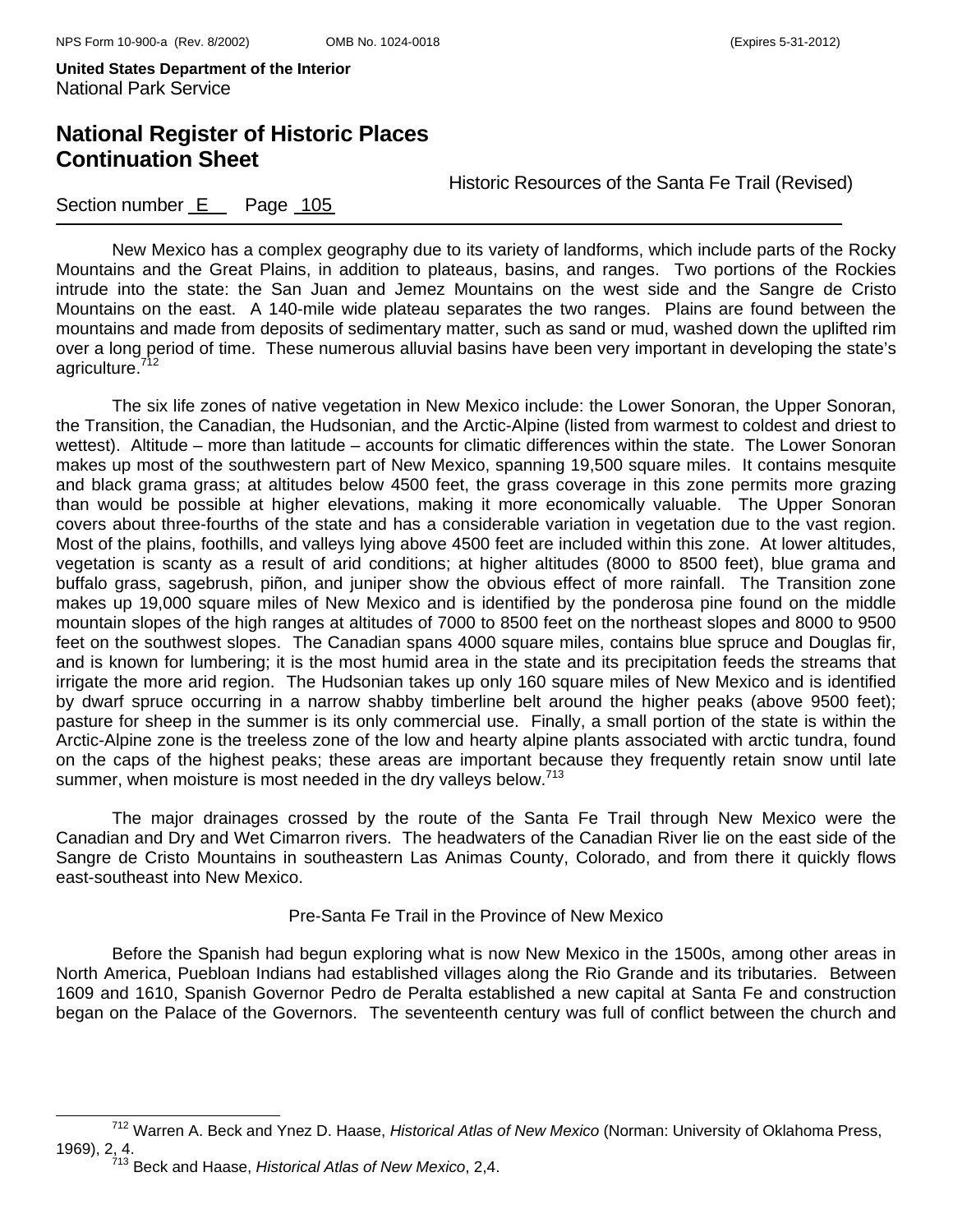## **National Register of Historic Places Continuation Sheet**

Historic Resources of the Santa Fe Trail (Revised)

### Section number E Page 106

the government and also between the Puebloan Indians and the Spanish colonists, amidst other raiding tribes.714

Throughout the colonial period, New Spain's northern frontier was distant and isolated, and its citizens struggled for their region to become an integral part of the Spanish empire. Almost 1700 miles separated Santa Fe and Mexico City. This distance was daunting because of the obstacles to travel, such as the rugged terrain of northern and central Mexico, did not help to encourage communication and mutual understanding between the separated regions. New Mexicans searched for a means to relieve their isolation and bring an end to their dependency on an economic system that was designed to benefit the mother country and was illsuited to the conditions that prevailed in their remote territory. They began alleviating their problems principally by engaging in a widespread network of trade activities among various ethnic groups. With time, New Mexicans came to rely on a variety of licit and illicit commercial strategies to bypass the government policies that stifled the economic development of their New Mexican province.<sup>715</sup>

New Mexican dependence on Spain was guaranteed by the complex monetary system that handicapped the settlers. Starting in 1609, mission supply trains were officially sanctioned and became the standard link between Mexico City and its northernmost province. Contact with French traders, though illegal, became an important means of relieving the isolation of the province; by the 1720s interaction became more frequent. In 1739, the Mallet brothers reached Santa Fe to begin limited trade with the Spanish.<sup>716</sup> Contact with non-Hispanics was sporadic until the 1780s but became more frequent as the ex-British colonists moved west looking for new hunting grounds, land, and opportunity.

Zebulon Pike led the first Anglo-American expedition into New Mexico in 1807 and published an account of the way of life in New Mexico upon his return to the United States.<sup>717</sup> The flourish of exploratory activities around the turn of the nineteenth century led to the integration of a large regional commercial system between Indian tribes, Mexicans, New Mexicans, Americans, and eventually Europeans. One of the early explorers was Pedro Vial, whose expeditions occurred from 1786 to 1793 between San Antonio, Santa Fe, Natchitoches, and St. Louis. The form of mercantile capitalism that evolved in New Mexico was dependent on cooperation between the various ethnic groups that participated in the trade.<sup>718</sup> New Mexico would become a key commercial link between the United States and Mexico.

#### The Santa Fe Trail in New Mexico Territory

Once Mexico declared independence from Spain in 1821, New Mexicans sought economic freedom, and the Santa Fe Trail was opened to international trade. However, it took time for the New Mexican mercantile system to successfully develop. Within 10 years of the "opening" of the Santa Fe Trail in 1821, local New Mexican merchants did not participate in any direct large-scale commercial activities with businesses from the United States. This changed by the end of the 1830s at which time they were venturing to the east to cities including New York, Baltimore, Philadelphia, and Pittsburgh, where they invested their sizable accumulated capital. The New Mexican traders became part of a widespread commercial network, which

<sup>&</sup>lt;sup>714</sup> PPSA, "Timeline of New Mexico History," *PPSA Magazine Online* [New Mexico Timeline page on-line];<br>available from http://www.ppsa.com/magazine/NMtimeline.html; Internet; accessed 28 November 2011.

<sup>&</sup>lt;sup>715</sup> Susan C. Boyle, Los Capitalistas: Hispano Merchants and the Santa Fe Trade (Albuquerque: University of New Mexico Press, 2000), 1-2. 716 Rittenhouse, *The Santa Fe Trail,* 5; Brandon, *Quivira,* 202.

<sup>717 &</sup>quot;Timeline of New Mexico History," website. 718 Boyle, *Los Capitalistas*, 111.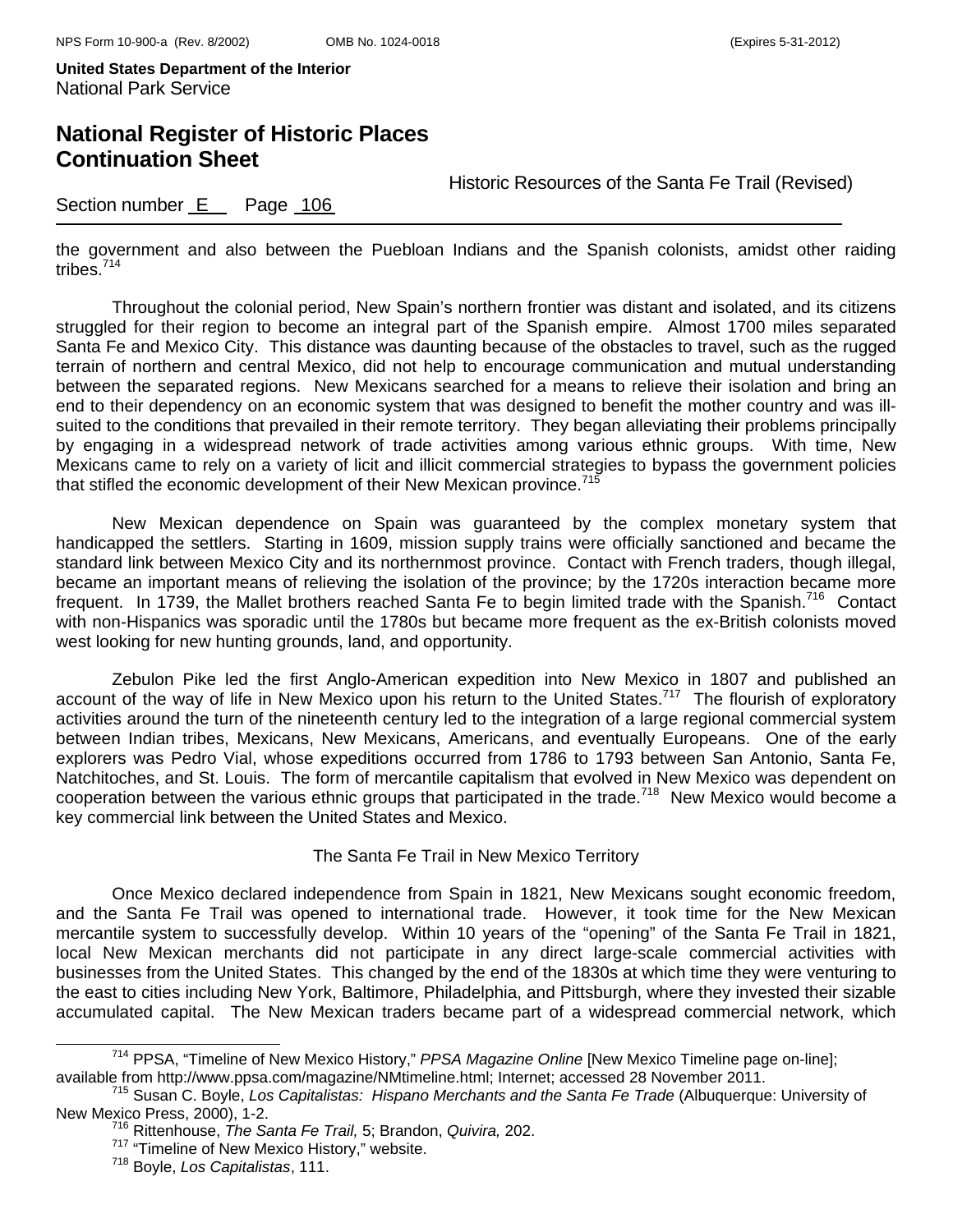**United States Department of the Interior**  National Park Service

# **National Register of Historic Places Continuation Sheet**

Historic Resources of the Santa Fe Trail (Revised)

### Section number E Page 107

offered them substantial returns. Their complex transactions eventually included merchants in the United States, Europe, and Mexico.<sup>719</sup>

Because New Mexico was an area that linked two young, ambitious countries – the United States and Mexico – conflict arose. In 1841, Texas soldiers invaded New Mexico and claimed all of the land east of the Rio Grande, but their efforts were thwarted by Governor Manuel Armijo. Then, in April 1846, Mexico declared war against the United States. For the United States, General Stephen Watts Kearny commanded the Army of the West, which marched westward following a portion of the Santa Fe Trail toward the city of Santa Fe.<sup>720</sup> Upon arriving at Apache Canyon in New Mexico on August 16<sup>th</sup>, where Governor Armijo previously said he would meet him, General Kearny found that the Mexican troops had dispersed and fled to the mountains. Armijo had an army of 7000 Mexicans, with six pieces of artillery, and the advantage of location within the terrain, yet he allowed General Kearny, with a force of less than 2000, to march through the almost impregnable gorge and on to the capital of the province, without any attempt to oppose him. As a result of meeting with several merchants sent by Kearny, and faced with dissension among his assembled force, Armijo abandoned any military resistance to Kearny, allowing them to seize Santa Fe without firing a shot on August 18, 1846. After the Mexican-American War was over, Armijo was tried in Mexico City for cowardice and desertion for his actions or lack thereof.<sup>721</sup> The Treaty of Guadalupe-Hidalgo officially ended the Mexican-American War in 1848.

In 1850, New Mexico (which at this time included present-day New Mexico, Arizona, southern Colorado, southern Utah, and southern Nevada) was designated a territory but denied statehood. The Gadsden Purchase from Mexico in 1853 added 45,000 square miles to the territory. By the 1860s the nature of the Santa Fe trade had changed dramatically. As the volume of trade increased, the prices of the merchandise declined. Profits per unit also plunged.<sup>722</sup>

With the advent of the Civil War in 1861, Confederates invaded New Mexico Territory (which now included the present day states of New Mexico and Arizona) from Texas. Also at this time, Colorado Territory was created, eliminating the extreme northernmost section from New Mexico Territory. Many of the new settlers in New Mexico Territory were Southern sympathizers.<sup>723</sup> President Jefferson Davis was persuaded by Brigadier General Henry H. Sibley to issue orders for him to lead and follow through with his plan for westward expansion for the Confederacy by conquering all of New Mexico Territory during the winter of 1861-1862.<sup>724</sup> Sibley's campaign had potential to be a military success until the skirmish at Apache Canyon on March 26, 1862, which was the first Union victory in New Mexico Territory.<sup>725</sup> Ultimately, after the Battle of Glorieta Pass on March 28, the defeated Confederate force retreated back to Texas, and Confederate occupation of New Mexico Territory ended. In 1863, the territory of Arizona was created, which partitioned the territory of New Mexico in half; this brought the territory closer to the area we now consider the state of New Mexico.

The Railroad in the State of New Mexico

724 Ibid., 29.

22.

719 Ibid.

<sup>720</sup> Inman, *The Old Santa Fe Trail*, 102-103.

<sup>721</sup> Ibid., 112.

<sup>722</sup> Boyle, *Los Capitalistas*, 100.

<sup>723</sup> Cottrell, *Civil War in Texas and New Mexico Territory* (Gretna, Louisiana: Pelican Publishing Company, 1998),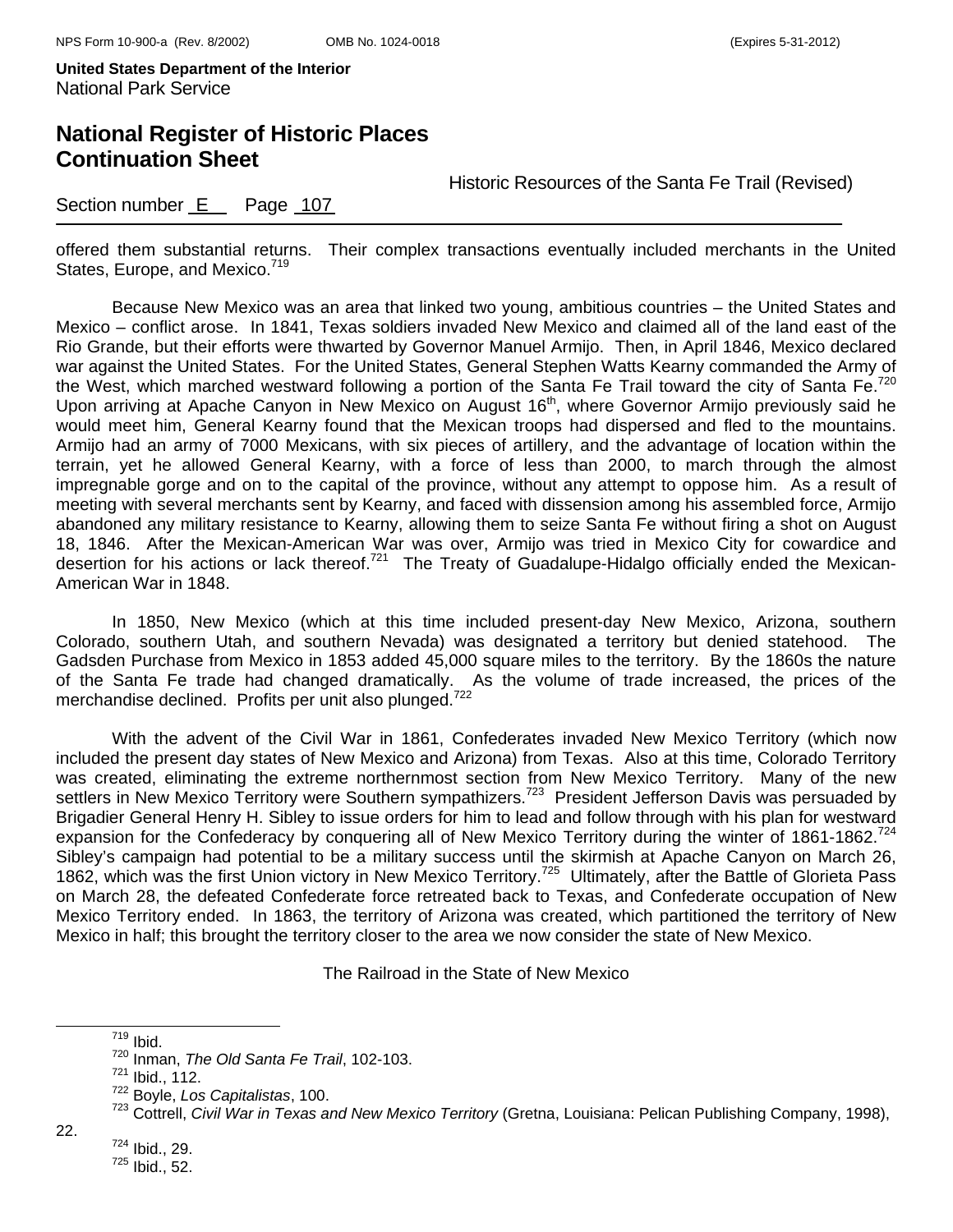**United States Department of the Interior**  National Park Service

# **National Register of Historic Places Continuation Sheet**

Historic Resources of the Santa Fe Trail (Revised)

### Section number E Page 108

In 1876, the Atchison, Topeka, and Santa Fe Railroad (AT&SF) reached Pueblo, Colorado at the foot of the Rockies. In the meantime, the tiny, narrow-gauge trains of the Denver and Rio Grande Railroad (D&RG) were running up and down the Rocky Mountain front from Denver to El Moro, a company-developed town just outside Trinidad, Colorado. The stage was set for the railroad penetration into New Mexico. The AT&SF commenced its rapid advance south through New Mexico beginning in November 1878; the line reached Las Vegas in July 1879, and service to Santa Fe began February 16, 1880. When the railroad reached Santa Fe, the Santa Fe Trail came to a practical end.<sup>726</sup> New Mexico was finally admitted to the Union as the  $47<sup>th</sup>$  state in 1912.

#### Significant Sites in New Mexico

In addition to hosting the western terminus of the Santa Fe Trail, the state of New Mexico also contains numerous recorded trail sites of importance. As previously mentioned, both the Cimarron Route and the Mountain Route ran significant lengths through New Mexico toward or from the city of Santa Fe. Along each route were many stopping points and landmarks pertaining to the trail.

A number of significant sites exist along the Cimarron Route in New Mexico, which entered the state from the present-day Oklahoma panhandle. Some of these sites include McNees Crossing, Point of Rocks, and Rock Crossing of the Canadian River. The McNees Crossing of Corrumpa Creek in Union County is 3.8 miles southwest from the Oklahoma state line. This rock crossing, which is still visible, was named for a young trader, Robert McNees, who was killed here by Indians in 1828; the site was also used as a campground, and a group of traders celebrated the Fourth of July here in 1831. The Point of Rocks in Colfax County was a popular campsite with a nearby spring. As mentioned earlier, there was occasional violence at this site; of the 11 known gravesites, only one has been identified. The Rock Crossing of the Canadian River, also in Colfax County, was used by Indians from early times as well as later by travelers on the Cimarron Route. The crossing has a natural stone floor for a short distance only. Upstream it is sandy and hard to cross, while downstream a deep, rocky canyon makes it impossible to cross. This spot was considered to be the real entry into Mexico, and Mexican troops were sometimes sent this far to escort traders back to Santa Fe. It was also the site of several Indian raids on the caravans. Other notable sites in along this route in New Mexico include: Rabbit Ears, Rabbit Ears Creek Camp, Round Mound, Wagon Mound, Santa Clara Spring, and Pilot Knob. Trading ranches and stage stations along the Cimarron Route included the Samuel B. Watrous Ranch House and Store, Barclay's Fort Site at Phoenix Ranch, and Sapello Stage Station (also known as Gregg Tavern-Stage Station or Barlow & Sanderson Stage Station).<sup>727</sup>

Along the Mountain Route, which entered New Mexico from Colorado, significant sites include Lucien Maxwell House, Ocate Crossing, and Fort Union National Monument. Lucien Maxwell House is located in Rayado, 12 miles south of Cimarron, in Colfax County. Rayado started from a Santa Fe Trail campsite established by Lucien Maxwell in 1848; it was the point at which the Mountain Route and two of its side trails rejoined. There was a military camp at Rayado in the early 1850s to help protect this portion of the Mountain Route. The Ocate Crossing in Mora County was a watering point and campsite. This route was heavily used during and after the Civil War, and it was often mentioned by trail travelers. Kearny's Army of the West crossed here in 1846 and camped nearby. The Fort Union National Monument, also in Mora County, is near the

726 Gabrielle G. Palmer, ed., *El Camino Real de Tierra Adentro* (Santa Fe: Bureau of Land Management, Cultural

<sup>&</sup>lt;sup>727</sup> Santa Fe Trail Research, "Cimarron Route of the Santa Fe Trail," *Santa Fe Trail Research Online* [Cimarron Route page on-line]; available from http://www.santafetrailresearch.com/mileagecharts/sft-cimarron-cut-off.html; Internet; accessed 29 November 2011; NPS, *Management and Use Plan,* 104 .